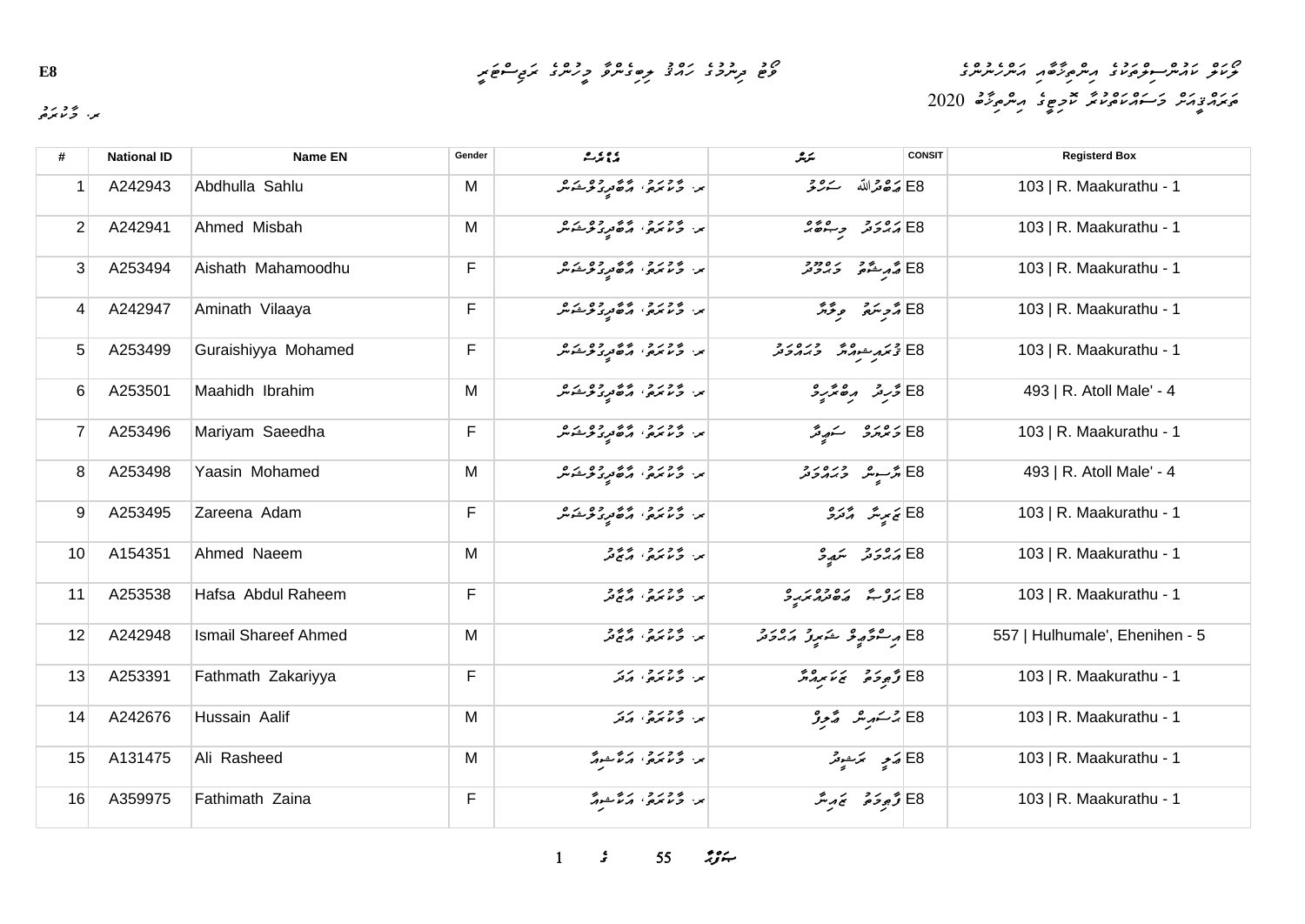*sCw7q7s5w7m< o<n9nOoAw7o< sCq;mAwBoEw7q<m; wBm;vB* م من المرة المرة المرة المرجع المرجع في المركبة 2020<br>مجم*د المريض المربوط المربع المرجع في المراجع المركبة* 

| 17              | A099135 | Ismail Ibrahim     | M            | ىن ئۇ ئويرى كەنگە شەرگە   | E8  ماستر <i>ۇمۇھەم ھەتگەپ</i> ۇ | 103   R. Maakurathu - 1  |
|-----------------|---------|--------------------|--------------|---------------------------|----------------------------------|--------------------------|
| 18              | A242950 | Mohamed Zayaan     | M            | بر وربره مرشور            | E8 3225 كرم بورس                 | 103   R. Maakurathu - 1  |
| 19              | A036363 | Shareefa Yahya     | $\mathsf{F}$ | ىن ئەمزىرى ئەنگە بەرگەنگە | E8 ڪيور <i>گا مربر</i> مگر       | 493   R. Atoll Male' - 4 |
| 20              | A155847 | Ahmed Hussain      | M            | بر کائمی موجود            | E8 كەبرى قىلى ئەسكىرىش           | 103   R. Maakurathu - 1  |
| 21              | A091989 | Ali Rasheed Ahmed  | M            | بر ورده کردون             | E8 كەي كەشپەتر كەبر <i>ە د</i> و | 103   R. Maakurathu - 1  |
| 22              | A049734 | Aminath Ahmed      | $\mathsf F$  | بر ورده، مروون            | E8 مُجْرِسَمُ مَدَوْمُر          | 493   R. Atoll Male' - 4 |
| 23              | A155848 | Zainab Aboobakuru  | F            | بر ورده، مروون            | $77777$ $2777$ $E8$              | 103   R. Maakurathu - 1  |
| 24              | A253593 | Ahmed Faisal       | M            | بر ومعمده معدم            | E8   كەندى كەرىكى ئى             | 493   R. Atoll Male' - 4 |
| 25              | A163239 | Ali Shareef        | M            | بر ورده کرده              | E8 <i>۾َ جِ</i> شَمِيوٌ          | 103   R. Maakurathu - 1  |
| 26              | A253583 | Ameena Adam        | $\mathsf{F}$ | بر ورده تروی              | E8 كەچ ئىگە مۇ <i>قى</i> رى      | 103   R. Maakurathu - 1  |
| 27              | A253590 | Mariyam Safoora    | $\mathsf F$  | بر ورده نرود              | E8 كەندى جەمئەتلەر               | 103   R. Maakurathu - 1  |
| 28              | A253592 | Mohamed Faisal     | M            | بر ومعتده معدم            | E8] 32,25 وَرِجَعْ               | 103   R. Maakurathu - 1  |
| 29              | A253589 | Sameera Shareef    | $\mathsf{F}$ | بر ورده کرده              | E8 کوچگر شکوپو <i>گ</i> ر        | 103   R. Maakurathu - 1  |
| 30 <sup>°</sup> | A253587 | Samira Shareef     | F            | بر ورده نرود              | E8 گوپڈ خو <i>پو</i> ڑ           | 103   R. Maakurathu - 1  |
| 31              | A253585 | Sharumeela Shareef | F            | بر وروده كرود             | E8 ڪنگرچ ٿو ڪمبرو                | 103   R. Maakurathu - 1  |
| 32              | A242532 | Aminath Shafa      | F            | بر ورده مورده             | E8 أَدَّمِ سَمَّرٌ شَمَرٌ        | 493   R. Atoll Male' - 4 |
| 33              | A250867 | Mariyam Wafa       | F            | بر په ۱۶۶۶ کمبرد ده       | E8 كەبىر <i>گەنى</i> ھۆ          | 493   R. Atoll Male' - 4 |

*2 sC 55 nNw?mS*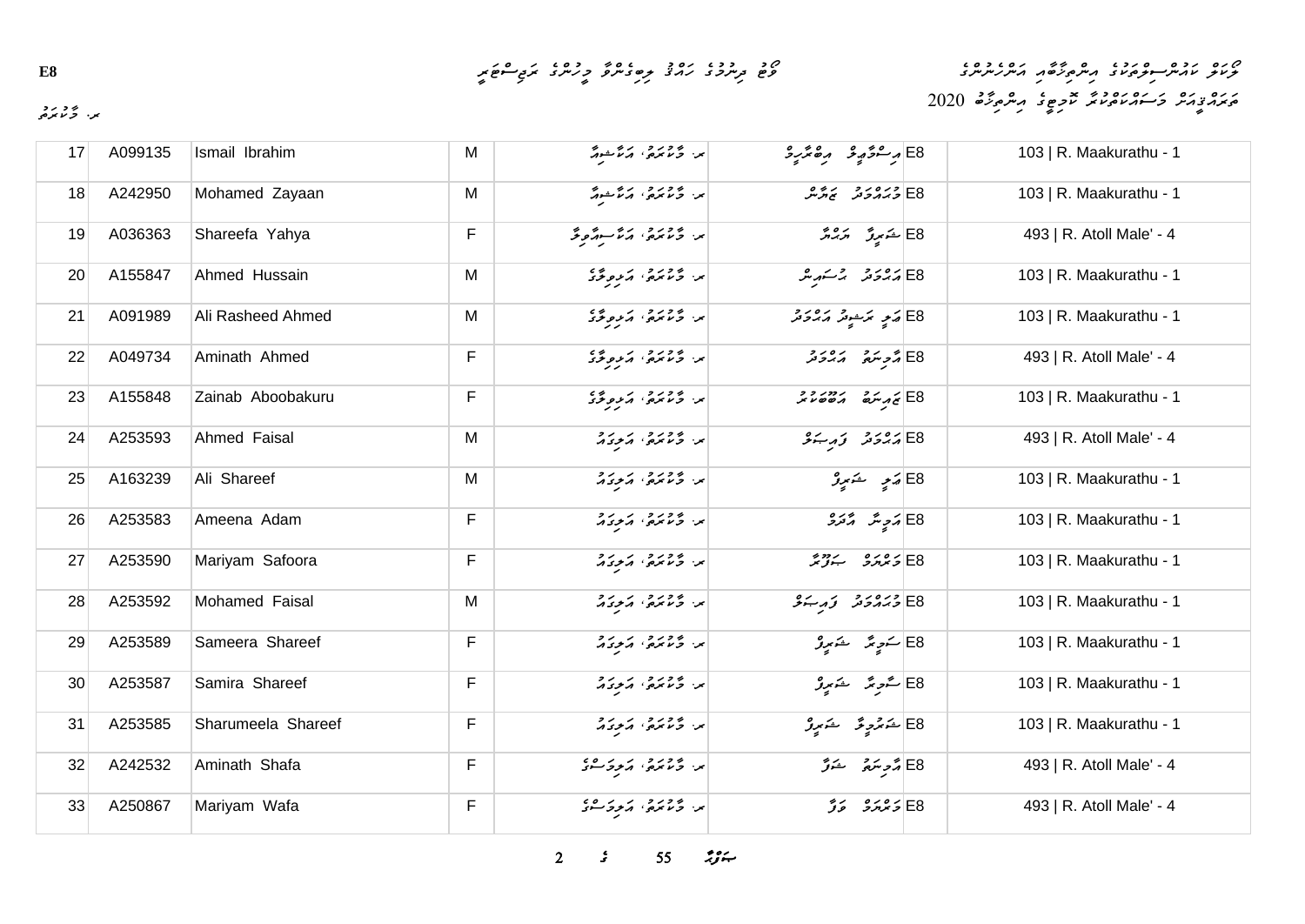*sCw7q7s5w7m< o<n9nOoAw7o< sCq;mAwBoEw7q<m; wBm;vB* م من المرة المرة المرة المرجع المرجع في المركبة 2020<br>مجم*د المريض المربوط المربع المرجع في المراجع المركبة* 

| 34 | A250863 | Saadha Ali            | F | بر و دو د مرد ده و                                                                                                                                                                                                                                                                                                           | E8 ڪوپڙھ ڪيو                                          | 103   R. Maakurathu - 1  |
|----|---------|-----------------------|---|------------------------------------------------------------------------------------------------------------------------------------------------------------------------------------------------------------------------------------------------------------------------------------------------------------------------------|-------------------------------------------------------|--------------------------|
| 35 | A049525 | Adam Saeed            | M | $\begin{array}{cc} 0 & 0 & 0 & 0 & 0 \\ 0 & 0 & 0 & 0 & 0 \\ 0 & 0 & 0 & 0 & 0 \\ 0 & 0 & 0 & 0 & 0 \\ 0 & 0 & 0 & 0 & 0 \\ 0 & 0 & 0 & 0 & 0 \\ 0 & 0 & 0 & 0 & 0 \\ 0 & 0 & 0 & 0 & 0 \\ 0 & 0 & 0 & 0 & 0 \\ 0 & 0 & 0 & 0 & 0 \\ 0 & 0 & 0 & 0 & 0 \\ 0 & 0 & 0 & 0 & 0 & 0 \\ 0 & 0 & 0 & 0 & 0 & 0 \\ 0 & 0 & 0 & 0 &$ | E8 مُرْتَدَدُ سَمَ <i>وِيْدُ</i>                      | 103   R. Maakurathu - 1  |
| 36 | A252299 | Ahmeem Adam Saeed     | M | $\begin{array}{ccc} 0 & 0 & 0 & 0 & 0 & 0 \\ 0 & 0 & 0 & 0 & 0 & 0 \\ 0 & 0 & 0 & 0 & 0 & 0 \\ 0 & 0 & 0 & 0 & 0 & 0 \\ 0 & 0 & 0 & 0 & 0 & 0 \\ 0 & 0 & 0 & 0 & 0 & 0 \\ 0 & 0 & 0 & 0 & 0 & 0 \\ 0 & 0 & 0 & 0 & 0 & 0 \\ 0 & 0 & 0 & 0 & 0 & 0 \\ 0 & 0 & 0 & 0 & 0 & 0 & 0 \\ 0 & 0 & 0 & 0 & 0 & 0 & 0 \\ 0 & 0 & 0 &$  | E8] גَ بُرُو وَ الْمُعَرَّدُ الْسَمْرِيْرُ            | 103   R. Maakurathu - 1  |
| 37 | A372419 | Aiham Adam Saeed      | M | $\begin{array}{cc} 0 & 0 & 0 & 0 & 0 \\ 0 & 0 & 0 & 0 & 0 \\ 0 & 0 & 0 & 0 & 0 \\ 0 & 0 & 0 & 0 & 0 \\ 0 & 0 & 0 & 0 & 0 \\ 0 & 0 & 0 & 0 & 0 \\ 0 & 0 & 0 & 0 & 0 \\ 0 & 0 & 0 & 0 & 0 \\ 0 & 0 & 0 & 0 & 0 \\ 0 & 0 & 0 & 0 & 0 \\ 0 & 0 & 0 & 0 & 0 \\ 0 & 0 & 0 & 0 & 0 & 0 \\ 0 & 0 & 0 & 0 & 0 & 0 \\ 0 & 0 & 0 & 0 &$ | E8] ה <i>َ</i> הְ <i>رَدْ הُمَرَّدْ ـَـٰ مِ</i> مِنْر | 103   R. Maakurathu - 1  |
| 38 | A242604 | Nisreen Adam Saeed    | F | 850, 5155                                                                                                                                                                                                                                                                                                                    | E8 سرے پریٹر م <i>رکزی سکھ</i> یٹر                    | 103   R. Maakurathu - 1  |
| 39 | A082052 | Sithreen Adam Saeed   | F | $\begin{array}{cc} 0 & 0 & 0 & 0 & 0 \\ 0 & 0 & 0 & 0 & 0 \\ 0 & 0 & 0 & 0 & 0 \\ 0 & 0 & 0 & 0 & 0 \\ 0 & 0 & 0 & 0 & 0 \\ 0 & 0 & 0 & 0 & 0 \\ 0 & 0 & 0 & 0 & 0 \\ 0 & 0 & 0 & 0 & 0 \\ 0 & 0 & 0 & 0 & 0 \\ 0 & 0 & 0 & 0 & 0 \\ 0 & 0 & 0 & 0 & 0 \\ 0 & 0 & 0 & 0 & 0 & 0 \\ 0 & 0 & 0 & 0 & 0 & 0 \\ 0 & 0 & 0 & 0 &$ | E8 سوم پر شرکتر محمد شرکته کرد.<br>ا                  | 103   R. Maakurathu - 1  |
| 40 | A250878 | Abdul Latheef Moosa   | M | بر کامرہ روٹ                                                                                                                                                                                                                                                                                                                 | E8 <sub>م</sub> َص <i>ْدِرْ جو</i> رُ مَنْ حَبَّ      | 103   R. Maakurathu - 1  |
| 41 | A150203 | Ahmed Rashad          | M |                                                                                                                                                                                                                                                                                                                              | E8 كەبروتى كەنتى تىر                                  | 103   R. Maakurathu - 1  |
| 42 | A253164 | Aminath Saudiyya      | F | بر در در در در در در در<br>بر در برها در موجد سوتر برد                                                                                                                                                                                                                                                                       | E8 أَمْرِ سَوَمِ سَوْمِ مِرْدَ مِنْ                   | 103   R. Maakurathu - 1  |
| 43 | A253162 | Hussain Rashad        | M | بر در در در در در در در<br>بر در برها در موجد سوتر برد                                                                                                                                                                                                                                                                       | E8 پُرڪوپر ڪرڪوٽر                                     | 103   R. Maakurathu - 1  |
| 44 | A253165 | Surayya Ibrahim Fulhu | F |                                                                                                                                                                                                                                                                                                                              | E8 <sub>فو</sub> ىرە بەر مەتر <i>بەد ۋ</i> ر          | 103   R. Maakurathu - 1  |
| 45 | A253232 | Abdulla Shaukath      | M | من كور دور در مركز در در در در در با                                                                                                                                                                                                                                                                                         | E8 مَەھْمَراللە خەمرىم                                | 103   R. Maakurathu - 1  |
| 46 | A253235 | Adam Shareef          | M | بر و درو ده در و .<br>بر و ما بره ا ما مرکز و ده د                                                                                                                                                                                                                                                                           | E8 مُرْتَرْدْ شَمَعِرْزْ                              | 493   R. Atoll Male' - 4 |
| 47 | A253215 | Ahmed Shifan          | M | بر و درو دره در و .<br>بر و <i>ما بره</i> که شرفر مور                                                                                                                                                                                                                                                                        | E8 <i>גېر دي شوگ</i> ر                                | 493   R. Atoll Male' - 4 |
| 48 | A253225 | Ali Hashim            | M | بر و درو د ورو و ،                                                                                                                                                                                                                                                                                                           | E8 <i>جَ</i> حٍ گَشِوڤ                                | 103   R. Maakurathu - 1  |
| 49 | A242885 | Hawwa Rishmee         | F | بر به ورو رور ده<br>بر گانمري ماس                                                                                                                                                                                                                                                                                            | E8] يَرْدُوَّ - <sub>مر</sub> ِشْورٍ                  | 493   R. Atoll Male' - 4 |
| 50 | A253230 | Ibrahim Shareef       | M | بر به ۱۶۶۶ میلیون دی.<br>بر گانگری میلیون                                                                                                                                                                                                                                                                                    | E8 رەمگرى <sup>5</sup> شىرى <sub>ر</sub> و            | 493   R. Atoll Male' - 4 |

**3** *s* **55** *z***<sub>***i***</sub>c</del></sup>**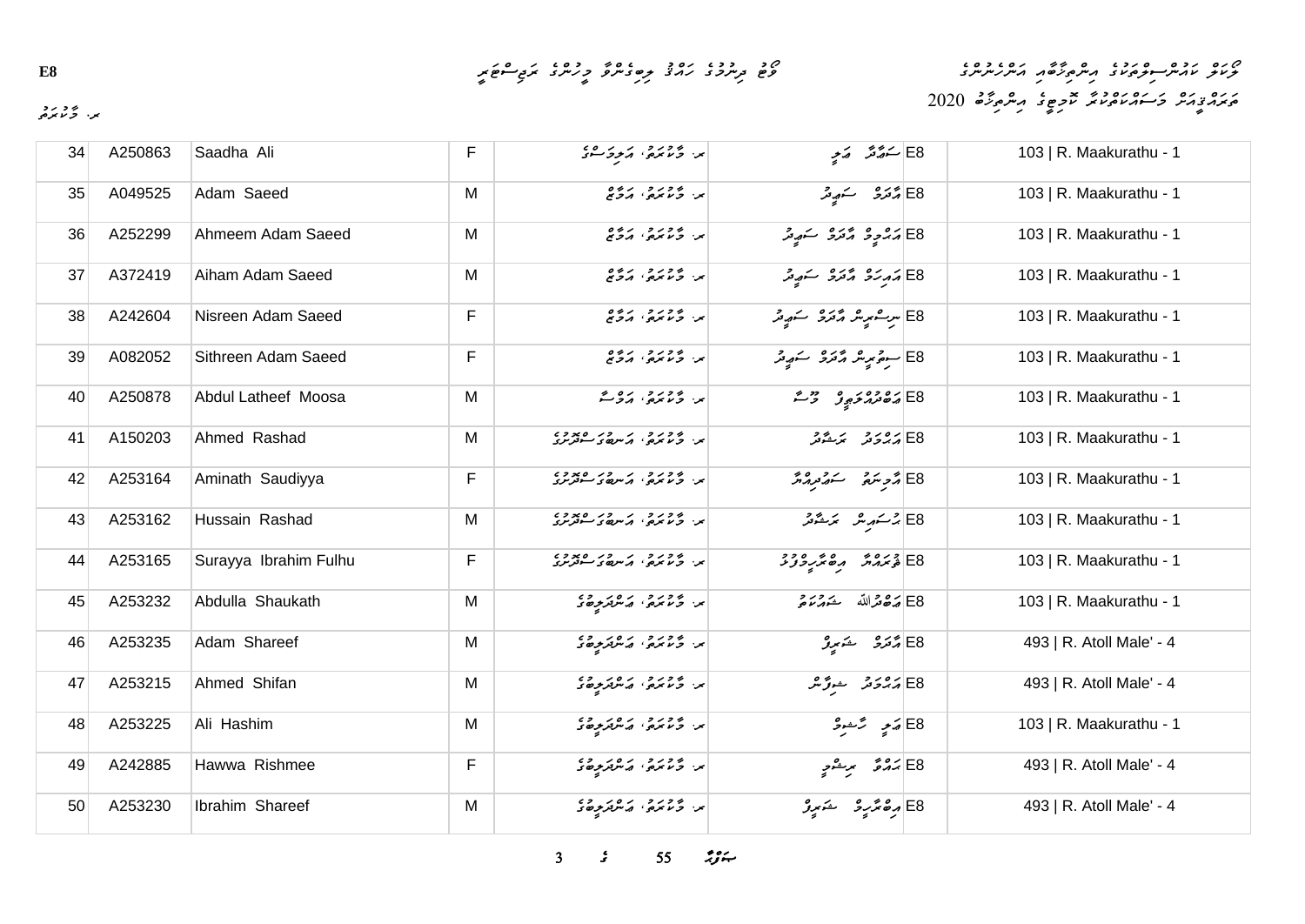*sCw7q7s5w7m< o<n9nOoAw7o< sCq;mAwBoEw7q<m; wBm;vB* م من المرة المرة المرة المرة المرة المرة العربية 2020<br>مجم*د المريض المريض المربع المربع المربع المراجع المراجع ال* 

| 51 | A294405 | Ismail Rajvaan        | M | بر به ورو رپور ده.<br>بر گانمره کاشوره                                                                                                                                                                                           | E8 <sub>م</sub> رےد <i>ۇ<sub>م</sub>ىۋە مەقىۋىت</i> ر | 493   R. Atoll Male' - 4       |
|----|---------|-----------------------|---|----------------------------------------------------------------------------------------------------------------------------------------------------------------------------------------------------------------------------------|-------------------------------------------------------|--------------------------------|
| 52 | A242882 | Mariyam Reesha        | F | بر به ورد در در در<br>بر گانمری کاشورخان                                                                                                                                                                                         | E8]وَتَحْدَّرُوْ - <sub>مَ</sub> يشَّ                 | 103   R. Maakurathu - 1        |
| 53 | A160312 | Mohamed Adam          | M | بر به ورو رور ده<br>بر گانمگی مستردهای                                                                                                                                                                                           | E8 3223 كروره                                         | 103   R. Maakurathu - 1        |
| 54 | A242852 | Moosa Shaahee Mohamed | M | بر و درو ده درود                                                                                                                                                                                                                 | E8] رُبُّ شَرِ وَبَرْدُونَر                           | 103   R. Maakurathu - 1        |
| 55 | A253212 | Shaira Mohamed        | F | بر ورده ده در ده                                                                                                                                                                                                                 | E8 ش <i>ۇم بىر ئەندە ئە</i> ر                         | 493   R. Atoll Male' - 4       |
| 56 | A253214 | Sharmeela Mohamed     | F | بر و درو ده درود                                                                                                                                                                                                                 | E8] ڪنگر <i>چونگ او جي مرو</i> فر                     | 97   R. Un'goofaaru - 1        |
| 57 | A253168 | Waheeda Mahmoodh      | F |                                                                                                                                                                                                                                  | E8 كۆپەتى كەنزى قىلىرىدىن E8                          | 103   R. Maakurathu - 1        |
| 58 | A105034 | Hassan Ahmed          | M | بر په درو کره در په                                                                                                                                                                                                              | E8   يَرْسَعْرُ مَدْوَمْرُ                            | 103   R. Maakurathu - 1        |
| 59 | A058187 | Jameela Ahmed         | F | بر ورده میشود و                                                                                                                                                                                                                  | E8 ت <sub>ح</sub> جو تركر تركي                        | 493   R. Atoll Male' - 4       |
| 60 | A253074 | Mariyam Ali           | F | بر په درو کره در په                                                                                                                                                                                                              | E8 5 يوپري <sub>مک</sub> و                            | 557   Hulhumale', Ehenihen - 5 |
| 61 | A058189 | Naseema Ahmed         | F | بر په درو کره در په                                                                                                                                                                                                              | E8] ىترىپو <i>گە كەندى تى</i> ر                       | 557   Hulhumale', Ehenihen - 5 |
| 62 | A314118 | Ameena Ahmed          | F | بر و وړي که شرور برگ                                                                                                                                                                                                             | E8 كەچ ئىش كەبدى قىلىر                                | 103   R. Maakurathu - 1        |
| 63 | A314133 | Mariyam Shahuma       | F | ىن ئۇرىق ئەسىمكى بەر                                                                                                                                                                                                             | E8 كَيْرْبُرْدْ شَرْرَدُّ                             | 103   R. Maakurathu - 1        |
| 64 | A253490 | Ibrahim Mohamed       | M | بر وردو روعي                                                                                                                                                                                                                     | E8] مەھەرىپە مەمەدە ئەرەرد                            | 493   R. Atoll Male' - 4       |
| 65 | A083064 | Mohamed Ibrahim       | M | بر وردو ره مه                                                                                                                                                                                                                    | E8] <i>وُبَهُ دَوَنَوْ بِهِ مُ</i> يُرِ وُ            | 103   R. Maakurathu - 1        |
| 66 | A042266 | Faheema Abdulla       | F | ו כי כי היה היה כי היה בין היה היה היה היה בין היה בין היה בין היה בין היה בין היה בין היה בין היה בין היה בין<br>היה בין היה בין היה בין היה בין בין בין היה בין בין היה בין בין היה בין היה בין היה בין היה בין היה בין היה בי | E8 تربي <b>ءً صَ</b> صْعَراللّه                       | 103   R. Maakurathu - 1        |
| 67 | A038695 | Abdulla Hameed        | M |                                                                                                                                                                                                                                  | E8 رَحْمَدْاللّه بَرْحِ مَرْ                          | 103   R. Maakurathu - 1        |

*4 5 55*  $294$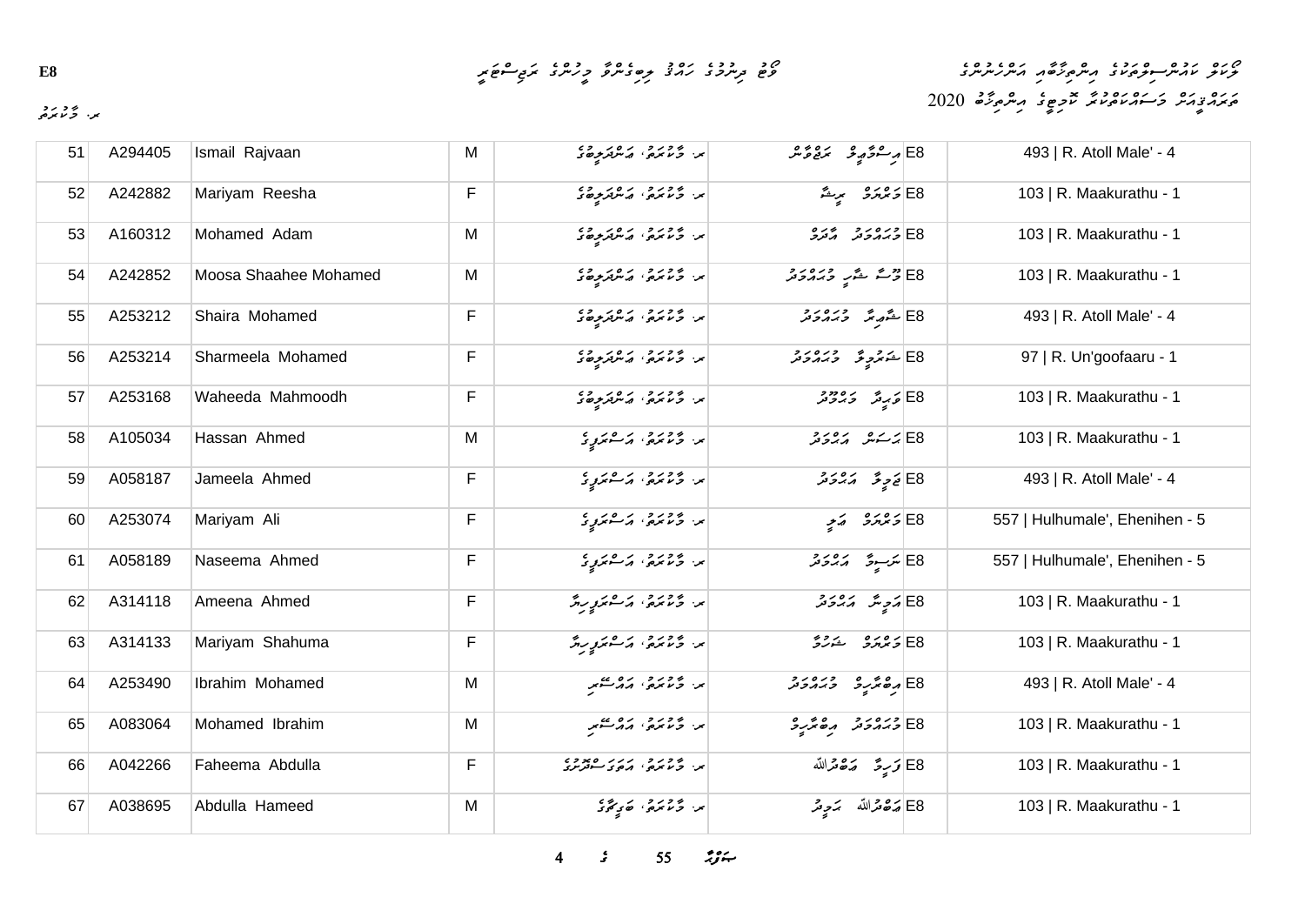*sCw7q7s5w7m< o<n9nOoAw7o< sCq;mAwBoEw7q<m; wBm;vB* م من المرة المرة المرة المرجع المرجع في المركبة 2020<br>مجم*د المريض المربوط المربع المرجع في المراجع المركبة* 

| 68 | A252433 | Aboobakuru Moosa              | M           | بر و مرده کوده                                                                                                                                                                                                                                                      | 232225                                               | 103   R. Maakurathu - 1   |
|----|---------|-------------------------------|-------------|---------------------------------------------------------------------------------------------------------------------------------------------------------------------------------------------------------------------------------------------------------------------|------------------------------------------------------|---------------------------|
| 69 | A099989 | Ahmed Hameed                  | M           |                                                                                                                                                                                                                                                                     | E8   كەشكە كىلى بەر ئىكتى ئىس                        | 493   R. Atoll Male' - 4  |
| 70 | A113331 | Shamila Aboobakur             | $\mathsf F$ | بر وردو، ځونو                                                                                                                                                                                                                                                       | $2222$ $252$                                         | 335   GDh. Thinadhoo - 1  |
| 71 | A252436 | Shareefa Mahmood              | F           | بر ورده کاروه                                                                                                                                                                                                                                                       | E8 شەمرۇ كەردىر                                      | 103   R. Maakurathu - 1   |
| 72 | A252407 | <b>Ismail Rasheed</b>         | M           | د د د د د د د د د د د د د د د<br>د د کام پره ا که سرها د د د سوتر برد                                                                                                                                                                                               | E8 <sub>م</sub> رےد <i>و <sub>م</sub>وٹی مرش</i> یٹر | 454   Asseyri Jail - 1    |
| 73 | A131740 | Abdulla Saeed                 | M           | بر کرد در در کامریز بر                                                                                                                                                                                                                                              | E8 كَەھقراللە كىھەتمە                                | 493   R. Atoll Male' - 4  |
| 74 | A242611 | Ahmed Shaubaan                | M           | بر کرد در در کامریز بر                                                                                                                                                                                                                                              | E8 كەبەد ئەرگە ئىككەنلىر                             | 493   R. Atoll Male' - 4  |
| 75 | A242609 | Aminath Zulhajja              | F           | بر کارور کامریکی                                                                                                                                                                                                                                                    | E8 أَدْحِ سَمَّةَ فَرَحْمَدَهُ فَيَ                  | 493   R. Atoll Male' - 4  |
| 76 | A386604 | Mohamed Shavvaal              | M           | المرا وكالمرض كالمريكر                                                                                                                                                                                                                                              | E8 دېږدونر خوړونو                                    | 493   R. Atoll Male' - 4  |
| 77 | A032900 | Nashida Mohamed               | F           | بر و درو، ځمینه                                                                                                                                                                                                                                                     | E8 بَرْجِيرَ وَيَرْدُونَرَ                           | 493   R. Atoll Male' - 4  |
| 78 | A139039 | Ahmed Shafy                   | M           | من ومعرض ومحمر مع                                                                                                                                                                                                                                                   | E8 كەشكەتقى ئىگەن <sub>چە</sub>                      | 103   R. Maakurathu - 1   |
| 79 | A314154 | Aishath Shifa                 | F           | من كور دو ده ده ده وه                                                                                                                                                                                                                                               | E8 م <i>ەم شەمۇ</i> ھو <i>ڙ</i>                      | 103   R. Maakurathu - 1   |
| 80 | A314156 | Ali Shaah                     | M           | $x^2 - 2x^2 - 2x^2 - 3x^2 - 3x^2 - 3x^2 - 3x^2 - 3x^2 - 3x^2 - 3x^2 - 3x^2 - 3x^2 - 3x^2 - 3x^2 - 3x^2 - 3x^2 - 3x^2 - 3x^2 - 3x^2 - 3x^2 - 3x^2 - 3x^2 - 3x^2 - 3x^2 - 3x^2 - 3x^2 - 3x^2 - 3x^2 - 3x^2 - 3x^2 - 3x^2 - 3x^2 - 3x^2 - 3x^2 - 3x^2 - 3x^2 - 3x^2 -$ | E8 کی پہ شد 2                                        | 103   R. Maakurathu - 1   |
| 81 | A314151 | Ameena Ahmed                  | $\mathsf F$ | x. 21x8, 65x-00                                                                                                                                                                                                                                                     | E8 كەچ ئىكە كەبدى قىل                                | 103   R. Maakurathu - 1   |
| 82 | A333446 | Aminath Shaamaa               | $\mathsf F$ | $x^2 - 2x^2 - 3x^2 - 9$                                                                                                                                                                                                                                             | E8 أَمُّ مِسَمَّدٍ مُشَوَّرٌ                         | 24   HDh. Hanimaadhoo - 1 |
| 83 | A314157 | <b>Haashir Mohamed Naseer</b> | F           | $\sim$ $\sim$ $\sim$ $\sim$ $\sim$ $\sim$ $\sim$ $\sim$                                                                                                                                                                                                             | E8] بُرْجِيمُ وَيُرَمُّ وَقُرْ سَرَجِيمُ             | 294   Th. Kan'doodhoo - 1 |
| 84 | A314155 | Hassan Bilaal                 | M           | من كور دو ده ده ده وه                                                                                                                                                                                                                                               | E8   يَرْسَرْ مِوَّوْ                                | 103   R. Maakurathu - 1   |

*5 sC 55 nNw?mS*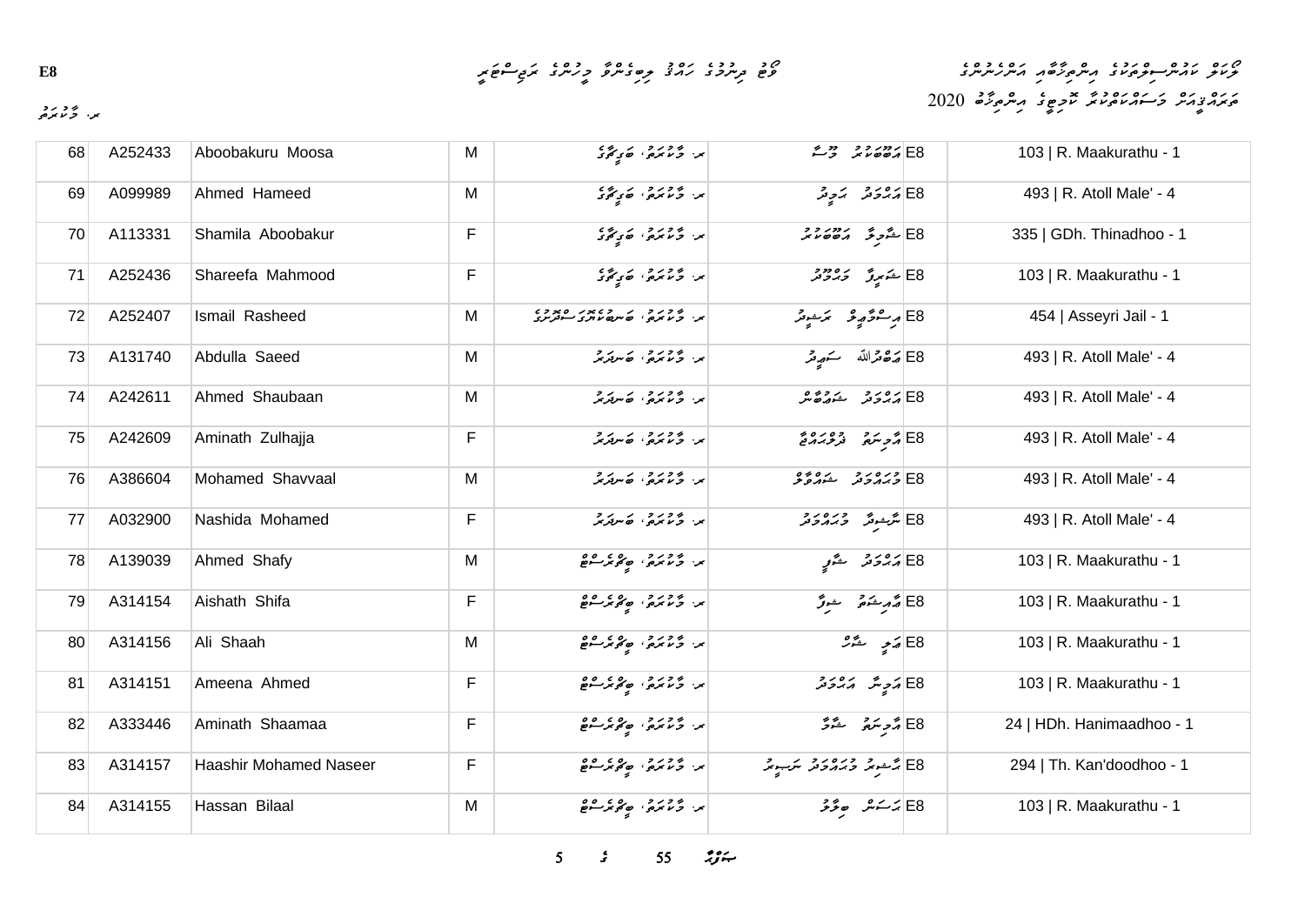*sCw7q7s5w7m< o<n9nOoAw7o< sCq;mAwBoEw7q<m; wBm;vB* م من المرة المرة المرة المرجع المرجع في المركبة 2020<br>مجم*د المريض المربوط المربع المرجع في المراجع المركبة* 

| 85  | A314153 | Hussain Sivaadh         | M            | بر د در د ه ه کار ش                                                                                 | E8 ئەسىر بىر سىر <i>ۇن</i> گە                                                                        | 103   R. Maakurathu - 1  |
|-----|---------|-------------------------|--------------|-----------------------------------------------------------------------------------------------------|------------------------------------------------------------------------------------------------------|--------------------------|
| 86  | A309669 | Ibrahim Shujau          | M            | x; 21x8; @8x - 00                                                                                   | E8] بر <i>ەنگەر ئىشقى</i> م                                                                          | 103   R. Maakurathu - 1  |
| 87  | A243004 | Mariyam Samaa           | $\mathsf{F}$ | من وموجود ورود وه                                                                                   | E8 كەنگەنز كەنگە                                                                                     | 103   R. Maakurathu - 1  |
| 88  | A314149 | Mohamed Naseer Ibrahim  | M            |                                                                                                     | E8 <i>وبرودو برجو وهغرد</i> و                                                                        | 103   R. Maakurathu - 1  |
| 89  | A314152 | Shadhiya Mohamed Naseer | $\mathsf{F}$ |                                                                                                     | E8 ڪُتيبر 3 <i>ڊيھون سڪيوبر</i>                                                                      | 493   R. Atoll Male' - 4 |
| 90  | A099929 | Shafiya Mohamed Naseer  | F            | $\sim$ $\sim$ $\sim$ $\sim$ $\sim$ $\sim$ $\sim$                                                    | E8] ڪُتموِ جُرُ جُرُ جُرُ جُمْعَ جَرَ جَرَ جَرَ جَرَ الله جَمَعَ جَمَعَ اللّهِ جَمَعَ اللّهِ         | 103   R. Maakurathu - 1  |
| 91  | A106571 | Aboobakur Ali           | M            | ر وريدو، ھاموش                                                                                      | E8 <i>مقصومت</i> ر م <i>رد</i>                                                                       | 103   R. Maakurathu - 1  |
| 92  | A252325 | Ali Akbar               | M            | بر كرىدى ھەرگ                                                                                       | E8 <i>مَرْحِهِ مَرْهُ مَدْ</i>                                                                       | 724   Joali Maldives-1   |
| 93  | A252318 | Sahula Aboobakuru       | $\mathsf F$  | ر وردو، ھاموش                                                                                       | $22222$ $225$ $E8$                                                                                   | 493   R. Atoll Male' - 4 |
| 94  | A250857 | Salma Ali               | F            | من والأمرة المحافرة                                                                                 | E8] سَوْوٌ <sub>م</sub> َر <sub>ِ</sub>                                                              | 103   R. Maakurathu - 1  |
| 95  | A252331 | Shazla Aboobakuru       | $\mathsf F$  | من والأمرة المحافرة                                                                                 | $77777$ $222$ $-8$                                                                                   | 493   R. Atoll Male' - 4 |
| 96  | A252327 | Thorig Aboobakuru       | M            | بر وريزه ھاءوش                                                                                      | $2222$ $27$ $27$ $28$                                                                                | 103   R. Maakurathu - 1  |
| 97  | A253402 | Ahmed Zakariyya         | M            | بر ورده مسروره                                                                                      | E8 בככב ג'ו אולי בי                                                                                  | 103   R. Maakurathu - 1  |
| 98  | A242925 | Aishath Nahuzaa         | F            | المن والمحمد المحمد والمحرم والمحمد والمحمد المحمد المحمد المحمد والمحمد المحمد والمحمد المحمد والم | E8 مەم ئىشقى ئىرگەمتى<br>18                                                                          | 493   R. Atoll Male' - 4 |
| 99  | A253406 | Aminath Nuzhaa          | $\mathsf F$  | بر وروده مشروره                                                                                     | E8 أُمُّ مِ سَمَّةٍ مِنْ سَمِّيٌّ مِنْ سَمْحَةٍ مِنْ سَمْحَةٍ مِنْ مِنْ سَمْحَةٍ مِنْ مِنْ مِنْ مِنْ | 103   R. Maakurathu - 1  |
| 100 | A253390 | Gamariyya Ibrahim       | F            | المن والمعرض المحرومي والمحرم والمحمد                                                               | E8 تَوَمَعِيهُمُّ مِنْ مُرْحَمَّةٍ وَ                                                                | 103   R. Maakurathu - 1  |
| 101 | A253400 | Hidhaya Zakariyya       | F            | المن والمحمد المحمد والمحرم والمحمد والمحمد المحمد المحمد المحمد والمحمد المحمد والمحمد المحمد والم | E8] رِقَدَّةً بِمَ مَدِيرَةً                                                                         | 103   R. Maakurathu - 1  |

*6 sC 55 nNw?mS*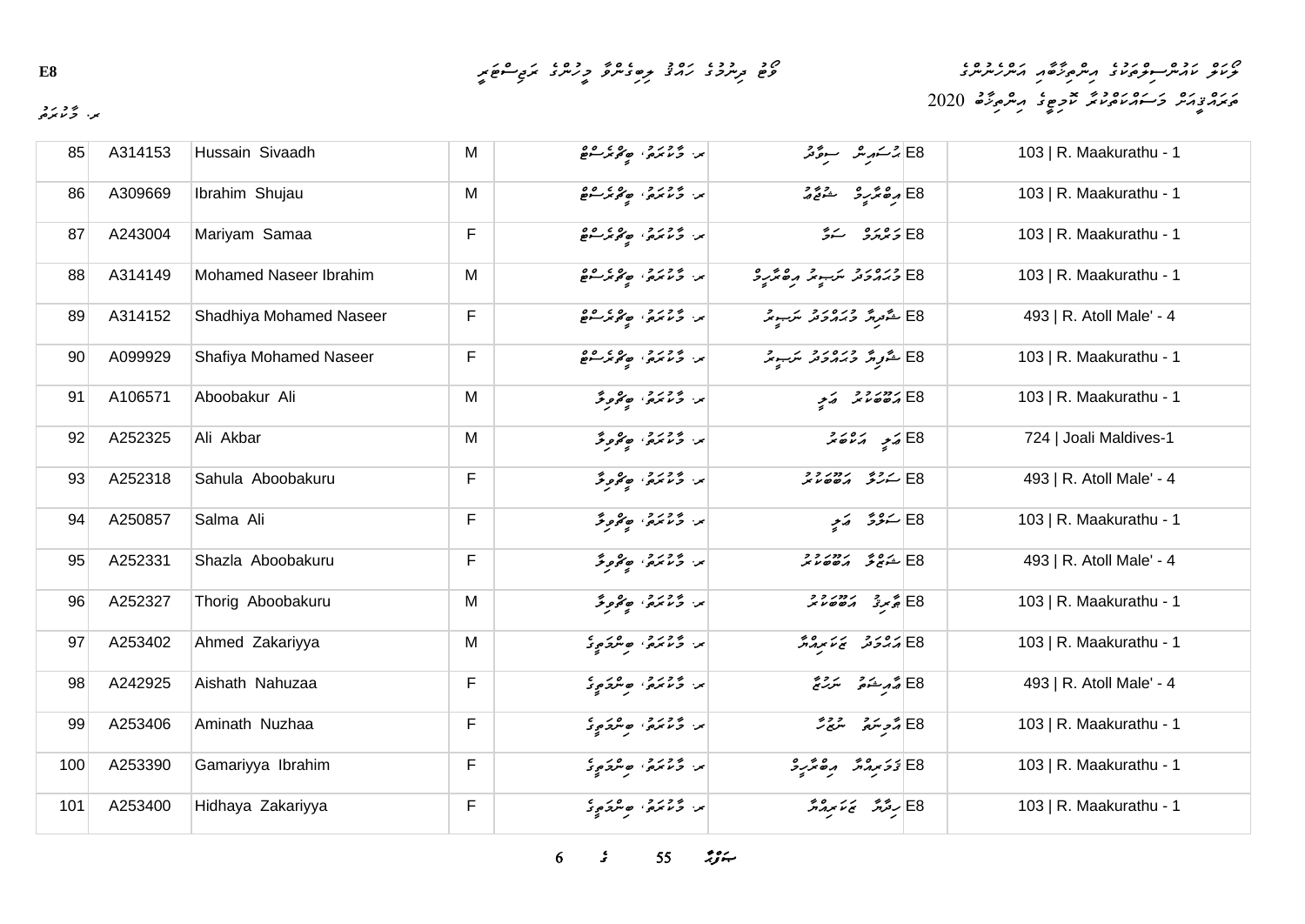*sCw7q7s5w7m< o<n9nOoAw7o< sCq;mAwBoEw7q<m; wBm;vB* م من المرة المرة المرة المرجع المرجع في المركبة 2020<br>مجم*د المريض المربوط المربع المرجع في المراجع المركبة* 

| 102 | A242920 | Ibrahim Zakariyya  | M           | بر گريز و مرکز و گر                         | E8 م <i>وڭ ئۇر</i> بۇ تە <i>نگىر مەدە</i> گە      | 493   R. Atoll Male' - 4                   |
|-----|---------|--------------------|-------------|---------------------------------------------|---------------------------------------------------|--------------------------------------------|
| 103 | A153771 | Mariyam Saeeda     | $\mathsf F$ | من والمردم والردمي                          | E8 كەنگەنگە سىكە يەنگە                            | 103   R. Maakurathu - 1                    |
| 104 | A253398 | Mohamed Zakariyya  | M           | بر و درد و مردم                             |                                                   | 103   R. Maakurathu - 1                    |
| 105 | A242928 | Zoona Zakariyya    | $\mathsf F$ | بر وردو، ھیروری                             | E8 تج تئر تج <i>مَا م</i> رم <sup>9</sup> ر       | 103   R. Maakurathu - 1                    |
| 106 | A314325 | Adam Naiz          | M           | ىن كەردىن ھۆك بەر                           | E8 أَمُرْتَرْدَ سُمْدِجْ                          | 493   R. Atoll Male' - 4                   |
| 107 | A314326 | Ahmed Nashid       | M           | ىن گەردە، ھۇشۇ                              | E8 كەبرى قرىشى قرىشى قىر                          | 708   Taj Exotica Resort & Spa, Maldives-1 |
| 108 | A148376 | Aishath Nadhiya    | F           | ىر. ئۇ يەر ئەمۇرىيە ئ                       | E8 م <i>ُّ مِرْ شَوَّةٍ مُتَّ</i> مِي <i>رَةٌ</i> | 103   R. Maakurathu - 1                    |
| 109 | A243015 | Ali Nafiz Mohamed  | M           | ىر كەردە ھۇشۈ                               | E8  كەي س <i>گونگە 25% كەن</i>                    | 103   R. Maakurathu - 1                    |
| 110 | A243018 | Aminath Nahuza     | $\mathsf F$ | ىر. ئەدىرە، ھۇشۇ                            | E8 أَمُّ حِسَنَةً مَسَرَحَةً                      | 103   R. Maakurathu - 1                    |
| 111 | A314320 | Husna Ibrahim      | $\mathsf F$ | ىن كەردىن ھۆك بەر                           | E8 برشش مەھمەر 2                                  | 103   R. Maakurathu - 1                    |
| 112 | A317157 | Hussain Naail      | M           | ىر. ئەدىرە، ھۇشۇ                            | E8 يُرْسَمْ مِنْ سُمْدِ وَ                        | 103   R. Maakurathu - 1                    |
| 113 | A148459 | Ibrahim Nazim      | M           | ىن كەردىن ھۆك بەر                           | E8 م <i>وھنگرد</i> و س <i>گھ</i> و                | 103   R. Maakurathu - 1                    |
| 114 | A144525 | Mohamed Adam       | M           | ىر. ئەدىرە، ھۇشۇ                            | E8 322.5 وره                                      | 103   R. Maakurathu - 1                    |
| 115 | A252474 | Aminath Ahmed      | F           | بر و و در و دوه د ه<br>بر گرم برمي گافرگروش | E8 أَمُّ حِسَمَةٌ مَمْكَمَّةٌ مَمْ                | 103   R. Maakurathu - 1                    |
| 116 | A361612 | Fathimath Saalinee | $\mathsf F$ | بر ورد دورد و<br>بر گ <i>رين ورو</i> س      | E8 رَّجِودَةُ صَّوِسٍ                             | 252   ADh. Dhigurah - 1                    |
| 117 | A068381 | Saudhulla Mohamed  | M           | ו כירי כרכז כירי<br>זה כיוון שיפועיות       | E8 كەر ئەراللە ئەرەر ئىر                          | 103   R. Maakurathu - 1                    |
| 118 | A154729 | Abdul Latheef Adam | M           | بر ورده مره و                               | E8 בֿבּינגליתֶ 10 בינב                            | 103   R. Maakurathu - 1                    |

*7 sC 55 nNw?mS*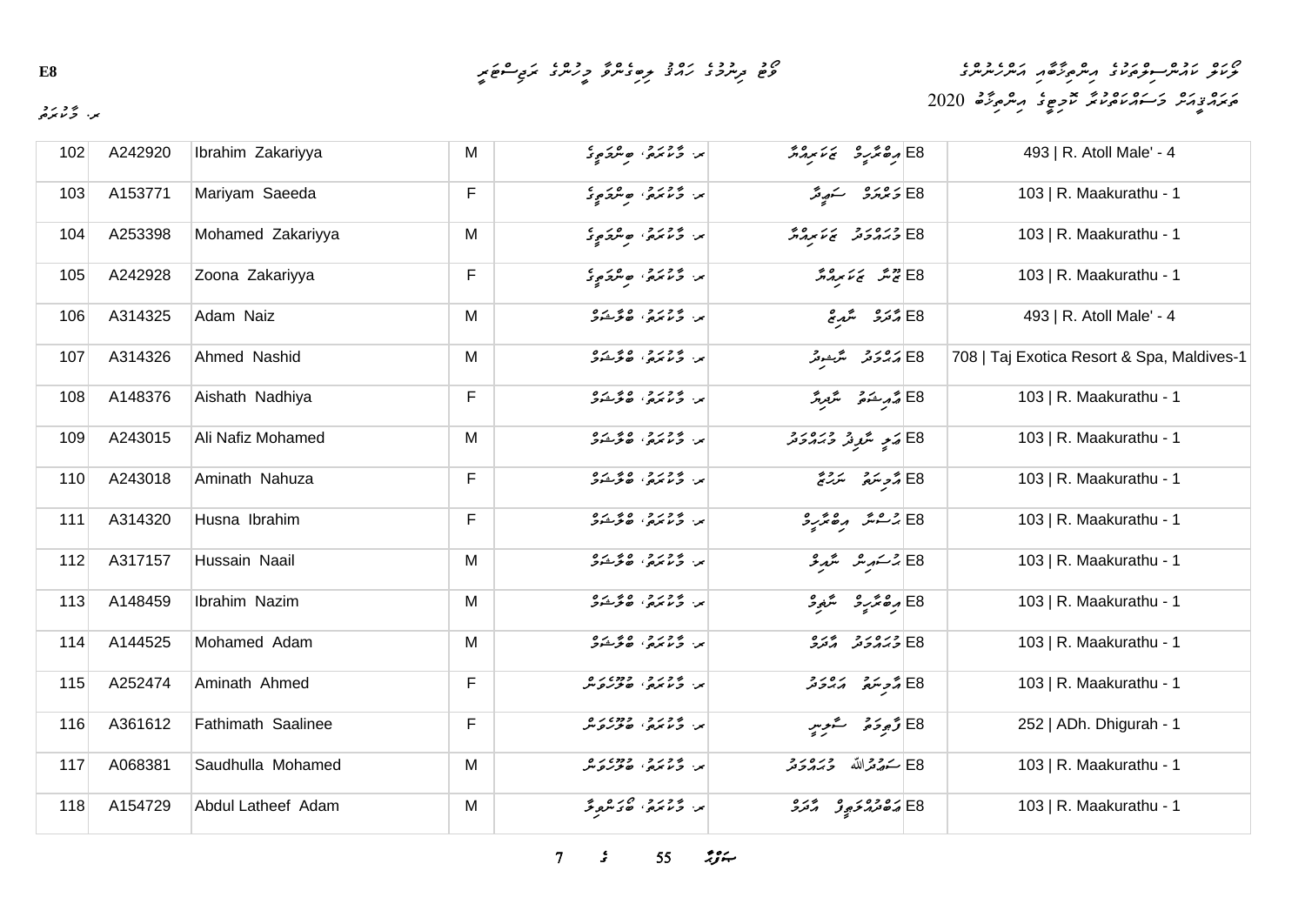*sCw7q7s5w7m< o<n9nOoAw7o< sCq;mAwBoEw7q<m; wBm;vB* م من المرة المرة المرة المرجع المرجع في المركبة 2020<br>مجم*د المريض المربوط المربع المرجع في المراجع المركبة* 

| 119 | A314340 | Ahmed Habeeb           | M | بر كەردە ئەر ئابر                                                   |                                                                                                                                                | 103   R. Maakurathu - 1          |
|-----|---------|------------------------|---|---------------------------------------------------------------------|------------------------------------------------------------------------------------------------------------------------------------------------|----------------------------------|
| 120 | A243016 | Aishath Risfa          | F | بر ورده مره و                                                       | E8 مۇم ھۇم موسى <i>مۇ</i>                                                                                                                      | 103   R. Maakurathu - 1          |
| 121 | A314354 | Ali Ilham              | M | بر به ورد ٢٥ مرمونځ                                                 | E8] ر <sub>َمحٍ</sub> م <i>ِ وَرُدَّ</i> دُ                                                                                                    | 103   R. Maakurathu - 1          |
| 122 | A314355 | Hussain Habeeb         | M | بر كورد ورد ورد                                                     | E8 يُرْسَمب <sup>9</sup> يُرَصِّ صَ                                                                                                            | 400   Kudafushi Resort & Spa - 1 |
| 123 | A314336 | Jameela Aboobakuru     | F | بر ورده مره و                                                       | $\begin{array}{cc} \mathcal{Z} & \mathcal{Z} & \mathcal{Z} & \mathcal{Z} \\ \mathcal{Z} & \mathcal{Z} & \mathcal{Z} & \mathcal{Z} \end{array}$ | 103   R. Maakurathu - 1          |
| 124 | A314341 | Mohamed Shafeeg        | M | ىر. ئەدىرو، ھ <sub>ە</sub> رھون                                     | E8 <i>ۇرۇۋۇ شۇي</i> ۇ                                                                                                                          | 103   R. Maakurathu - 1          |
| 125 | A314338 | Nasreena Abdul Latheef | F | بر کورو مره د چې شورگ                                               | E8] <i>مَرْڪمرِ مَنْ مَ</i> قْعَد <i>ُ مَرْوَجِ</i> وَ                                                                                         | 103   R. Maakurathu - 1          |
| 126 | A100152 | Abdul Jaleel Ibrahim   | M | پر په دره ده ده ده<br>پر تر لابره کامل کار                          | E8 בەمرى بوتى مەھەر بى                                                                                                                         | 493   R. Atoll Male' - 4         |
| 127 | A051560 | Ismail Fathi           | M | ז דינד בסבים<br>זי ציותם <sup>,</sup> ס <b>ב</b> סבב                | E8 م <i>ېرىشۇم بۇ تۇمۇب</i>                                                                                                                    | 493   R. Atoll Male' - 4         |
| 128 | A153594 | Shareefa Abdul Sattar  | F | پر په دره ده ده ده<br>پر تر لابره کامل کار                          | E8 شكور من من من من من من من من من من المسكومين بن المسكومين بن المسكومين المسكومين المسكومين المسكومين المسكو                                 | 493   R. Atoll Male' - 4         |
| 129 | A251354 | Zainab Ibrahim         | F |                                                                     | E8 يَدِينَ مِنْ مِنْ رَبِّ                                                                                                                     | 103   R. Maakurathu - 1          |
| 130 | A251981 | <b>Farhaad Mohamed</b> | M | ىر. ئەمەم ، شىرىكىشكەردى                                            | E8 كەيمەر قايدە دىر                                                                                                                            | 493   R. Atoll Male' - 4         |
| 131 | A251796 | Zulfa Ali              | F | بر کا در در کا بر شرکت مرد و داد.<br>بر او و برابر کا بر شرکت مروان | E8] بح تحرَّق – <sub>ا</sub> رَمٍ                                                                                                              | 103   R. Maakurathu - 1          |
| 132 | A252050 | Abbas Haroon           | M | بر و و د و بر سه و                                                  | E8 مَ <i>مْرَة مُسَرِّسْ</i>                                                                                                                   | 103   R. Maakurathu - 1          |
| 133 | A149724 | Abdul Azeez Haroon     | M | بر و و د و به سه سه                                                 | E8 <sub>م</sub> ُص <i>ور م</i> ي مُحمد مُحمد مُحمد م                                                                                           | 103   R. Maakurathu - 1          |
| 134 | A252058 | Abdulla Majid          | M | بر و و د و به سای و ا                                               | E8 رَصْحَرْاللّه     وَّمِ مَرْ                                                                                                                | 103   R. Maakurathu - 1          |
| 135 | A252061 | Abdulla Mufshir        | M | بر و د د د کرسه د د                                                 | E8 رَصْحَرْاللّه وَقَرْسُومَرْ                                                                                                                 | 452   Maafushi Jail - 1          |

**8** *s* **55** *z s*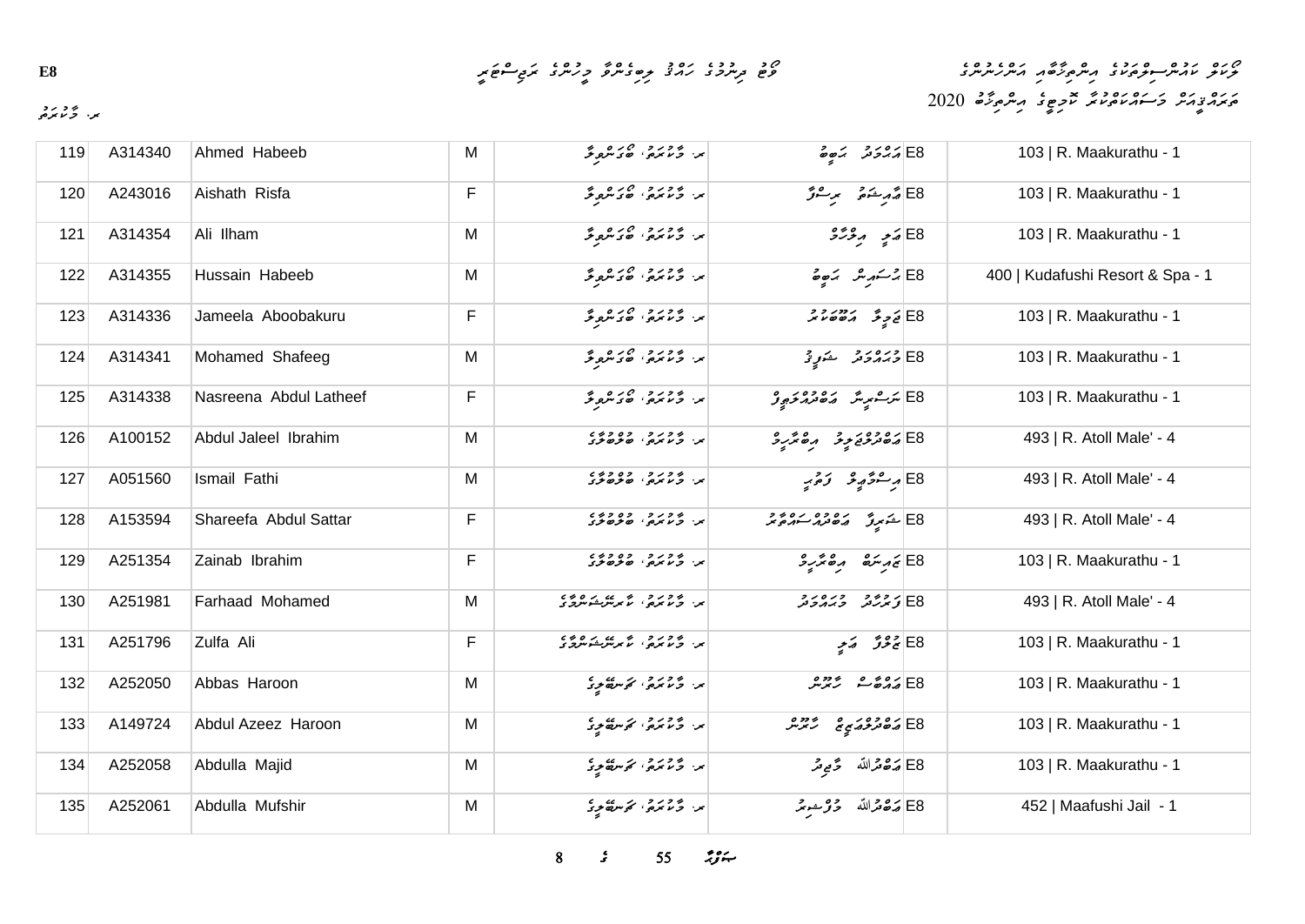*sCw7q7s5w7m< o<n9nOoAw7o< sCq;mAwBoEw7q<m; wBm;vB* م من المرة المرة المرة المرجع المرجع في المركبة 2020<br>مجم*د المريض المربوط المربع المرجع في المراجع المركبة* 

| 136 | A124366 | Ahmed Rasheed    | M           | ىن ئۇ ئەنزۇ، ئۇسقەم ئ                                                                                 | E8  كەنگە كىم كىزىسى كىلەر ئىس                                                                     | 103   R. Maakurathu - 1   |
|-----|---------|------------------|-------------|-------------------------------------------------------------------------------------------------------|----------------------------------------------------------------------------------------------------|---------------------------|
| 137 | A242595 | Aminath Minna    | $\mathsf F$ | من وحود و محمد المحمد المحمد                                                                          | E8 أَمُّ حِبْرَ مِنْ مَحْرِ مِنْ مِنْ الْمُنْ مِنْ مِنْ مِنْ مِنْ مِنْ الْمُنْ مِنْ مِنْ مِنْ مِنْ | 108   R. In'guraidhoo - 1 |
| 138 | A251512 | Hafeeza Mohamed  | $\mathsf F$ | بر د ورو نومبر                                                                                        | E8 <i>بَرْدٍ وَبَرُودُو</i> رَ                                                                     | 103   R. Maakurathu - 1   |
| 139 | A132855 | Maimoona Haroon  | $\mathsf F$ | بر و درو نومها                                                                                        | E8 <i>جَهُ جَهُمْ سُمْحَمْ</i> سُمَّةٍ                                                             | 103   R. Maakurathu - 1   |
| 140 | A252053 | Mariyam Inasa    | $\mathsf F$ | بر و درو نومها                                                                                        | E8 كەبىر بىر مەشرىسىسى بىر                                                                         | 103   R. Maakurathu - 1   |
| 141 | A252056 | Mariyath Haroon  | F           | من وموجود محمود من                                                                                    | E8 م <i>ُ بِهِ مَنْ مُحَمَّدٌ مُحَمَّدٌ ال</i>                                                     | 103   R. Maakurathu - 1   |
| 142 | A077802 | Mohamed Mufassir | M           | بر و درو نومبره و                                                                                     | E8 دېم دي د وره ب                                                                                  | 452   Maafushi Jail - 1   |
| 143 | A252046 | Moomina Haroon   | F           | بر وروبو بر سه و                                                                                      | E8 دُوْمِتْرَ گَنْدَتْر                                                                            | 103   R. Maakurathu - 1   |
| 144 | A252065 | Muna Haroon      | F           | بر ورده کم سهود                                                                                       | E8 ترتير گرميز مي                                                                                  | 103   R. Maakurathu - 1   |
| 145 | A079657 | Nathasha Ahmed   | F           | بر ورود وسره                                                                                          | E8 سَهَّتْ مَ <sup>رُ</sup> دَدَ                                                                   | 103   R. Maakurathu - 1   |
| 146 | A252043 | Niusha           | F           | من وموجود محمود من                                                                                    | E8 سرمْشَہ                                                                                         | 103   R. Maakurathu - 1   |
| 147 | A252503 | Abdulla Ali      | M           | من وحرور المحموم المحمد المحمد المحمد                                                                 | E8 كَ صُدَّاللَّهُ      كَمَحِي                                                                    | 103   R. Maakurathu - 1   |
| 148 | A252509 | Fath'hulla Ali   | M           | المن المحمد محمد المستقر المحمد المحمد المحمد المحمد المحمد المحمد المحمد المحمد المحمد المحمد المحمد | E8 ترڅ <sup>2</sup> الله ټرمي                                                                      | 103   R. Maakurathu - 1   |
| 149 | A127617 | Ibrahim Nasir    | M           | بر و و د و استمريكي                                                                                   | E8 مەھەرىرى سىر مىز                                                                                | 103   R. Maakurathu - 1   |
| 150 | A377261 | Mariyam Lamha    | F           | من وحروم المحموم المرس                                                                                | E8 كەبەر كەرەبىر                                                                                   | 103   R. Maakurathu - 1   |
| 151 | A043930 | Mazoona Ali      | F           | من ومعرض المسترس                                                                                      | E8 كۆيىمىگە كەبىيە                                                                                 | 103   R. Maakurathu - 1   |
| 152 | A024516 | Mohamed Ali      | M           | من وحمائله المحموم المرس                                                                              | E8 <i>وَبَهُ وَبَرْ دَبِي</i>                                                                      | 493   R. Atoll Male' - 4  |

*9 s* 55 *f*<sub>3</sub> *s*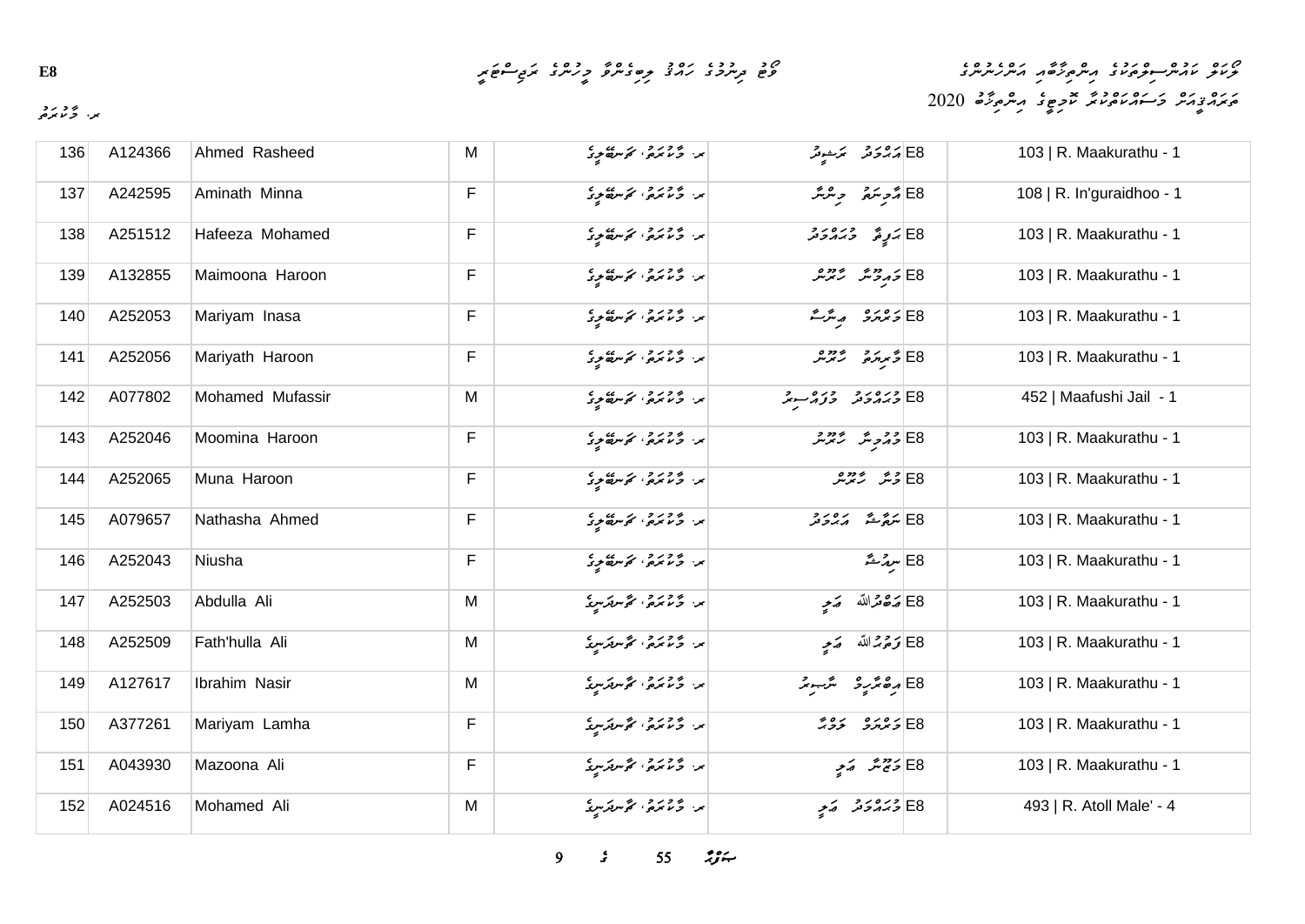*sCw7q7s5w7m< o<n9nOoAw7o< sCq;mAwBoEw7q<m; wBm;vB* م من المرة المرة المرة المرجع المرجع في المركبة 2020<br>مجم*د المريض المربوط المربع المرجع في المراجع المركبة* 

| 153 | A252508 | Nasrulla Ali       | M           | من كالأمرى كالمسترس                                                                                    | E8] تَرَبُّكُمْ لِلَّهُ - رَسِمْ لِ  | 103   R. Maakurathu - 1  |
|-----|---------|--------------------|-------------|--------------------------------------------------------------------------------------------------------|--------------------------------------|--------------------------|
| 154 | A252500 | Rugiyya Hussain    | $\mathsf F$ | من كورود المحموم المرس                                                                                 | E8 ترتو پر محمد چرک میں میں ایک ا    | 103   R. Maakurathu - 1  |
| 155 | A252507 | Saadhna Ali        | $\mathsf F$ | من وحرور المحموم المريح                                                                                | E8 گەنگە كەم                         | 103   R. Maakurathu - 1  |
| 156 | A252513 | Samha Ali          | $\mathsf F$ | من كورود المحموم المرس                                                                                 | E8 سمرقہ مجمو                        | 103   R. Maakurathu - 1  |
| 157 | A252511 | Shafeega Ali       | F           | من كالمحمد المحموم المحمد المحمد المحمد المحمد المحمد المحمد المحمد المحمد المحمد المحمد المحمد المحمد | E8] ڪَمَوٍ ٿُٽ - <i>مَ</i> حِي       | 103   R. Maakurathu - 1  |
| 158 | A252505 | Shaira Ali         | $\mathsf F$ | من ومعرض المسترس                                                                                       | E8 شەپەتتى كەمچ                      | 103   R. Maakurathu - 1  |
| 159 | A252633 | Ahmed Masuood      | M           | بر و و د ده کام                                                                                        | E8 ג׳ د د محمد محمد محمد محمد محمد ا | 493   R. Atoll Male' - 4 |
| 160 | A242940 | Ali Mahdhee        | M           | بر و در د ه                                                                                            | E8  كەمچە - كەرگەي <sub>چە</sub>     | 493   R. Atoll Male' - 4 |
| 161 | A252626 | Fathmath Nuzuhath  | $\mathsf F$ | بر و و د و ع                                                                                           | E8 ژ <sub>ېم</sub> وکړ شي <i>کې</i>  | 103   R. Maakurathu - 1  |
| 162 | A011290 | Mohamed Ali        | M           | بر کا ترمی کا تر                                                                                       | E8 <i>وَبَهُ وَبَوْ</i> مَعِ         | 103   R. Maakurathu - 1  |
| 163 | A253492 | Najmunnisa Ibrahim | F           | بر و و د و ع                                                                                           |                                      | 103   R. Maakurathu - 1  |
| 164 | A120842 | Ahmed Rasheed      | M           |                                                                                                        | E8] كەندى كىم كى كىلىن ئىشلاپتىكى P  | 103   R. Maakurathu - 1  |
| 165 | A314227 | Abdulla Faisal     | M           | بر به در در ۱۵۶۵ وروه<br>بر گانمري تربر وروش                                                           | E8 كەھەرللە <i>ق</i> ەببەق           | 103   R. Maakurathu - 1  |
| 166 | A314223 | Adam Shareef       | M           | بر او در در دوربره<br>براو ما بروا افزیر و دور                                                         | E8 , گەترى ھىيەتى                    | 103   R. Maakurathu - 1  |
| 167 | A314182 | Ahmed Mohamed      | M           | بر او در در دوربره<br>براو ما بروا افزیر و دور                                                         | E8 ג' ג' ביטיביה                     | 103   R. Maakurathu - 1  |
| 168 | A314183 | Aishath Sehenaz    | F           | بر دورو دوده دوه<br>بر ونابره تربر ووځه                                                                | E8 مەم ئىشقى ئىش ئىرىشى ئى           | 493   R. Atoll Male' - 4 |
| 169 | A377260 | Ali Wisaam         | M           | بر اور در دروه<br>بر گرم برو، تربر و ژبر                                                               | E8 رَمٍ م <i>ِ م</i> ِ مَرْدُ        | 103   R. Maakurathu - 1  |

 $10$  *s* 55  $23$   $-$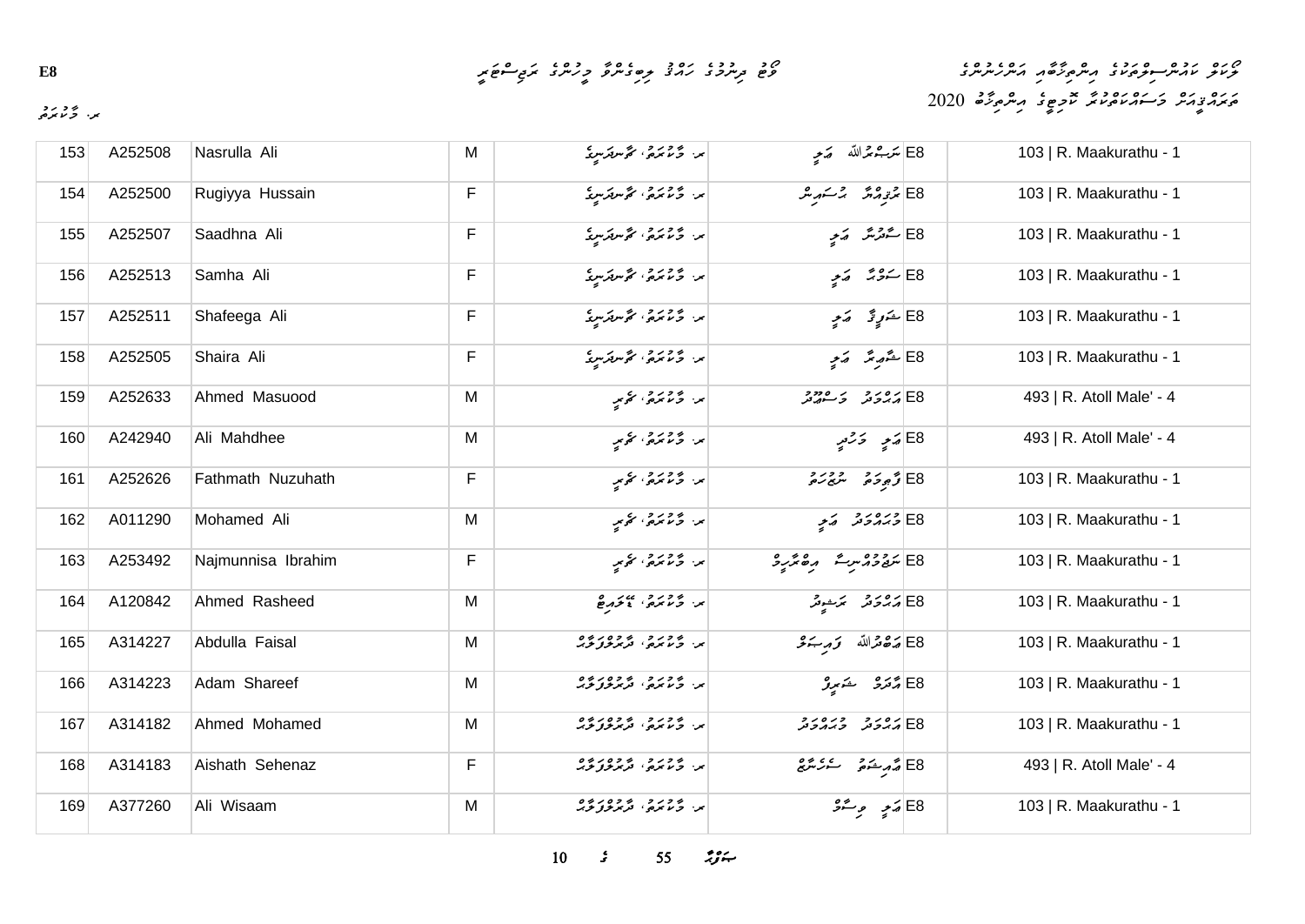*sCw7q7s5w7m< o<n9nOoAw7o< sCq;mAwBoEw7q<m; wBm;vB* م من المرة المرة المرة المرجع المرجع في المركبة 2020<br>مجم*د المريض المربوط المربع المرجع في المراجع المركبة* 

| 170 | A314181 | Farzana Mohamed       | F            | بر ورد بروه دوه<br>بر ونابره تربروژوند   | E8 ۇىرتم تىر مەردىر                 | 493   R. Atoll Male' - 4                             |
|-----|---------|-----------------------|--------------|------------------------------------------|-------------------------------------|------------------------------------------------------|
| 171 | A317322 | Fathimath Raihaa      | F            | بر ورد ودوه وه<br>بر ژناندها تربروژوند   | E8 رَّجِ دَمَ مَدَبِرٌ              | 103   R. Maakurathu - 1                              |
| 172 | A314180 | Mohamed Ahmed         | M            | بر اور در دوروه<br>بر ژنابرها تربروژونه  | E8 ديره ده بره دور                  | 406   Emerald Maldives Resort & Spa<br>Fasmendho - 1 |
| 173 | A314178 | Nasira Ibrahim        | $\mathsf{F}$ | بر اور در دروه<br>براونابرها تربر وولوبر | E8 سَّرْسِوسَّر مِرْھ مَّرْرِ 2     | 103   R. Maakurathu - 1                              |
| 174 | A243010 | Zaahir Naseer         | M            | بر اور در دروه<br>براونابرها تربر وولوبر | E8 تج سِعْر – سَرَسِوِعْرُ          | 103   R. Maakurathu - 1                              |
| 175 | A120672 | Abdul Ghanee Mohamed  | M            | بر و دورو ترسه و د د                     | E8 בֿבּבּנּגֿיתָ 25,000 ב           | 493   R. Atoll Male' - 4                             |
| 176 | A149588 | Agleema Mohamed       | F            | من كالأمرة المرسرة ومحمد                 | E8 , جۇ يۇ ئەم ئەرىخە ئى            | 103   R. Maakurathu - 1                              |
| 177 | A252557 | Seema Mohamed         | $\mathsf{F}$ | بر و د د و د د و                         | E8 سوءً - ويممونه                   | 103   R. Maakurathu - 1                              |
| 178 | A141337 | Ummu Salma Yoosuf     | F            | بر و د د و د د و                         | E8 - 2007 - 2007 E8                 | 103   R. Maakurathu - 1                              |
| 179 | A070831 | Yoosuf Mohamed        | M            | بر کور در در در در د                     | E8 ټر <i>پېړۍ تر</i>                | 103   R. Maakurathu - 1                              |
| 180 | A050467 | Abdulla Abdul Latheef | M            | بر گرم بره وره و                         | E8 مەھىراللە مەھىرم <i>خېرى</i>     | 493   R. Atoll Male' - 4                             |
| 181 | A082289 | Aishath Nisha         | F            | بر گرم بره .<br>بر گرم بره . فرق برو ت   | E8 مُرمِشَمُ سِٹَہ                  | 493   R. Atoll Male' - 4                             |
| 182 | A150156 | Naadhiya Abdulla      | $\mathsf F$  | بر به ورو<br>بر گانمرها فرق بروی         | E8 سَرْمِرْدَ سَ§مِّرْاللّه         | 493   R. Atoll Male' - 4                             |
| 183 | A043931 | Jameela Ahmed         | F            | بر به وروبان ورونا<br>بر گانگرمی ترناس   | E8 <sub>تح</sub> وِرَ <i>م</i> کرور | 557   Hulhumale', Ehenihen - 5                       |
| 184 | A052100 | Zaheera Ahmed         | F            | بر به وروبه دوره<br>بر گرم برم ترم ش     | E8 ىخ ئەيتى كەنجە ئەرىخە            | 493   R. Atoll Male' - 4                             |
| 185 | A127871 | Adam Zakariyya        | M            | ىن ئۇ ئۇيرۇ، ئۈيمىس ئۇ ئ                 | E8 أَرْتَرَدُّ بِمَ مَبْرَ الْمَرْ  | 103   R. Maakurathu - 1                              |
| 186 | A253387 | Ali Rasheed           | M            | بر کام بره اوره برای                     | E8  رَمِ کَرَشِیْرَ ا               | 103   R. Maakurathu - 1                              |

 $11$  *s* 55  $234$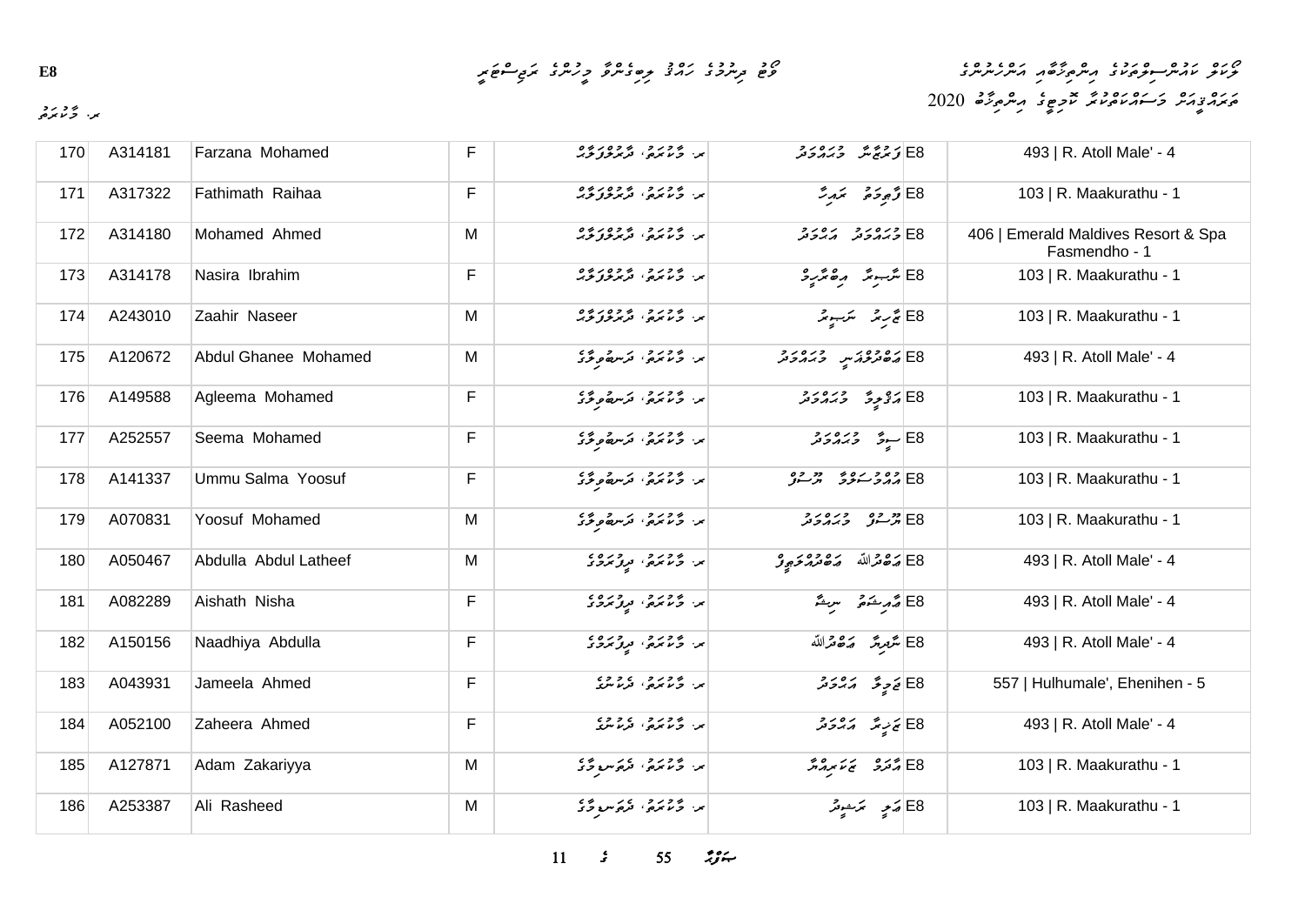*sCw7q7s5w7m< o<n9nOoAw7o< sCq;mAwBoEw7q<m; wBm;vB* م من المرة المرة المرة المرجع المرجع في المركبة 2020<br>مجم*د المريض المربوط المربع المرجع في المراجع المركبة* 

| 187 | A253379 | Ameeliya Mohamed      | F           | ىر. ئۇ ئايمرى ئۈركەس ئەك                                                                                      | E8] גَر <sub>ِّج</sub> ِ جَرَمَّ حَرَمَ جَمَعَةِ حَر                                                 | 103   R. Maakurathu - 1  |
|-----|---------|-----------------------|-------------|---------------------------------------------------------------------------------------------------------------|------------------------------------------------------------------------------------------------------|--------------------------|
| 188 | A253388 | Ibrahim Rasheedh      | M           | بر و دروه در دروه                                                                                             | E8 <i>برھ مُرْرِ \$ مَرْسِ</i> رِتْر                                                                 | 493   R. Atoll Male' - 4 |
| 189 | A253385 | Rugiyya Aboobakuru    | F           | بر گردده مرکز مورد کار                                                                                        | $77777$ $797$ $797$ $28$                                                                             | 103   R. Maakurathu - 1  |
| 190 | A253376 | Shaheema Hussain      | F           | من كالمرد و محمد و دارد و دارد و دارد و دارد و دارد و دارد و دارد و دارد و دارد و دارد و دارد و دارد و دارد و | E8 خىرى - جەسىر ش                                                                                    | 103   R. Maakurathu - 1  |
| 191 | A074629 | Ahmed Liyagath        | M           | بر کارورو، مرگز کار                                                                                           | E8 <i>ג 25 جو پر ق</i> و                                                                             | 103   R. Maakurathu - 1  |
| 192 | A143970 | Ali Nazim             | M           | ىن كەردە بوگەن                                                                                                | E8 <i>ڇَجِ سُمُوَدُ</i>                                                                              | 103   R. Maakurathu - 1  |
| 193 | A253340 | Habeeba Mahmood       | F           | ىن ئەدىرە، بېرىشى                                                                                             | E8 يَهِمُّ كَبَرْدَتْرَ                                                                              | 103   R. Maakurathu - 1  |
| 194 | A138031 | Hussain Suhail        | M           | بر ورده پروژن                                                                                                 | E8 يُرْسَمبِ مُنْ مُسْتَرَمِ فِي الْمُسْتَرَمَّةِ مِنْ الْمُسْتَرَمَّةِ مِنْ الْمُسْتَرَمَّةِ مِنْ ا | 103   R. Maakurathu - 1  |
| 195 | A253348 | Ibrahim Muaz          | M           | بر کارورو، تروگروی                                                                                            | E8 مەھەمگەر 2 جەمھ                                                                                   | 103   R. Maakurathu - 1  |
| 196 | A242916 | Mohamed Ahuzamu       | M           | ىن گەندىق بېرگۇشى                                                                                             | $5501$ $5502$ $E8$                                                                                   | 103   R. Maakurathu - 1  |
| 197 | A253352 | Nadhiya Abdul Shakoor | $\mathsf F$ | ىن گەم بەرە، بېرگۇشتى                                                                                         | E8 شرمرش مەھەرمەدە دە                                                                                | 493   R. Atoll Male' - 4 |
| 198 | A253345 | Nazima Abdul Shakoor  | F           | ىن گەندىق بېرگۇشى                                                                                             | E8 سُمْعِ دُ مَ صَمَّر مِسْمَدٍ دِ دِ                                                                | 103   R. Maakurathu - 1  |
| 199 | A036796 | Aboobakur Ahmed       | M           | بر کام ترویج کرمز                                                                                             | 5, 0, 2, 7, 7, 10                                                                                    | 103   R. Maakurathu - 1  |
| 200 | A253122 | Ahmed Nishadh         | M           | بر و درو هر                                                                                                   | E8 كەشكە كە سرىشە <i>ئى</i> ر                                                                        | 493   R. Atoll Male' - 4 |
| 201 | A253129 | Aishath Shahiya       | F           | أين المحمد بمردم المرمور                                                                                      | E8 مُرمِشَمُ شَرِيرٌ                                                                                 | 103   R. Maakurathu - 1  |
| 202 | A253132 | Ibrahim Nisham        | M           | بر به درو هم                                                                                                  | E8 م <i>ِ ھُنگرِ وَ</i> سَرِ سُرَّ دَ                                                                | 103   R. Maakurathu - 1  |
| 203 | A253248 | Mariyam Ahmed         | F           | بر و درو هر                                                                                                   | E8 كەممەر مەمەدىر                                                                                    | 103   R. Maakurathu - 1  |

 $12$  *s* 55  $23$   $\div$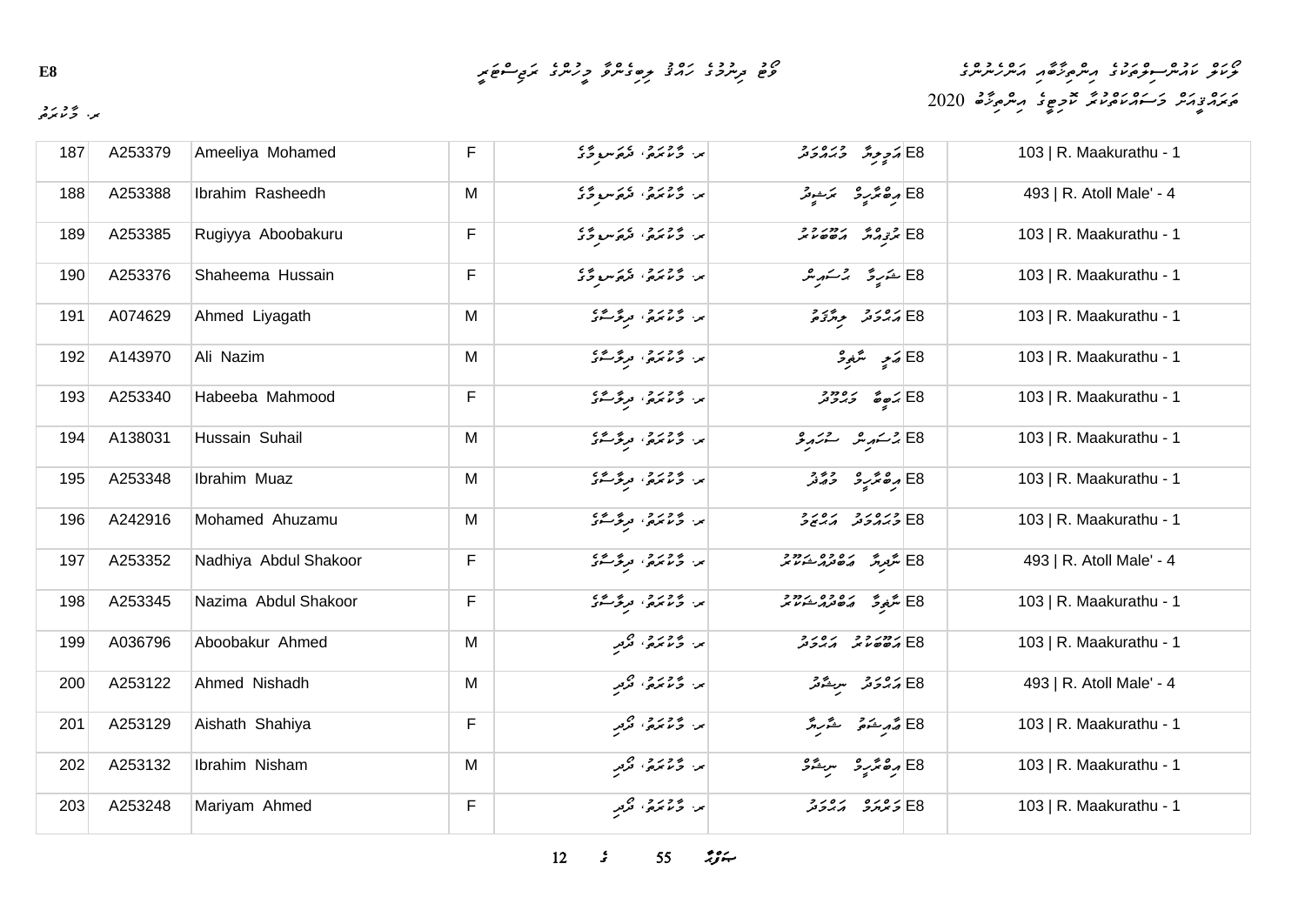*sCw7q7s5w7m< o<n9nOoAw7o< sCq;mAwBoEw7q<m; wBm;vB* م من المرة المرة المرة المرجع المرجع في المركبة 2020<br>مجم*د المريض المربوط المربع المرجع في المراجع المركبة* 

| 204 | A253262 | Mohamed Naushad      | M           | ىر. ئۇ ئۇيمۇ، ئۇير                                                         | E8 <i>وَبَهُ وَبَوْ</i> مَسَرٍ مِنْ مُشَعَّرٌ | 294   Th. Kan'doodhoo - 1 |
|-----|---------|----------------------|-------------|----------------------------------------------------------------------------|-----------------------------------------------|---------------------------|
| 205 | A159563 | Abdulla Jabir        | M           | ىن ئۇ دىرە، ئۇشرېتىد                                                       | E8 مَ <i>حْمَّدْ</i> اللَّهُ قَمَّ صِمَّر     | 103   R. Maakurathu - 1   |
| 206 | A152326 | Ahmed Hameed         | м           | ىن ئۇ دىرە، ئۇشرېتىد                                                       | E8   كەشكە قىر كەر بىر ئىس                    | 493   R. Atoll Male' - 4  |
| 207 | A047521 | Ahmed Shahid         | M           | بر كالأبرو، وراموسى                                                        | E8 كەبرى قىرىقە ئىقىدىقى                      | 493   R. Atoll Male' - 4  |
| 208 | A270078 | Aishath Shaihaa      | F           | بر و المعرفي المرس                                                         | E8 صُمِيسَة صُمَمَّة حُسَّمَة بِ              | 493   R. Atoll Male' - 4  |
| 209 | A149971 | Aminath Shiuna       | $\mathsf F$ | ىن ئۇ دىرە، ئۇشرېتىد                                                       | E8 مُ <i>جِسَعُو</i> ہے م <sup>م</sup> ق      | 493   R. Atoll Male' - 4  |
| 210 | A251765 | Asifa Jabir          | F           | بر و درو و و مرس                                                           | E8 مُسِبِرٌ مُحَصِّدٌ                         | 493   R. Atoll Male' - 4  |
| 211 | A251783 | Mohamed Fariz        | M           | ىن ئۇ دىرە، ئۇشرېتىد                                                       | E8 32022 رحم برم                              | 493   R. Atoll Male' - 4  |
| 212 | A251766 | Shaheedha Jaabir     | $\mathsf F$ | أين الحرم والمحمد المحمد المحمد المحمد المحمد المحمد المحمد المحمد المحمدة | E8 خَرِيمٌ قَ <sub>مُ</sub> صِمْرُ            | 103   R. Maakurathu - 1   |
| 213 | A251757 | Shamsiyya Jabir      | F           | بر و المرد و و المراسي                                                     | E8 شكى سورىم قى ھەتمە                         | 103   R. Maakurathu - 1   |
| 214 | A251323 | Aishath Hanim        | $\mathsf F$ | ىر. ئەممگى ئەرئەمدە بوڭ                                                    | E8 مُدِيسَة مُتَ سِرْدُ                       | 493   R. Atoll Male' - 4  |
| 215 | A327262 | Aminath Hana         | F           | ىر. ئەنمىرى ، ئەر ئەركى ئونۇ                                               | E8 م <i>ُّحِ سَعْہِ ک</i> َ سُرِ              | 493   R. Atoll Male' - 4  |
| 216 | A079985 | Mohamed Khaleel      | M           | برا والمروا لأمرض والمحافية                                                | E8] \$ <i>\$ \$ \$ \$ \$ \$ \$</i> \$ \$      | 493   R. Atoll Male' - 4  |
| 217 | A251310 | Sameeha Yoosuf       | F           | بر وردو برره و و و څ                                                       | E8 ڪرچ پر هرشو تو                             | 493   R. Atoll Male' - 4  |
| 218 | A149044 | Mohamed Ibrahim      | M           | بر و د د د و و د د د و و<br>بر و ما برو او و سوتری                         | E8 دُبَرْدُونَرَ بِرەڭرىرْد                   | 493   R. Atoll Male' - 4  |
| 219 | A146488 | Abdul Ganee Mohamed  | M           | بر ورود ومرد و مرد درو                                                     | E8 בֿיפּינּגֿריתַ 25,000 E                    | 103   R. Maakurathu - 1   |
| 220 | A252922 | Abdul Muhaimin Naeem | M           | بر کورو ده ده ده.<br>بر گرم برجي اړسربربرگر                                | E8 בەنزى <i>3 دەرەپ سەي</i>                   | 493   R. Atoll Male' - 4  |

*qAm8q;n> .8*

 $13$  *s* 55  $23$   $\div$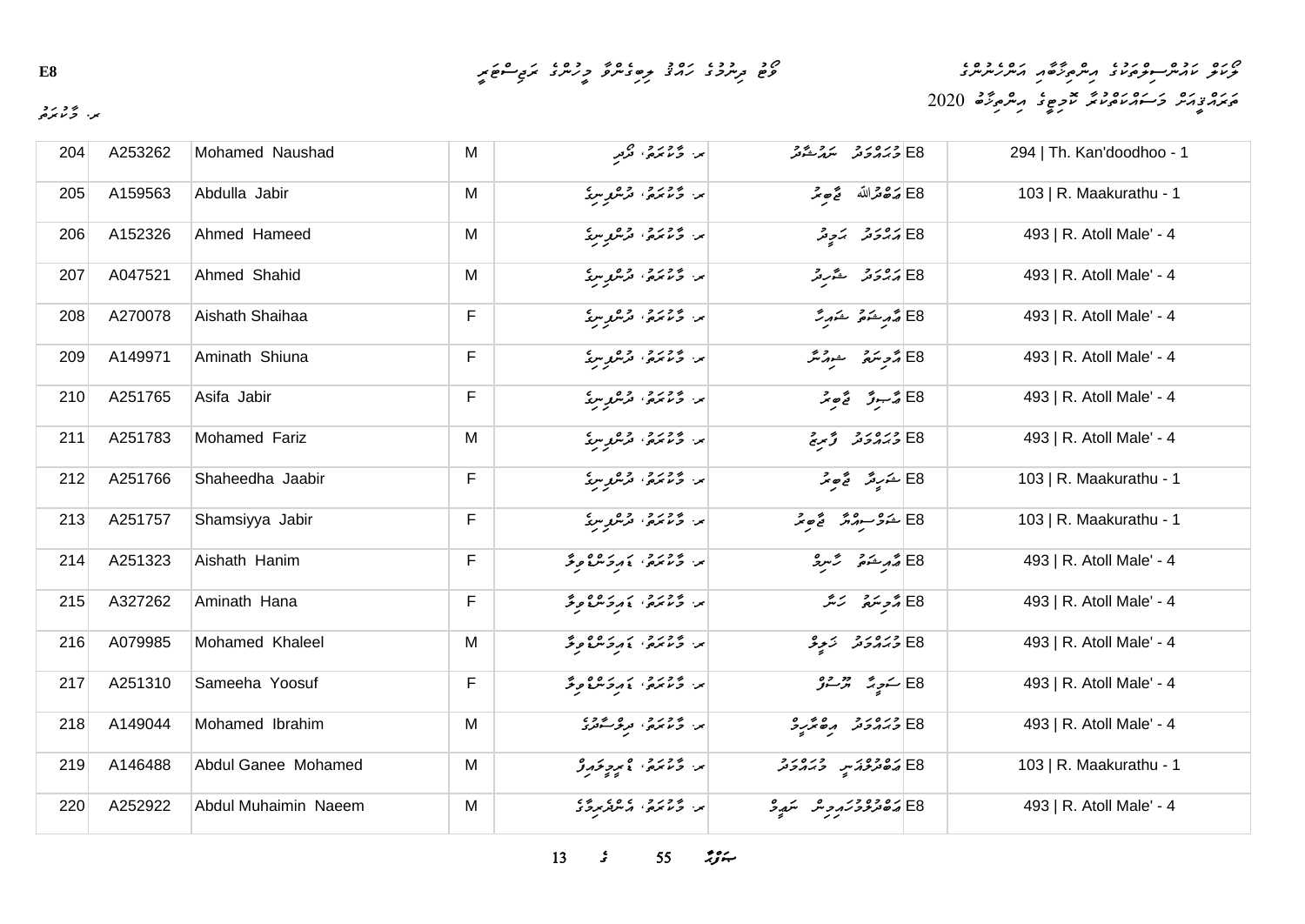*sCw7q7s5w7m< o<n9nOoAw7o< sCq;mAwBoEw7q<m; wBm;vB* م من المرة المرة المرة المرجع المرجع في المركبة 2020<br>مجم*د المريض المربوط المربع المرجع في المراجع المركبة* 

| 221 | A159779 | Baseera Abdul Rahman | F            | بر به ورد ده ورد و د              | E8 خېږم د موروبوره ده.<br>E8            | 103   R. Maakurathu - 1              |
|-----|---------|----------------------|--------------|-----------------------------------|-----------------------------------------|--------------------------------------|
| 222 | A252919 | Hussain Naeem        | M            | ىر بەردىن مەربەر دە               | E8 - جُسكور مثر محمدٍ حس                | 103   R. Maakurathu - 1              |
| 223 | A141552 | Mohamed Ashraf       | M            | بر به ورد ده ده ده د              | E8 دېرورو کې شوندنو                     | 738   Adaaran Select Hudhuranfushi-1 |
| 224 | A253332 | Adhuham Ali          | M            |                                   | E8 كەن <i>تەرىخە</i> كەبىي              | 493   R. Atoll Male' - 4             |
| 225 | A126432 | Ahmed Athif          | M            | זה בנית המשפח.<br>זה בעזקי הפזשיב | E8 كەشكەتى گەم <u>و</u> ر               | 493   R. Atoll Male' - 4             |
| 226 | A113070 | Aishath Shazna       | $\mathsf{F}$ | זה בנית הפיתוס בי                 | E8 مُدْمِرْ مُشْمَعٌ مُدَّمَّةٍ مُدَّرِ | 103   R. Maakurathu - 1              |
| 227 | A159028 | Aminath Maimoona     | F            | זה בנית הפיתוס בי                 | E8 مُتَّحِسَمُ مَنْ مَرْدَمَّدَ         | 493   R. Atoll Male' - 4             |
| 228 | A253330 | Amjadhu Ali          | M            | ז: דינדק, דינדק מי                | E8 كەۋىخە كەم ب                         | 103   R. Maakurathu - 1              |
| 229 | A253318 | Jameela Yoosuf       | F            | ז בניבי בי סמ                     | E8 <i>في جد محمد جو</i>                 | 103   R. Maakurathu - 1              |
| 230 | A253327 | Mariyam Shaniya      | F            | ז בניבי בי סמ                     | E8 كەنگەر ئەسىگە                        | 103   R. Maakurathu - 1              |
| 231 | A143085 | Mohamed Rashad       | M            | י כניבי בי המייחי מיי             | E8 دېرورو ترڅونر                        | 493   R. Atoll Male' - 4             |
| 232 | A152205 | Muneeza Mohamed      | F            | זה בנית הפיתוס בי                 | E8   جُسِيَّةُ   حَ <i>مْدُوْ</i> مُرَّ | 493   R. Atoll Male' - 4             |
| 233 | A100821 | Mohamed Shifau       | M            | بر کارورو، وکرد                   | $23.22$ $25.23$ $E8$                    | 103   R. Maakurathu - 1              |
| 234 | A241958 | Surayya Jaufar       | F            | بر کارورو، وکرد                   | E8 فوتىرە بىر يەرىپ                     | 103   R. Maakurathu - 1              |
| 235 | A242931 | Aishath Shaneez      | F            | ىن ئۇ 27 مۇي كۆلى                 | E8 مُرمِشَمُ شَمْسِيَّ                  | 493   R. Atoll Male' - 4             |
| 236 | A242936 | Aminath Eanaz        | F            | ىن ئۇ 27 مۇي كۆلى                 | E8 مُجِسَعَةٍ مِسَّنَّةٍ                | 493   R. Atoll Male' - 4             |
| 237 | A242938 | Mohamed Shafraaz     | M            | ىن ئۇردىق ئەنج                    | E8 دېرورو شورتندي                       | 493   R. Atoll Male' - 4             |

*14 s* 55 *z*<sub>3</sub> *s*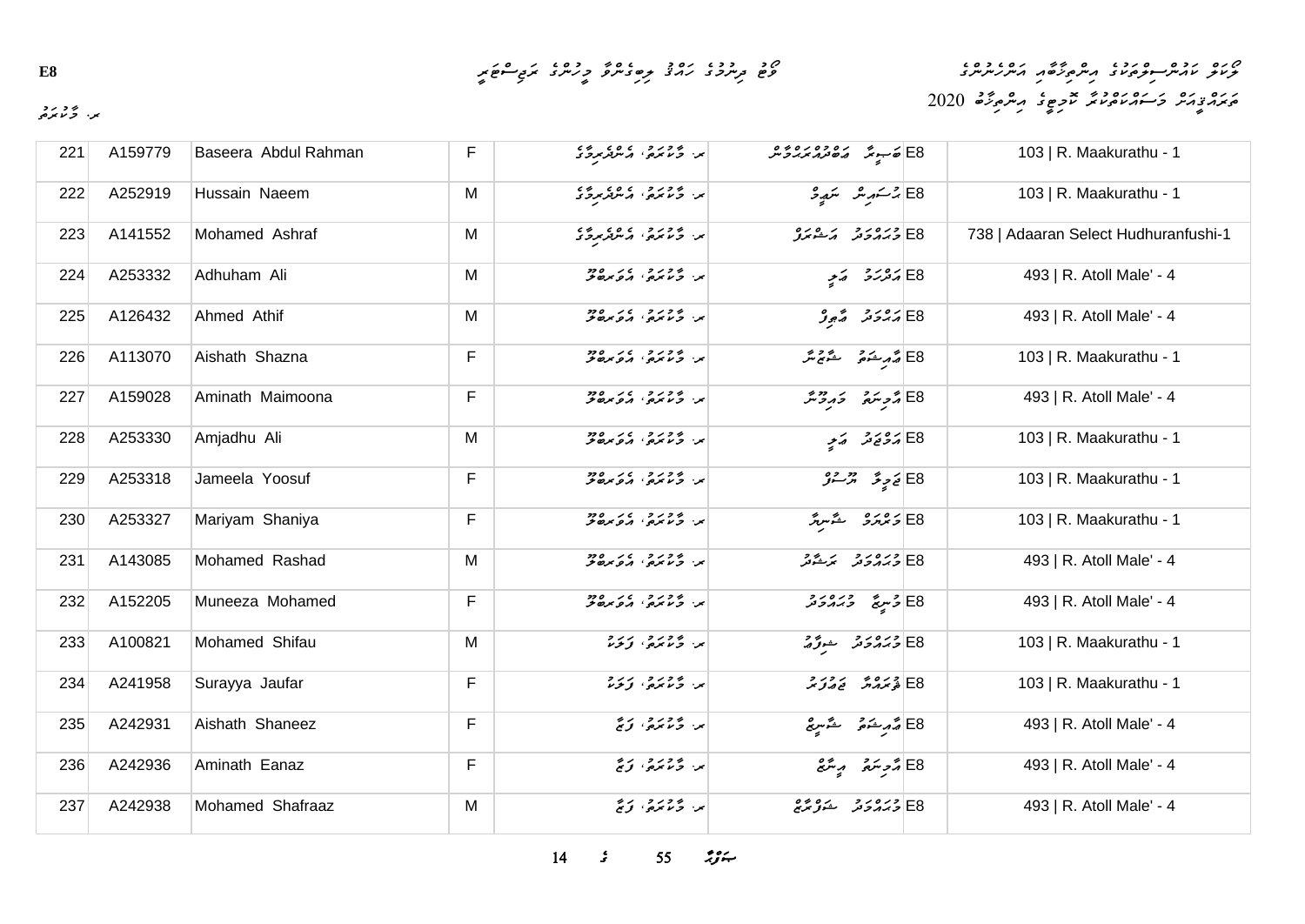*sCw7q7s5w7m< o<n9nOoAw7o< sCq;mAwBoEw7q<m; wBm;vB* م من المرة المرة المرة المرجع المرجع في المركبة 2020<br>مجم*د المريض المربوط المربع المرجع في المراجع المركبة* 

| 238 | A253445 | Nasiha Mohamed              | F            | ىر. ئۇ ئەترى ئۇنج                         | E8] مُرْسِدُ مُرْكَرْدُورْ            | 493   R. Atoll Male' - 4       |
|-----|---------|-----------------------------|--------------|-------------------------------------------|---------------------------------------|--------------------------------|
| 239 | A252571 | Abdul Rasheed Abdul Latheef | M            | بر ورد و ده وه                            | E8 رەمەر مر شوتر مەمەر مەنبى ق        | 103   R. Maakurathu - 1        |
| 240 | A252591 | Ahmed Shifaz                | M            | بر ورد وه.<br>بر ونابرها وبروی            | E8] <i>ړېر کو ته موگو</i> نر          | 103   R. Maakurathu - 1        |
| 241 | A252580 | Aishath Shifana             | F            | بر ورد و ده و د                           | E8 مَیْرِسْدَہ ہِ وَتَسَّرَ           | 103   R. Maakurathu - 1        |
| 242 | A252605 | Aminath Shimana             | F            | بر و در د ده ده ده<br>بر د کامرو او مرد د | E8 أَمَّ حِسَنَةٌ مُسْتَخَبَّرٌ       | 493   R. Atoll Male' - 4       |
| 243 | A242798 | Fathimath Sizuna            | $\mathsf{F}$ | بر ورد و ده ده<br>بر و لایره و مربع د     | E8 زَّەپرىدۇ سونى ئىر                 | 493   R. Atoll Male' - 4       |
| 244 | A251416 | Fazeela Ibrahim             | F            | بر و در ده و ۵۵۵                          | E8 كۆرىنى مەھمگەر ئى                  | 103   R. Maakurathu - 1        |
| 245 | A405727 | Ibrahim Saamee              | M            | بر ورو وه.                                | E8 م <i>ەھمەر بى</i> ئىستىم           | 493   R. Atoll Male' - 4       |
| 246 | A252602 | Ismail Shaan                | M            | بر ورد و ۵۵۵                              | E8 <sub>م</sub> رگۇم ئىچە ئىستىر      | 103   R. Maakurathu - 1        |
| 247 | A252593 | Mohamed Shah                | M            | بر و در د<br>بر گرم برمي و برمي           | E8 درورو گرو                          | 493   R. Atoll Male' - 4       |
| 248 | A072732 | Abdulla Hussain             | M            | بر و دروه و رووه و                        | E8 رَحْمَّةَ اللَّهُ بِرَكْبَهِ مِثْر | 103   R. Maakurathu - 1        |
| 249 | A253630 | Aishath Hudhaa              | F            | بر و دروه و رووه                          | E8 مُجرِسْتَمْ رَتَمَّ                | 103   R. Maakurathu - 1        |
| 250 | A128107 | Badhurunnisa Abdulla        | F            | بر و دروه و رووه                          | E8 <i>ھوندو موت</i> محمدالله          | 103   R. Maakurathu - 1        |
| 251 | A253629 | Fathimath Waheeda           | F            | بر و دود و دوه و                          | E8 <i>وَّجِوحَةْ وَب</i> ِقَّ         | 493   R. Atoll Male' - 4       |
| 252 | A253625 | Gamarunnisa Dawood          | F            | بر و دود و دوه و                          | E8 تۈكەتمەتلىرىگە قرىرقر              | 103   R. Maakurathu - 1        |
| 253 | A253626 | Shamsunnisa Abdulla         | F            | بر ورده وروبه                             | E8 خەر مەمرىكە كەھەراللە              | 557   Hulhumale', Ehenihen - 5 |
| 254 | A253628 | Yoonus Abdulla              | M            | بر په ۱۶۷۶ کې د ده د                      | E8 بَرْتَرْبُ بَرَصْوَرْاللّه         | 103   R. Maakurathu - 1        |

 $15$  *s* 55  $294$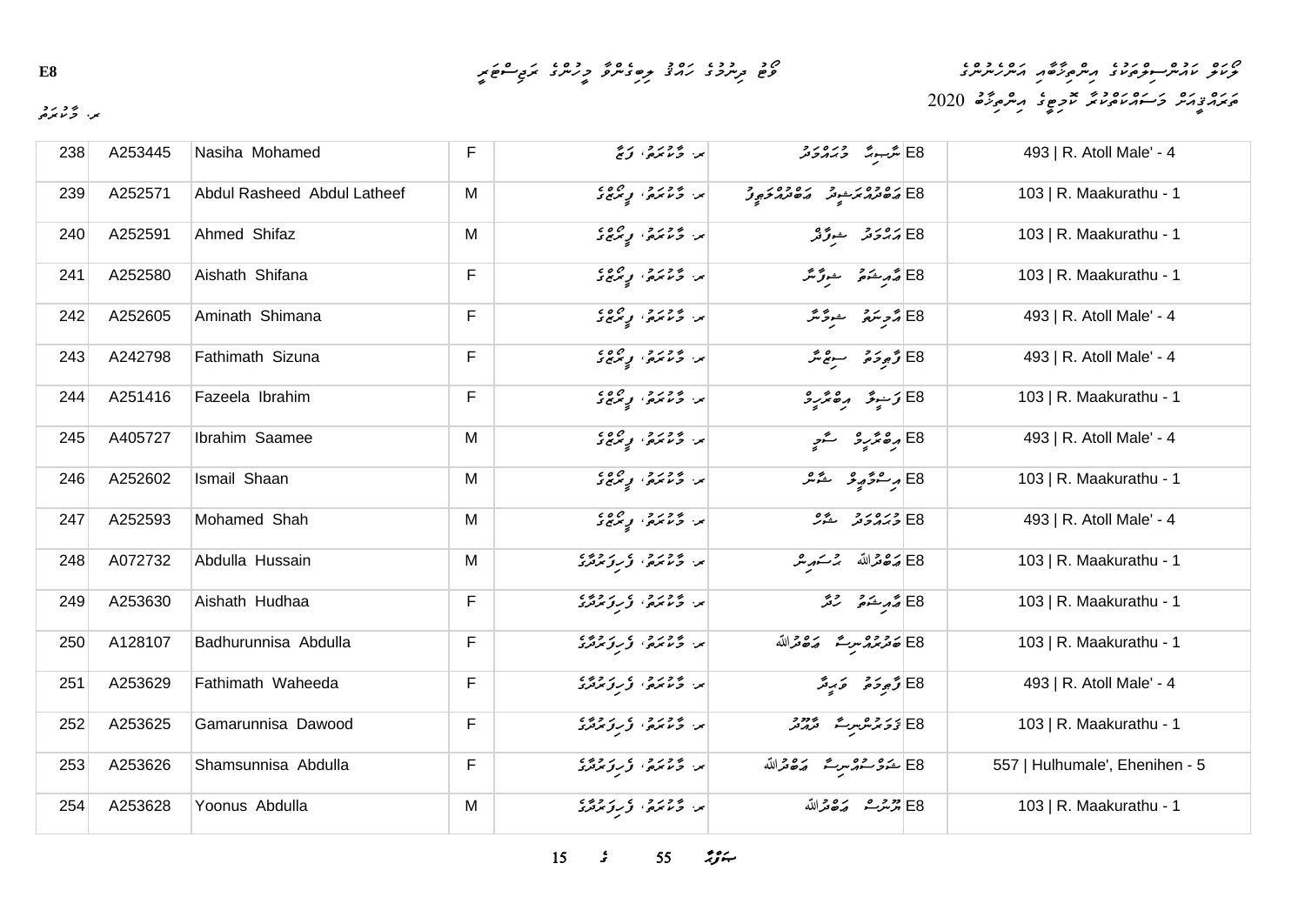*sCw7q7s5w7m< o<n9nOoAw7o< sCq;mAwBoEw7q<m; wBm;vB* م من المرة المرة المرة المرجع المرجع في المركبة 2020<br>مجم*د المريض المربوط المربع المرجع في المراجع المركبة* 

| 255 | A253281 | Aishath Adam               | F           | ىر. ئۇ ئۇيمۇ، ئۇر ئەترەپمى                 | E8 م <i>جْ مِ</i> شَمَعْ مُحَمَّدَة مُحَمَّدَة مُحَمَّد | 103   R. Maakurathu - 1  |
|-----|---------|----------------------------|-------------|--------------------------------------------|---------------------------------------------------------|--------------------------|
| 256 | A253278 | Azeeza Hussain             | $\mathsf F$ | بر وسرو وروده                              | E8 كەنبى قى جام يىلىر بىر                               | 103   R. Maakurathu - 1  |
| 257 | A253279 | Ibrahim Adam               | M           | برا وحرمتهم وكروتره وكالمحالة              | E8] مەھەمگەبەق مەممەد                                   | 103   R. Maakurathu - 1  |
| 258 | A253282 | Mohamed Rashad             | M           | بر و ورو و برو و ،                         | E8 وبرورو كريم و                                        | 493   R. Atoll Male' - 4 |
| 259 | A242540 | Aminath Zeena              | $\mathsf F$ | برا وتابره وروش                            | E8 <i>مُّ</i> حِسَمُ مِيمَّ                             | 493   R. Atoll Male' - 4 |
| 260 | A251102 | Fathimath Leena            | $\mathsf F$ | برا ولايره، ورويتر                         | E8 ژ <sub>ن</sub> ج د چنگر                              | 493   R. Atoll Male' - 4 |
| 261 | A104287 | Guraisha Abdul Sattar      | F           | برا وتمايرها ورويتر                        | E8 تونمبر شمس مع ده ده د و د                            | 103   R. Maakurathu - 1  |
| 262 | A251101 | Ibrahim Salim              | M           | برا وحروره وترويتر                         | E8 رەئزىرو شوۋ                                          | 493   R. Atoll Male' - 4 |
| 263 | A104285 | Moosa Shamil               | M           | برا ورده وروبتر                            | E8 تۆرگە مەش <i>ەر بى</i>                               | 103   R. Maakurathu - 1  |
| 264 | A138894 | Naseema Moosa              | $\mathsf F$ | برا ولايره ورونتر                          | E8 يَتَرَسُونَ - وَيْسَمُ                               | 103   R. Maakurathu - 1  |
| 265 | A163097 | Abdul Raheem Mohamed       | M           | بر کارورو ده ده.<br>بر کارونی وسفارند      | E8 גە دە برە دىرە دىر                                   | 103   R. Maakurathu - 1  |
| 266 | A253539 | Abdul Rasheed Abdul Raheem | M           | بر و درون و ۵۵ وه.<br>بر و مريد و سره رنگر | E8 رەدەبر خرىشوتر مەھەرمەترى                            | 103   R. Maakurathu - 1  |
| 267 | A141068 | Abdulla Abdul Raheem       | M           | بر محرره می ده.<br>بر گرسی و سهربر         | E8 رَصْعَرْ اللّه مَصْعَرْ مَرَبَّهِ وَ                 | 103   R. Maakurathu - 1  |
| 268 | A253540 | Ahmed Abdul Raheem         | M           | بر محرر و معروف<br>بر گريمي و سهريم        | E8 ג' ג' בי הסינג בי בי                                 | 103   R. Maakurathu - 1  |
| 269 | A253541 | Aishath Shaira             | F           | بر ورد وره وه                              | E8 مُ مِشْمُ شَمِيمٌ                                    | 103   R. Maakurathu - 1  |
| 270 | A253542 | Ibrahim Rasheed            | M           | بر ورده وه وه وه                           | E8 <sub>م</sub> ەنگرىرى كرىشون <i>گ</i>                 | 103   R. Maakurathu - 1  |
| 271 | A253537 | Jameela Umar               | F           | بر ورد و وړوه<br>بر ونامره ژبره رم         | E8 <sub>تك</sub> وٍ قد كركر بر                          | 103   R. Maakurathu - 1  |

 $16$  *s* 55  $29$   $\div$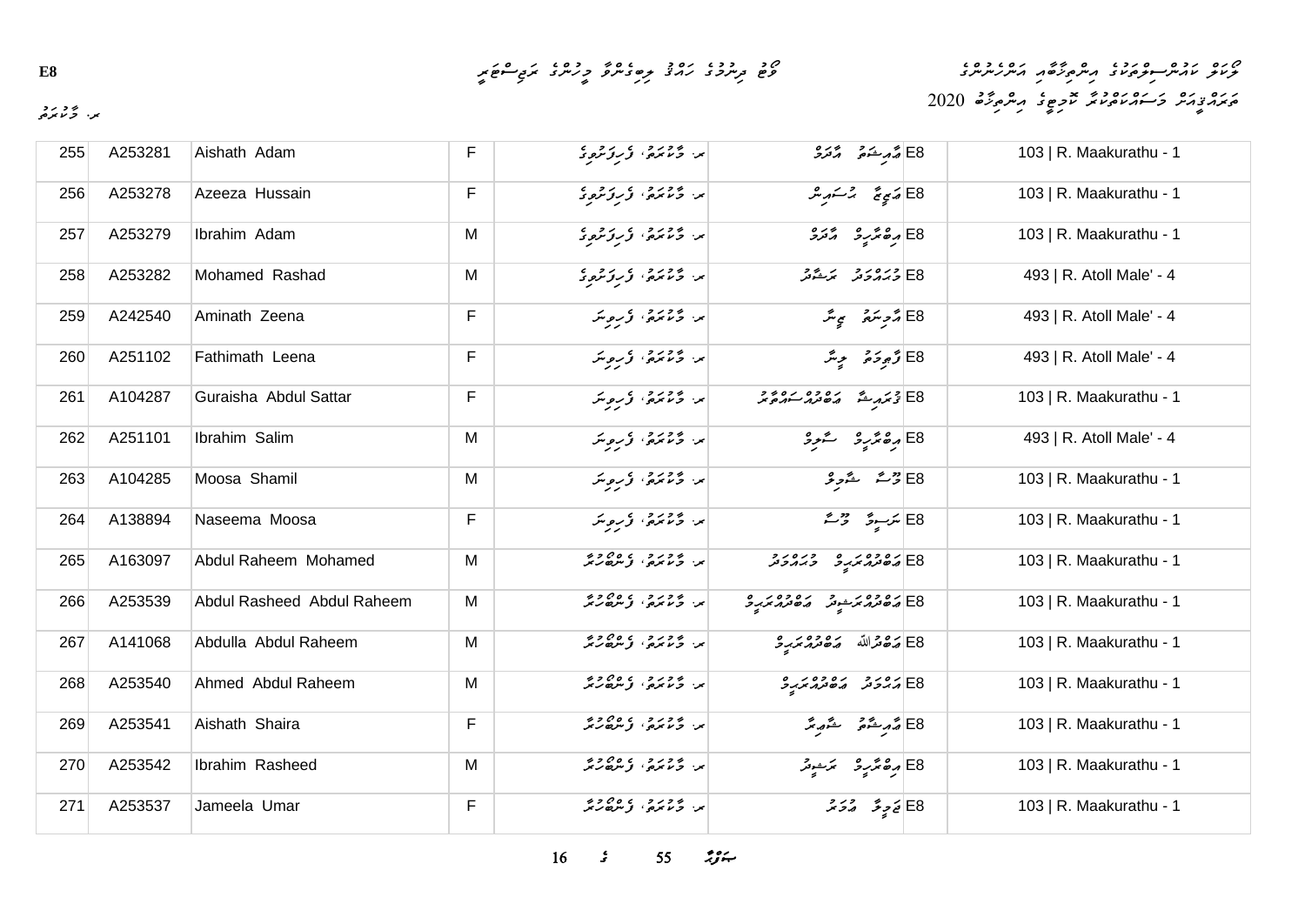*sCw7q7s5w7m< o<n9nOoAw7o< sCq;mAwBoEw7q<m; wBm;vB* م من المرة المرة المرة المرجع المرجع في المركبة 2020<br>مجم*د المريض المربوط المربع المرجع في المراجع المركبة* 

| 272 | A253545 | Sulthana Abdul Raheem   | F | بر به ورد عرض و ۲۵۵۰             | E8] كے توجُّ مَنْ مَصْغَرْ <i>مَرْ مَرْ بِ</i> رَ حَ | 103   R. Maakurathu - 1                  |
|-----|---------|-------------------------|---|----------------------------------|------------------------------------------------------|------------------------------------------|
| 273 | A253543 | Umar Abdul Raheem       | M | بر ورده وه وه وه                 | E8 252 2010 2020                                     | 103   R. Maakurathu - 1                  |
| 274 | A067385 | Ahmed Rasheed           | M | بر وبرو وعربت                    | E8] <i>גَ بُ</i> دْحَ مَرْ مَرْسُومْر                | 493   R. Atoll Male' - 4                 |
| 275 | A251740 | Aminath Rasheeda        | F | ىر. ئۇ ئومۇ، ئۇشرىسىد            | E8 مُ <i>جِسَمُ مَنْ جِيشَ</i>                       | 103   R. Maakurathu - 1                  |
| 276 | A081963 | Fathimath Ibrahim Fulhu | F | ىر. ئۇ ئومۇ، ئۇشرىسىد            | E8 رُجوحَة مِنْ مُرْسِرْ رُبْز                       | 103   R. Maakurathu - 1                  |
| 277 | A144012 | Hawwa Hassan            | F | بر گردده، ژیگریز                 | E8   يَهْرُقُ   يَرْسَعْرُ                           | 103   R. Maakurathu - 1                  |
| 278 | A162722 | Abdulla Rasheed         | M | بر کارورو کارون                  | E8 كَەھْتَراللە كَرَسْوِتْر                          | 103   R. Maakurathu - 1                  |
| 279 | A252322 | Ahmed Riyaz             | M | بر. د درو، د مار                 | E8 كەبرى كىمە ئىستىر بىر                             | 103   R. Maakurathu - 1                  |
| 280 | A251292 | Aishath Riyaza          | F | بر، ئەدرو، ئ $\mathcal{L}$       | E8 مُرمِشَمُ مِتَرَسَّہُ                             | 103   R. Maakurathu - 1                  |
| 281 | A242560 | Ali Riza                | M | بر کاربرد کار                    | E8 کرم ہوگ                                           | 103   R. Maakurathu - 1                  |
| 282 | A252329 | Fathimath Ziyada        | F | بر، دورو، ی ۹۵                   | E8 رُّج <i>وحَمْ</i> بِمِتَرَتَّر                    | 103   R. Maakurathu - 1                  |
| 283 | A249617 | Hussain Riyash          | M | بر. د درو، د مار                 | E8 پُرڪمبر هي سرچڻڪ                                  | 398   The Sun Siyam Iru Fushi Maldives - |
| 284 | A252320 | Mohamed Ziyadh          | M | بر. د درو، د مار                 | E8 <i>\$ پر پر ڈی ج مرکن</i> ر                       | 127   B. Hithaadhoo - 1                  |
| 285 | A252306 | Waheedha Ali            | F | بر. د درو، د مار                 | E8 <i>قارب</i> قر <b>م</b> َنوِ                      | 103   R. Maakurathu - 1                  |
| 286 | A059855 | Mohamed Khaleel         | M | بر ورو بروده<br>بر ونابرو تربروی | E8] <i>وَبَرُوُدُوَ تَرْمُ</i> وِثَوُ                | 493   R. Atoll Male' - 4                 |
| 287 | A253571 | Ahmed Khaleel           | M | برا وتمايزها وبروتر              | E8] كَدُبْرْدَتْرْ - دَمِرْتْرْ                      | 103   R. Maakurathu - 1                  |
| 288 | A253573 | Ali Mohamed Nizar       | M | برا ولايرها وبرؤيم               | E8 كەبو كەندەكە سەنجىمە                              | 103   R. Maakurathu - 1                  |

 $17$  *s* 55  $294$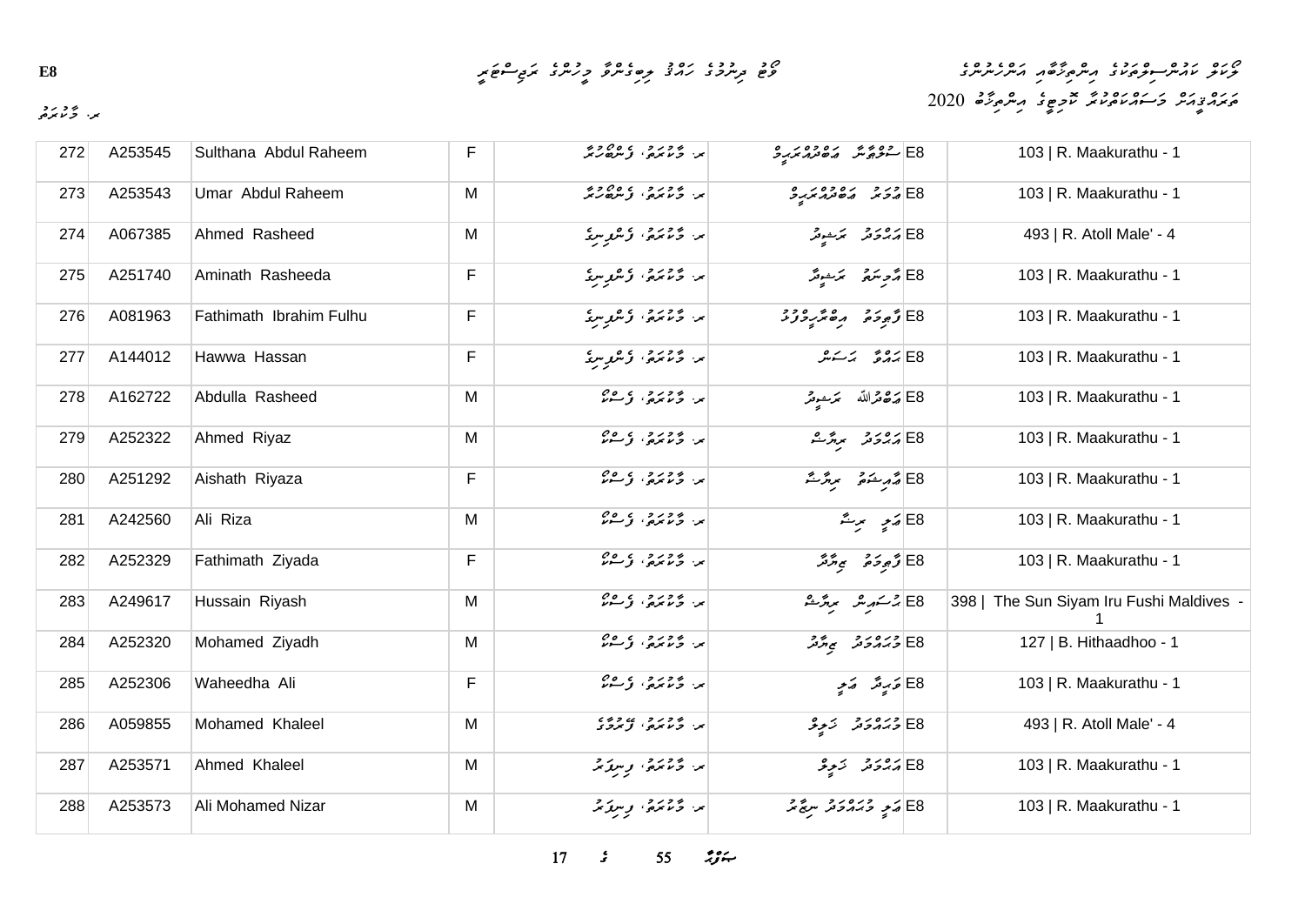*sCw7q7s5w7m< o<n9nOoAw7o< sCq;mAwBoEw7q<m; wBm;vB* م من المرة المرة المرة المرجع المرجع في المركبة 2020<br>مجم*د المريض المربوط المربع المرجع في المراجع المركبة* 

| 289 | A253572 | Aminath Sheeza        | F            | برا دمحم بخدمة الإسترنتي          | E8 <i>مُّجِسَعُو شَبِعُ</i>              | 103   R. Maakurathu - 1        |
|-----|---------|-----------------------|--------------|-----------------------------------|------------------------------------------|--------------------------------|
| 290 | A253569 | Mohamed Nizar         | M            | برا وتمايزها وبتذير               | E8 <i>وُبُرُوْدَوْ</i> سِيِّ             | 103   R. Maakurathu - 1        |
| 291 | A253570 | Zareena Moosa         | $\mathsf{F}$ | أأمرا المحاملين والمعالم والمرامي | E8 کے مریگر سمج کے                       | 103   R. Maakurathu - 1        |
| 292 | A251275 | Abdul Latheef Ibrahim | M            | بر و دره و سر مرده                | E8 בטונת בקינה השיניים                   | 103   R. Maakurathu - 1        |
| 293 | A251274 | Abdulla Shareef       | M            | بر و ورد و سر مرد                 | E8 رَصْحَرْاللَّهُ شَمَعِيوٌ             | 103   R. Maakurathu - 1        |
| 294 | A253240 | Hameedha Yoosuf       | $\mathsf F$  | بر و درو و سره و ده               | E8 كەچەم ئۆسىز ئى                        | 103   R. Maakurathu - 1        |
| 295 | A120825 | Ibrahim Mufeedh       | M            | بر و دره و سروه ده                | E8 <sub>م</sub> ەنگەپ <sup>ى 5</sup> ۈپك | 103   R. Maakurathu - 1        |
| 296 | A377262 | Ismail Arif           | M            | بر و دره و سر مرده                | E8 پرےو <i>ڈیو ڈیرو</i>                  | 103   R. Maakurathu - 1        |
| 297 | A010580 | Mohamed Aslam         | M            | بر ورود وسرورون                   | E8 ديره ديو پر مرده                      | 103   R. Maakurathu - 1        |
| 298 | A251276 | Mohamed Shifau        | M            | بر و دره وسو مرد                  | E8 <i>352.25 شوق</i> 2                   | 557   Hulhumale', Ehenihen - 5 |
| 299 | A251277 | Shareefa Ibrahim      | F            | بر و درو و سره و ده               | E8 ڪمبرڙ م <i>ڻ مڏي</i> و                | 103   R. Maakurathu - 1        |
| 300 | A089528 | Ahmed Rasheed         | M            | بر وتابره وبربر                   | E8] <i>ړېر د تر غر</i> خونز              | 567   Villimale' Ehenihen - 2  |
| 301 | A242989 | Hawwa Shiflaa         | $\mathsf{F}$ | بر ورود وسرار                     | E8 <i>بَدْهُمَّ</i> سُورْتَرُ            | 103   R. Maakurathu - 1        |
| 302 | A253520 | Madheeha Ibrahim      | $\mathsf F$  | بر وتونزها وسربان                 | E8 دَمِيدٌ مِنْ صَمَّرِ وَ               | 103   R. Maakurathu - 1        |
| 303 | A242994 | Mariyam Nahula        | F            | بر و دروه و سربر                  | E8 كەممەر مىر سىرىمىتى كىيەت بىر         | 103   R. Maakurathu - 1        |
| 304 | A001475 | Abdul Rasheed Moosa   | M            | بر وردو، وسرو،                    | E8   مەھەر مەسىر بىر ئەسىر               | 493   R. Atoll Male' - 4       |
| 305 | A037422 | Abdul Razzag Moosa    | M            | بر ورده وسروه                     | 2722000000000000000                      | 493   R. Atoll Male' - 4       |

*18 s* 55 *fg*  $\approx$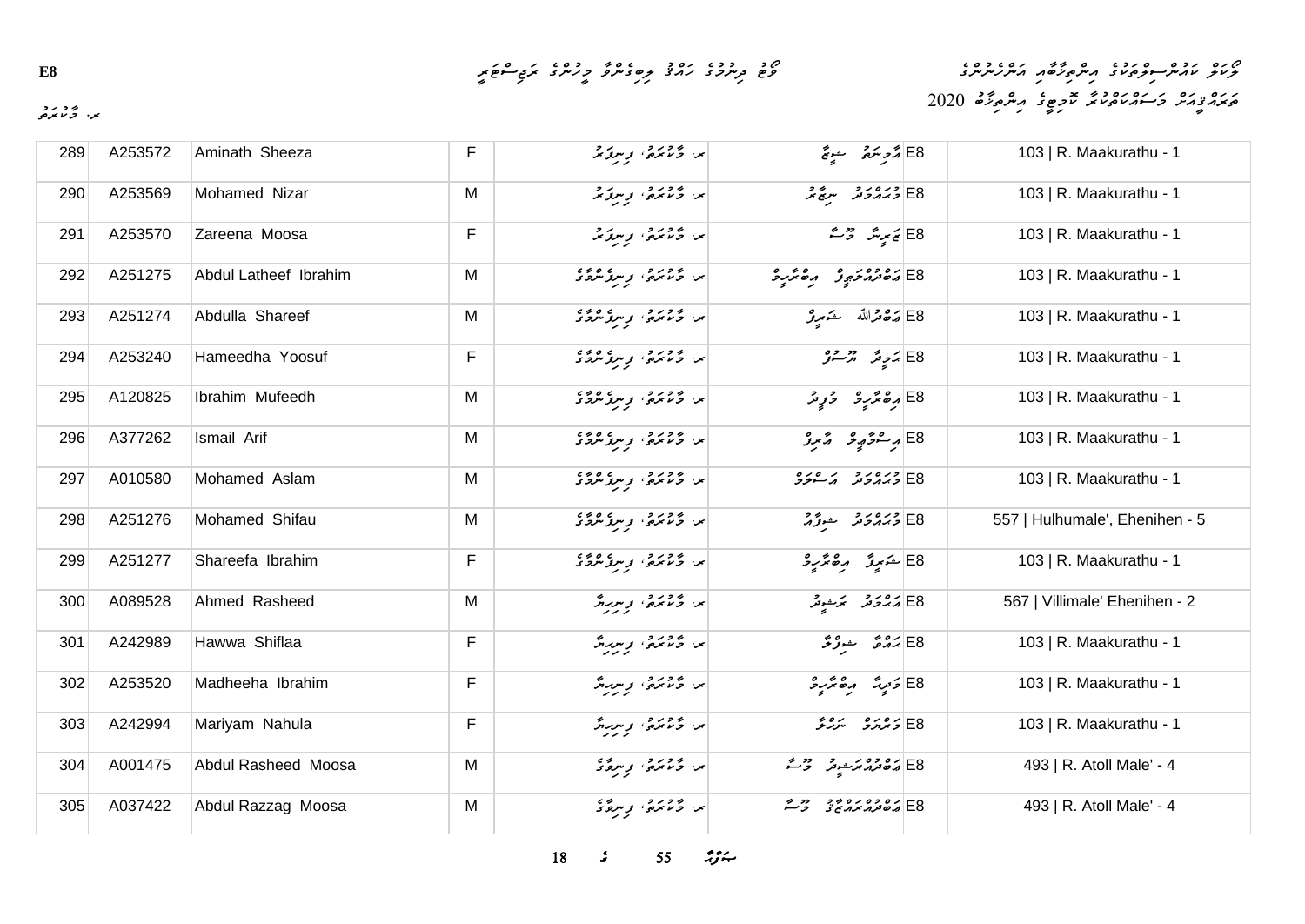*sCw7q7s5w7m< o<n9nOoAw7o< sCq;mAwBoEw7q<m; wBm;vB* م من المرة المرة المرة المرجع المرجع في المركبة 2020<br>مجم*د المريض المربوط المربع المرجع في المراجع المركبة* 

| 306 | A080623 | Nasheeda Moosa  | F           | بن وتربره وسروى                        |                                           | 462   Srilanka / Colombo - 3 |
|-----|---------|-----------------|-------------|----------------------------------------|-------------------------------------------|------------------------------|
| 307 | A251092 | Nashida Moosa   | F           | بن وتابره، وسرور                       | E8 سُرْجِيرٌ وَ"سُدُّ                     | 493   R. Atoll Male' - 4     |
| 308 | A252360 | Abdulla Hamdoon | M           | بر د درد بریز برد د                    | E8 رَحْمَدْاللَّهُ بَرْوَمْرَسْ           | 103   R. Maakurathu - 1      |
| 309 | A012725 | Ahmed Rasheed   | M           | بر وردو بريديو                         | E8] كەندى كىم كىم كىشى قىر                | 493   R. Atoll Male' - 4     |
| 310 | A146818 | Ahmed Waheed    | M           | أمرا ومحمد محمد والمستقرير والمحافظ    | E8 <i>גُرْدُوَ تَرَ وَبِ</i> تَرَ         | 103   R. Maakurathu - 1      |
| 311 | A162987 | Ali Nasif       | M           | ىر. ئۇ ئاتىرى ئۆسكەسىدۇ ئ              | E8 کی پہ سگیبور گ                         | 103   R. Maakurathu - 1      |
| 312 | A156804 | Aminath Nazeeha | F           | ىر. ئۇ <i>دىنى تۇست</i> وسىدۇ ئ        | E8 مُ <i>وِ سَمَعْ سَنَدٍ مَّ</i>         | 493   R. Atoll Male' - 4     |
| 313 | A252359 | Azma Mohamed    | F           | بر و درو بر بر بر                      | $5, 2, 2, 5, 2, 1$ $E8$                   | 103   R. Maakurathu - 1      |
| 314 | A101100 | Ibrahim Waheed  | M           | أيرا والأتروا ومبرج مرورة              | E8 م <i>وڭ ئۇرۇ ھېرى</i> ر                | 103   R. Maakurathu - 1      |
| 315 | A252356 | Jooliya Mohamed | F           | أمرا وموتروها ومتر المرارقرى           | E8 في محركة من المحدود المحمد المحمد المح | 103   R. Maakurathu - 1      |
| 316 | A094847 | Muneera Ibrahim | $\mathsf F$ | ىر. ئۇ ئاتىرى ئۆسكەسىدۇ ئ              | E8 دُسِرْ مُ مِرْحَمْرِدْ                 | 103   R. Maakurathu - 1      |
| 317 | A252352 | Najuma Mohamed  | F           | أمرا والأمرة المستر المراجحة والمحافية | E8] <i>سُمْعَ حَمْدُ حَمَدُ حَمَدَ</i>    | 132   Lh. Hinnavaru - 2      |
| 318 | A252355 | Nazma Mohamed   | F           | بر و درو بر بر ده                      | E8 يَرْوُجُ - 2010 و                      | 103   R. Maakurathu - 1      |
| 319 | A411676 | Ahmed Nimal     | M           | بر محرر و ده ده و ده و د               | E8] <i>גُکودکر سرگر</i> گر                | 103   R. Maakurathu - 1      |
| 320 | A242570 | Ali Samah       | M           |                                        | E8 <i>جَي ڪوَ بُن</i>                     | 103   R. Maakurathu - 1      |
| 321 | A251455 | Aminath Mohamed | F           | بر و و در و ده دو و و ده و ا           | E8 مُجرِسَمُ وَيَمْدُونَرُ                | 103   R. Maakurathu - 1      |
| 322 | A242569 | Hassan Simal    | M           | بر ورد دوده<br>بر ونابره <b>زن</b> رس  | E8] يَرْسَسُ سِوَرَّوْ                    | 103   R. Maakurathu - 1      |

*19 s* 55 *fg*  $\approx$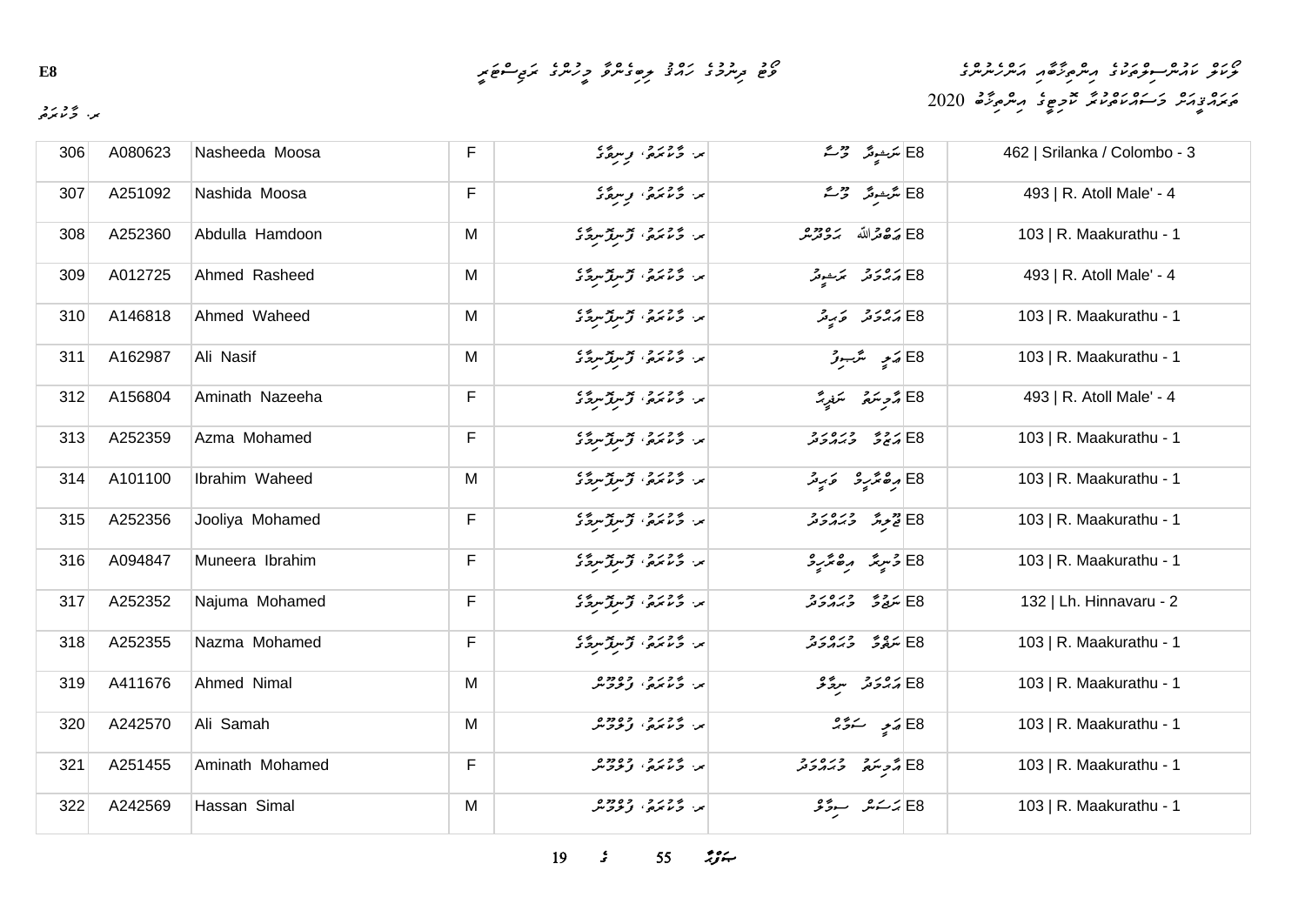*sCw7q7s5w7m< o<n9nOoAw7o< sCq;mAwBoEw7q<m; wBm;vB* م من المرة المرة المرة المرجع المرجع في المركبة 2020<br>مجم*د المريض المربوط المربع المرجع في المراجع المركبة* 

| 323 | A251459 | Hussain Imaad             | M           | ىر. ئۇ <i>ئايرە: بۇ</i> يۇر ئ <i>ىر</i>                                                                        | E8] بُرْسَهُ بِعْدِ مِنْ قَرْمَهُ –     | 493   R. Atoll Male' - 4 |
|-----|---------|---------------------------|-------------|----------------------------------------------------------------------------------------------------------------|-----------------------------------------|--------------------------|
| 324 | A160920 | Mohamed Moosa             | M           | بر و درو وه ده وه<br>بر و ما برو از وو س                                                                       | E8 3222 E8                              | 103   R. Maakurathu - 1  |
| 325 | A144065 | Ahmed Ziyad               | M           | بر به ورو و دی<br>بر گانوی و برع شورگ                                                                          | E8 <i>גُرْدُوَ پِّنْ جُمُّهُ</i>        | 103   R. Maakurathu - 1  |
| 326 | A113251 | Aishath Raheema           | $\mathsf F$ | بر ورد ورده میشود.                                                                                             | E8 مُ مِسْمَعْ مَ مَرْرِدٌ              | 493   R. Atoll Male' - 4 |
| 327 | A242612 | Ali Riyaz                 | M           | بر ورده ومن شده.                                                                                               | E8 کی مورگر شہ                          | 103   R. Maakurathu - 1  |
| 328 | A252650 | Aminath Ithumeena Mohamed | $\mathsf F$ | بر ورد وده میشود.                                                                                              | E8 أروبتره أروفيتر وبرادوند             | 493   R. Atoll Male' - 4 |
| 329 | A252365 | Hussain Ziyadh            | M           | بر به وروبر و دره<br>بر کام برها و برو شامگر                                                                   | E8 پُرڪمبريگر فري <i>گرفر</i>           | 103   R. Maakurathu - 1  |
| 330 | A252652 | Ibrahim Ziyadh            | M           |                                                                                                                | E8 م <i>وھنگرد</i> و ہے م <i>گ</i> ھر   | 493   R. Atoll Male' - 4 |
| 331 | A252645 | Mariyam Moosa             | F           | بر ورد ورده میشود.                                                                                             | $23$ $222$ $52$                         | 103   R. Maakurathu - 1  |
| 332 | A252362 | Mohamed Hussain           | M           | بر ورد ورده میشود.                                                                                             | E8 32023 كرم مريكر                      | 103   R. Maakurathu - 1  |
| 333 | A314171 | Ahmed Shujau              | M           | بر کار در دره در در در در بالغان بالغان به استان بالغان بالغان بالغان بالغان بالغان بالغان بالغان بالغان بالغا | E8 كەبرى ئىر ئىشقى ئى                   | 103   R. Maakurathu - 1  |
| 334 | A243006 | Ali Shuhaadh              | M           |                                                                                                                | E8 <i>كەبى</i> شە <i>رگە</i> ر          | 103   R. Maakurathu - 1  |
| 335 | A243008 | Aminath Ummiyya           | $\mathsf F$ | بر کار دور دون                                                                                                 | E8 مُجِسَعَة مِمْجِمَعَ                 | 493   R. Atoll Male' - 4 |
| 336 | A314174 | Fathimath Rishfa          | $\mathsf F$ | بر کار در دره در در در در بالغان بالغان به استان بالغان بالغان بالغان بالغان بالغان بالغان بالغان بالغان بالغا | E8 رُجوحَ ه برِحْرَ                     | 103   R. Maakurathu - 1  |
| 337 | A314170 | Hawwa Zahira              | $\mathsf F$ | بر کار در دره در در در در بالغان بالغان به استان بالغان بالغان بالغان بالغان بالغان بالغان بالغان بالغان بالغا | E8 يَرْدُعٌ تَجْرِبَرٌ                  | 103   R. Maakurathu - 1  |
| 338 | A314175 | Hussain Zahid             | M           | بر کامهی ترکاب                                                                                                 | E8 بر سمبر مگر محر سر تر                | 103   R. Maakurathu - 1  |
| 339 | A314167 | Jameela Ali               | F           | بر کام دره اروم<br>بر کام برها او روم                                                                          | E8 نے <sub>تو</sub> تخت ک <i>ے م</i> یں | 103   R. Maakurathu - 1  |

 $20$  *s* 55  $29$   $\div$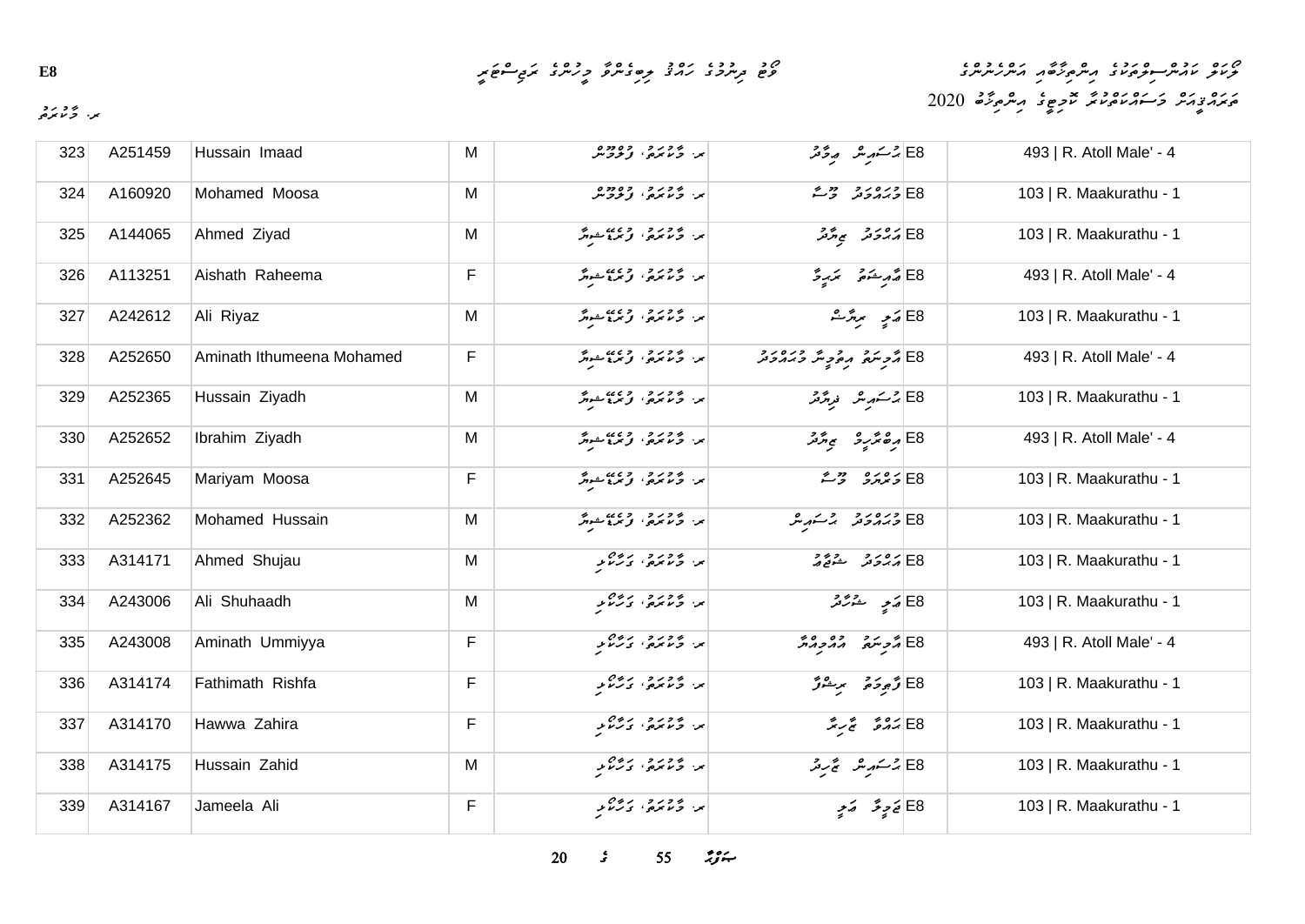*sCw7q7s5w7m< o<n9nOoAw7o< sCq;mAwBoEw7q<m; wBm;vB* م من المرة المرة المرة المرجع المرجع في المركبة 2020<br>مجم*د المريض المربوط المربع المرجع في المراجع المركبة* 

| 340 | A314173 | Mariyam Nushrath           | F           | بر گرم بره، رئزمان                                 | E8] <i>5 \$ەكرى مىڭ مەمۇمۇ</i>         | 103   R. Maakurathu - 1  |
|-----|---------|----------------------------|-------------|----------------------------------------------------|----------------------------------------|--------------------------|
| 341 | A314166 | Mohamed Sameer             | M           | بر کارور دون<br>بر کاربری کارلانو                  | E8 <i>وُيَهُ وَمَدْ</i> سَوِيْرَ       | 103   R. Maakurathu - 1  |
| 342 | A253362 | Ahmed Mohamed              | M           | بر به وروبر در ۲۵ دره<br>بر به کردن که سوتربری     | E8 ג׳כנק כג' בני                       | 103   R. Maakurathu - 1  |
| 343 | A138084 | Saamath Mohamed            | F           |                                                    | E8 گرو وره در بر                       | 103   R. Maakurathu - 1  |
| 344 | A253357 | Shareefa Ahmed             | F           | بر او دروان در ۲۵ دره<br>بران کرنا برای که سوتوری  | E8 ڪمپر <i>ڙ پردو</i> تر               | 103   R. Maakurathu - 1  |
| 345 | A149052 | <b>Abdul Rasheed Moosa</b> | M           | بر کاروری کارگر                                    | E8 كەھەركە ئويىش توگە قەتبە            | 103   R. Maakurathu - 1  |
| 346 | A251612 | Ahmed Farooq               | M           | بر کام دره را در در                                | E8 كەبرى قىرىقى ئۇنىز تو               | 493   R. Atoll Male' - 4 |
| 347 | A251483 | Faiza Mohamed              | F           | بر کاروری کارگر                                    | E8 زُرِجٌ وَيَرْمُدَتَرَ               | 103   R. Maakurathu - 1  |
| 348 | A251620 | Fathmath Saeeda            | F           | بر کاروری کارور                                    | E8 زَّجِرْدَة سَهِيَّرَ                | 103   R. Maakurathu - 1  |
| 349 | A251625 | Mohamed Latheef            | M           | بر کاروری کارگر                                    | E8 ديرورو کولوژ                        | 103   R. Maakurathu - 1  |
| 350 | A253668 | Ahmed Rasheed              | M           |                                                    | E8] كەبرى كى كى كى سىر ئىرىدى كىشى بىر | 103   R. Maakurathu - 1  |
| 351 | A253665 | Ali Rasheed                | M           |                                                    | E8 کی پر مرکب کرد کرد.<br>ا            | 103   R. Maakurathu - 1  |
| 352 | A160459 | Hussain Rasheed            | M           | و د د د د د ده د و د<br>پر او ما بره او درواد      | E8 پُرڪوپر ڪرشومر                      | 103   R. Maakurathu - 1  |
| 353 | A253666 | Ibrahim Rasheed            | M           | بر و و در و در و در و د<br>بر ارگرانگرمی از فرگران | E8 رەڭرىر ئىر ئىرىدىر                  | 493   R. Atoll Male' - 4 |
| 354 | A253658 | Rasheedha Ali              | $\mathsf F$ | بر و و د و د د و د و و<br>بر او کاملوی او تروای    | E8 بَرَحْوِتَرُ - رَوِ                 | 103   R. Maakurathu - 1  |
| 355 | A294594 | Rizana Waheedh             | F           | پر ده در ده در ده در ده د<br>پر د گرم تره د درگرد  | E8 مِيڭ مَّرِ مِّرْ                    | 116   B. Kendhoo - 1     |
| 356 | A253622 | Ahmed Mushthag             | M           | بر و درو و پرسمونژ                                 | E8 كەبروتر كەشھۇ                       | 493   R. Atoll Male' - 4 |

 $21$  *s* 55  $294$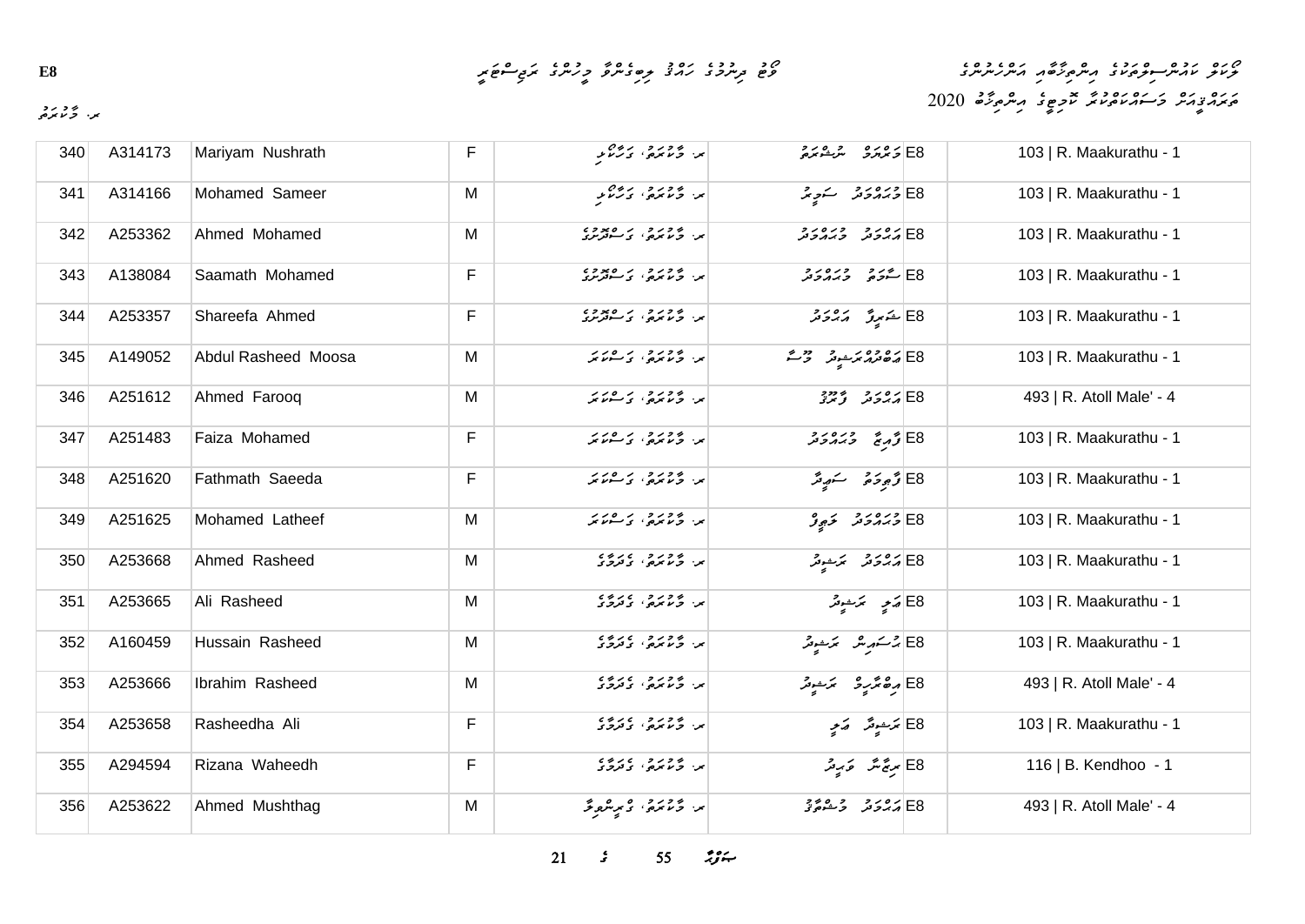*sCw7q7s5w7m< o<n9nOoAw7o< sCq;mAwBoEw7q<m; wBm;vB* م من المرة المرة المرة المرجع المرجع في المركبة 2020<br>مجم*د المريض المربوط المربع المرجع في المراجع المركبة* 

| 357 | A350587 | Aishath Nasha    | F            | بر د درد و پرسمونځ                              | E8 مُرمِشَمُ سَرَحٌ                     | 103   R. Maakurathu - 1              |
|-----|---------|------------------|--------------|-------------------------------------------------|-----------------------------------------|--------------------------------------|
| 358 | A253618 | Hafsa Hussain    | $\mathsf{F}$ | ىن ئۇرىردا ئۇمرىكرىدۇ.                          | E8] ئەۋىبە ئەسكىرىلا                    | 103   R. Maakurathu - 1              |
| 359 | A242960 | Ihusan Mohamed   | M            | بر كالمملي وبرهوش                               | E8 مەشقىقر مەممەمىر                     | 103   R. Maakurathu - 1              |
| 360 | A253620 | Ilyas Mohamed    | M            | بر ورود ويرعون                                  | E8 روپژے دیے دیے                        | 343   GDh. Madaveli - 2              |
| 361 | A253615 | Mariyam Mohamed  | $\mathsf{F}$ | بر ورود و پرچهوگ                                | E8 كەممەر 2019-20                       | 103   R. Maakurathu - 1              |
| 362 | A253613 | Mohamed Hussain  | M            | ىن ئۇرىرى ئىمەشھۇ                               | E8 32023 كريمبر مثر                     | 103   R. Maakurathu - 1              |
| 363 | A253621 | Moomina Mohamed  | $\mathsf F$  | ين وتايره، ويرتكره                              | E8 دُوْمِسٌ دَيْرُومُرْ                 | 103   R. Maakurathu - 1              |
| 364 | A242961 | Nu-umaan Mohamed | M            | بر كالأنزل وبرمروغ                              | E8 شەۋش دىرە دىر                        | 411   Finolhu Baa Atoll Maldives - 1 |
| 365 | A154305 | Shuaib Mohamed   | M            | بر كالأنزلي وبرمهوش                             |                                         | 753   Adaaran Club Rannalhi-1        |
| 366 | A251493 | Ahmed Mujthaba   | M            | بر کرد ده وه وه<br>بر کردبره کالموه ک           | E8 كەبرو مەم دەرم                       | 103   R. Maakurathu - 1              |
| 367 | A251475 | Aminath Ali      | $\mathsf F$  | پر د ورد ده د                                   | E8 مُجرِسَمُ مَعٍ                       | 103   R. Maakurathu - 1              |
| 368 | A078056 | Asima Ibrahim    | $\mathsf{F}$ | بر وردو ووه<br>بر ونابرها وتوهو                 | E8 أَمَّ سِرَقَ مِنْ مَحْرَبِ فَرَ      | 103   R. Maakurathu - 1              |
| 369 | A251490 | Zaahidha Mohamed | F            | 5033, 5133                                      | E8 يُح بِقُد المح بمكروا فكر            | 103   R. Maakurathu - 1              |
| 370 | A079270 | Ahmed Rasheed    | M            | بر و در در ده دور<br>بر و مريزه د دي بروتر      | E8] <i>גَ بُ</i> دْحَ مَرْ مَرْسُوِمْرُ | 103   R. Maakurathu - 1              |
| 371 | A253555 | Aishath Nazeema  | F            | بر و در د ده دور.<br>بر و مريزه و دي بروتر      | E8 مُەمشىق سَمَدٍ مَّ                   | 103   R. Maakurathu - 1              |
| 372 | A253547 | Azeeza Ali       | F            | بر به ورو وه به وه.<br>بر گانگرمي کالرنم برگانو | E8 ک <i>ی پیچ</i> کرم                   | 103   R. Maakurathu - 1              |
| 373 | A253552 | Mareena Dawood   | F            | بر گرد در دور دور<br>بر گردبره کالایمروتر       | E8 كَەيپىگر قر <i>م</i> قر              | 103   R. Maakurathu - 1              |

*22 sC 55 nNw?mS*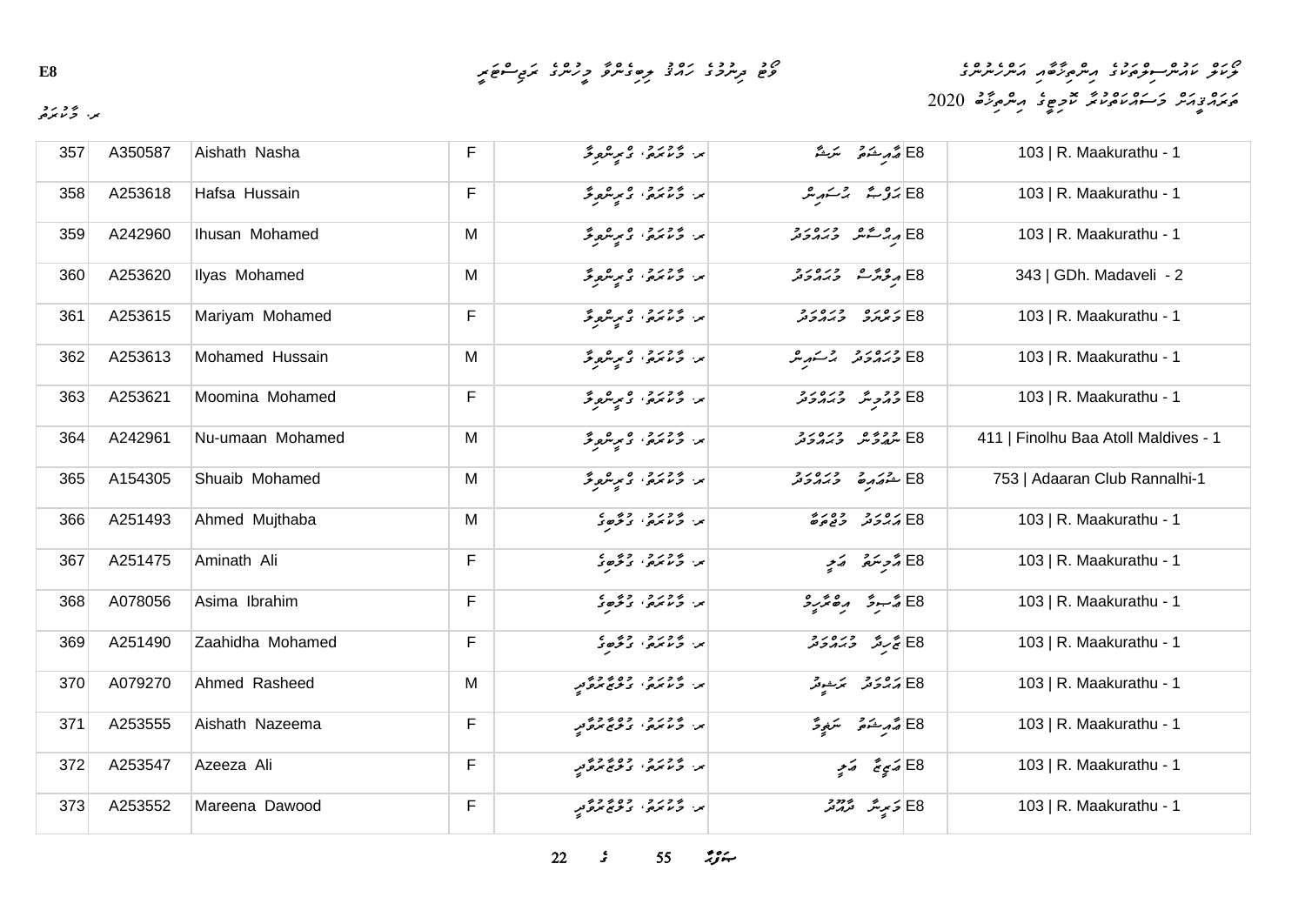*sCw7q7s5w7m< o<n9nOoAw7o< sCq;mAwBoEw7q<m; wBm;vB* م من المرة المرة المرة المرجع المرجع في المركبة 2020<br>مجم*د المريض المربوط المربع المرجع في المراجع المركبة* 

| 374 | A154214 | Rabiath Dhawood   | F           | بر گرد ده ده دولر                              | E8 بَرُّ <i>مِ <sub>م</sub>ُدَمَّة بِ</i> مُرْ <i>مَرْ مُ</i> رَ | 103   R. Maakurathu - 1 |
|-----|---------|-------------------|-------------|------------------------------------------------|------------------------------------------------------------------|-------------------------|
| 375 | A253551 | Salih Dawood      | M           | بر به ور و وه به وه.<br>بر که برمي و برمي برمي | E8 بەھمەتە ئەرەر ئەرەر                                           | 103   R. Maakurathu - 1 |
| 376 | A144769 | Yaugoob Dawood    | M           | بر کار در در دور در<br>بر گاریمی کارگانگری     | E8 המיצים בחבר ב                                                 | 103   R. Maakurathu - 1 |
| 377 | A253549 | Yoosuf Dawood     | M           | بر کارگرد ده ده ده.<br>بر گانگری کامیگرفتن     | E8 ترقیق قرمزمر                                                  | 103   R. Maakurathu - 1 |
| 378 | A138806 | Abdulla Saeedh    | M           | بر د ۱۶۶۶ وه وه<br>بر گرم بره کرم بر           | E8 كەھەراللە س <i>ەمبەتر</i>                                     | 103   R. Maakurathu - 1 |
| 379 | A253160 | Aishath Zahiya    | F           | بر ورد ده ده.<br>بر ونابره کرده                | E8 مُرمِسْمَعْ تَجْرِمَّرُ                                       | 103   R. Maakurathu - 1 |
| 380 | A253142 | Mohamed Dawood    | M           | د د د د ده ده ده.<br>پر گانگرمي کالمري         | E8 <i>בגמכנר החד</i> ב                                           | 103   R. Maakurathu - 1 |
| 381 | A242556 | Ahmed Migdhaadh   | M           | بر به ۱۶۷۶ زم                                  | E8 كەبرى تەرەپچە قىرىتر                                          | 103   R. Maakurathu - 1 |
| 382 | A242559 | Migdhaam Mohamed  | M           | بر، ورورو، رَسِ                                | E8 دِ دِ سَرَ دِ سِ دِ دِ دِ سِ                                  | 103   R. Maakurathu - 1 |
| 383 | A251294 | Mohamed Musthafa  | M           | ىن ئۇم ئەرەپ كەيد                              | E8 ديره د ه د ورو                                                | 103   R. Maakurathu - 1 |
| 384 | A252375 | Rahma Hussain     | $\mathsf F$ | برا وتم ترج كرم                                | E8 تركيم محمد محمد مثل                                           | 103   R. Maakurathu - 1 |
| 385 | A252031 | Ahmed Shafeeg     | M           |                                                | E8] <i>גُ بُدُوَ مُدَّ وِ وَّ</i>                                | 103   R. Maakurathu - 1 |
| 386 | A399302 | Aishath Noora     | F           |                                                | E8 مُ مِسْمَع مِسْمَدٌ                                           | 103   R. Maakurathu - 1 |
| 387 | A251982 | Hassan Mohamed    | M           | بر به ورو بر در دره<br>بر ژنامرها کسهورم       | E8   ير سكر مركز و يركز دير                                      | 103   R. Maakurathu - 1 |
| 388 | A252035 | Hawwa Nisa        | F           | بر به وروبار در در در در در د                  | E8   پَهُرُوٌ سِرِسٌرٌ                                           | 103   R. Maakurathu - 1 |
| 389 | A252028 | Mohamed Ibrahim   | M           | بر به وروبار در در در در در د                  | E8 32023 مەھكەر 3                                                | 103   R. Maakurathu - 1 |
| 390 | A253395 | Aminath Zakariyya | F           | ىر. ئۇ ئاتىرى ئۆيەتمەل                         | E8 أَمُّ حِسَنَةٌ بِمَنَا مِرْمَدَّدٌ                            | 103   R. Maakurathu - 1 |

**23** *s* **55** *z***<sub>***f***</sub>**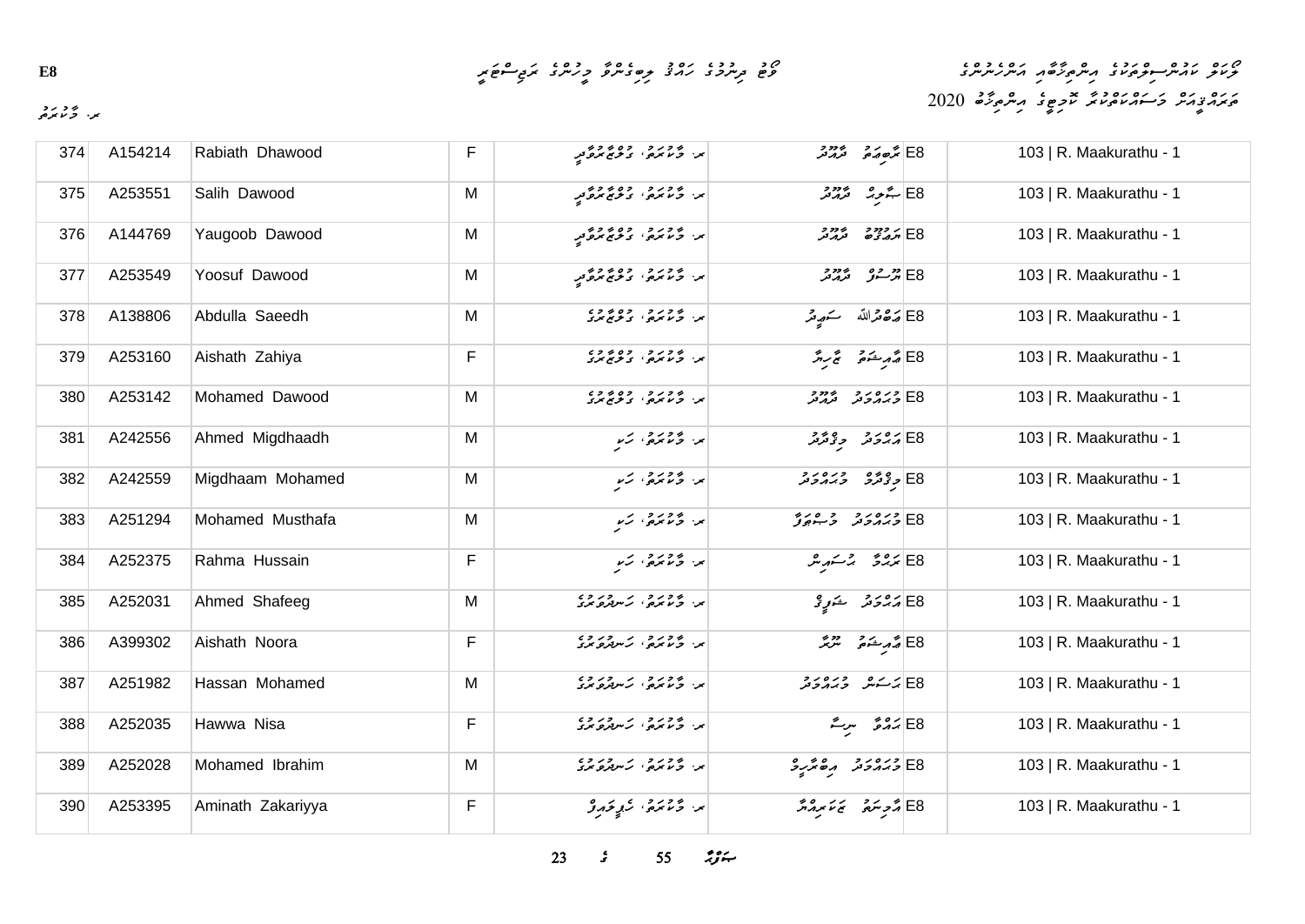*sCw7q7s5w7m< o<n9nOoAw7o< sCq;mAwBoEw7q<m; wBm;vB* م من المرة المرة المرة المرجع المرجع في المركبة 2020<br>مجم*د المريض المربوط المربع المرجع في المراجع المركبة* 

| 391 | A242902 | Fathmath Maasa       | F           | أأراد والمحمدة التاريخ والمحاري | E8 <i>وُجِودَة</i> قُرَّتَهُ       | 103   R. Maakurathu - 1        |
|-----|---------|----------------------|-------------|---------------------------------|------------------------------------|--------------------------------|
| 392 | A242900 | Ibrahim Mail         | M           | أأرا ومحامدة المرو بمروكر       | E8 مەھەمگەپى ئەمبى                 | 103   R. Maakurathu - 1        |
| 393 | A253300 | Ismail Ibrahim       | M           | أيرا المحاملين الكرو للمروالي   | E8 مِـــْمَرَّمٍ وَ مِــَّـرِّ مِـ | 103   R. Maakurathu - 1        |
| 394 | A158070 | Abdul Salaam Ibrahim | M           | بر ورود رو                      | $5 - 2 - 2 - 3$                    | 103   R. Maakurathu - 1        |
| 395 | A242806 | Aishath Nauza        | $\mathsf F$ | بر ورود رو                      | E8 مُرمِّدَة مَرْمَدَّةً           | 103   R. Maakurathu - 1        |
| 396 | A242832 | Aminath Nazia        | $\mathsf F$ | بر كالأنزو رُحم                 | E8 مُجِسَعَة مُسْبِيقَ             | 103   R. Maakurathu - 1        |
| 397 | A252644 | Fathimath Moosa      | $\mathsf F$ | بن ونابره روم                   | E8 وَج <i>وحَة</i> حَرْمَتْهُ      | 103   R. Maakurathu - 1        |
| 398 | A252657 | Hawwa Nahulaa        | $\mathsf F$ | بر ورود رو                      | E8 يَہْرُمَّ سَرَكَرْ مَحَ         | 103   R. Maakurathu - 1        |
| 399 | A252655 | Moosa Nihal          | M           | بر ورود رو                      | E8 _ تشريحه مرتزعه                 | 493   R. Atoll Male' - 4       |
| 400 | A242573 | Ahmed Raee           | M           | ىن ئۇردىق بەش                   | E8 كەندى قىلى ئىقدىت ئىل           | 103   R. Maakurathu - 1        |
| 401 | A242583 | Aminath Masha        | F           | ىن ئۇروردە بەش                  | E8 أُمَّ جِسَمَ مَتَّ مَّتَّ       | 103   R. Maakurathu - 1        |
| 402 | A253661 | Fathimath Moonisa    | $\mathsf F$ | بر کام کرد کر کر                | E8 زُمِودَة وَسِرَتْهُ             | 103   R. Maakurathu - 1        |
| 403 | A251685 | Ibrahim Rasheed      | M           | بر کام کرد کر کر                |                                    | 103   R. Maakurathu - 1        |
| 404 | A243023 | Aishath Rifa Ibrahim | F           | بر و درو ره د عدد و             | E8 مُەمشەق برۇ مەھگرىدۇ            | 557   Hulhumale', Ehenihen - 5 |
| 405 | A243021 | Ali Riyaas           | M           | بر كالمملئ بالموسية المسلم      | E8 کی موہڑے                        | 557   Hulhumale', Ehenihen - 5 |
| 406 | A144008 | Ibrahim Umar         | M           | بر كالمملئ بالموسين كالمحمد     | E8] مەھەمگەپى ھەدىمە               | 493   R. Atoll Male' - 4       |
| 407 | A253433 | Ahmed Areef          | M           | من كالمعرض ريمي                 | E8 كەش <sup>ى</sup> كە كەسپەتى     | 493   R. Atoll Male' - 4       |

*24 sC 55 nNw?mS*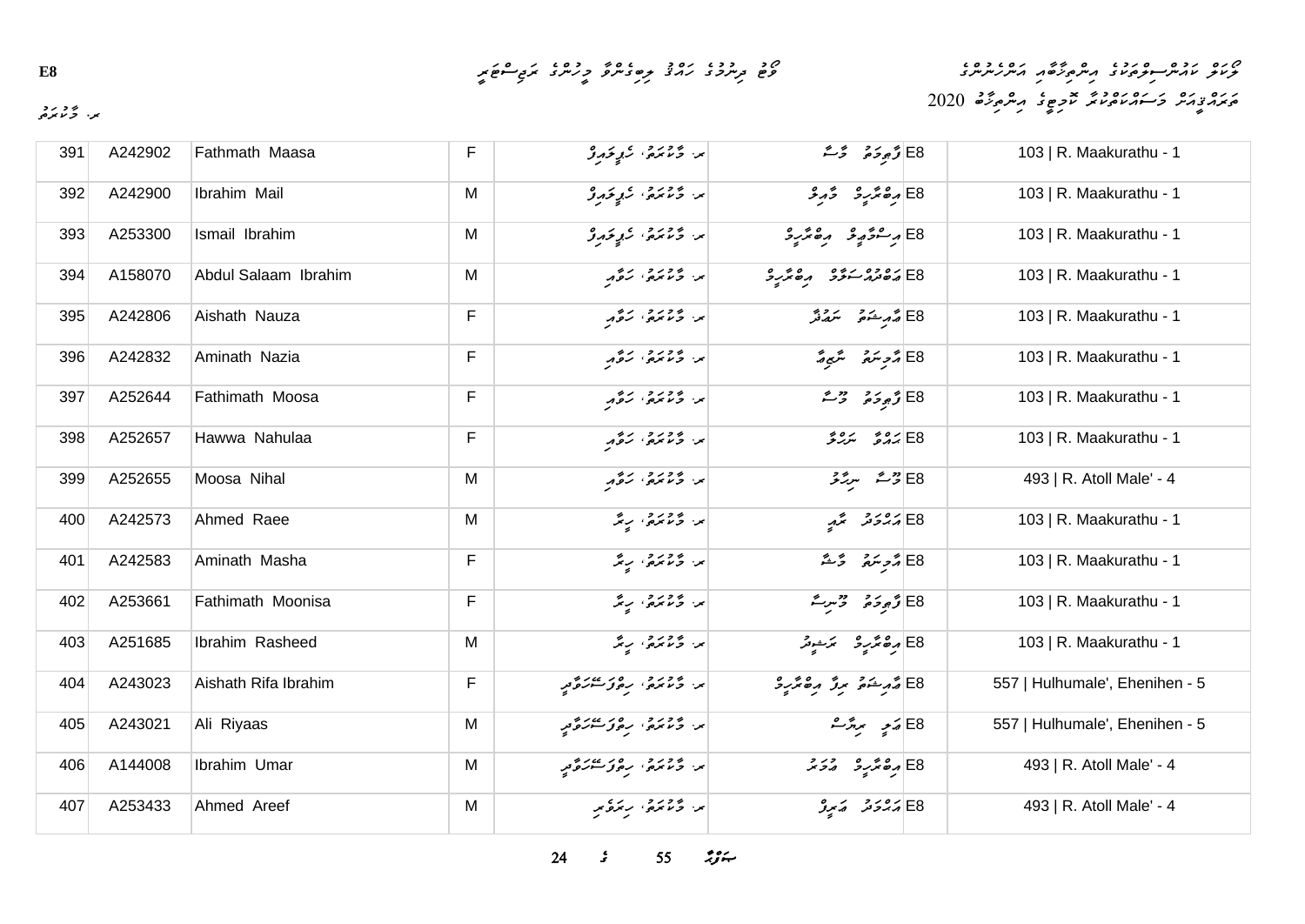*sCw7q7s5w7m< o<n9nOoAw7o< sCq;mAwBoEw7q<m; wBm;vB* م من المرة المرة المرة المرجع المرجع في المركبة 2020<br>مجم*د المريض المربوط المربع المرجع في المراجع المركبة* 

| 408 | A253431 | Aishath Areef        | F           | ىر. ئۇ ئائىرقى، سەئىر ئىبر                                    | E8 م <i>مُّہرِ مِشَمَّۃٍ مَہُرِوْ</i>     | 103   R. Maakurathu - 1  |
|-----|---------|----------------------|-------------|---------------------------------------------------------------|-------------------------------------------|--------------------------|
| 409 | A253435 | Ali Areef            | M           | برا ونابرها بابره بر                                          | E8 کړې کمبرو                              | 493   R. Atoll Male' - 4 |
| 410 | A253429 | Aminath Areef        | F           | برا ورده ریزه بر                                              | E8 مُرْحِسَمُ مَعْرِزٌ                    | 493   R. Atoll Male' - 4 |
| 411 | A253426 | Aneesa Ibrahim       | $\mathsf F$ | بن ونابره ريزه بر                                             | E8] رَسِرتَہ مِرصَّرَ ر                   | 103   R. Maakurathu - 1  |
| 412 | A253439 | Hussain Areef        | M           | بر ورو، ریزه بر                                               | E8 پر <i>ڪهر مگر ڪمبر</i> و               | 103   R. Maakurathu - 1  |
| 413 | A124334 | Ismail Areef         | M           | بن ونابره ريزه بر                                             | E8 پرےو <i>گہوٹ کمپر</i> و                | 103   R. Maakurathu - 1  |
| 414 | A253437 | Mariyam Areefa       | F           | بن ونابره ريزه بر                                             | E8 كەبھە <i>دى كەبىرى</i>                 | 103   R. Maakurathu - 1  |
| 415 | A100841 | Mohamed Areef        | M           | بن ورده رده                                                   | E8 <i>3223 مُبوتر</i>                     | 493   R. Atoll Male' - 4 |
| 416 | A317257 | Mohamed Humaamu      | M           | برا وروم ريزه بر                                              | E8 322 325 E8                             | 103   R. Maakurathu - 1  |
| 417 | A313675 | Abdul Hakeem Hussain | M           | بر و دره بروده                                                | E8 مەھەر <i>ۋىرى بۇ مەر بىر بىر</i>       | 103   R. Maakurathu - 1  |
| 418 | A252396 | Mohamed Azzam        | M           | بر به وروبان در در در در در<br>بر افزاد برابر بر بر بر برابرد | $5500$ $55000$ $E8$                       | 724   Joali Maldives-1   |
| 419 | A051656 | Hassan Yoosuf        | M           | بر به ۱۶۶۶ ده کرده بود و به<br>بر به گرم برخی کرد کرد کرد     | E8 پرسٹر م <i>ور ب</i>                    | 493   R. Atoll Male' - 4 |
| 420 | A124783 | Mohamed Yoosuf       | M           | د ده ورو در در در ده در د                                     | E8 32,023 متر وه                          | 493   R. Atoll Male' - 4 |
| 421 | A251232 | Aishath Rizma        | F           | بر و درو، رور                                                 | E8 مەم شىم مىسى ئى                        | 493   R. Atoll Male' - 4 |
| 422 | A242545 | Aminath Rifga        | $\mathsf F$ | بر ودرو روز                                                   | E8 مُوسَع مِرْتَوٌ                        | 493   R. Atoll Male' - 4 |
| 423 | A242541 | Mariyam Rifa         | F           | بر و دروه روز                                                 | E8 كەنگەنى ئىرقى بىرق                     | 493   R. Atoll Male' - 4 |
| 424 | A058831 | Mohamed Rasheed      | M           | برا والأنزمي المروكب                                          | E8] <i>وُبَدُوْدُو مُرَ</i> حِي <i>دُ</i> | 103   R. Maakurathu - 1  |

 $25$  *s*  $55$   $294$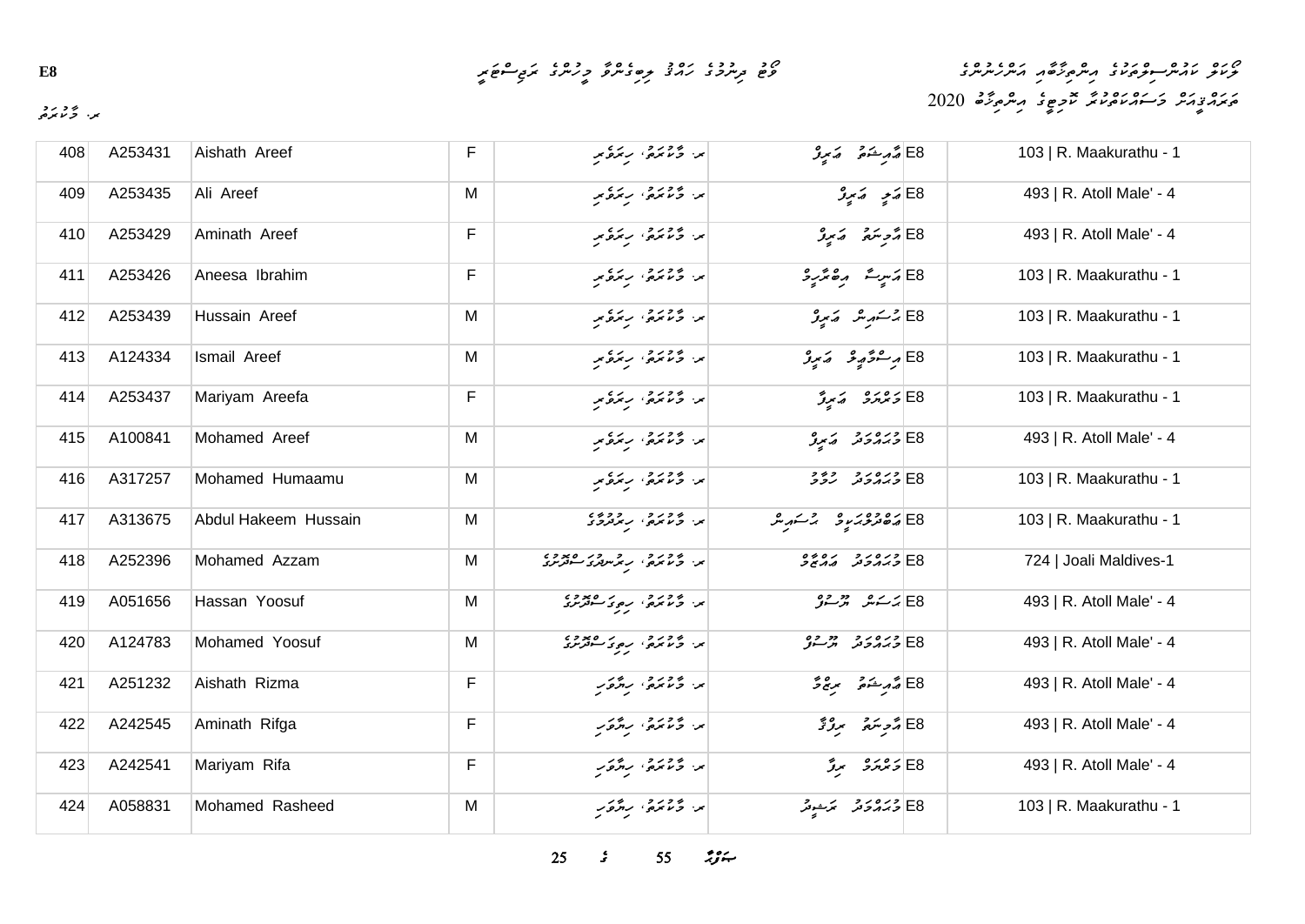*sCw7q7s5w7m< o<n9nOoAw7o< sCq;mAwBoEw7q<m; wBm;vB* م من المرة المرة المرة المرجع المرجع في المركبة 2020<br>مجم*د المريض المربوط المربع المرجع في المراجع المركبة* 

| 425 | A251230 | Ummu Salma Ahmed               | F | بر و المره به گروبر                             | E8 <i>ההכ-הכב" ההכת</i>                                                                                       | 103   R. Maakurathu - 1  |
|-----|---------|--------------------------------|---|-------------------------------------------------|---------------------------------------------------------------------------------------------------------------|--------------------------|
| 426 | A149253 | Ali Ibrahim                    | M | ו כירוך - כירו כירון<br>זה כיווקים - הנה - יודע | E8 <i>مَجِ م</i> ِ صَمَّرِ وَ                                                                                 | 103   R. Maakurathu - 1  |
| 427 | A253548 | Ali Rasheed                    | M | بر گرمانده) گروه و                              | E8 <i>مَجِ - مَ</i> حْمِدُ                                                                                    | 103   R. Maakurathu - 1  |
| 428 | A252445 | Athifa Aboobakuru              | F | بر ورده دوه                                     | $22222$ $552$ $58$                                                                                            | 493   R. Atoll Male' - 4 |
| 429 | A249622 | Fathmath Shany                 | F | بر وردو وده و                                   | E8 ر <sub>ُّھِ</sub> وَءُ شَمْسٍ                                                                              | 103   R. Maakurathu - 1  |
| 430 | A252451 | Mohamed Shaan                  | M | بر ورده دوه                                     | E8 ديرورو شگ <i>ر</i>                                                                                         | 493   R. Atoll Male' - 4 |
| 431 | A313955 | Ahmed Shareef                  | M | ىن كەردە كەرگەرد                                |                                                                                                               | 103   R. Maakurathu - 1  |
| 432 | A313971 | Ali Shifan                     | M | ىن ئۇلاردە ئەرگەرد                              | E8 كەمچە سو <i>گەنگ</i> ە                                                                                     | 103   R. Maakurathu - 1  |
| 433 | A313980 | Aminath Shahma                 | F | بر په ۱۶۷۶ کېږده کړه                            | E8 مُجِسَمٌ شَرْدً                                                                                            | 103   R. Maakurathu - 1  |
| 434 | A313977 | Hussain Siyan                  | M | بر په ۱۶۷۶ کېږېدو.                              | E8 پر سکر سنگر سر مشر سر کر سر ایران میں ایک ایک ایک سر کر سر ایک ایک ایک ایک ایک ایک ایک ایک ایک ای<br>مراجع | 394   Addu Meedhoo - 3   |
| 435 | A159507 | Mohamed Risheef                | M | بر په ۱۶۷۶ کېږده کې                             | E8] 32,25 مرحو                                                                                                | 103   R. Maakurathu - 1  |
| 436 | A313974 | Shifna Ahmed Shareef           | F | بر به ورو اور در در<br>بر ژنامره ريز سور بر     | E8] ڪور <i>مگر مگر گر گر ڪويو</i> گر                                                                          | 103   R. Maakurathu - 1  |
| 437 | A313956 | Siyama Abdulla                 | F | بر کار در در در د                               | E8 سِيرَةَ 55 مِتَّة اللَّه                                                                                   | 103   R. Maakurathu - 1  |
| 438 | A032400 | Abdul Sattar Yoosuf Kaleyfaanu | M | بر و و د و د و د و و و و                        | E8 הפכם גם זכ כפכם גם זכ<br>E8 הפנג – הפיג ת – ניטיבנית                                                       | 103   R. Maakurathu - 1  |
| 439 | A052657 | Mohamed Yoosuf                 | M | د دورو وسردون<br>د کاندها رسوندی                | E8 3225 مرتزو                                                                                                 | 103   R. Maakurathu - 1  |
| 440 | A313759 | Aishath Nazeera                | F | بر وردود بروم                                   | E8 <i>مُذہبہ مُنبی مُنباتِ</i>                                                                                | 493   R. Atoll Male' - 4 |
| 441 | A242905 | Aminath Ainaan                 | F | بر وردو به ه                                    | E8 مُتَّحِسَمُ مَمَّدِسَّرَ مَسَ                                                                              | 493   R. Atoll Male' - 4 |

 $26$  *s* 55  $294$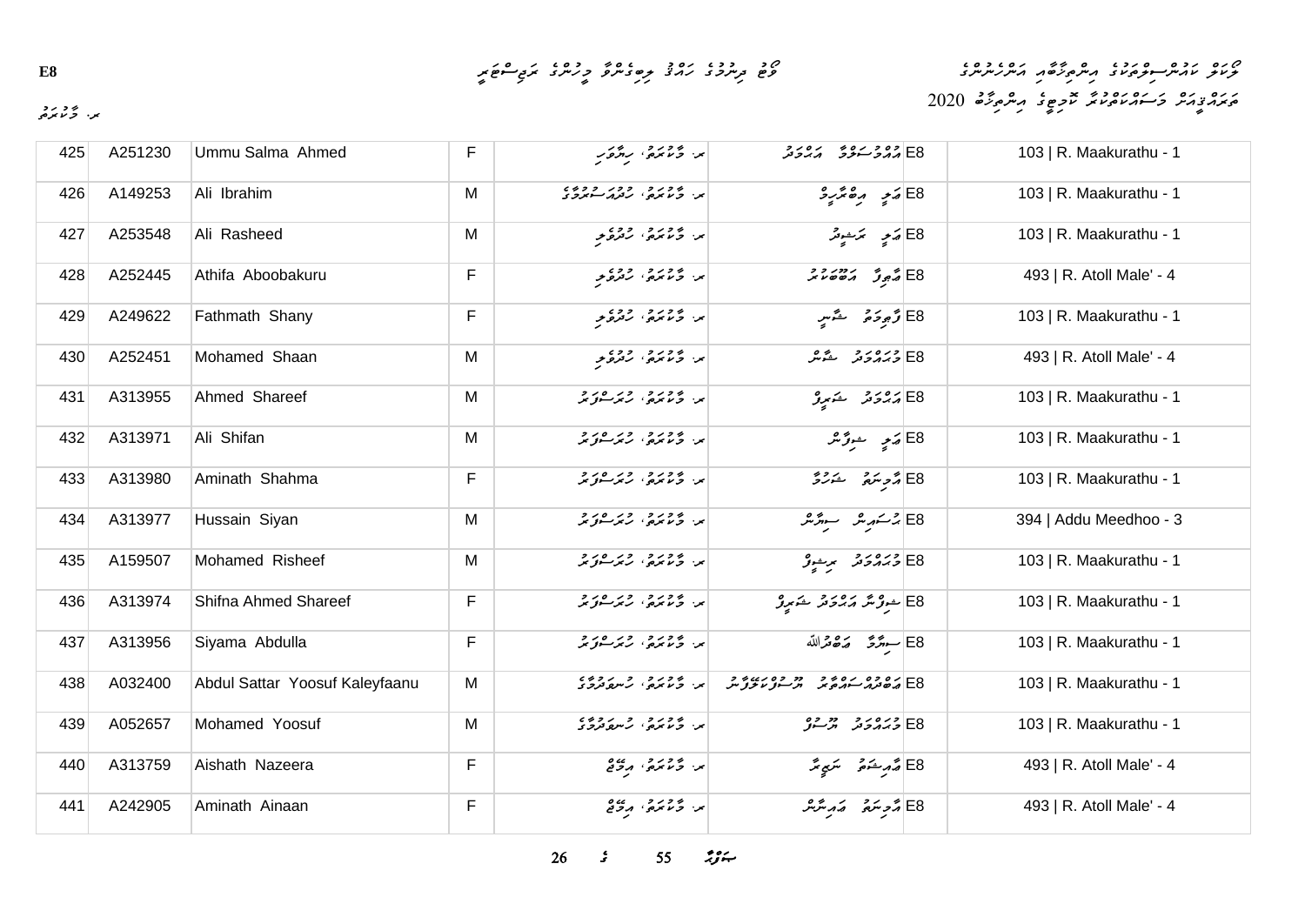*sCw7q7s5w7m< o<n9nOoAw7o< sCq;mAwBoEw7q<m; wBm;vB* م من المرة المرة المرة المرجع المرجع في المركبة 2020<br>مجم*د المريض المربوط المربع المرجع في المراجع المركبة* 

| 442 | A243050 | Fathimath Anaan    | F           | $\mathcal{L}$ , $\mathcal{L}$ , $\mathcal{L}$ , $\mathcal{L}$ , $\mathcal{L}$ , $\mathcal{L}$ | E8 <i>وُمِعِ دَمْ م</i> َ مُرْمَر      | 493   R. Atoll Male' - 4 |
|-----|---------|--------------------|-------------|-----------------------------------------------------------------------------------------------|----------------------------------------|--------------------------|
| 443 | A102682 | Mohamed Dawood     | M           | $\sim$ $\sim$ $\sim$ $\sim$ $\sim$ $\sim$ $\sim$                                              | E8] 37.25 محمد مرحمد                   | 103   R. Maakurathu - 1  |
| 444 | A242985 | Ahmed Nimaal       | M           | أين والأثرى والمركز واللجاني                                                                  | E8 <i>בکی ڈو</i> سرگ <i>ڈ</i>          | 493   R. Atoll Male' - 4 |
| 445 | A313925 | Fathimath Inaya    | F           | أين والمروي والمركز والمراجو                                                                  | E8 زَّج <i>وحَمْ م</i> ِسَّمَّرَ       | 493   R. Atoll Male' - 4 |
| 446 | A243041 | Mariyam Sulaala    | F           | بر و ورو، مشركة مهجو                                                                          | E8 كەبەر بەر ئىگە ئىچە ئىچ             | 103   R. Maakurathu - 1  |
| 447 | A313949 | Mohamed Faisal     | M           | ر. در در در منگردگریم د                                                                       | E8 <i>وُيَهُوَدُوَ</i> وَرِجُو         | 493   R. Atoll Male' - 4 |
| 448 | A251690 | Ilyas Ahmed        | M           | بر ورده، مرشد                                                                                 | E8] موقد محمد الاردونيز                | 103   R. Maakurathu - 1  |
| 449 | A242578 | Raaya Ilyaas       | F           | بر ورده مرش                                                                                   | E8 بَرْدَّ مِنْ مِنْ الْمُسَنَّبِ      | 493   R. Atoll Male' - 4 |
| 450 | A253170 | Shahidha Mohamed   | $\mathsf F$ | بر وربرد و ش                                                                                  | E8 شَرِيرٌ وَيَرْدُونَرُ               | 103   R. Maakurathu - 1  |
| 451 | A159506 | Aminath Wafiyya    | F           | بر و درد و                                                                                    | E8 مُجِسَعَةٍ عَرِمْتُمْ               | 103   R. Maakurathu - 1  |
| 452 | A083608 | Bunyaameen Ibrahim | M           | بر و درد و                                                                                    | E8 <i>ھىندگو</i> يلا م <i>ەھگرد</i> ۇ. | 493   R. Atoll Male' - 4 |
| 453 | A156816 | Adam Abdul Rahman  | M           | بر و درو .<br>بر و مربو . به مربوری                                                           | E8 ג'נים גם בסגם ביב                   | 103   R. Maakurathu - 1  |
| 454 | A156815 | Ahmed Adam         | M           | د د ورد و دره ود و                                                                            | E8 كەبرى قىر ئەترى                     | 103   R. Maakurathu - 1  |
| 455 | A252826 | Aishath Nilma      | F           | بر ورد درون<br>بر و مربره بربرتروی                                                            | E8 مەم شىم سرگەدىگر                    | 103   R. Maakurathu - 1  |
| 456 | A242836 | Fathmath Neeza     | F           | بر و دره برون ده                                                                              | E8 رَّج <i>وحَ</i> هُ سِيعٌ            | 103   R. Maakurathu - 1  |
| 457 | A252827 | Hassan Sinaan      | M           | بر و درو و دره و د                                                                            | E8   يز سنة سبة مستريثر                | 103   R. Maakurathu - 1  |
| 458 | A252824 | Hawwa Adam         | F           | بر و دره مردوره و دره د                                                                       | $33.2$ $-2.2$ $-1.6$                   | 103   R. Maakurathu - 1  |

*27 sC 55 nNw?mS*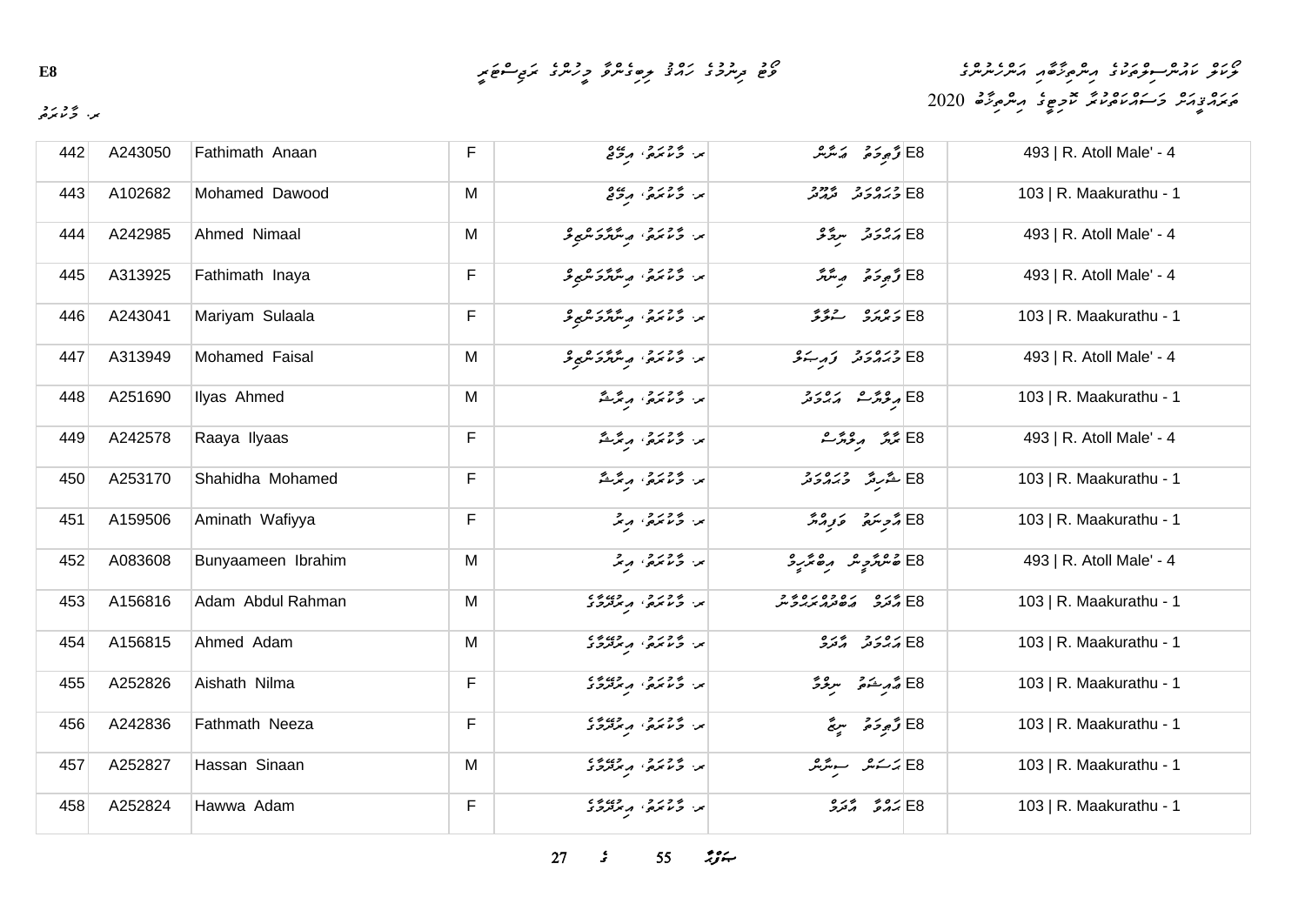*sCw7q7s5w7m< o<n9nOoAw7o< sCq;mAwBoEw7q<m; wBm;vB* م من المرة المرة المرة المرجع المرجع في المركبة 2020<br>مجم*د المريض المربوط المربع المرجع في المراجع المركبة* 

| 459 | A252829 | Hussain Sinan         | M           | بر گرم بره .<br>بر گرم بره . بر بر ترج ی          | E8 - جريتر - سويٹريٹر                                                                                 | 103   R. Maakurathu - 1  |
|-----|---------|-----------------------|-------------|---------------------------------------------------|-------------------------------------------------------------------------------------------------------|--------------------------|
| 460 | A144006 | Jariya Ibrahim        | $\mathsf F$ | بر و درو.<br>بر و <i>ما بره</i> از برتروی         | E8 قَيِّعِيمٌ مِنْ صَمَّرِيْتِهِ                                                                      | 103   R. Maakurathu - 1  |
| 461 | A252823 | Naeela Adam           | F           | بر و در د<br>بر و ما بره از برتروی                | E8 سَمِيعٌ مُحَمَّدٌ                                                                                  | 103   R. Maakurathu - 1  |
| 462 | A252937 | Abdul Rasheed Ibrahim | M           | بر و در و در و                                    | E8 בەۋەبەت مەھەرد                                                                                     | 103   R. Maakurathu - 1  |
| 463 | A125829 | Abdul Wahid Ibrahim   | M           | بر و در د در در د                                 | E8 בەمرىۋە بەر مەھەر ب                                                                                | 493   R. Atoll Male' - 4 |
| 464 | A252939 | Abdulla Ibrahim       | M           | بر و و دره مرکزه و                                | E8 مَصْعَدالله مِصْعَرِ وَ                                                                            | 493   R. Atoll Male' - 4 |
| 465 | A103508 | Ibrahim Abdul Rahman  | M           | بر و و د و مرکز و د                               | E8 مەھكرىق مەھىرمىدىگىر                                                                               | 103   R. Maakurathu - 1  |
| 466 | A143017 | Mohamed Ibrahim       | M           | من وحرم المراجع المراجع                           | E8 دُبرورو مِ مِعْرَبِ                                                                                | 493   R. Atoll Male' - 4 |
| 467 | A154350 | Abbas Ibrahim         | M           | بر، ورويده مره                                    | $\begin{array}{cc} \mathcal{Z}_{1} & \mathcal{Z}_{2} & \mathcal{Z}_{3} & \mathcal{Z}_{4} \end{array}$ | 103   R. Maakurathu - 1  |
| 468 | A242804 | Ahmed Magbool         | M           | بر به وروبه دره و د<br>بر به کاموی فرموی          | E8 ג׳כ ב 25% ב                                                                                        | 103   R. Maakurathu - 1  |
| 469 | A252653 | Aishath Agisa         | F           | بر به ورو به ره و .<br>بر گرم برخ ، فع برخری      | E8 مۇم شۇم قىق ئۇست                                                                                   | 103   R. Maakurathu - 1  |
| 470 | A251303 | Haleemath Aroosa      | F           | بر به وروبه بره و د<br>بر گرم برخ برخرد           | E8] بَرْمٍ دَى مَرْسَمٌ مَسْتَمَسَّمَّ                                                                | 103   R. Maakurathu - 1  |
| 471 | A251301 | Hawwa Ali             | $\mathsf F$ | بر به ورو به ره و<br>بر کام برج اقع بر وی         | E8 يَرْدُمُ – مَرِ                                                                                    | 103   R. Maakurathu - 1  |
| 472 | A251302 | Ibrahim Igbaal        | M           | بر کاربرد کاره در                                 | E8 رەئزىر قىر قىم                                                                                     | 493   R. Atoll Male' - 4 |
| 473 | A151934 | Ahmed Azmee           | M           |                                                   | E8 كەبرى <i>قىرى ھى</i>                                                                               | 493   R. Atoll Male' - 4 |
| 474 | A043932 | Aishath Wilma         | $\mathsf F$ | بر و درو رود ده.<br>بر و <i>ما بره</i> ام رود برد | E8 مُرِيشَمُ وِقْرَّ                                                                                  | 493   R. Atoll Male' - 4 |
| 475 | A251327 | Ameena Adam           | F           | بر به ورد برود و د<br>بر گانمری فرگرد برد         | E8 كەچ ئىگە ئە ئەترى                                                                                  | 103   R. Maakurathu - 1  |

*28 sC 55 nNw?mS*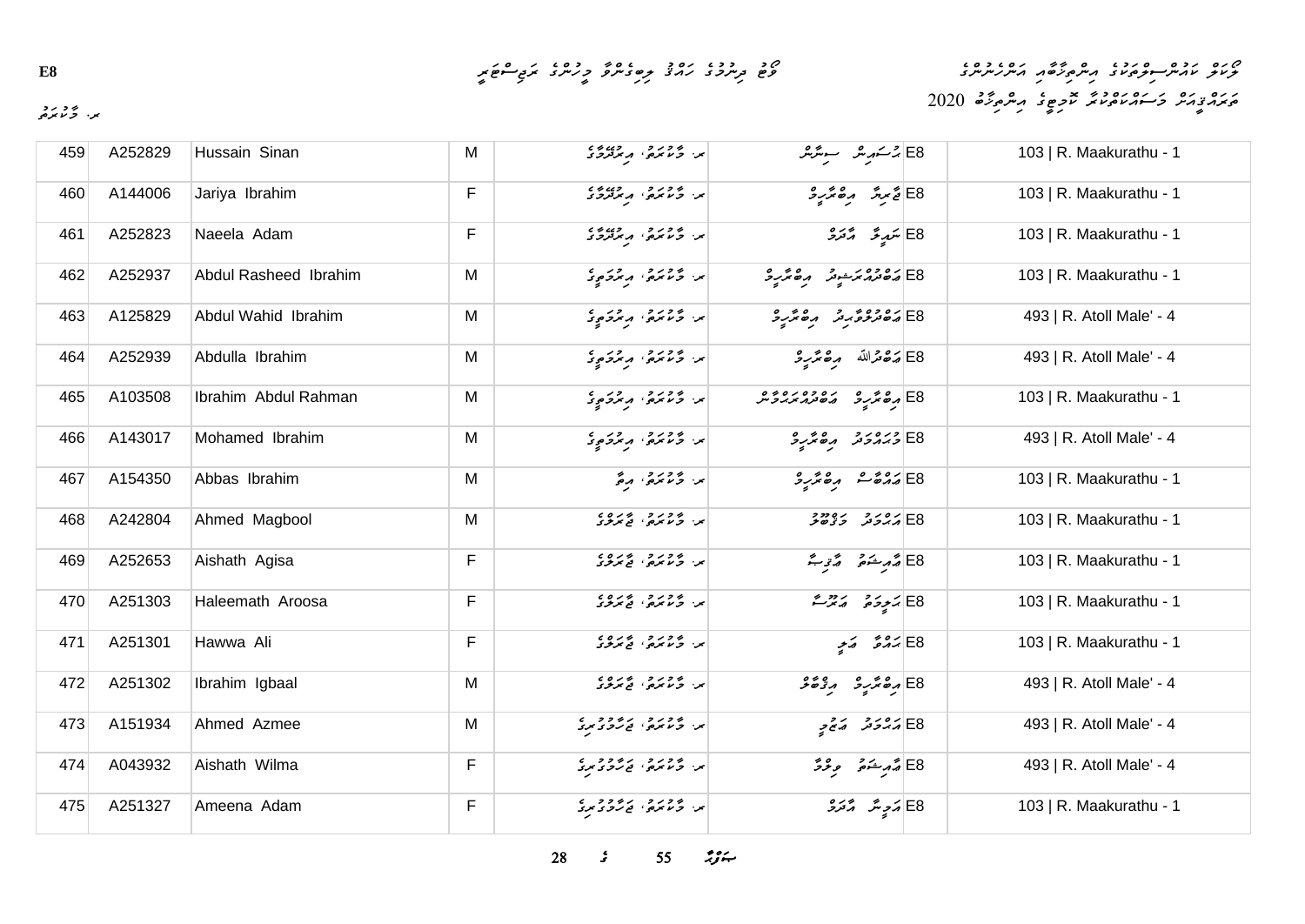*sCw7q7s5w7m< o<n9nOoAw7o< sCq;mAwBoEw7q<m; wBm;vB* م من المرة المرة المرة المرجع المرجع في المركبة 2020<br>مجم*د المريض المربوط المربع المرجع في المراجع المركبة* 

| 476 | A065323 | Mohamed Moosa         | M            | بن و درو، رود د د د                            | E8 3323 E8                                    | 103   R. Maakurathu - 1        |
|-----|---------|-----------------------|--------------|------------------------------------------------|-----------------------------------------------|--------------------------------|
| 477 | A251330 | Nareema Mohamed       | $\mathsf F$  | بر و در د درود و و                             | E8] <i>سَمِرةً وَيَدْوَ</i> مَرَ              | 103   R. Maakurathu - 1        |
| 478 | A124983 | Nazrana Mohamed       | F            | د ده در در در در در د<br>بر گرم برو، در کرد در | E8 يتۇپترىتر بەربەردىر                        | 103   R. Maakurathu - 1        |
| 479 | A251333 | Nizama Mohamed        | F            | بر و در د درود و و                             | E8 سۇڭ <i>دىنەدىر</i>                         | 493   R. Atoll Male' - 4       |
| 480 | A251332 | Shadhima Mohamed      | F            | بر به ورو روو و و<br>بر گانوی فرگردی           | E8 شەرى ئەمەدىر                               | 493   R. Atoll Male' - 4       |
| 481 | A337162 | Aishath Mizna         | $\mathsf{F}$ | بر و و د و د و د و و د                         | E8 مُرمِشَمُ حِيْمٌ                           | 493   R. Atoll Male' - 4       |
| 482 | A314356 | Fathimath Shaziyya    | F            | بر و و د و د و د و و د برو د                   | E8 <i>وَّجِوَدَهُ</i> شَم <i>ْوِرْدُهُ</i> ّ  | 95   R. Hulhudhuffaaru - 1     |
| 483 | A243020 | Hoodhu Ibrahim        | M            | بر و درو رو رو د                               | E8 جين په <i>هنگر</i> ي                       | 493   R. Atoll Male' - 4       |
| 484 | A156598 | Ibrahim Hussain Fulhu | M            | بر و ورو د و دوور                              | E8 مەھەر بەر مەسىر مىردى ئى                   | 103   R. Maakurathu - 1        |
| 485 | A252942 | Jameela Ibrahim       | F            | من كالأمراط والمتحر المتحافير                  | E8 <sub>تح</sub> وِمَ م <i>ِ مِيْ مِ</i> رْدِ | 493   R. Atoll Male' - 4       |
| 486 | A314416 | Looth Ibrahim         | M            | بر و درو رو در                                 | E8 توفير م <i>و مركز</i>                      | 493   R. Atoll Male' - 4       |
| 487 | A249612 | Nooh Ibrahim Fulhu    | M            | بر كالأبرة الأكر بروكر                         | E8 تېر مەھم <i>ب</i> ورو                      | 493   R. Atoll Male' - 4       |
| 488 | A154337 | Adnan Hussain         | M            | بر و درو ده دوه                                | E8 كەنترىترىش كەسىرىسى                        | 103   R. Maakurathu - 1        |
| 489 | A251299 | Ahsan Adhnaan         | M            | بر و د د و د د و د و                           | E8 كەبۇسكەش كەنترىتىر                         | 103   R. Maakurathu - 1        |
| 490 | A251297 | Aminath Waheedha      | F            | بر و در د دوه                                  | E8 مَّ <i>جِسَمَ</i> وَرِمَّد                 | 103   R. Maakurathu - 1        |
| 491 | A242553 | Humam Adhnan          | M            | بر به ورو رو ده ور                             | E8 - 25 - محر شرکتر                           | 424   Malahini Kuda Bandos - 1 |
| 492 | A251295 | Mariyam Shifa         | F            | بر و در در دره د                               | E8 كەممەر ئى سىرىتى بىر                       | 103   R. Maakurathu - 1        |

*29 sC 55 nNw?mS*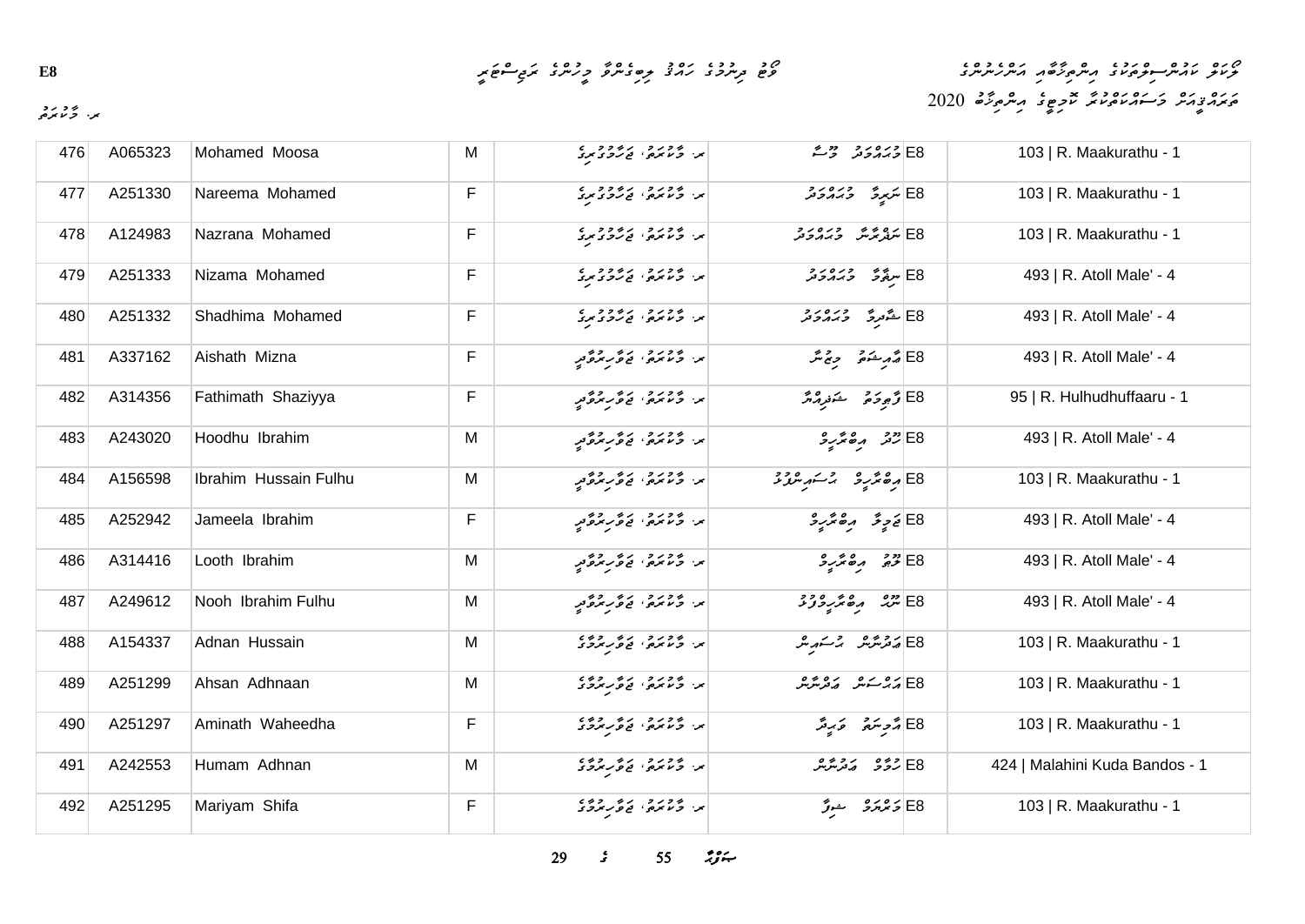*sCw7q7s5w7m< o<n9nOoAw7o< sCq;mAwBoEw7q<m; wBm;vB* م من المرة المرة المرة المرجع المرجع في المركبة 2020<br>مجم*د المريض المربوط المربع المرجع في المراجع المركبة* 

| 493 | A242550 | Rihla Adnan       | $\mathsf F$  | بر کام بره د کام ده د                                                        | E8 بر2\$ كەترىگەر                             | 493   R. Atoll Male' - 4 |
|-----|---------|-------------------|--------------|------------------------------------------------------------------------------|-----------------------------------------------|--------------------------|
| 494 | A314161 | Fathimath Rizna   | F            | و د ر د پره د ه و د ه<br>بر باز تر تر بره کا د کرد کرد ک                     | E8 رَّج <i>و حَقَّ</i> ہو جَمَّد              | 103   R. Maakurathu - 1  |
| 495 | A261820 | Ibrahim Mohamed   | M            | و د ر د پره د ه و د ه<br>بر باز تر تر بره کا د کرد کرد ک                     | E8] مەھەرىي ھەممەدىر                          | 103   R. Maakurathu - 1  |
| 496 | A159751 | Mariyam Siraanee  | $\mathsf{F}$ | بر به ور و برده در ه برون<br>بر به حرم برده به قرح کرده سوتر مرد             | E8 <i>دې جوړې سومگ</i> ېږ                     | 493   R. Atoll Male' - 4 |
| 497 | A314160 | Mohamed Rameez    | M            | و د ر د پره د ه و د ه<br>بر باز تر تر بره کا د کرد کرد ک                     | E8 <i>وُبُرُوْدُوْ بُرَوِجْ</i>               | 103   R. Maakurathu - 1  |
| 498 | A314159 | Sadhna Ibrahim    | $\mathsf{F}$ | د و د د و د ده د د و د و د و د<br>بر او د برو ا د و و د سوتر برو             | E8 سەمترىتر ب <i>ەھت</i> رىيى                 | 103   R. Maakurathu - 1  |
| 499 | A314164 | Sameena Ibrahim   | F            | بر به ورو در در در در در<br>بر کرناموری فرکری سوتورن                         | E8] سُوْرٍ مَدَّ مِنْ مِرْدِةِ                | 103   R. Maakurathu - 1  |
| 500 | A243005 | Shifla Ibrahim    | $\mathsf{F}$ | و د ر د پره د ه و د ه<br>بر باز تر تر بره کا د کرد کرد ک                     | E8 خورْمَ مِنْ مِرْمِرْدِ                     | 103   R. Maakurathu - 1  |
| 501 | A314158 | Shirmeena Ibrahim | F            | و د ر د . د . د . د . د . د .<br>بر· و بر برو <sup>،</sup> د ح د ک سوتر بر . | E8 خونمرچ مگر مرکھ کرچ گ                      | 493   R. Atoll Male' - 4 |
| 502 | A261603 | Waheeda Ali       | F            | و د ر د پره د ه و د ه<br>بر باز تر تر بره کا د کرد کرد ک                     | E8] وَرِيْدٌ    دَمِرٍ                        | 103   R. Maakurathu - 1  |
| 503 | A313944 | Aishath Mohamed   | $\mathsf F$  | ىر. ئۇ ئايرۇ، يەرگەر                                                         | E8 مەم شەھرە ئەم <i>دىن</i> دىن               | 493   R. Atoll Male' - 4 |
| 504 | A313947 | Aminath Guraisha  | F            | ىر. ئۇ ئايرۇ، يەرگەر                                                         | E8 مُجِسَمَةٌ تَحْسَرِ مِنْتُمْ               | 103   R. Maakurathu - 1  |
| 505 | A313946 | Hawwa Mohamed     | $\mathsf{F}$ | ىن كۆرۈم يېڭىز                                                               | E8 ג'מיט 2019 ביני 2019 ביני                  | 493   R. Atoll Male' - 4 |
| 506 | A159406 | Ismail Rasheed    | M            | بر: وَلاَبْرَضَ فِي رُّفْرُ                                                  | E8 <sub>م</sub> رےدو ہو ۔ مر <sub>شو</sub> مر | 103   R. Maakurathu - 1  |
| 507 | A242976 | Khadheeja Mohamed | $\mathsf F$  | ىن كۆرۈم يېڭىز                                                               | E8] دَمِيعٌ     3، 25% تر                     | 103   R. Maakurathu - 1  |
| 508 | A313890 | Mariyam Ahmed     | F            | ىن كۆرۈم يېڭىز                                                               | E8 كريريو كرورو                               | 103   R. Maakurathu - 1  |
| 509 | A313881 | Mohamed Ibrahim   | M            | ىن ئۇنۇمۇ، يەرگە                                                             | E8 دبرورد مقتربة                              | 103   R. Maakurathu - 1  |

**30** *s* **55** *z s*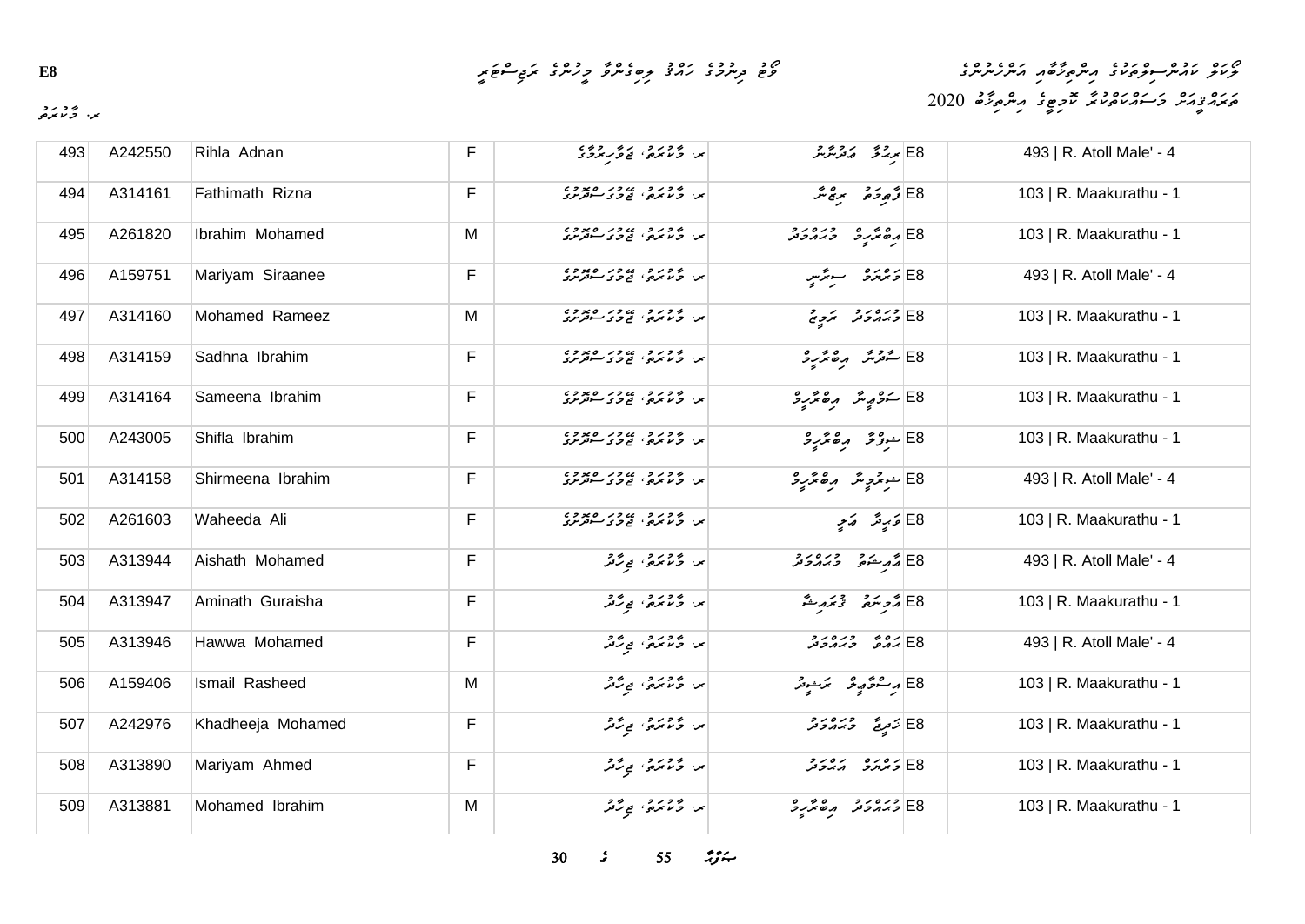*sCw7q7s5w7m< o<n9nOoAw7o< sCq;mAwBoEw7q<m; wBm;vB* م من المرة المرة المرة المرجع المرجع في المركبة 2020<br>مجم*د المريض المربوط المربع المرجع في المراجع المركبة* 

| 510 | A251984 | Ibrahim Mohamed           | M | بر ونابره وديره روم                 | E8] بەھتگەر قىسىم قىلغا قىلاردىن                       | 103   R. Maakurathu - 1      |
|-----|---------|---------------------------|---|-------------------------------------|--------------------------------------------------------|------------------------------|
| 511 | A251308 | Adam Shareef              | M | ىر كەردە، ئازگەن                    | E8 مُرْتَرْد - شَمَيْرْ                                | 103   R. Maakurathu - 1      |
| 512 | A138714 | Hussain Shareef           | м | ىر بەردىن ئەردە ئ                   | E8] 2 سَمبر شَر مُشَمَّرٍ وَ                           | 462   Srilanka / Colombo - 3 |
| 513 | A066372 | Ibrahim Shareef           | M | بر و ورو رد ده د                    | E8 مەھەر ئەر ئىكە يور                                  | 81   N. Manadhoo - 1         |
| 514 | A242567 | Masuoodha Ibrahim Rasheed | F | بر کارورو، روزه د                   | E8 كەسەر تەر بەھ ئۇر كە ئىشوتر                         | 493   R. Atoll Male' - 4     |
| 515 | A064167 | Mohamed Shareef           | M | ىر بەردىق ئەزەپ                     | E8] <i>وُبَہُ وَبَرْ</i> مُسَ سَمَب <i>رِ وُ</i>       | 493   R. Atoll Male' - 4     |
| 516 | A251312 | Samiha Yoosuf             | F | ىر كەردە، ئەزەرە،                   | E8 گەربۇ تەرقىنۇ                                       | 103   R. Maakurathu - 1      |
| 517 | A157895 | Abdul Latheef Umar        | M | ىن ئۇدىردا ئاسلامۇم                 | E8 בֿבּינגלית 25 ביביג                                 | 103   R. Maakurathu - 1      |
| 518 | A253517 | Hawwa Ibrahim             | F | ىن ئۇرىي ئاسلامۇ                    | E8 <i>بَهُمْ مُعْبُرِدْ</i>                            | 103   R. Maakurathu - 1      |
| 519 | A253521 | Mohamed Nadheem           | M | بر كالأمرة الأسرجرون                | E8 3 <i>5223 سَرْمِر \$</i>                            | 103   R. Maakurathu - 1      |
| 520 | A251290 | Ibrahim Rasheed Ahmed     | M | بر و دره روز د                      | E8 <sub>م</sub> ەھ <i>ئۇر</i> ۇ - ئەجو ئەرە ئەر 3.5 كە | 493   R. Atoll Male' - 4     |
| 521 | A253608 | Abdulla Hameed            | M | بر دورو رره ده ده<br>بر گانگری نگرس | E8 كەھەراللە بەر بىر                                   | 493   R. Atoll Male' - 4     |
| 522 | A253607 | Ahmed Asim                | M |                                     | E8 كەبرى قىلىدۇ                                        | 752   Cinnamon Velifushi-1   |
| 523 | A253609 | Aminath Safoora           | F |                                     | E8 مُرْحِبَهُ جَوَنَبُرَ                               | 103   R. Maakurathu - 1      |
| 524 | A253600 | Asifa Hassan              | F |                                     | E8 <sub>م</sub> حبور برسكر                             | 103   R. Maakurathu - 1      |
| 525 | A253604 | Mariyam Saeedha           | F |                                     | E8 <i>وَجُهْدُوْ</i> سَمَ <i>مِينُ</i> رُ              | 103   R. Maakurathu - 1      |
| 526 | A091068 | Mohamed Asif              | M |                                     | E8 <i>5525 - 2-13</i>                                  | 103   R. Maakurathu - 1      |

 $31$  *s* 55  $294$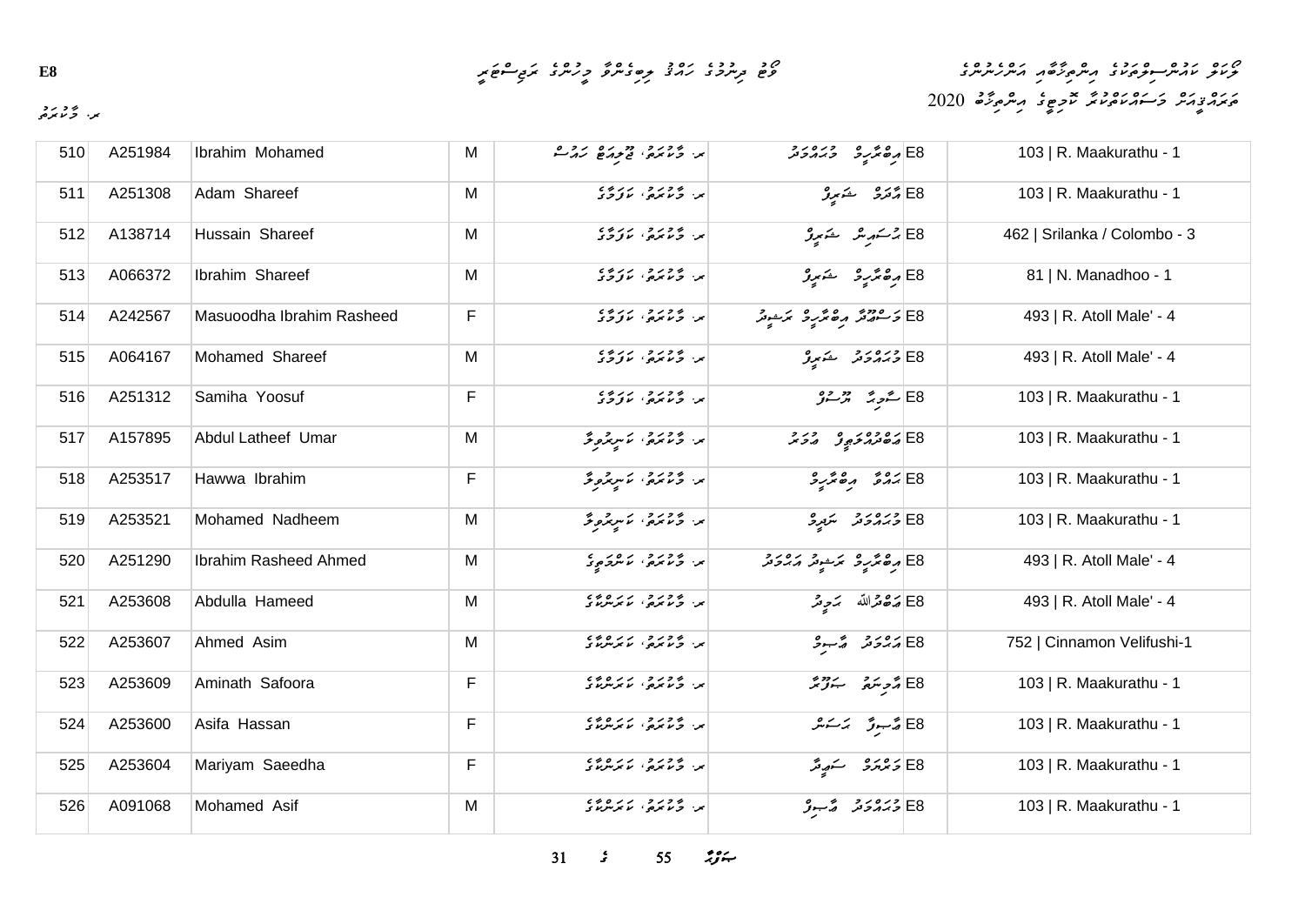*sCw7q7s5w7m< o<n9nOoAw7o< sCq;mAwBoEw7q<m; wBm;vB* م من المرة المرة المرة المرجع المرجع في المركبة 2020<br>مجم*د المريض المربوط المربع المرجع في المراجع المركبة* 

| 527 | A252280 | Adam Hashim             | M            | ىر بەردىن بەردى<br>بىر بەلاتمەن ئالى ئۆتلەر | E8 أَمُرْتَرْدُ كَرْسُورُ                                                                                                                                                                                                                                                                                                                                                                                                | 493   R. Atoll Male' - 4   |
|-----|---------|-------------------------|--------------|---------------------------------------------|--------------------------------------------------------------------------------------------------------------------------------------------------------------------------------------------------------------------------------------------------------------------------------------------------------------------------------------------------------------------------------------------------------------------------|----------------------------|
| 528 | A252275 | Aishath Samha           | F            | بر كوربرو، رەرد                             | E8 مُصِينَة حَمْرَ بُرْ                                                                                                                                                                                                                                                                                                                                                                                                  | 103   R. Maakurathu - 1    |
| 529 | A252076 | Mohamed Adam            | M            | بر کارده، ره ده.                            | E8 3225 مُتَرَد                                                                                                                                                                                                                                                                                                                                                                                                          | 103   R. Maakurathu - 1    |
| 530 | A252293 | Nasheedha Abdul Gafoor  | $\mathsf F$  | بر ورو ره رو د                              | E8 مَرْجِعة كَمْ صَعْرَفْهُ وَمَمْرٍ                                                                                                                                                                                                                                                                                                                                                                                     | 103   R. Maakurathu - 1    |
| 531 | A317287 | Aishath Sabaa           | F            | بر وردره عم                                 | $\stackrel{2}{\circ}$ $\stackrel{2}{\circ}$ $\stackrel{4}{\circ}$ $\stackrel{5}{\circ}$ $\stackrel{6}{\circ}$ $\stackrel{6}{\circ}$ $\stackrel{7}{\circ}$ $\stackrel{8}{\circ}$ $\stackrel{8}{\circ}$ $\stackrel{1}{\circ}$ $\stackrel{8}{\circ}$ $\stackrel{1}{\circ}$ $\stackrel{8}{\circ}$ $\stackrel{1}{\circ}$ $\stackrel{1}{\circ}$ $\stackrel{8}{\circ}$ $\stackrel{1}{\circ}$ $\stackrel{1}{\circ}$ $\stackrel{$ | 103   R. Maakurathu - 1    |
| 532 | A077962 | Ali Rasheed             | M            | بر وردو ، ر                                 | E8 <i>مَجِ بَرَحِينَ</i> رُ                                                                                                                                                                                                                                                                                                                                                                                              | 103   R. Maakurathu - 1    |
| 533 | A337213 | Mariyam Sana Rasheed    | F            | بر کام تره عم                               | E8] كەنگەنگە ئىكەنگە ئىكەنشەنگە                                                                                                                                                                                                                                                                                                                                                                                          | 322   GA. Kolamaafushi - 2 |
| 534 | A251566 | Mausooma Ali            | F            | بر و درد ، نام                              | E8 <i>وَهُ</i> يْتِهُ مَعِ                                                                                                                                                                                                                                                                                                                                                                                               | 103   R. Maakurathu - 1    |
| 535 | A317279 | Mohamed Saahil          | M            | بر و درد ، ام                               | E8] <i>ۇنەۋەتى سەر</i> بۇ                                                                                                                                                                                                                                                                                                                                                                                                | 493   R. Atoll Male' - 4   |
| 536 | A138410 | Abdulla Hameed          | M            | ىن ئۇرىرى بولىگە                            | E8 كەھەراللە كەربىر                                                                                                                                                                                                                                                                                                                                                                                                      | 103   R. Maakurathu - 1    |
| 537 | A253470 | Ahmed Rasheed           | $\mathsf{M}$ | ىن ئەدىرە، باشگە                            | E8 كەركە كىل كىرىشونىگ                                                                                                                                                                                                                                                                                                                                                                                                   | 103   R. Maakurathu - 1    |
| 538 | A253276 | Aishath Hussain         | F            | ىن ئەممىرى بىشگە                            | E8 مەم ئىسكىم مى جام ئىسكەر بىر                                                                                                                                                                                                                                                                                                                                                                                          | 103   R. Maakurathu - 1    |
| 539 | A253480 | Ali Zahir               | M            | بر كالأنزلي بالتركيز                        | E8 <i>ھَ جِي چُرى</i> تَر                                                                                                                                                                                                                                                                                                                                                                                                | 103   R. Maakurathu - 1    |
| 540 | A337172 | Haleema Abdulla Hameed  | F            | بر كالأنزلي بالتركيز                        | E8 كَمَعِيقٌ مَهْ قَدْاللّه مَدْحِ قَدْ                                                                                                                                                                                                                                                                                                                                                                                  | 103   R. Maakurathu - 1    |
| 541 | A363916 | Hassan Riza             | M            | بر وروده باشگ                               | E8  پرسکش مرسمًا                                                                                                                                                                                                                                                                                                                                                                                                         | 103   R. Maakurathu - 1    |
| 542 | A138173 | Hussain Rasheed Abdulla | M            | بر وروده باشگ                               | E8 بُرْسَمبِ مُرْسُومَر بَرَصْرَ اللّه                                                                                                                                                                                                                                                                                                                                                                                   | 103   R. Maakurathu - 1    |
| 543 | A253478 | Mohamed Anwar           | M            | ىن ئۇلايمۇ، باشگ                            | E8 32023 2022                                                                                                                                                                                                                                                                                                                                                                                                            | 103   R. Maakurathu - 1    |

**32** *s* **55** *z***<sub>***f***</sub>**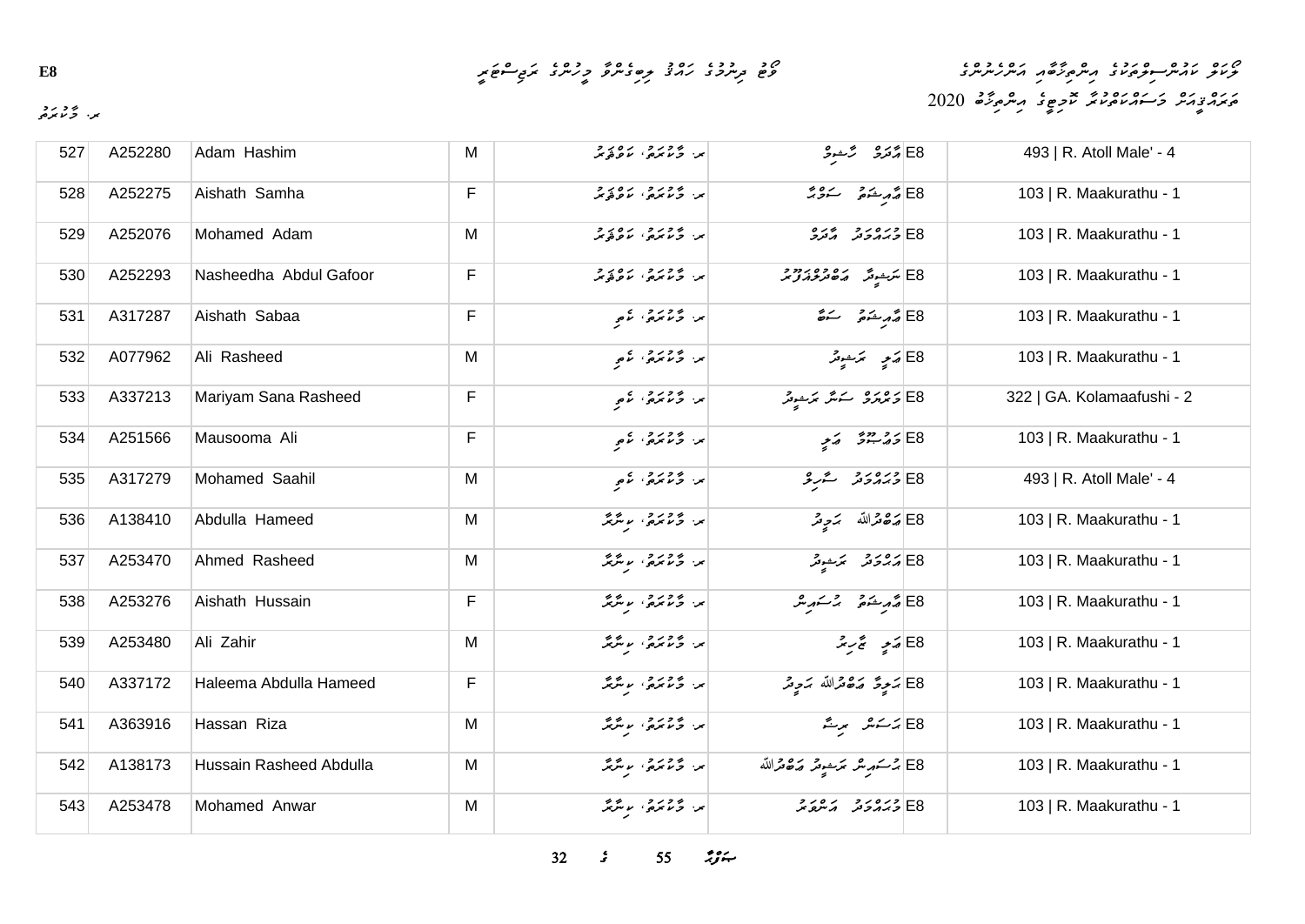*sCw7q7s5w7m< o<n9nOoAw7o< sCq;mAwBoEw7q<m; wBm;vB* م من المرة المرة المرة المرجع المرجع في المركبة 2020<br>مجم*د المريض المربوط المربع المرجع في المراجع المركبة* 

| 544 | A253477 | Zaeema Abdulla Hameed | F            | ىن ئۇم برىم، باشگە                       | E8 تج <i>َهِ \$ مُ</i> هْمَّراللَّهُ بَرَوِمْرُ         | 103   R. Maakurathu - 1  |
|-----|---------|-----------------------|--------------|------------------------------------------|---------------------------------------------------------|--------------------------|
| 545 | A251282 | Ismail Mohamed        | M            | بر، ئۇ ئەترىق، ئاتر                      | E8] مِـــْمَرَّمِهِ عَـ مِهْرَمَّتْرَ                   | 103   R. Maakurathu - 1  |
| 546 | A253169 | Shimla Mohamed        | F            | بر، وروي مالا                            | E8 جونۇ ئ <i>ۇنەۋەر</i>                                 | 103   R. Maakurathu - 1  |
| 547 | A078983 | Mohamed Rasheed       | M            | من كالأمرد الموركة مرى                   | E8 <i>ۇرۇۋۇ مۇ</i> جون <i>ۇ</i>                         | 103   R. Maakurathu - 1  |
| 548 | A023357 | Adam Ali              | M            |                                          | E8 چُرَمَ – <sub>مَ</sub> حٍ                            | 103   R. Maakurathu - 1  |
| 549 | A133119 | Ismail Adam           | M            |                                          | E8] مِ سُمَّرَّم مِرْ مَمَّرَّدَّ                       | 103   R. Maakurathu - 1  |
| 550 | A330408 | Abdul Hameed Ibrahim  | M            | ת יירוד ומודד<br>תיי ק מית ומין ואינוריק | E8 בֿיפּיבּיבְיבֿ <sub>ק</sub> ַפּיבֿ <sub>יב</sub> ַבֿ | 103   R. Maakurathu - 1  |
| 551 | A121500 | Ahmed Ashfaq          | M            | ז ביני שיבי<br>ז בעזקי בגי               | E8 كەبروتر كەش <i>ۇ</i> تى                              | 493   R. Atoll Male' - 4 |
| 552 | A313812 | Hassan Nizam          | M            | זה בנדגר בזיבר<br>זה בעזקים בגיב         | E8] ئەس <i>تەنگە</i> سى <i>تۇ</i> 5                     | 103   R. Maakurathu - 1  |
| 553 | A313783 | Ibrahim Risan         | M            | $3 \times 6$ $3 \times 26$ $\times$      | E8 رەئزىر ئىستىش                                        | 103   R. Maakurathu - 1  |
| 554 | A313788 | Ishaaq Abdul Hameed   | M            | ז ביני ידי                               | E8] م سرگر تر محمد محمد محمد حرفہ                       | 103   R. Maakurathu - 1  |
| 555 | A313791 | Jaufar Abdul Hameed   | M            | ז ביני זאי<br>ז' בעזקי בגי               | E8 <i>فەھۇنى مەھەرى بەرە</i>                            | 493   R. Atoll Male' - 4 |
| 556 | A313848 | Nasma Abdul Hameed    | F            | ז ביני ידי                               | E8] يتركونخ – مەھەرى <i>جە ئە</i> ر                     | 260   V. Felidhoo - 1    |
| 557 | A313854 | Raashida Abdul Hameed | $\mathsf{F}$ | ו בנגב בנב<br>תי בעתם <sup>,</sup> בגב   | E8 بَرْجِعِدَّ بِرَە <i>قو</i> كرى <sub>ر</sub> ىر      | 493   R. Atoll Male' - 4 |
| 558 | A313768 | Saeedha Mohamed       | $\mathsf F$  | ו כני כני כני<br>מי כנימים בניב          | E8 سَمرِيْرٌ وَيَرْدُونَرْ                              | 103   R. Maakurathu - 1  |
| 559 | A270075 | Ahmed Imlaak          | M            | ىن ئۇرىمۇ، ئۇمۇ                          | 222.75                                                  | 103   R. Maakurathu - 1  |
| 560 | A252304 | Aishath Ali           | F            | بر په دره په ترمون                       | E8 مُرمِشَعْ مَعِ                                       | 103   R. Maakurathu - 1  |

**33** *s* **55** *z***<sub>***f***</sub>**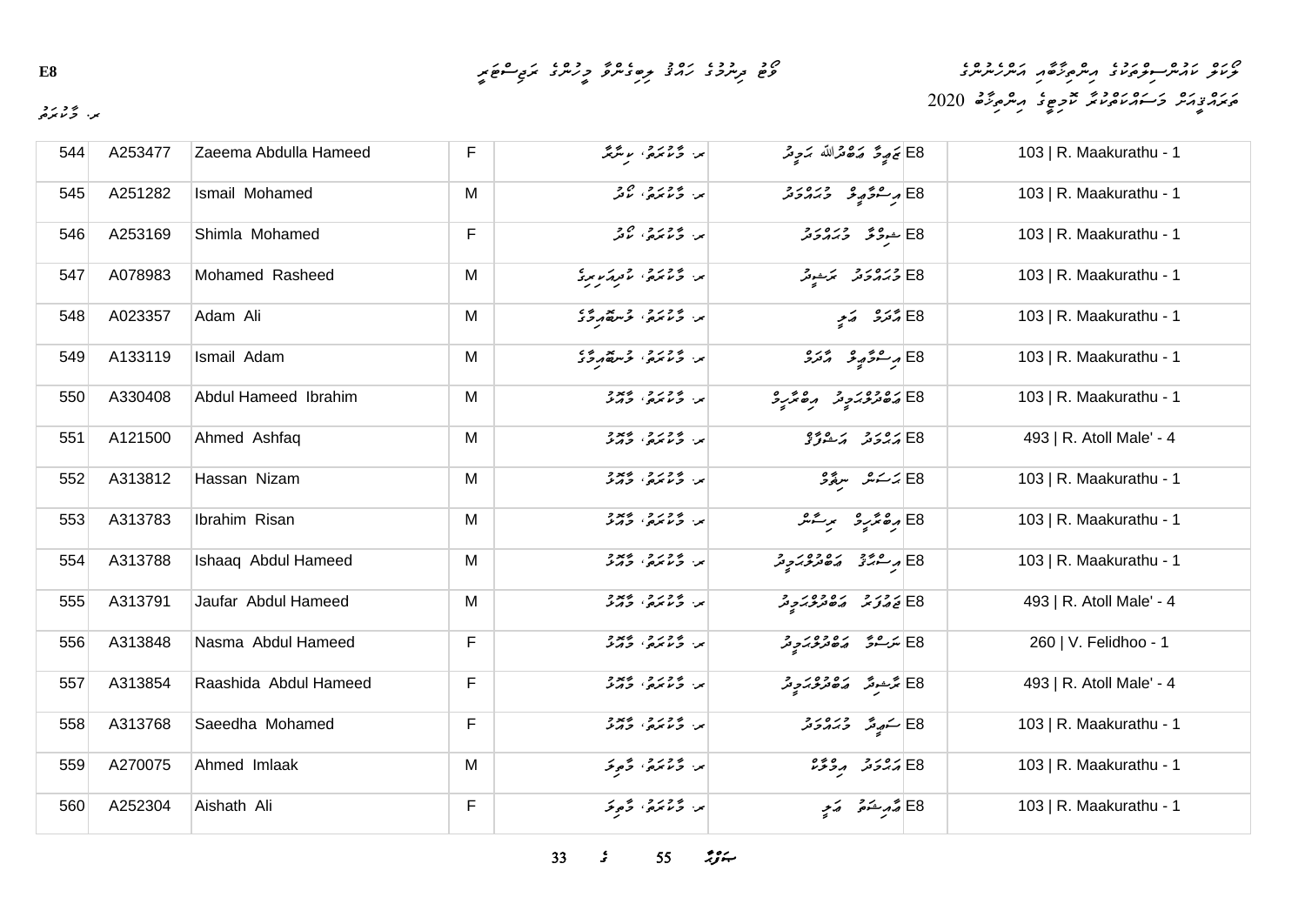*sCw7q7s5w7m< o<n9nOoAw7o< sCq;mAwBoEw7q<m; wBm;vB* م من المرة المرة المرة المرجع المرجع في المركبة 2020<br>مجم*د المريض المربوط المربع المرجع في المراجع المركبة* 

| 561 | A252831 | Ali ludham                 | M           | ىر، ئۇيزىقى، ئۇم ئ                 | E8 <i>مَج مِمْعُدُ</i>                                              | 103   R. Maakurathu - 1        |
|-----|---------|----------------------------|-------------|------------------------------------|---------------------------------------------------------------------|--------------------------------|
| 562 | A149839 | Ibrahim Rasheed            | M           | بر ورده وه                         | E8 م <i>وڭ مگرى</i> دۇ - مگرىش <sub>و</sub> مگر                     | 103   R. Maakurathu - 1        |
| 563 | A242834 | Mohamed Miqdhaad           | M           | برا وردوا وتموت                    | E8 دُبَر ديگر به ديگر تر                                            | 103   R. Maakurathu - 1        |
| 564 | A253530 | Aishath Ludhna             | $\mathsf F$ | <b>پر دورو ور</b>                  | E8 مُ مِسْدَمْ وَمُرْسَّر                                           | 493   R. Atoll Male' - 4       |
| 565 | A253527 | Ibrahim Naseer             | M           | بر کرد در در                       | E8 مەھەر كەر سىر ئىكى ئىكتار ئىكتار ئىكتار ئىكتار ئىكتار ئىكتار كىل | 493   R. Atoll Male' - 4       |
| 566 | A252399 | Mariyam Eeshaar            | $\mathsf F$ | <b>پر پرورو، وي</b>                | E8 كەممەر ھەممىگە مىڭ ئىس                                           | 493   R. Atoll Male' - 4       |
| 567 | A347461 | Mohamed Lubaabu            | M           | <b>پر د څرنړه کړه</b>              | $593$ $5923$ $E8$                                                   | 493   R. Atoll Male' - 4       |
| 568 | A252371 | Shameema Hussain           | F           | بر به 1995 و 2<br>بر گرم برخي گريم | E8] ڪوچ گه جيڪوپاهر                                                 | 493   R. Atoll Male' - 4       |
| 569 | A253643 | Abdul Gadhir Mohamed Naeem | M           | ر و درو دیوروی                     | E8 בסיפות המיניק במקבע ית כ                                         | 103   R. Maakurathu - 1        |
| 570 | A253636 | Abdul Hameed Mohamed Naeem | M           | ر و و د و درو و و و                | E8 رە دەر د درەرد شھرى                                              | 103   R. Maakurathu - 1        |
| 571 | A081451 | Abdulla Naeem              | M           | بر ورد رید وی                      | E8 رَحْمَرْالله سَمِيرْ                                             | 103   R. Maakurathu - 1        |
| 572 | A253639 | Aishath Mohamed Naeem      | F           | بر گرم برم ریو دی                  | E8 مەم شەم كەندىكى ئىرگى E8                                         | 103   R. Maakurathu - 1        |
| 573 | A130553 | Aminath Azra               | $\mathsf F$ | بر ورد رید ده                      | E8 مُتصِبَعِينِ مَقْرِبَمُ                                          | 557   Hulhumale', Ehenihen - 5 |
| 574 | A253641 | Fathimath Jeeza            | F           | بر ورد رید ده                      | E8 رَّج <i>وحَ</i> هُ مِي تَمَّ                                     | 103   R. Maakurathu - 1        |
| 575 | A242965 | Hawwa Aroosha              | F           | بر و درو ریو و ه                   | E8 يَرْدُوَّ بَرِيْرْ شَرَّ                                         | 103   R. Maakurathu - 1        |
| 576 | A253634 | Khairunnisa Dawood         | F           | بر ورده ریورو                      | E8 تەرىرمەس ئىش ئەدەر                                               | 103   R. Maakurathu - 1        |
| 577 | A253638 | Mariyam Azeema             | F           | بر و دوه دیوروی                    | E8 كا <i>محمد بحرق م</i> قومً                                       | 103   R. Maakurathu - 1        |

**34** *s* **55** *z s*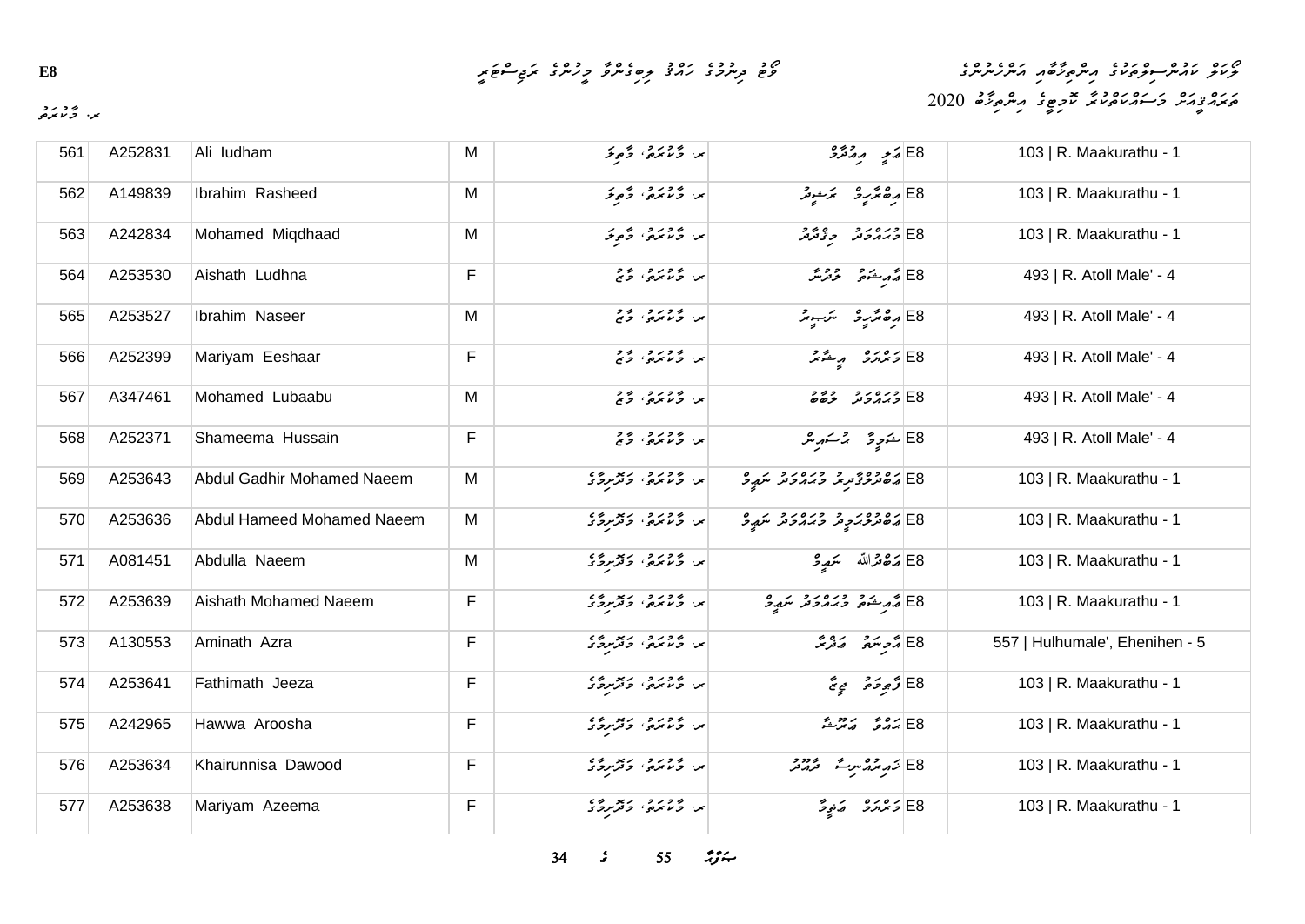*sCw7q7s5w7m< o<n9nOoAw7o< sCq;mAwBoEw7q<m; wBm;vB* م من المرة المرة المرة المرجع المرجع في المركبة 2020<br>مجم*د المريض المربوط المربع المرجع في المراجع المركبة* 

| 578 | A149683 | Ahmed Mohamed          | м            | بر· ت <i>ۇرىق تۇھ</i> ۇ                               | E8] <i>גَ גُدُو دُ وَ גُ</i> مُرَوَ تَرَ          | $103$   R. Maakurathu - 1                               |
|-----|---------|------------------------|--------------|-------------------------------------------------------|---------------------------------------------------|---------------------------------------------------------|
| 579 | A270076 | Daleela Ahmed          | $\mathsf{F}$ | پر په دره ره دوه<br>بر کرمانوي کرده لر                | E8] تَرَجِعٌ   يَرْدُوَنْرُ                       | 103   R. Maakurathu - 1                                 |
| 580 | A361613 | Dhiraasath Ahmed       | F            | پر په <i>ډر د</i> کره دده<br>بر کرنامرهي کرده کر      | E8 مریگر کے مقام کر دیگر دیگر                     | 103   R. Maakurathu - 1                                 |
| 581 | A252821 | Shameema Adam          | $\mathsf{F}$ | پر په دره ره دوه<br>بر کرمانوي کرده لر                | E8 خورڈ گ <sup>ی</sup> رو                         | 103   R. Maakurathu - 1                                 |
| 582 | A155413 | Ameena Ibrahim         | $\mathsf F$  | بر کا ترکوی کرک                                       | E8 كەچ ئىگە مەھەمگەر 2                            | 103   R. Maakurathu - 1                                 |
| 583 | A149110 | Faruhath Naseem        | M            | ىن كەممىي كەنگە                                       | E8] <i>وَيُرْبَرُمْ</i> - يَرَسِيوُ               | 493   R. Atoll Male' - 4                                |
| 584 | A075628 | Mohamed Naseem Ali     | M            | بر، وربرو، رو                                         | E8] <i>وُبُرُهُ دَو مَرْسِودٌ مَ</i> عِ           | 493   R. Atoll Male' - 4                                |
| 585 | A253458 | Samath Naseem          | $\mathsf F$  | بن وسود در                                            | E8 گەنزۇ مەربىد <i>ۇ</i>                          | 103   R. Maakurathu - 1                                 |
| 586 | A099176 | Tholhath Naseem        | M            | ىن كەممىي كەنگە                                       | E8] <i>پُرُوْبَهُمْ - مَرَسِودُ</i>               | 103   R. Maakurathu - 1                                 |
| 587 | A128097 | Zeenath Mohamed Naseem | $\mathsf{F}$ | بر په ورو کرک                                         | E8 <sub>مح</sub> مد و دره د د مرسود               | 493   R. Atoll Male' - 4                                |
| 588 | A253574 | Abdul Ghanee Mohamed   | M            |                                                       | E8 בֿבּבּבּבּבֿיתַ 25,000 ב                       | 103   R. Maakurathu - 1                                 |
| 589 | A253581 | Abdulla Abdul Ghanee   | M            | د و د د د د د د ه و د ه<br>بر و ما بره و و و بر سرو د | E8 رَصْحْرَاللَّهُ مَصْعَرْ مِّرْمَدَ سِ          | 665   InterContinental Maldives<br>Maamunagau Resort -1 |
| 590 | A253579 | Ali Rasheed            | M            |                                                       | E8 کھ پر مخرشوفر                                  | 493   R. Atoll Male' - 4                                |
| 591 | A253577 | Mohamed Abdul Ghanee   | M            |                                                       | E8 כממכנה מסיניבות יינ                            | 103   R. Maakurathu - 1                                 |
| 592 | A253580 | Nasheeda Abdul Ghanee  | $\mathsf F$  |                                                       | E8] سَرَشِيشَ <i>رُە قر</i> ۇرَ س <sub>ِ</sub> رِ | 493   R. Atoll Male' - 4                                |
| 593 | A253582 | Rashidha Abdul Ghanee  | F            |                                                       | E8] <i>مُرْڪونَل مُنھونروُنَ سِ</i>               | 103   R. Maakurathu - 1                                 |
| 594 | A253576 | Sajida Abdul Ghanee    | F            | ו כירוך גן היה היה<br>מי לעמלי בתמייכל                | E8] گەھ <sub>ي</sub> قر كەھە <i>ترى تەرىپ</i> ر   | 103   R. Maakurathu - 1                                 |

**35** *s* **55** *z s*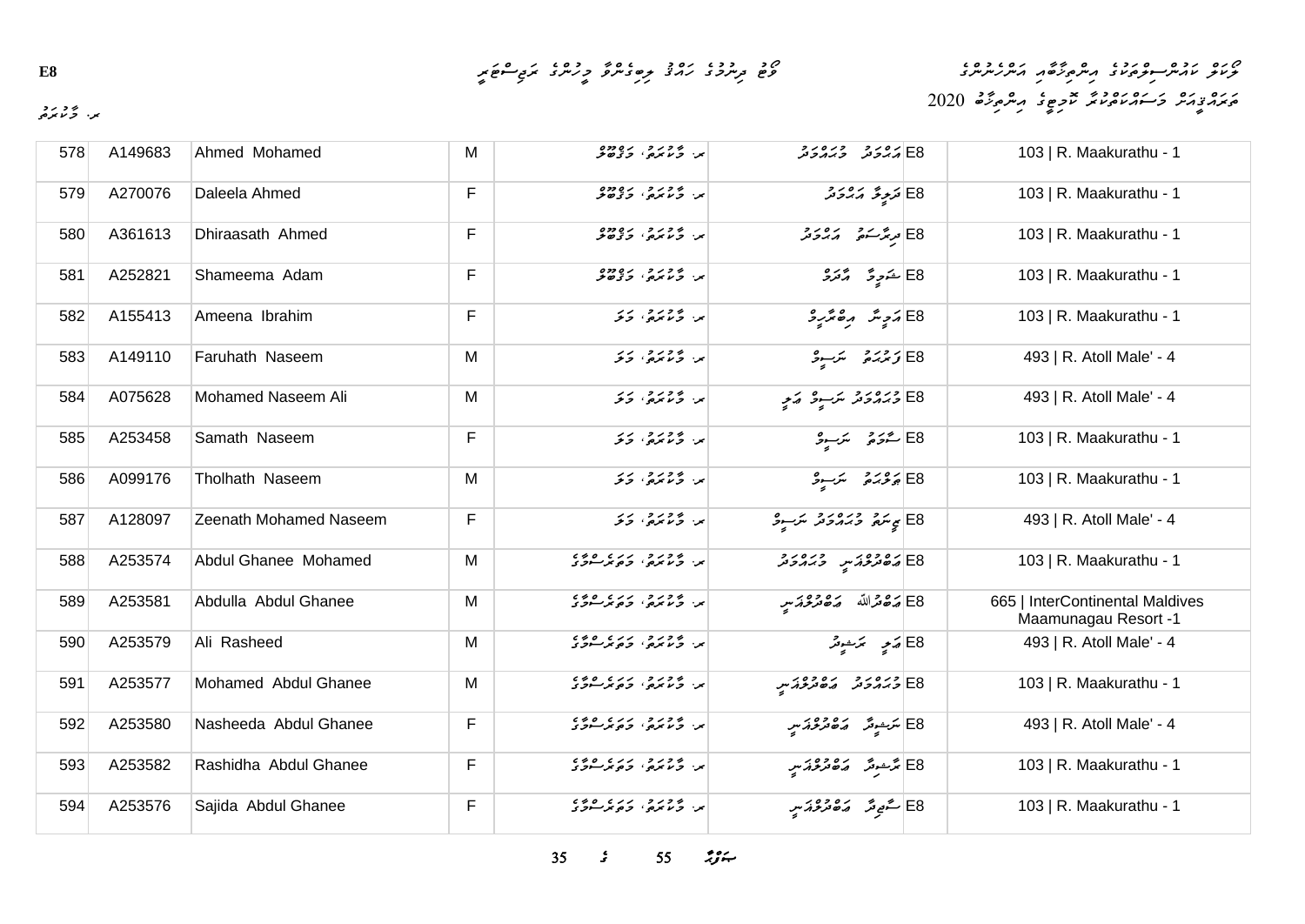*sCw7q7s5w7m< o<n9nOoAw7o< sCq;mAwBoEw7q<m; wBm;vB* م من المرة المرة المرة المرجع المرجع في المركبة 2020<br>مجم*د المريض المربوط المربع المرجع في المراجع المركبة* 

| 595 | A253578 | Sobira Abdul Ghanee     | F           | זה בנדה גן ביבה<br>זה בעזקי בפזה-יבצ   | E8] بەھ <i>ئەھ مەھەر ئارى</i> ر                     | 493   R. Atoll Male' - 4       |
|-----|---------|-------------------------|-------------|----------------------------------------|-----------------------------------------------------|--------------------------------|
| 596 | A253575 | Zuhura Ali              | F           |                                        | E8 يح شم مي ميو پيدا کرد.<br>ح                      | 103   R. Maakurathu - 1        |
| 597 | A126535 | Aboobakuru Ali          | M           | پر د ۱۶۱۶ کرد و.<br>س کرد سره کرد ک    | E8 يەھەم تىر مەر                                    | 103   R. Maakurathu - 1        |
| 598 | A282110 | Ahmed Aboobakuru        | M           | بر کا درو، روم                         | $77777$ $7997$ $E8$                                 | 493   R. Atoll Male' - 4       |
| 599 | A314291 | Thoha Aboobakuru        | M           | پر د ۱۶۶۶ کرد و.<br>بر ۱۶۷۶ کرد کرد    | $77227$ $75$ $E8$                                   | 103   R. Maakurathu - 1        |
| 600 | A251071 | Aishath Reesha          | F           | ىر. ئۇ ئايرىق، بەيدىقى                 |                                                     | 103   R. Maakurathu - 1        |
| 601 | A242538 | Hawwa Leesha            | F           | ىن ئۇلايمۇ، بەيگەنج                    | E8 <i>بَرْدُوَّ وِ</i> حَّہِ                        | 103   R. Maakurathu - 1        |
| 602 | A085024 | Ibrahim Rasheed         | M           | بر په درو پره                          | E8 م <i>وڭ مگرى</i> دۇ - مگرىش <sub>و</sub> مگر     | 103   R. Maakurathu - 1        |
| 603 | A251066 | Mariyam Risma           | F           | بر و درو پره                           | E8 <i>وَجُهْدَوْ</i> بِرِسْرَةُ                     | 557   Hulhumale', Ehenihen - 5 |
| 604 | A102733 | Mohamed Waseem          | M           | بر، 1975، ويرتج                        | E8 \$ <i>\$ \$ \$ \$ + \$ + \$</i>                  | 103   R. Maakurathu - 1        |
| 605 | A251047 | Naeela Moosa            | F           | بر. 1975، ويرتج                        | E8 سَمِعٌ حَمْسٌ                                    | 103   R. Maakurathu - 1        |
| 606 | A251058 | Nasma Ibrahim Rasheed   | $\mathsf F$ | بر په درو پره                          | E8] <i>مَرْسُودٌ وِرْهُ مَّرُبِ</i> مِنْ مَرْسُومُر | 103   R. Maakurathu - 1        |
| 607 | A011417 | Waseema Ibrahim Rasheed | $\mathsf F$ | بر په درو پره                          | E8 كۈسۈگە ب <i>وھ ئۈر</i> گە ئىرىشوند               | 103   R. Maakurathu - 1        |
| 608 | A251064 | Wisama Ibrahim Rasheed  | F           | ىن ئۇلايمۇ، بەيگەنج                    | E8 وِسَّرَّ مِرْهُ بَرُرِدْ بَرَسُوتِر              | 103   R. Maakurathu - 1        |
| 609 | A125477 | Abdul Haadhee Ibrahim   | M           | بر و در ده ده و در                     | E8 <i>ړه دوگور م</i> ه <i>گړو</i>                   | 103   R. Maakurathu - 1        |
| 610 | A051234 | Hassan Ahmed            | M           | بر، ورويزه، وبرج                       | E8] يُركبش كروروسر                                  | 493   R. Atoll Male' - 4       |
| 611 | A056280 | Ali Moosa               | M           | بن و دره و برروی<br>بن و نابره و برروی | E8 کی تخ شہ                                         | 103   R. Maakurathu - 1        |

*<i>q, s e .*<br>بر . گرمایوم

**36** *s* **55** *z***<sub>***3***</sub>** *z***<sub></sub>**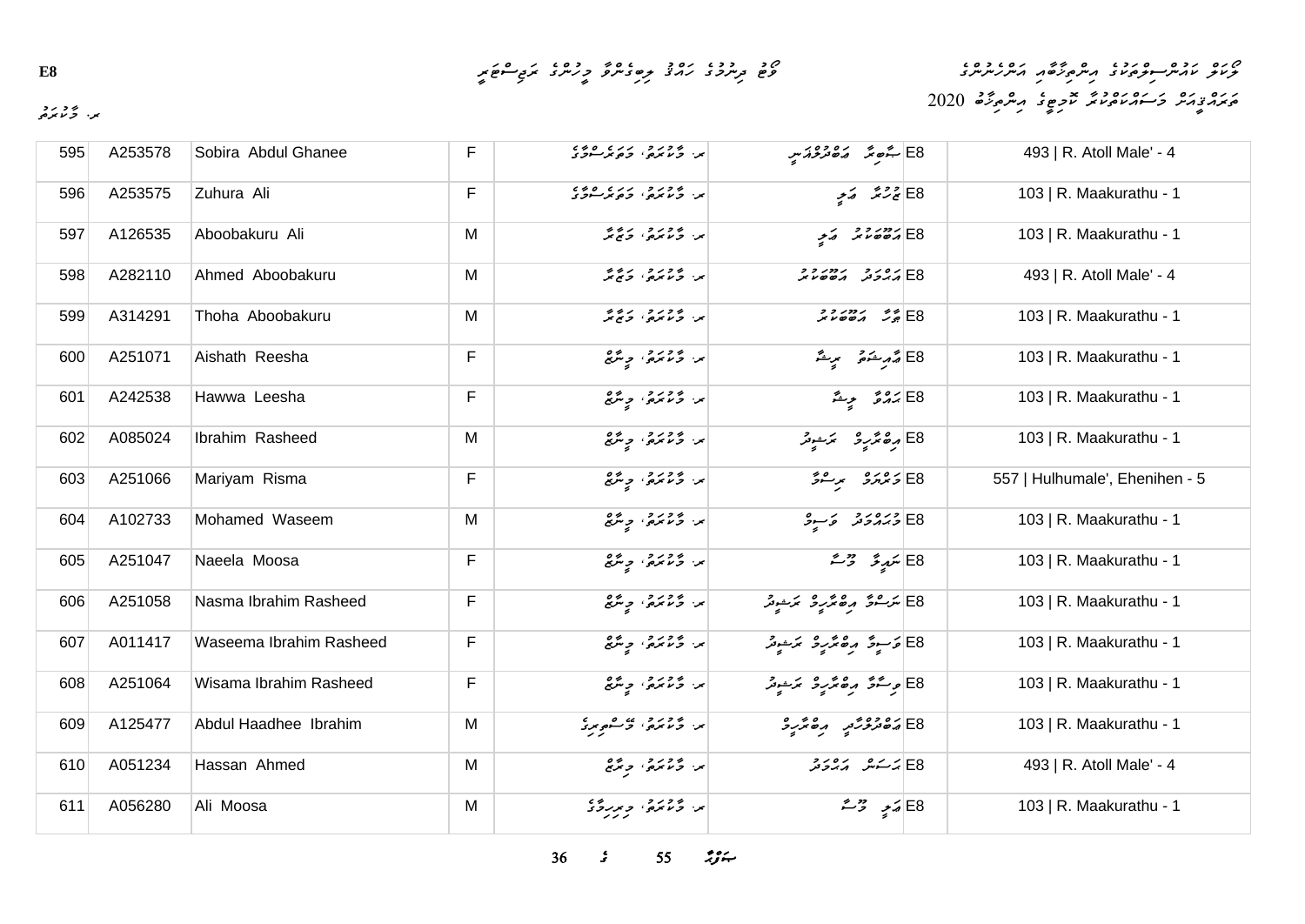*sCw7q7s5w7m< o<n9nOoAw7o< sCq;mAwBoEw7q<m; wBm;vB* م من المرة المرة المرة المرجع المرجع في المركبة 2020<br>مجم*د المريض المربوط المربع المرجع في المراجع المركبة* 

| 612 | A252641 | Haleema Ali          | F           | بر گرمزه دبرگرگ                  | E8  پَرچِوَ کَمَ جِ                   | 103   R. Maakurathu - 1      |
|-----|---------|----------------------|-------------|----------------------------------|---------------------------------------|------------------------------|
| 613 | A116015 | Haseena Moosa        | F           | بر و دره و برروی                 | E8   پرسپر محرثہ                      | 103   R. Maakurathu - 1      |
| 614 | A065531 | Ahmed Rasheed        | M           | بر ورد و بروم                    | E8] <i>גَ بُ</i> دْحَ مَرْ مَرْسُومْر | 132   Lh. Hinnavaru - 2      |
| 615 | A094671 | Abdul Hameed Mohamed | M           |                                  | E8 בטינת המביק בגביביה                | 378   Hithadhoo Ehenihen - 1 |
| 616 | A253453 | Abdul Latheef Afrah  | M           |                                  | E8 בەممەم بورە جەم                    | 103   R. Maakurathu - 1      |
| 617 | A253452 | Ali Mohamed          | M           | بر ورد دوره                      | E8 <i>مَرِ دَيَہُ دَوَ</i>            | 103   R. Maakurathu - 1      |
| 618 | A132729 | Ibrahim Mohamed      | M           |                                  | E8 رەئزىرو دىرورو                     | 103   R. Maakurathu - 1      |
| 619 | A253454 | Ismail Akram         | M           | بر ورد دوره                      | E8] مەسىئۇ مەم مەم كىلىنى كىلەر ئىس   | 493   R. Atoll Male' - 4     |
| 620 | A253449 | Mariyam Nazima       | $\mathsf F$ | س ورد وروره                      | E8 <i>5 پر برق سگھ</i> وگر            | 493   R. Atoll Male' - 4     |
| 621 | A253441 | Mohamed Ibrahim      | M           | بر ورد دوره                      | E8 ديرورو مقتربة                      | 103   R. Maakurathu - 1      |
| 622 | A132718 | Naeema Ali           | $\mathsf F$ | من كورد دورد و                   | E8 سَمِيرٌ – مَرِ                     | 103   R. Maakurathu - 1      |
| 623 | A253349 | Ahmed Nisham         | M           | بر و در د د                      | E8] <i>גُ.چُرَ مَرَ سِيشُرُّ</i>      | 103   R. Maakurathu - 1      |
| 624 | A242917 | Aishath Nuha         | F           | بر به ور و .<br>بر کام بره کومره | E8 م <i>ەم شىمى مىرگ</i>              | 103   R. Maakurathu - 1      |
| 625 | A253355 | <b>Ismail Nabeeh</b> | M           | بر ورده در د                     | E8 مرگوگر محمد استقبا <sup>2</sup>    | 493   R. Atoll Male' - 4     |
| 626 | A253346 | Mohamed Nasru        | M           | x = 2120 = 0.00                  | E8 دېرمرد تربيد                       | 682   Crossroads Maldives-1  |
| 627 | A219922 | Mohamed Rilwan       | M           | بر ورد ده                        | E8 <i>وبروبرو</i> برش <i>وڤ</i> ر     | 493   R. Atoll Male' - 4     |
| 628 | A253342 | Shamla Abdul Shakoor | F           | x; 3,000 cm                      | E8 شەۋىخە بەھ <i>قىرە شىرىدى</i>      | 24   HDh. Hanimaadhoo - 1    |

**37** *s* **55** *z***<sub>***f***</sub>**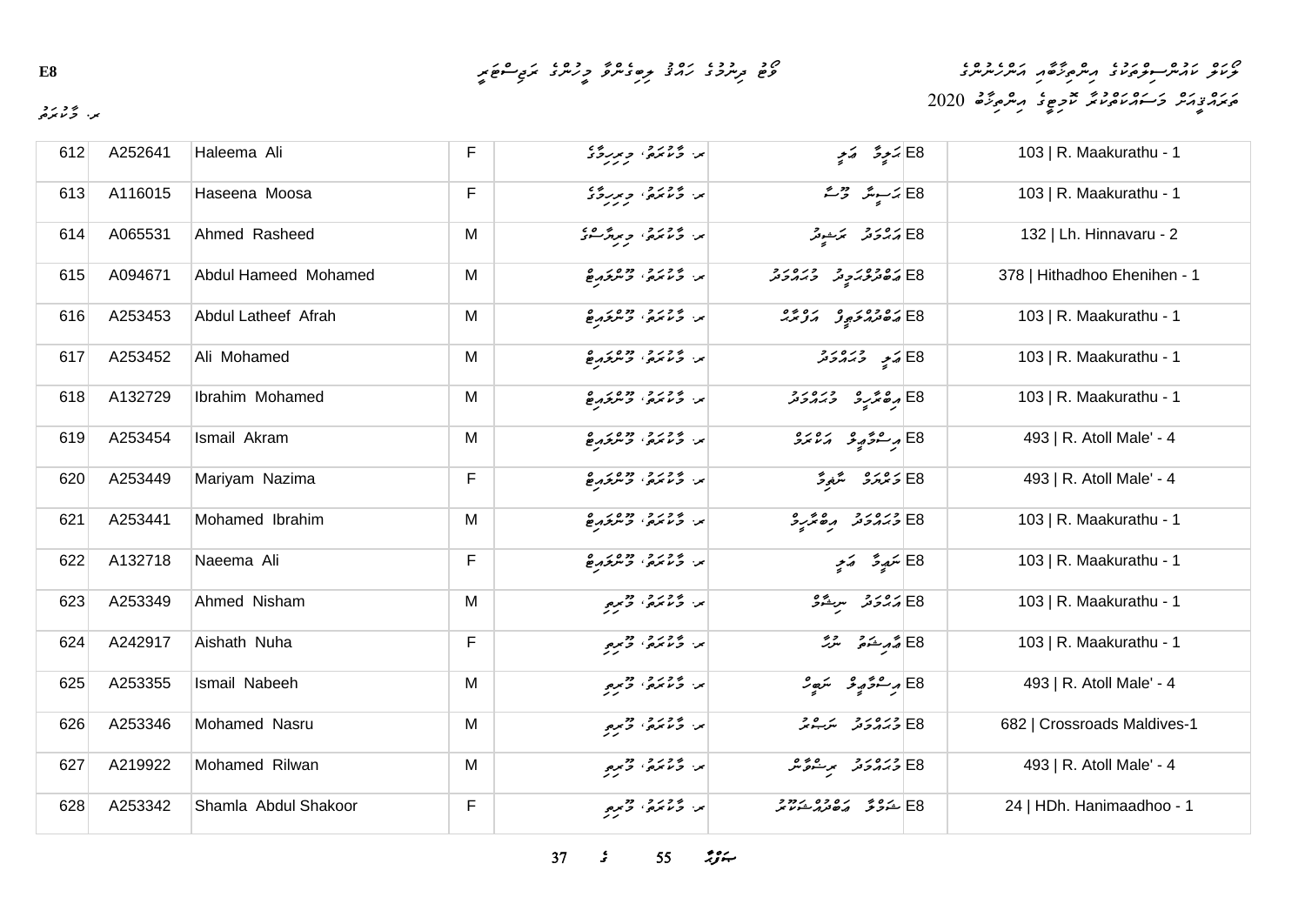*sCw7q7s5w7m< o<n9nOoAw7o< sCq;mAwBoEw7q<m; wBm;vB* م من المرة المرة المرة المرجع المرجع في المركبة 2020<br>مجم*د المريض المربوط المربع المرجع في المراجع المركبة* 

| 629 | A251582 | Ahmed Ali           | M | بر گرد ده ده ده ده<br>بر گردبره و ده در                     | E8  <i>גُ بُرْدَ تَدْ بِي بِ</i>        | 103   R. Maakurathu - 1 |
|-----|---------|---------------------|---|-------------------------------------------------------------|-----------------------------------------|-------------------------|
| 630 | A149002 | Mohamed Haleem      | M | بر گرم بره وه بود د<br>بر گرم بره وه ورم                    |                                         | 103   R. Maakurathu - 1 |
| 631 | A163326 | Nasreena Ali        | F | بر گرم بره وه بود د<br>بر گرم بره و وه و برد                | E8  سَرَكْتِمِيسَّر - رَمِجِ            | 103   R. Maakurathu - 1 |
| 632 | A251547 | Sakeena Hussain     | F | بر محرر و وه ده ده.<br>بر گرم برمي و محوم برد               | E8 س <i>ے پیش بڑے <sub>ا</sub>پ</i> یش  | 103   R. Maakurathu - 1 |
| 633 | A251592 | Sheereena Ali       | F | بر ورد ده ده.<br>بر ونامره وهونرد                           | E8 غيږيتر ک <i>ړم</i> ي                 | 103   R. Maakurathu - 1 |
| 634 | A251603 | Shimla Ali          | F | بر گرم بره وه بود د<br>بر گرم بره وه ورم                    | E8 خوڅر <i>وکم</i> ح                    | 103   R. Maakurathu - 1 |
| 635 | A253481 | Sobira Moosa        | F | بر کاروز ورزر                                               | $23$ $-20$ $-20$                        | 103   R. Maakurathu - 1 |
| 636 | A047700 | Mohamed Rasheed     | M | י בנדבר בנד<br>יי בעינים <sup>,</sup> בינט                  | E8 <i>وُبَرُوْدُو مُرَ</i> حْدِثْرُ     | 103   R. Maakurathu - 1 |
| 637 | A149774 | Abdulla Ahmed       | M | بر ورد و ورد د                                              |                                         | 103   R. Maakurathu - 1 |
| 638 | A242787 | Adam Saalim         | M | بر و در د ده د د د د                                        | E8   پژتربر محتجو تحری                  | 103   R. Maakurathu - 1 |
| 639 | A252484 | Aishath Saamee      | F | بر کامرو ویرو .                                             | E8 مُرمِشَمُ گَرِ                       | 103   R. Maakurathu - 1 |
| 640 | A252476 | Ali Ahmed           | M | بر کورد و دور د                                             | E8] ر <sub>َمَ</sub> ح م <i>دُ</i> حد م | 103   R. Maakurathu - 1 |
| 641 | A252471 | Fathimath Mohamed   | F | بر و درو و دور د<br>بر و <i>لابره</i> و شو <sub>م</sub> برد | E8 رُجِ حَمْ حَمْدَ حَمْدَ حَمْدَ       | 103   R. Maakurathu - 1 |
| 642 | A252481 | Fathimath Nashreena | F | بر و در د ده د د د د                                        | E8 <i>وَّ مِوحَمْ</i> سَرَ شَمِرِ سَّرَ | 103   R. Maakurathu - 1 |
| 643 | A252479 | Hassan Ahmed        | M | بر کار در در در در د                                        | E8   يَرْسَعْرُ لَمَ يُرْحَمْرُ         | 103   R. Maakurathu - 1 |
| 644 | A252483 | Ibrahim Adhil       | M | بن ورد و ورور                                               | E8 م <i>وھنگردی م</i> گوری              | 747   Heritance Aarah-1 |
| 645 | A252477 | Nadhiya Ahmed       | F | بود دوره و دور د<br>بود و ما بوجي و مشو <i>م بو</i> ر       | E8 سَّعِرِ مَدَّ 195 مَد                | 103   R. Maakurathu - 1 |

**38** *s* **55** *z s*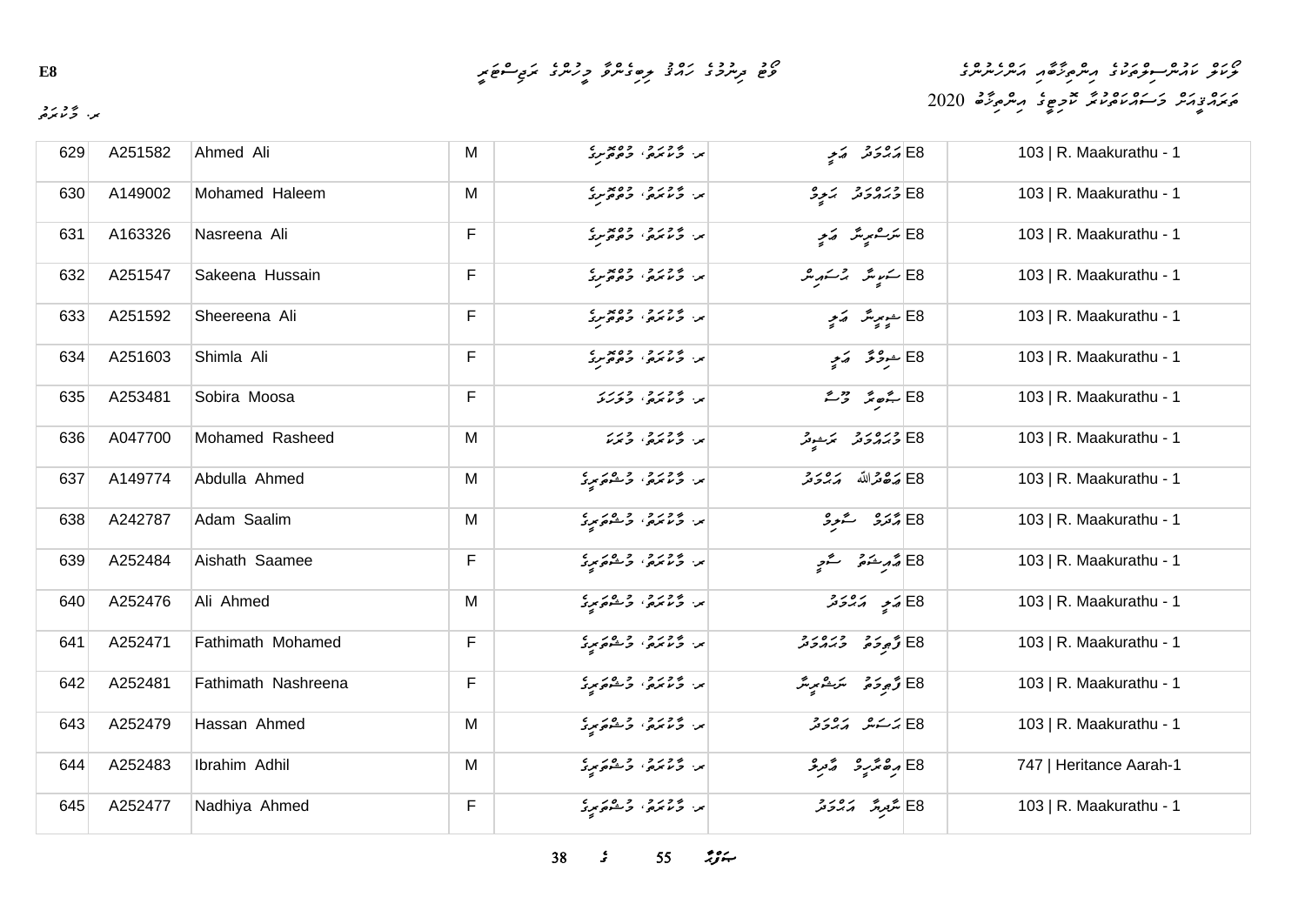*sCw7q7s5w7m< o<n9nOoAw7o< sCq;mAwBoEw7q<m; wBm;vB* م من المرة المرة المرة المرجع المرجع في المركبة 2020<br>مجم*د المريض المربوط المربع المرجع في المراجع المركبة* 

| 646 | A252475 | Thohira                | F | بن والأمرة وحصراء      | E8 پُوسِ پُر                           | 106   R. Maduvvari - 1                   |
|-----|---------|------------------------|---|------------------------|----------------------------------------|------------------------------------------|
| 647 | A252820 | Aishath Rasheeda       | F | ىن ئۇلايمۇ، ئىگى       | E8 مُرمِشَمُ مَمْشِيْتُر               | 103   R. Maakurathu - 1                  |
| 648 | A360024 | Fathimath Ula          | F | ىن ئۇلايمۇ، ئىگى       | E8 وَجِعَة مِنْ مِنْ                   | 103   R. Maakurathu - 1                  |
| 649 | A081103 | Mohamed Zuhair         | M | بر، د درو، ش           | E8 322.25 ج كرم ح                      | 103   R. Maakurathu - 1                  |
| 650 | A314148 | Ahmed Nizar            | M | ىن ئۇ ئايرە، سەئەر بۇر | E8 <i>مَدْدْدَ مَّدْ</i> سِيِّحْتُ     | 103   R. Maakurathu - 1                  |
| 651 | A249608 | Aishath Waheeda Hassan | F | بر و دوره سرکرده       | E8 مەم شەقرە كە يوتىر بركتىش           | 103   R. Maakurathu - 1                  |
| 652 | A242999 | Aminath Sajaya         | F | بر و المرد الكريم      | E8 مُ <i>جِسَعَہ جَسَمَۃً</i>          | 398   The Sun Siyam Iru Fushi Maldives - |
| 653 | A091053 | Hassan Ibrahim         | M | بر و دوره سرکرده       | E8] ئەسەمىر مەھەر ئوق                  | 103   R. Maakurathu - 1                  |
| 654 | A314146 | Mariyam Hassan         | F | بر و دوه سرکریزه       | E8 كەنگەر بەيدىكە ئىسكەنلەر            | 103   R. Maakurathu - 1                  |
| 655 | A314145 | Mohamed Ashraf         | M | بر و المرد الكريم      | E8 ديرورو كم شورو                      | 493   R. Atoll Male' - 4                 |
| 656 | A314147 | Shareefa Hassan        | F | بر و دوره سرکر ده      | E8] ڪمپرڙ پرڪش                         | 155   K. Hinmafushi - 2                  |
| 657 | A296191 | Ummukulsoom Hassan     | F | ىن ئۇ ئايرە، سەئەر بۇر | E8 <i>مەدە دە دە بىر شى</i> ر          | 462   Srilanka / Colombo - 3             |
| 658 | A242613 | Aishath Nasha          | F | ىر. ئۇ ئايرى ، ئىگەك   | E8 مُجمع مُ سَرَحْہ مَنْ سَرَحَتَ      | 557   Hulhumale', Ehenihen - 5           |
| 659 | A027904 | Mohamed Najeeb         | M | ىر. ئەدرىق، ئىركەت     | E8 <i>5223 مربح ھ</i>                  | 493   R. Atoll Male' - 4                 |
| 660 | A242686 | Naaif Najeeb           | M | ىر. ئۇ ئايرى ، ئىگەك   | E8 سُمبرز سَمَعٍ ص <sup>ح</sup>        | 557   Hulhumale', Ehenihen - 5           |
| 661 | A242679 | Naufal Najeeb          | M | ىر. ئۇ ئەرەپ، ئەترىك   | E8 سَمَدُوَ حَمَّدٍ صَحَّةٍ صَحَّةٍ مِ | 557   Hulhumale', Ehenihen - 5           |
| 662 | A242682 | Navaal Najeeb          | M | ىر. ئۇ ئايرى ئىگەرگ    | E8 سَمَّدَ مَسْ سَمَّدٍ صَحْ           | 557   Hulhumale', Ehenihen - 5           |

**39** *s* **55** *z s*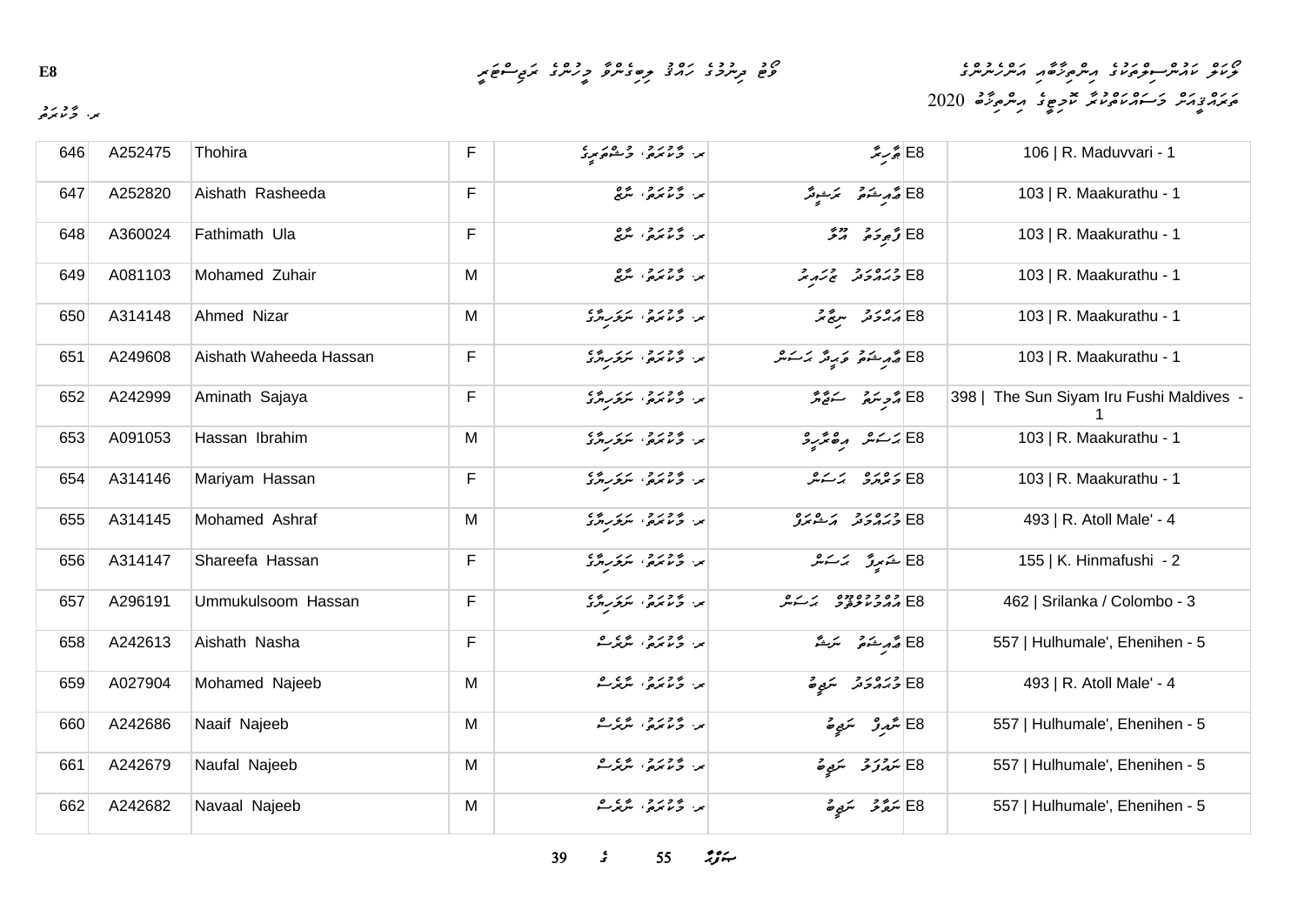*sCw7q7s5w7m< o<n9nOoAw7o< sCq;mAwBoEw7q<m; wBm;vB* م من المرة المرة المرة المرجع المرجع في المركبة 2020<br>مجم*د المريض المربوط المربع المرجع في المراجع المركبة* 

| 663 | A080637 | Ahmed Siyam                | M           | ىن ئەدىرى سرگرىز ئى                       | E8 كەبرى كىرى سىزگە                              | 429   Kurumba Maldives - 1     |
|-----|---------|----------------------------|-------------|-------------------------------------------|--------------------------------------------------|--------------------------------|
| 664 | A329772 | Mariyam Inasha             | F           | أيرا وتمايزة البرقروقر                    | E8 <i>وَجُهْرُوْ بِهِ مُرْجَّ</i> دُ             | 557   Hulhumale', Ehenihen - 5 |
| 665 | A251288 | Mohamed Amir               | M           | أيرا وتمايرها البرقروقر                   | E8 \$ 35.23 E8                                   | 557   Hulhumale', Ehenihen - 5 |
| 666 | A252819 | Naseema Adam               | F           | أين وبالمرض سروه ومح                      | E8 سَرَــوتَر مُرْتَزَرْ                         | 557   Hulhumale', Ehenihen - 5 |
| 667 | A060027 | Abdul Hameed Yoosuf Fulhu  | M           | بر ورد پرورد                              | E8 <sub>م</sub> ەھەرى بەر مەردە دەر              | 103   R. Maakurathu - 1        |
| 668 | A215711 | Abdul Latheef Yoosuf Fulhu | M           | بر ورده سروره<br>بر ونابرها سرووبرد       | E8 גەدەر ەسىردىنى<br>E8 مەھىرمى بۇ مەسىرى        | 103   R. Maakurathu - 1        |
| 669 | A069978 | Abdulla Mahir              | M           | بر ژبر ده سرگر ده                         | E8 مَەقراللە دَرىمْه                             | 103   R. Maakurathu - 1        |
| 670 | A251272 | Ahmed Aiman                | M           | بر ورد پرور                               | E8 בלכב הקבית                                    | 103   R. Maakurathu - 1        |
| 671 | A414275 | Aishath Lahfa              | F           | بر ورد مرود ده.<br>بر ونامرها سرفرمرد     | E8 مُصِيَّمُ وَرُوَّ                             | 493   R. Atoll Male' - 4       |
| 672 | A242565 | Mariyam Haifa              | F           | بر و دره سروره                            | E8 كانترنى كىمىدىگە                              | 103   R. Maakurathu - 1        |
| 673 | A251259 | Mariyam Mohamed            | $\mathsf F$ | بر ورد پرورد                              | E8 كەمەرە مەمەدىر                                | 103   R. Maakurathu - 1        |
| 674 | A242548 | Mohamed Haisam             | M           | بر و درو.<br>بر و <i>ما بره</i> سرد و برد | E8] <i>وُبَدُوَ</i> وَمَرَ رَ <sub>مِنَ</sub> وَ | 103   R. Maakurathu - 1        |
| 675 | A242794 | Mohamed Layaan             | M           | ر درو، سرگرمه                             | E8 <i>وَبَهُمُوَبَّرٍ وَبَرُّسُ</i>              | 664   Soneva Fushi Resort-1    |
| 676 | A253506 | Ummu Salma Hussain         | F           | أأترا والمتعرض المتهاجم والمراجل          | E8 <i>مەدى جوڭ بى</i> شمىر                       | 103   R. Maakurathu - 1        |
| 677 | A154501 | Hussain Mohamed            | M           | بر وتربرو سربرو                           | E8 يُرْسَمبِ شَرَ وَيَرْمُ وَمَدْ                | 103   R. Maakurathu - 1        |
| 678 | A252281 | Ahmed Arushadh Ali         | M           | بر و و د و .<br>بر و ما بره ا سره برمرد   | E8] كەندى <i>قەرىكەن كەي</i>                     | 103   R. Maakurathu - 1        |
| 679 | A071606 | Aishath Adam               | F           | من كالأمرة المتجاه بروي                   | E8 مُصِيَّمَة مُحَمَّد                           | 103   R. Maakurathu - 1        |

*40 sC 55 nNw?mS*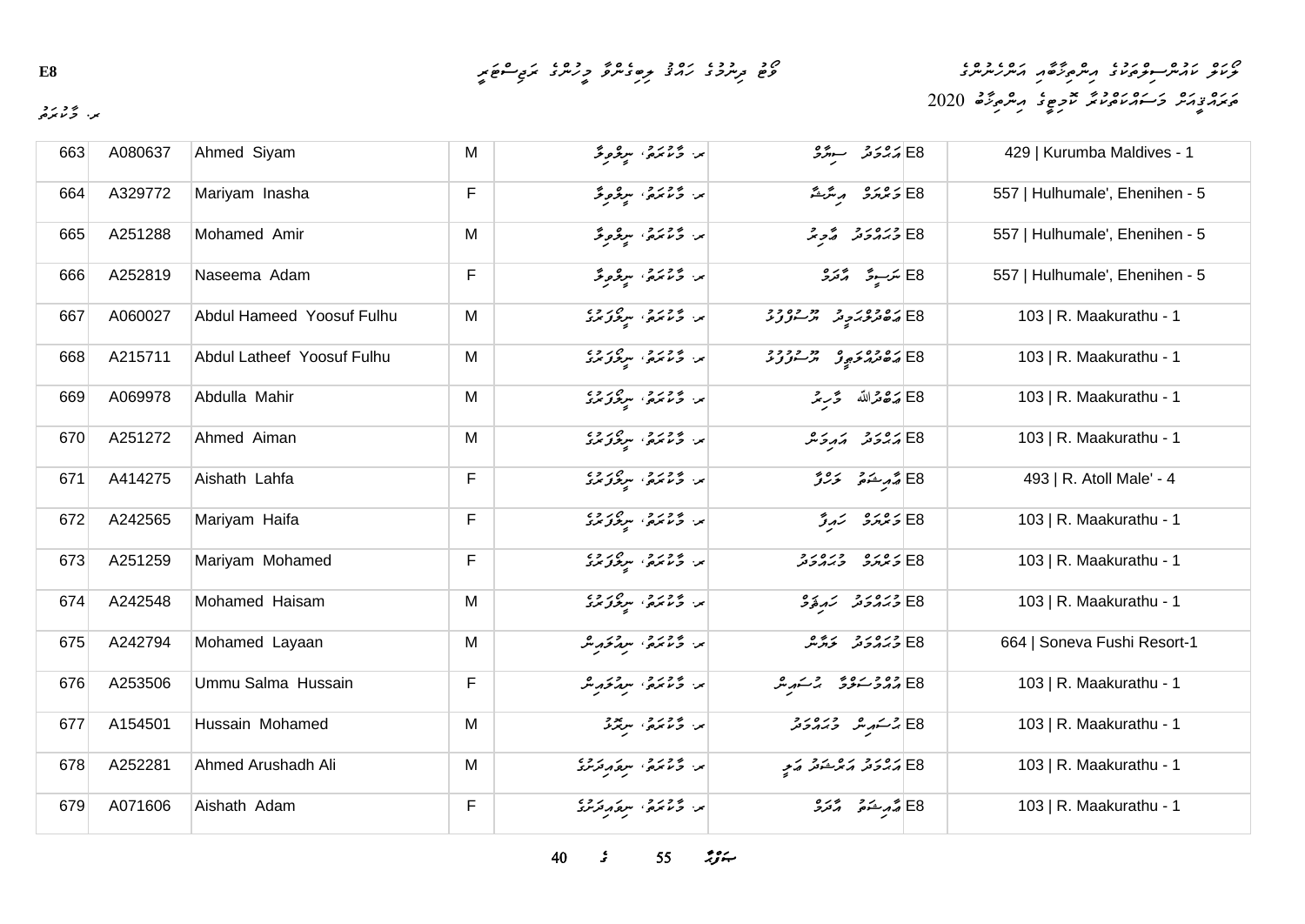*sCw7q7s5w7m< o<n9nOoAw7o< sCq;mAwBoEw7q<m; wBm;vB* م من المرة المرة المرة المرجع المرجع في المركبة 2020<br>مجم*د المريض المربوط المربع المرجع في المراجع المركبة* 

| 680 | A252283 | Fathimath Aleefa | F           | ىر. ئۇ ئاتىرى سىزىرلىردى                     | E8 <i>وَّجِ دَمَّةٍ</i> مَ <i>جِدَّ</i>        | 103   R. Maakurathu - 1  |
|-----|---------|------------------|-------------|----------------------------------------------|------------------------------------------------|--------------------------|
| 681 | A153362 | Husna Adam       | F           | مر و در د.<br>مر و ما مره ا سرع د مرمرد      | E8 يُرْسْتَرَ مُحْمَدَةِ                       | 493   R. Atoll Male' - 4 |
| 682 | A111635 | Jameela Adam     | F           | ىر. ئەممىي سەرتىرى                           | E8 <sub>تح</sub> وقر م <i>م</i> ترو            | 103   R. Maakurathu - 1  |
| 683 | A242602 | Mohamed Affaan   | M           | بر و درو سره روه                             | E8 <i>جەممەدى مەدۇ</i> تىر                     | 103   R. Maakurathu - 1  |
| 684 | A242597 | Zakariyya Hameed | M           | بر و دود سروروی                              | E8 ي <i>ئ تورگو تر ب</i> ر تورگر               | 493   R. Atoll Male' - 4 |
| 685 | A250859 | Saeedha Ali      | F           | بر وريده سركر                                | E8 ڪهيقر ڪچي                                   | 103   R. Maakurathu - 1  |
| 686 | A150632 | Adam Hassaan     | M           | ו ברגב בבבה<br>זה במזקם יינבצ                | E8 كەنىرى بەير شەر                             | 493   R. Atoll Male' - 4 |
| 687 | A142992 | Ahmed Ashraf     | M           | ו כני כנים<br>מי כנומם יוכב                  | E8 كەبروتر كەش <i>ەرە</i>                      | 493   R. Atoll Male' - 4 |
| 688 | A253650 | Aishath Reema    | F           | ז ביני הבני                                  | E8 مُەمشەم مومً                                | 493   R. Atoll Male' - 4 |
| 689 | A253649 | Ali Mamdhooh     | M           | ו ברגר הבנים<br>זה בעזקים <sup>,</sup> יינבב | E8 كەبىر كەفى <i>رە</i>                        | 493   R. Atoll Male' - 4 |
| 690 | A242974 | Aminath Eaman    | $\mathsf F$ | ו ברגר הבנים<br>מי כמוקם ייטבב               | E8 مُجِسَعَةِ مِلَّقَد                         | 493   R. Atoll Male' - 4 |
| 691 | A120071 | Fathimath Niuma  | F           | ו ברגב בבים<br>זה במזקם יופצ                 | E8 رَّج <i>و دَمَ</i> سِهْدً                   | 493   R. Atoll Male' - 4 |
| 692 | A253651 | Mariyam Nahma    | F           | זה ביניה בביה<br>זה בעזקה יינבצ              | E8 كەبەر بورگە ئىرىدۇ                          | 493   R. Atoll Male' - 4 |
| 693 | A085023 | Mohamed Rasheed  | M           | ו ברגר ברבה<br>זה בעזקם ותבצ                 | E8 <i>وُبَرُوُوَ</i> مَرْ <sub>شُرِ</sub> يْرَ | 103   R. Maakurathu - 1  |
| 694 | A253645 | Shamsunnisa Adam | F           | זה ביניה חברה<br>זה בעזקה יינבצ              | E8 شۇر مەربىر مەرد                             | 103   R. Maakurathu - 1  |
| 695 | A253654 | Yoosuf Reehaan   | M           | י כירי הרבים<br>מי כיומם <sup>,</sup> יינבצ  | E8 ترقسو پريگر                                 | 158   K. Maafushi - 2    |
| 696 | A250839 | Aishath Fahma    | F           | بر و درو دوره و                              | E8 مەم شەقر ئ <i>ۆر</i> گە                     | 103   R. Maakurathu - 1  |

*41 s* 55 *fg*  $\approx$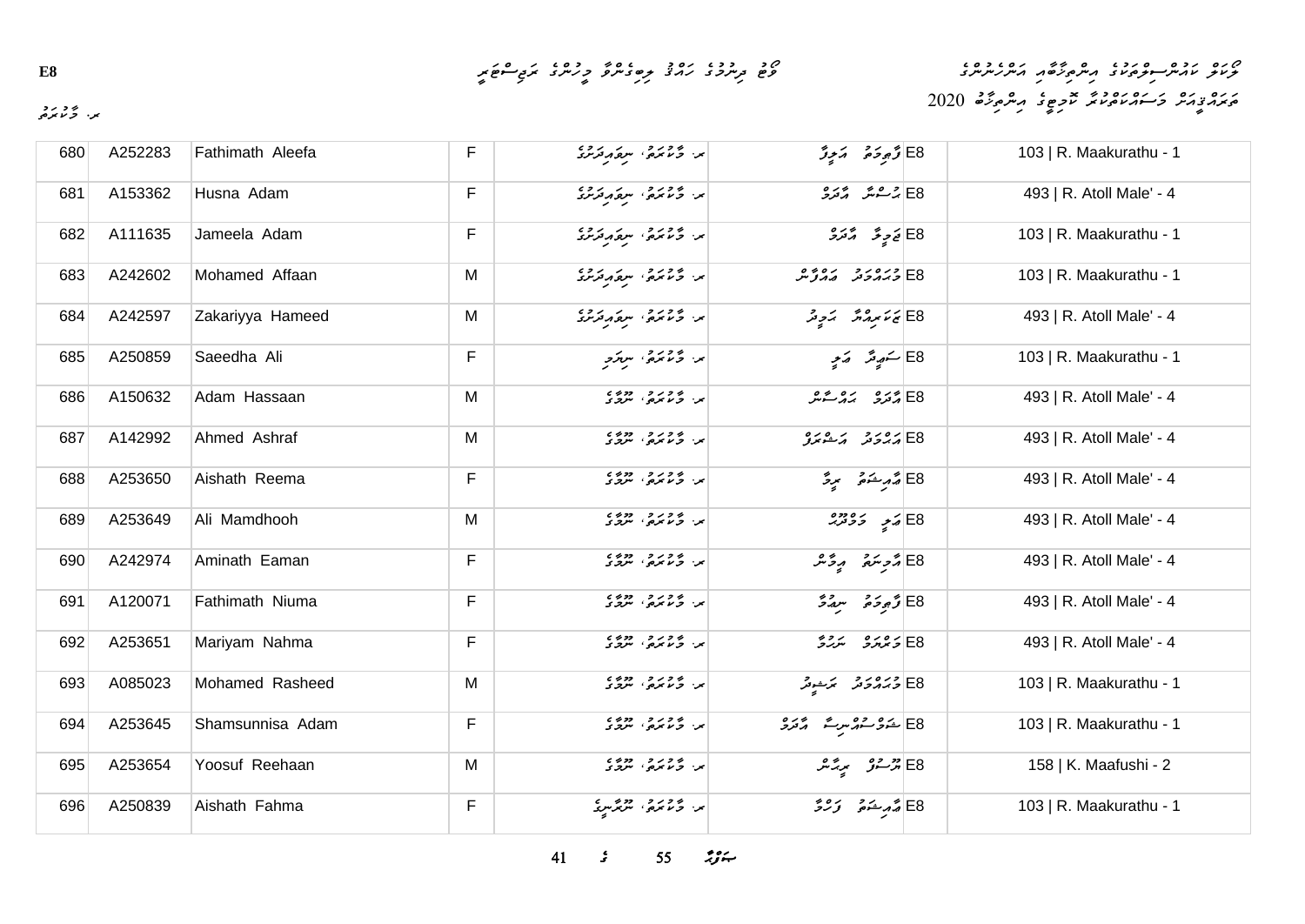*sCw7q7s5w7m< o<n9nOoAw7o< sCq;mAwBoEw7q<m; wBm;vB* م من المرة المرة المرة المرجع المرجع في المركبة 2020<br>مجم*د المريض المربوط المربع المرجع في المراجع المركبة* 

| 697 | A250834 | Ameena Adam             | F           | ىر. ئۇ ئايرە، ئەرتگەسىگە                   | E8] رَ <sub>حٍ</sub> سُر مُرْتَرْدُ                                                                 | 74   N. Maalhendhoo - 1          |
|-----|---------|-------------------------|-------------|--------------------------------------------|-----------------------------------------------------------------------------------------------------|----------------------------------|
| 698 | A250826 | Aminath Wardha          | $\mathsf F$ | بر ورود ودهر                               | E8 أ <i>مَّ حِ سَمَّةً وَ مَ</i> حَمَّدَ                                                            | 103   R. Maakurathu - 1          |
| 699 | A250836 | Fareedha Adam           | F           | بر ورو مرد                                 | E8 كَرْمِيثَرِ مُرَّمَزَدُ                                                                          | 103   R. Maakurathu - 1          |
| 700 | A250823 | Fathmath Saeedha        | $\mathsf F$ | بر ورو مرد                                 | E8 زَّجِرْدَةْ سَمَرِيْتَر                                                                          | 103   R. Maakurathu - 1          |
| 701 | A250847 | Hassan Shahum           | M           | بر ورو مرد                                 | E8   يَرْسَمْرُ مُسْتَرَجْرُ                                                                        | 103   R. Maakurathu - 1          |
| 702 | A250851 | Hussain Shahudhaan      | M           | بر کاروی دیگر                              | E8 يُرْسَمَ مِيْرْ مُسْرَمَّةً مِيْرَ مِيْرَ مِيْرَ مِيْرَ مِيْرَ مِيْرَ مِيْرَ مِيْرَ مِيْرَ مِيْر | 103   R. Maakurathu - 1          |
| 703 | A250832 | Nazeera Adam            | $\mathsf F$ | ىر. ئۇ ئامرى ھەم سرىگەس                    |                                                                                                     | 103   R. Maakurathu - 1          |
| 704 | A250817 | Sakeena Mahmoodh        | $\mathsf F$ | بر و درو دوس                               | E8 سَرِيعٌ دَبروتر                                                                                  | 103   R. Maakurathu - 1          |
| 705 | A251389 | Ameena Hassan           | $\mathsf F$ | بر د ۱۶۶۶ وره د د د                        | E8 كەچ ئىش سىكىش                                                                                    | 103   R. Maakurathu - 1          |
| 706 | A251682 | Aminath Ibrahim         | $\mathsf F$ | بر، وروي دوره                              | E8 مُوسَعَدٍ مِعْمَدِهِ                                                                             | 103   R. Maakurathu - 1          |
| 707 | A251694 | Shareefa Ahmed          | F           | س و درو، دو ،                              | E8] ڪر <sub>س</sub> وگر <i>مرگرو</i> گر                                                             | 103   R. Maakurathu - 1          |
| 708 | A253393 | Aishath Haneefa         | F           | זה בנית ברי ברבי<br>זה בעזקים וייתול       | E8 مُرمِسْمَة سَمِيَّة                                                                              | 103   R. Maakurathu - 1          |
| 709 | A242923 | Mohamed Aslam           | M           | بر، 1995 - 29<br>بر، 1995 - 29             | E8 32010 كەسىرد                                                                                     | 493   R. Atoll Male' - 4         |
| 710 | A253465 | Abdul Samad Ahmed Fulhu | M           | بر محرر در دوروه<br>بر گانوی سرگرفرفر      | E8 كەھەر مەدەر بەر كەر دەر                                                                          | 103   R. Maakurathu - 1          |
| 711 | A242953 | Ahmed Rishwaan          | M           | י כיני הבנסים<br>זה בעזקם ייטופנים         | E8 <i>ב</i> ג'כ تر برگوش                                                                            | 400   Kudafushi Resort & Spa - 1 |
| 712 | A242951 | Aishath Reesa           | F           | ו כירוך חברים הפים.<br>מי כיומים יימוש בבי | E8 مُرمِشَعُ مِيتَ                                                                                  | 103   R. Maakurathu - 1          |
| 713 | A253564 | Waseema Ibrahim         | F           | י דיני מכנסים.<br>מי ציומם יתמפניפי        | E8] وَسِوِدٌ مِنْ صَغَّرِ فِي                                                                       | 103   R. Maakurathu - 1          |

*42 s* 55 *z*<sup>3</sup> *s*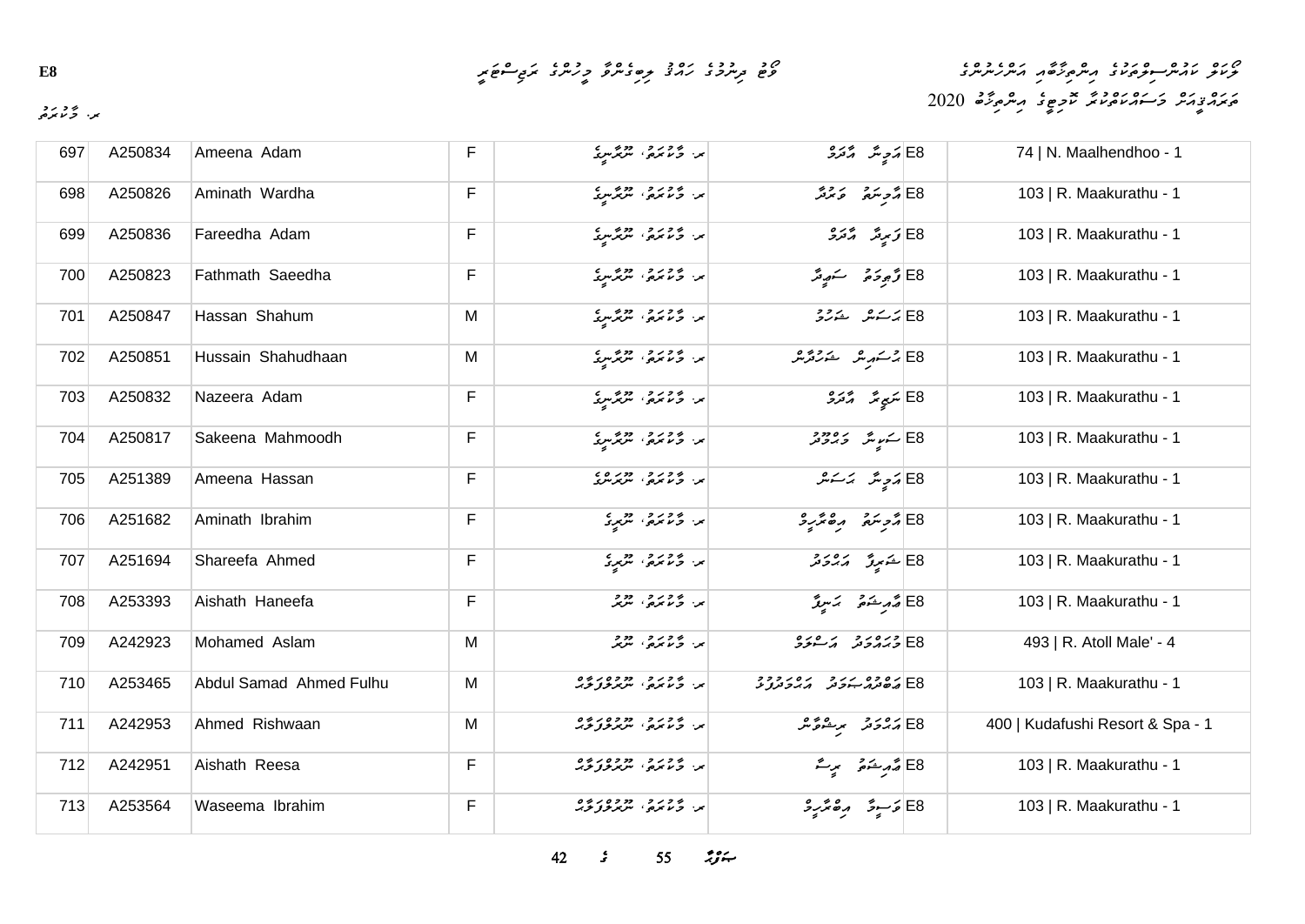*sCw7q7s5w7m< o<n9nOoAw7o< sCq;mAwBoEw7q<m; wBm;vB* م من المرة المرة المرة المرجع المرجع في المركبة 2020<br>مجم*د المريض المربوط المربع المرجع في المراجع المركبة* 

| 714 | A253556 | Abdul Gudhdhoos Mahmoodh | M            | بر و دره انده بر                          | E8 בפינג יומר ביינג                                    | 103   R. Maakurathu - 1  |
|-----|---------|--------------------------|--------------|-------------------------------------------|--------------------------------------------------------|--------------------------|
| 715 | A313534 | Aminath Shafeega         | $\mathsf{F}$ | بر و درو دور                              | E8 مُرْحِ مَدَمْ صَوَبِرَةٌ                            | 493   R. Atoll Male' - 4 |
| 716 | A242848 | Atheega Mahmood          | F            | بر ورده، مهجر                             | E8 كەم قىچ ئىس كەردىتەر بىر 3.5 كىل                    | 493   R. Atoll Male' - 4 |
| 717 | A253558 | Fathmath Ameega          | F            | بر ورده دور                               | E8 زَّەپرە قَرىرِدَّ                                   | 103   R. Maakurathu - 1  |
| 718 | A242846 | Javid Mahmood            | M            | x 2128 " 192                              | E8 قَ2مِ قَرْ 1995 قَرْ                                | 103   R. Maakurathu - 1  |
| 719 | A159544 | Mahmood Dhawood          | M            | بر ورده دور                               | E8 <i>ב</i> מכני המיני                                 | 103   R. Maakurathu - 1  |
| 720 | A253553 | Mariyam Saleela          | F            | بر و درو، دور                             | E8 ى <i>ئەبۇئى سەب</i> ۇ                               | 103   R. Maakurathu - 1  |
| 721 | A242849 | Salwaa Mahmoodh          | F            | x 2128 " 212                              | E8 ينوڤر <i>وَبروتو</i>                                | 103   R. Maakurathu - 1  |
| 722 | A252464 | Zareena Aboobakuru       | F            | بر ورد دور                                | E8 ئىمپىتى مەھەم ئىر                                   | 103   R. Maakurathu - 1  |
| 723 | A253315 | Ahmed Waseem             | M            | بر ورده دو ده                             | E8   <i>222 كەسپ</i> ۇ                                 | 493   R. Atoll Male' - 4 |
| 724 | A253310 | Aishath Hussain          | F            | بر ورو دو ده<br>بر ونابرها شهرگری         | E8 مەم ئىسكىم بىر شىر بىر                              | 103   R. Maakurathu - 1  |
| 725 | A025304 | Hussain Moosa            | M            | بر به ورو اور در ده<br>بر کام برمي شهرگري | E8 پر شہر میں مخت                                      | 103   R. Maakurathu - 1  |
| 726 | A242906 | Ismail Shafeeu           | M            | بر ورو دو ده<br>بر ونابرها شهرگری         | E8 <sub>م</sub> رگۇم <sub>ۇ</sub> ئىكتى ئىچە ئىكتىن ئى | 103   R. Maakurathu - 1  |
| 727 | A069939 | Mohamed Hussain          | M            | بر ورد دو ده                              | E8 32,023 كم مريكر                                     | 493   R. Atoll Male' - 4 |
| 728 | A132715 | Moosa Faheem             | M            | بر ورو دو ده<br>بر ونابرها شهرگری         | E8 _ قررة وردة                                         | 493   R. Atoll Male' - 4 |
| 729 | A253257 | Ahmed Azleem             | M            | بر ورده، شهر                              | E8] <i>גُرُدَدَ</i> كَمَعْ مِرْدُ                      | 493   R. Atoll Male' - 4 |
| 730 | A253265 | Ali Azleem               | M            | بر ورده، شهرته                            | E8] رَ <sub>حٍ</sub> دَجْ جِرْدُ                       | 103   R. Maakurathu - 1  |

*43 s* 55  $294$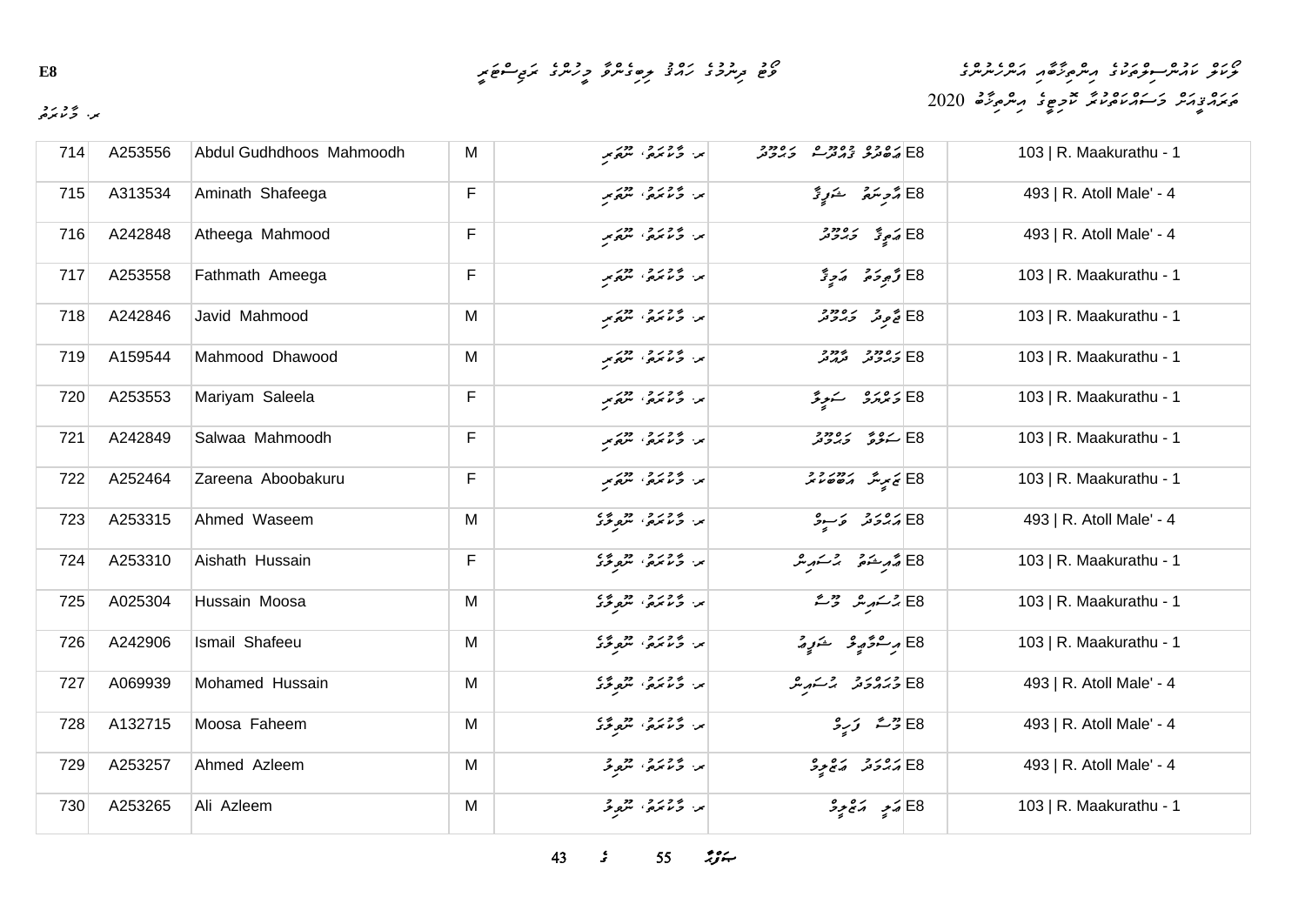*sCw7q7s5w7m< o<n9nOoAw7o< sCq;mAwBoEw7q<m; wBm;vB* م من المرة المرة المرة المرجع المرجع في المركبة 2020<br>مجم*د المريض المربوط المربع المرجع في المراجع المركبة* 

| 731 | A242891 | Faseeh Mohamed         | M           | بر کامرہ مرکز کے م       | E8 كۆسۈر مەمگە 25 كىل              | 493   R. Atoll Male' - 4       |
|-----|---------|------------------------|-------------|--------------------------|------------------------------------|--------------------------------|
| 732 | A253260 | Fazna Mohamed          | $\mathsf F$ | بر ورده، شهرته           | E8 زَجْ شَرَ 3,200 قَر             | 493   R. Atoll Male' - 4       |
| 733 | A253274 | Ibrahim Mohamed        | M           | بر وربره معموم           | E8 مەھەر بەر 27مەدىر               | 103   R. Maakurathu - 1        |
| 734 | A253250 | Mohamed Ahmed          | M           | بر ورده معهوم            | E8 ديره د د بره د د                | 103   R. Maakurathu - 1        |
| 735 | A251242 | Mufeedha Abdul Latheef | F           | بر، ورويزه شهرو          | E8 دُرِمَّر مُصْرَمْ دَوْرٍ و      | 103   R. Maakurathu - 1        |
| 736 | A253268 | Shifaza Mohamed        | $\mathsf F$ | بر، ورويزه شهرو          | E8 شوترنج وبروروتر                 | 103   R. Maakurathu - 1        |
| 737 | A126441 | Abdul Shakoor Ali      | M           | بر كەردە ئەشكەرگە        | E8 رَەدە شەھرىر مەر                | 103   R. Maakurathu - 1        |
| 738 | A314277 | Ahmed Muaz             | M           | بر كەردە ئەسكەرگە        | E8 كەبرو بول دە ئەقىر              | 103   R. Maakurathu - 1        |
| 739 | A159408 | Aishath Shazlee        | F           | بر ئەدرو مىشكە           | E8 مُرمِسَمَ شَمْعَ مِ             | 557   Hulhumale', Ehenihen - 5 |
| 740 | A243013 | Ibrahim Wathoor        | M           | بر كەردە ئەسكەرگە        | E8 مەھەر بول مەھەر                 | 103   R. Maakurathu - 1        |
| 741 | A308063 | Mohamed Rameez         | M           | بر كەردە ئەسكەرگە        | E8] <i>وبرووند برَوٍج</i>          | 103   R. Maakurathu - 1        |
| 742 | A314284 | Moosa Shaheen          | M           | ىن ئۇ دىرو، ئەسكەنلىرىگە | E8 _ مَّتَّ مِيمَّرِ مِسَّرِ مِيمَ | 493   R. Atoll Male' - 4       |
| 743 | A308065 | Shameema Ahmed         | F           | بر كەردە ئەسكەرگە        | E8 خَوِرَ - رَبَّرْدَتْرَ          | 103   R. Maakurathu - 1        |
| 744 | A313869 | Fauziyya Ahmed         | $\mathsf F$ | بر ورده می ورد و         | E8 زَمَّ پِرُمَ مَدَوَمَرَ         | 103   R. Maakurathu - 1        |
| 745 | A084708 | Ahmed Ali              | M           |                          | E8 كەندى كە كەر                    | 103   R. Maakurathu - 1        |
| 746 | A242982 | Aishath Usra           | F           |                          | E8 مۇم شىمۇ ب <sub>ە</sub> ر مەشر  | 103   R. Maakurathu - 1        |
| 747 | A313875 | Ali Riyaz              | M           |                          | E8  پرمو سرمگ <sup>ر</sup> م       | 493   R. Atoll Male' - 4       |

*44 sC 55 nNw?mS*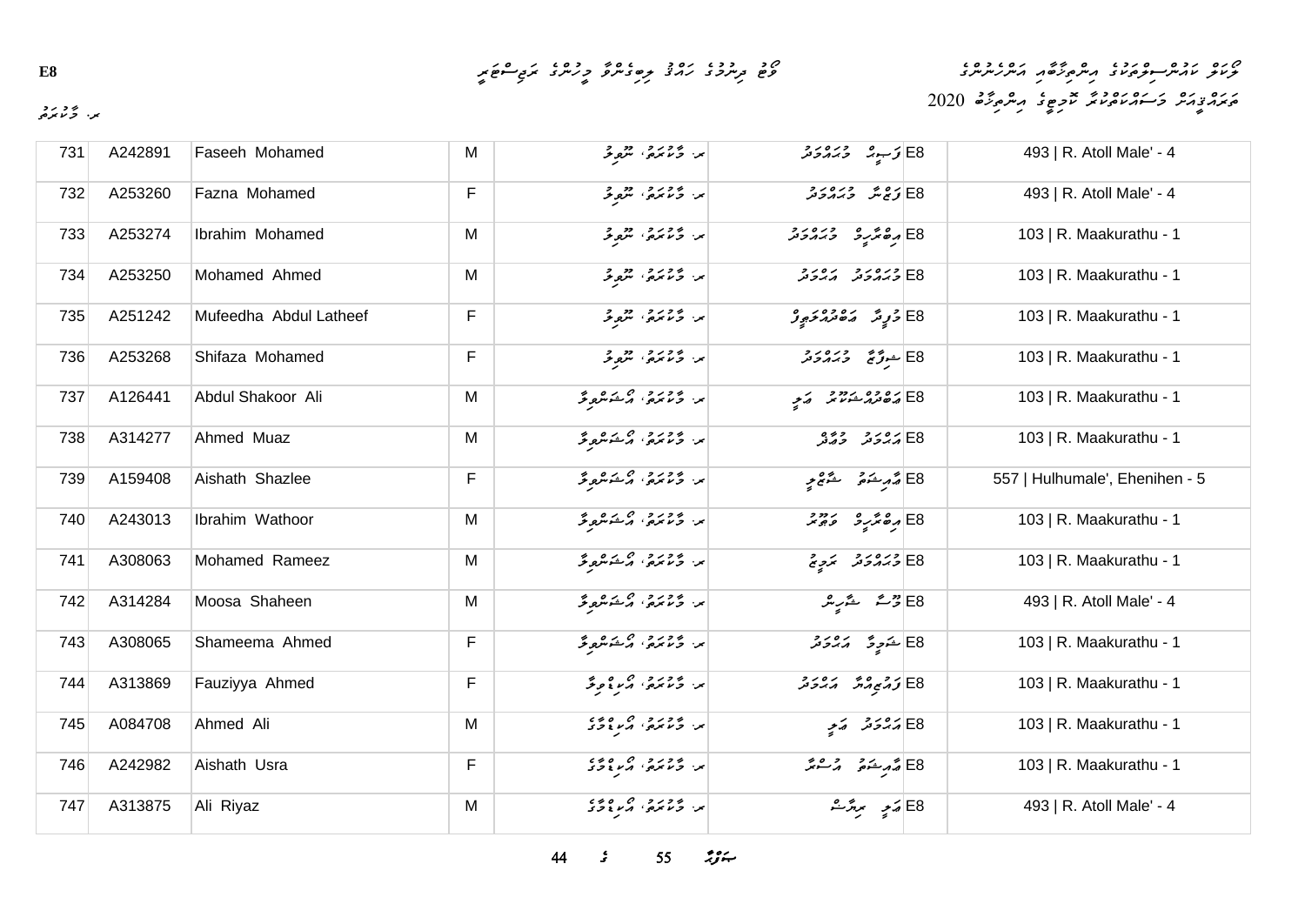*sCw7q7s5w7m< o<n9nOoAw7o< sCq;mAwBoEw7q<m; wBm;vB* م من المرة المرة المرة المرجع المرجع في المركبة 2020<br>مجم*د المريض المربوط المربع المرجع في المراجع المركبة* 

| 748 | A242979 | Aminath Firusha           | F            | ىر. ئۇ <i>ئايرە ، ئارىي</i> ئ                                                                                                                                                                                                                                                                                                                                                                                                                                    | E8 أَمُّحِ سَمَّةً وَ بِرَّحَةً              | 493   R. Atoll Male' - 4          |
|-----|---------|---------------------------|--------------|------------------------------------------------------------------------------------------------------------------------------------------------------------------------------------------------------------------------------------------------------------------------------------------------------------------------------------------------------------------------------------------------------------------------------------------------------------------|----------------------------------------------|-----------------------------------|
| 749 | A159165 | Fathimath Shafeega        | $\mathsf{F}$ | 59399222                                                                                                                                                                                                                                                                                                                                                                                                                                                         | E8 رَّجِ حَمَّ صَورٍ تَرَ                    | 103   R. Maakurathu - 1           |
| 750 | A313872 | Fazna Ahmed               | $\mathsf{F}$ | بر و دره ورود                                                                                                                                                                                                                                                                                                                                                                                                                                                    | E8 زېږېژ پر درونر                            | 103   R. Maakurathu - 1           |
| 751 | A313861 | Haseena Mahmoodh          | F            | 5984, 69795                                                                                                                                                                                                                                                                                                                                                                                                                                                      | E8   يَرْسِعْدُ الْمَحْدَدُّورُ              | 103   R. Maakurathu - 1           |
| 752 | A313878 | Mariyam Riyaza            | F            | $\begin{array}{cc} \mathcal{L} & \mathcal{L} & \mathcal{L} & \mathcal{L} & \mathcal{L} & \mathcal{L} & \mathcal{L} & \mathcal{L} & \mathcal{L} & \mathcal{L} & \mathcal{L} & \mathcal{L} & \mathcal{L} & \mathcal{L} & \mathcal{L} & \mathcal{L} & \mathcal{L} & \mathcal{L} & \mathcal{L} & \mathcal{L} & \mathcal{L} & \mathcal{L} & \mathcal{L} & \mathcal{L} & \mathcal{L} & \mathcal{L} & \mathcal{L} & \mathcal{L} & \mathcal{L} & \mathcal{L} & \mathcal$ | E8 <i>وَجُهْرُوْ بِهِ مُنَّبِعُ</i>          | 103   R. Maakurathu - 1           |
| 753 | A313866 | Mohamed Rasheed           | M            |                                                                                                                                                                                                                                                                                                                                                                                                                                                                  | E8 <i>وُبَرُوو وَ</i> بَرَ <sub>سُو</sub> رُ | 103   R. Maakurathu - 1           |
| 754 | A252616 | Hariyya Ali               | F            | بر و دوه بره و د د                                                                                                                                                                                                                                                                                                                                                                                                                                               | E8 بربروگر ک <i>ے پ</i> ر                    | 103   R. Maakurathu - 1           |
| 755 | A138683 | <b>Abdul Samad Yoosuf</b> | M            | د و د د د د د ه د سرو د د<br>بر او ما بره ا بره ما سرفربر د                                                                                                                                                                                                                                                                                                                                                                                                      | E8 – جەمەم يەر جەم دەر جەم                   | 103   R. Maakurathu - 1           |
| 756 | A249624 | Mohamed Saamee            | M            | بر د ور د ره ر برد د<br>بر و بر بره بره بر برد د                                                                                                                                                                                                                                                                                                                                                                                                                 | E8] 3225 قر سگو                              | 103   R. Maakurathu - 1           |
| 757 | A253241 | Yoosuf Hassan             | M            | بر در در ده راسود و د<br>بر گرم برها برها سرفربری                                                                                                                                                                                                                                                                                                                                                                                                                | E8 پژينو پر پر پر مار                        | 103   R. Maakurathu - 1           |
| 758 | A251448 | Ahmed Rameez              | M            |                                                                                                                                                                                                                                                                                                                                                                                                                                                                  | E8 <i>גُرْدُ تَدَبِ</i> عُ                   | 103   R. Maakurathu - 1           |
| 759 | A251450 | Ali Rameez                | M            | ו כנים נינים<br>זה כנוזם מינגזם                                                                                                                                                                                                                                                                                                                                                                                                                                  | E8  رَ <sub>ّحٍ</sub> بَرَ <sub>حٍ</sub> مُح | 493   R. Atoll Male' - 4          |
| 760 | A251443 | Aminath Rasheeda          | F            | بر محمد بر در ده د                                                                                                                                                                                                                                                                                                                                                                                                                                               | E8 مُجِسَمَ مَسْوِمًرٌ                       | 493   R. Atoll Male' - 4          |
| 761 | A251446 | Mohamed Rameez            | M            | بر اورد در دروه بر                                                                                                                                                                                                                                                                                                                                                                                                                                               | E8] 322,25 سَرَوِجَ                          | 712   Meeru Island Resort & Spa-1 |
| 762 | A251441 | Raziyya Idhrees           | $\mathsf F$  | بر و و د و در د و و و و<br>بر و تا بره ا بر سرد برو                                                                                                                                                                                                                                                                                                                                                                                                              | E8 بَرَسُورْ بَرَّ مِرْتَزْبِرِ مُتَّ        | 103   R. Maakurathu - 1           |
| 763 | A253611 | Aishath Athika            | F            | بر و درو روبره ده<br>بر گرنوی برس                                                                                                                                                                                                                                                                                                                                                                                                                                | E8 مُرمِشَعْ مُرْمِرَّ                       | 103   R. Maakurathu - 1           |
| 764 | A242958 | Ali Asif                  | M            | بر ورو روپروه<br>بر گرمري برس                                                                                                                                                                                                                                                                                                                                                                                                                                    | E8 <i>ھو ھيوڙ</i>                            | 493   R. Atoll Male' - 4          |

*45 sC 55 nNw?mS*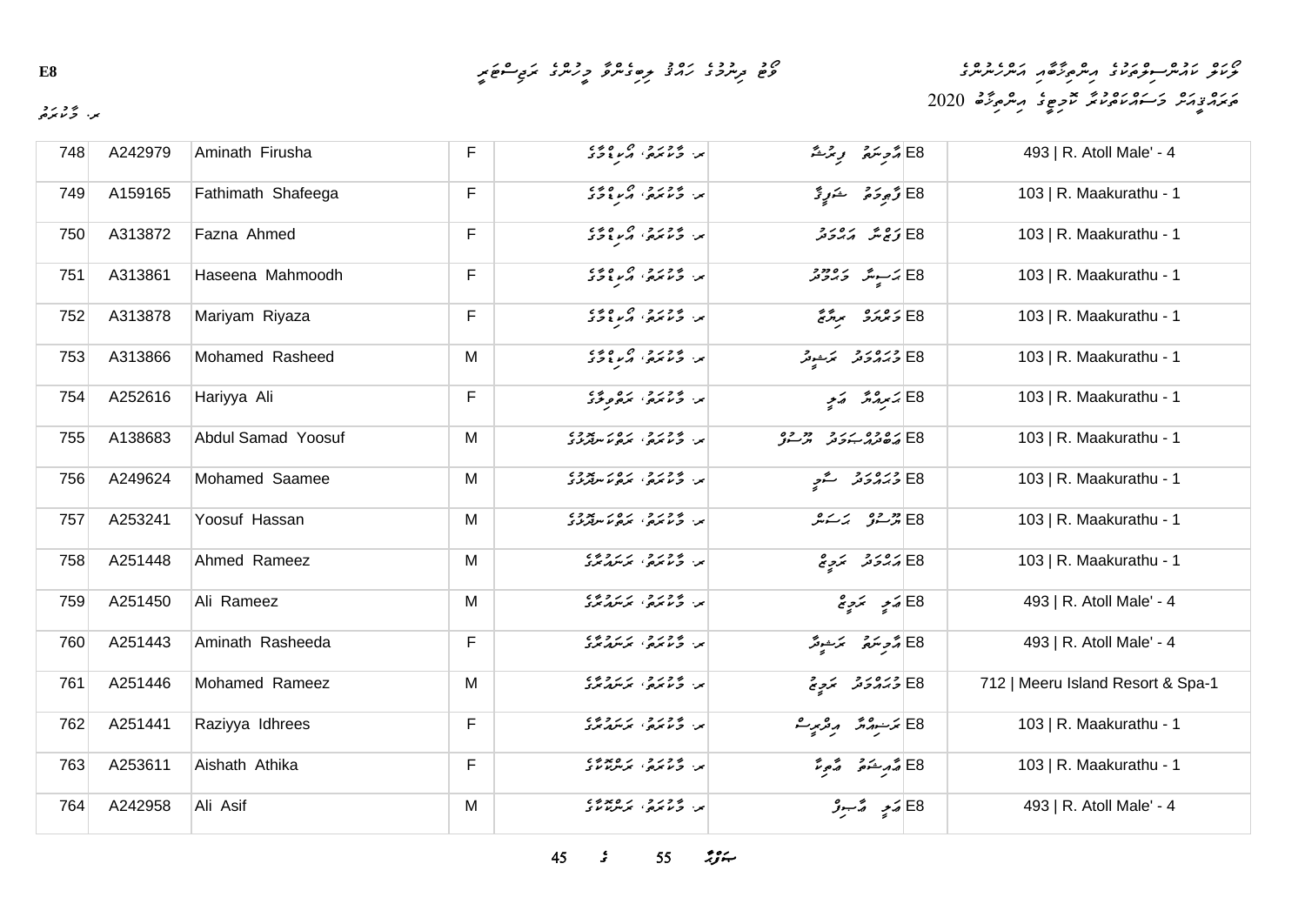*sCw7q7s5w7m< o<n9nOoAw7o< sCq;mAwBoEw7q<m; wBm;vB* م من المرة المرة المرة المرجع المرجع في المركبة 2020<br>مجم*د المريض المربوط المربع المرجع في المراجع المركبة* 

| 765 | A253605 | Fathimath Saeeda        | F            | بر، وروبرو در ویدون<br>بر، ورابرو، برس                                                                                | E8 رُّجِوَة حَمَّدٍ مُتَّذِهِ مُ                | 332   GA. Gemanafushi - 1 |
|-----|---------|-------------------------|--------------|-----------------------------------------------------------------------------------------------------------------------|-------------------------------------------------|---------------------------|
| 766 | A253598 | Hajara Yahya            | F            | بر و درو روبروه<br>بر و <i>لابرو بر</i> س                                                                             | E8 رَّيَ يَرُ مَرَ بَرْدَ بَرَ                  | 103   R. Maakurathu - 1   |
| 767 | A242592 | Ahmed Asif              | M            | ىن ئۇ دىرى ئۆسۈمرە                                                                                                    | E8 كەندى قەسىر ئى                               | 493   R. Atoll Male' - 4  |
| 768 | A243033 | Hussain Azim            | M            | بر و درو بر مهره                                                                                                      | E8 يُرْسَمب <sup>9</sup> مُدَّمِ و              | 493   R. Atoll Male' - 4  |
| 769 | A251283 | Ibrahim Mohamed         | M            | بر د درد نه برگرمرم                                                                                                   | E8 مەھەر بەر 27مەدىر                            | 103   R. Maakurathu - 1   |
| 770 | A413251 | Mohamed Amir            | M            | بن والأنزو، بركسوبره                                                                                                  | E8 <i>55223</i> E8                              | 493   R. Atoll Male' - 4  |
| 771 | A253468 | Zuhudha Ahmed Fulhu     | F            | بر ورود برده به                                                                                                       | E8] یحرثر پر پر ترور                            | 103   R. Maakurathu - 1   |
| 772 | A355575 | Hussain Shaheen Mohamed | M            | ر ورود و ورود و                                                                                                       | E8] يُرْسَمَ مِسْ مِسْ مُسَرِّرٌ وَيَرَمُّ وَقُ | 103   R. Maakurathu - 1   |
| 773 | A124134 | Mohamed Abdul Raheem    | M            | <b>4- 1999 موجود على المحمد المحمد المحمد المحمد المحمد المحمد المحمد المحمد المحمد المحمد المحمد المحمد المحمد ا</b> | E8 כלהכני המינה בפ                              | 493   R. Atoll Male' - 4  |
| 774 | A253413 | Ahmed Firag             | M            | بر وديرو، برؤم                                                                                                        | E8 كەندى قىر بولىگە                             | 103   R. Maakurathu - 1   |
| 775 | A253420 | Aishath Leela           | F            | برا كالأنزلج، برة و                                                                                                   | E8 مُدمِشَمُ مِعٌ                               | 97   R. Un'goofaaru - 1   |
| 776 | A131028 | Aishath Nihama          | F            | بر وديرو، برؤم                                                                                                        | E8 مُ مِ سَوَءٌ مِ سِرْدَةٌ                     | 493   R. Atoll Male' - 4  |
| 777 | A124669 | Asima Mohamed           | F            | بر ودرد، بره و                                                                                                        | E8 مُسِعَ وَيَهُومُ                             | 493   R. Atoll Male' - 4  |
| 778 | A253418 | Azlifa Mohamed          | F            | بر وردو بره و                                                                                                         | E8 <i>הُجْعِرَةُ حُمَدُونَدُ</i>                | 53   Sh. Kan'ditheemu - 1 |
| 779 | A253409 | Haseeba Moosa           | $\mathsf{F}$ | بر وردو، برؤم                                                                                                         | E8   پرس <i>ی ڈ</i> یٹر                         | 103   R. Maakurathu - 1   |
| 780 | A253414 | Ibrahim Mohamed         | M            | بر ولايره، بروگر                                                                                                      | E8 مەھەر بەر 27مەدىر                            | 493   R. Atoll Male' - 4  |
| 781 | A155194 | Mohamed Ibrahim         | M            | برا والأتروم برونو                                                                                                    | E8] <i>وُبرودو م</i> وهرَّرٍ و                  | 103   R. Maakurathu - 1   |

*46 s* 55  $234$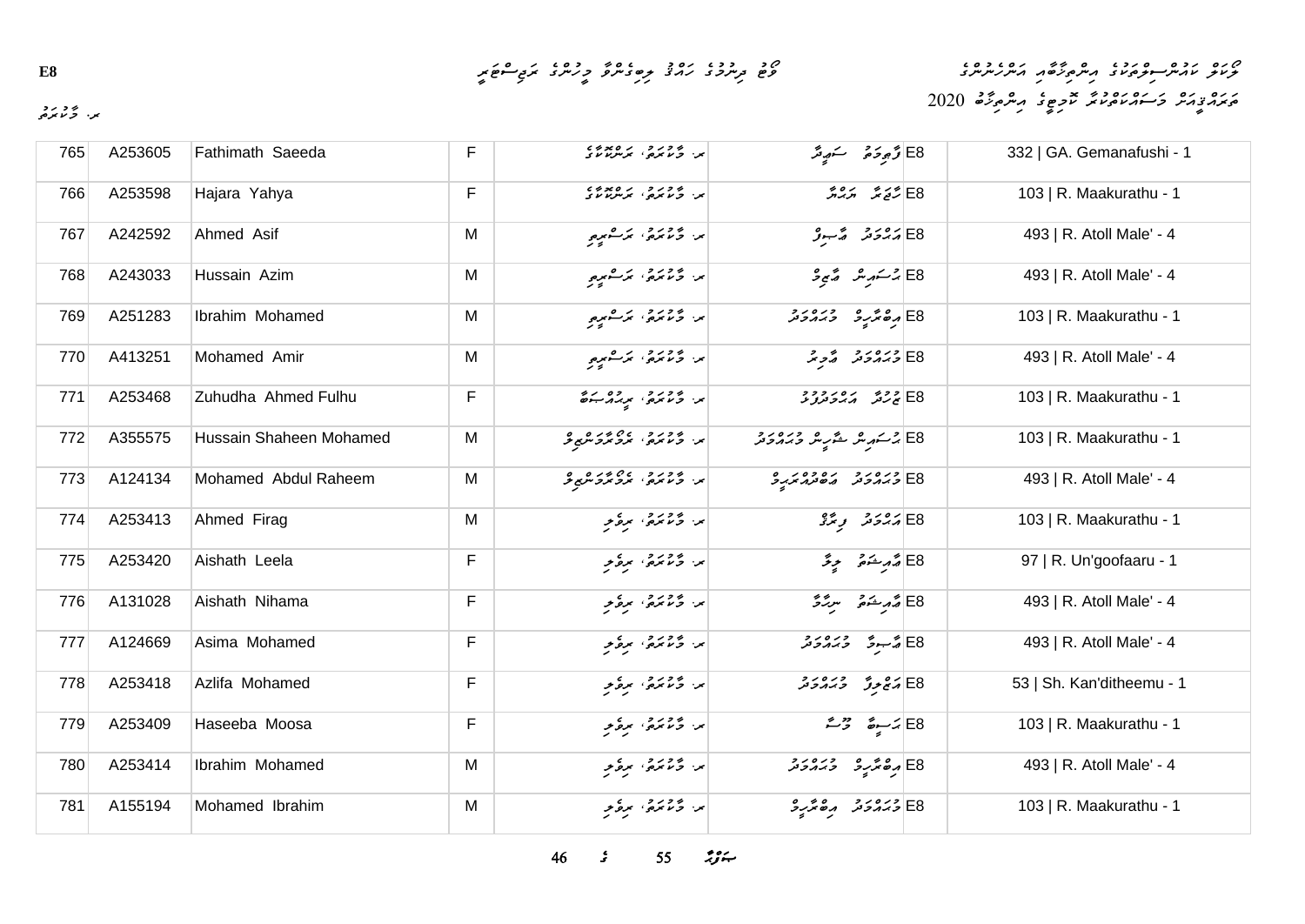*sCw7q7s5w7m< o<n9nOoAw7o< sCq;mAwBoEw7q<m; wBm;vB* م من المرة المرة المرة المرجع المرجع في المركبة 2020<br>مجم*د المريض المربوط المربع المرجع في المراجع المركبة* 

| 782 | A243011 | Aishath Saudha    | F           | ىلى: ئۇ ئايمرى ئىم ئىككى ئىرىگە                                                                                                                                                                                                                                                                                                         | E8 مُرمِّدَة سَكَرْثَرُ                   | 557   Hulhumale', Ehenihen - 5        |
|-----|---------|-------------------|-------------|-----------------------------------------------------------------------------------------------------------------------------------------------------------------------------------------------------------------------------------------------------------------------------------------------------------------------------------------|-------------------------------------------|---------------------------------------|
| 783 | A083605 | Hamid Ahmed Fulhu | M           | بر و دروه مرشکرده                                                                                                                                                                                                                                                                                                                       | E8 جُعِيدُ <i>مُحَدَّدُونَ</i>            | 103   R. Maakurathu - 1               |
| 784 | A314248 | Husna Mohamed     | F           | ىن ئۇ ئويرى ئۆسكەسى                                                                                                                                                                                                                                                                                                                     | E8 يُرمش ويەم دىر                         | 103   R. Maakurathu - 1               |
| 785 | A314253 | Mariyam Saeeda    | F           | بر وروم محمد المر                                                                                                                                                                                                                                                                                                                       | E8 كەمچە بىر سىكە يەنگە                   | 103   R. Maakurathu - 1               |
| 786 | A314266 | Mohamed Rasheed   | M           | بر، دُنابره، برْڪسِ                                                                                                                                                                                                                                                                                                                     | E8] <i>وُبَرُوْدُو مَرْ</i> حُومُرُ       | 103   R. Maakurathu - 1               |
| 787 | A251610 | Abdulla Moosa     | M           | پر و درو ده در<br>بر و مري                                                                                                                                                                                                                                                                                                              | E8 مَرْحَمْرَاللَّهُ حَرْمَةُ             | 103   R. Maakurathu - 1               |
| 788 | A251623 | Afeefa Abdulla    | F           | $x^2 - 2x^3 + 2x^2 + x^3$                                                                                                                                                                                                                                                                                                               | E8 <i>مَرْوِقَ مَ</i> صْحَراللّه          | 103   R. Maakurathu - 1               |
| 789 | A219493 | Fathimath Naeema  | F           | پر په <i>۱۶۶۶ وه در</i><br>پن تر <i>ما</i> برج برماند                                                                                                                                                                                                                                                                                   | E8 زَّەپِرَة مَدَرٍ تَرَ                  | 103   R. Maakurathu - 1               |
| 790 | A251614 | Ibrahim Shareef   | M           | $x^2 + 2x^3 + 2x^2 + x^3 + x^2 + x^2 + x^3 + x^2 + x^2 + x^3 + x^2 + x^2 + x^3 + x^2 + x^2 + x^3 + x^2 + x^2 + x^3 + x^2 + x^2 + x^3 + x^2 + x^2 + x^3 + x^2 + x^2 + x^3 + x^2 + x^2 + x^3 + x^2 + x^2 + x^3 + x^2 + x^2 + x^3 + x^2 + x^2 + x^3 + x^2 + x^2 + x^3 + x^2 + x^2 + x^3 + x^2 + x^2 + x^3 + x^2 + x^2 + x^2 + x^2 + x^2 +$ | E8 م <i>وھنگرد</i> و ڪمبرو                | 103   R. Maakurathu - 1               |
| 791 | A251624 | Mariyam Saeedha   | F           | پر و در ده دور د                                                                                                                                                                                                                                                                                                                        | E8 <i>وَجُهْدُوْ</i> سَمَ <i>مِينُ</i> رُ | 103   R. Maakurathu - 1               |
| 792 | A251611 | Mohamed Shareef   | M           | بر و درو وه در<br>بر و ميره بردن بر                                                                                                                                                                                                                                                                                                     | E8 322 كرو بالدين كمبراني في E8           | 103   R. Maakurathu - 1               |
| 793 | A085093 | Ahmed Sinan       | M           | بر و دره وه و                                                                                                                                                                                                                                                                                                                           | E8 <i>ג' دو د</i> سبگرمگر                 | 653   Veligandu Island Resort & Spa-1 |
| 794 | A251732 | Aishath Seena     | $\mathsf F$ | x = 0,00 = 0,00 x                                                                                                                                                                                                                                                                                                                       | E8 مُدِينَة سِرْتَر                       | 103   R. Maakurathu - 1               |
| 795 | A251722 | Aminath Shifaza   | $\mathsf F$ | 2000 0000 x                                                                                                                                                                                                                                                                                                                             | E8 مُرْحِ مَعْهُمْ مَسْوَرٌ مَجْ          | 493   R. Atoll Male' - 4              |
| 796 | A251706 | Arifa Yoosuf      | F           | x = 0,00 = 0,00 x                                                                                                                                                                                                                                                                                                                       | E8 گەبىر تەسىر                            | 103   R. Maakurathu - 1               |
| 797 | A251728 | Fathimath Zeena   | $\mathsf F$ | بر و در و و و و د<br>بر و <i>لا برو ، برو لا بر</i>                                                                                                                                                                                                                                                                                     | E8 <i>وُّهودَهُ</i> پِسَ ً                | 493   R. Atoll Male' - 4              |
| 798 | A242587 | Hawwa Maalikaa    | F           | بر و دره دوه د                                                                                                                                                                                                                                                                                                                          | E8   يَہُمْ مَحْ وَمِتَمْ                 | 493   R. Atoll Male' - 4              |
|     |         |                   |             |                                                                                                                                                                                                                                                                                                                                         |                                           |                                       |

*47 sC 55 nNw?mS*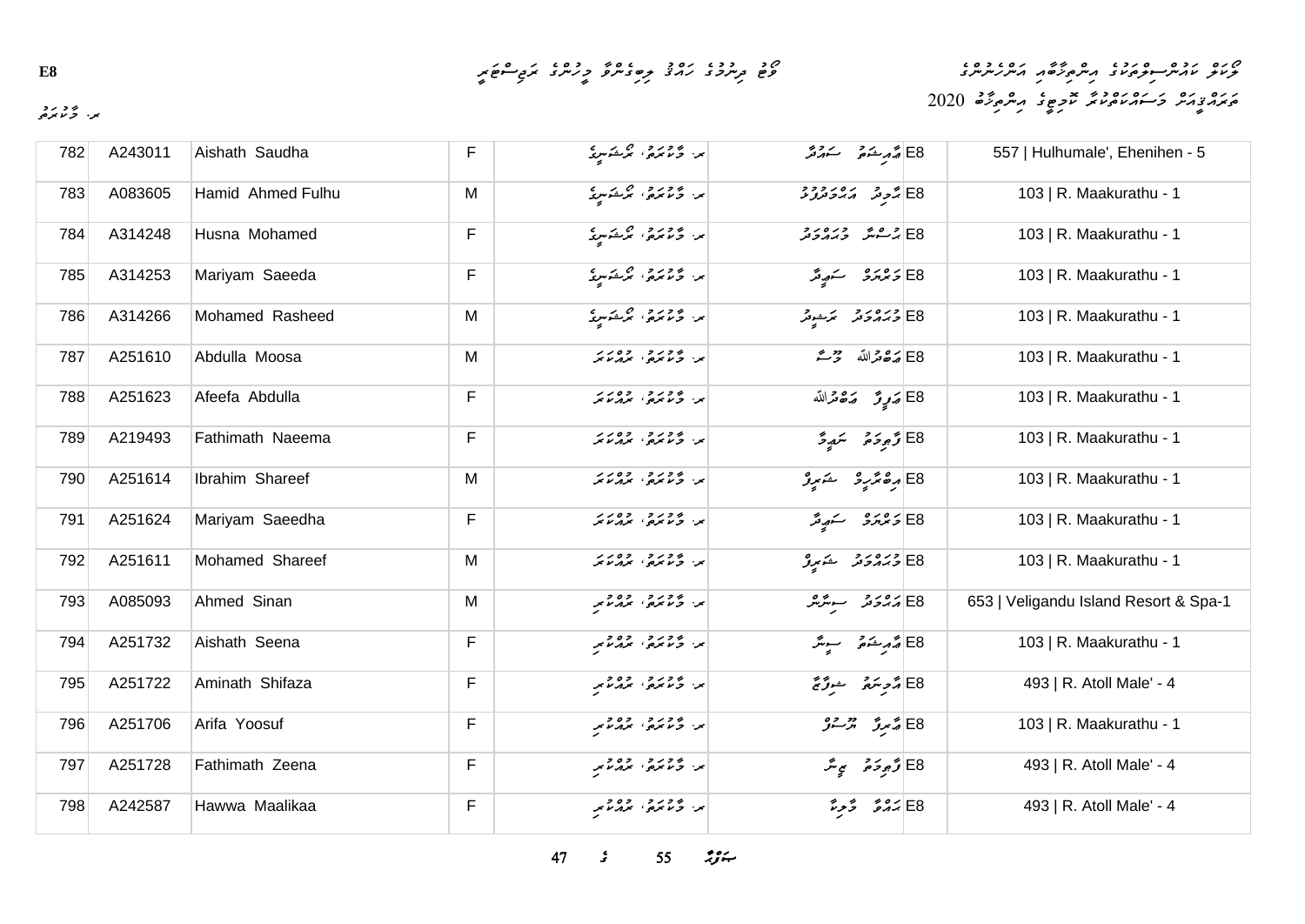*sCw7q7s5w7m< o<n9nOoAw7o< sCq;mAwBoEw7q<m; wBm;vB* م من المرة المرة المرة المرجع المرجع في المركبة 2020<br>مجم*د المريض المربوط المربع المرجع في المراجع المركبة* 

| 799 | A251720 | Mariyam Naazbeen  | F            | بر به <i>در ده بر</i> ور بر | E8 كەنگەر مۇيدىن ئىس                        | 493   R. Atoll Male' - 4                 |
|-----|---------|-------------------|--------------|-----------------------------|---------------------------------------------|------------------------------------------|
| 800 | A251730 | Mohamed Farish    | M            | x 200 00000                 | E8] <i>وُبُرُوُدُو وُبِ</i> يْدُ            | 294   Th. Kan'doodhoo - 1                |
| 801 | A251724 | Yoosuf Siraj      | M            | بر و درو دووبر              | E8 انتر ستو سوئیږي – C8                     | 103   R. Maakurathu - 1                  |
| 802 | A253534 | Abdulla Nashiu    | M            | ىن ئەدىرى ئىسلا             | E8 كَەھقراللە مَتَرْسُوكَ <u>ر</u>          | 103   R. Maakurathu - 1                  |
| 803 | A007368 | Ahmed Naseer      | M            | ىن ئەدىرە، شەر              | E8 كەندى كىلى ئىسىمىتى كىلىن ئىسىمىتى ئىس   | 103   R. Maakurathu - 1                  |
| 804 | A075363 | Ali Naseer        | M            | ىن ئەدىرى ئىسلا             | E8 <i>ھَجِ سَيَنْبِ</i> مُ                  | 493   R. Atoll Male' - 4                 |
| 805 | A253528 | Fathimath Faheema | F            | ىر. ئەدىرى ئىسلا            | E8 وَّجِوَدَةٌ وَرِدَّ                      | 51   HDh. Makunudhoo - 1                 |
| 806 | A253532 | Mohamed Nashiu    | M            | ىن ئەدىرە، شەر              | E8 <i>وُبَهُ وَبَرْ</i> مَرْسِم <i>ُ</i>    | 400   Kudafushi Resort & Spa - 1         |
| 807 | A393581 | Nashath Naseer    | M            | ىر. 277 كى مەسمىر           | E8 بَرَڪْرَ <i>مُ</i> جَمْ سَرَسِوِيْرَ     | 423   Grand Park Kodhipparu Maldives - 1 |
| 808 | A249601 | Ubaidhulla Nahee  | M            | ىن ئەدىرە، شەر              | E8 مُتَصَمِّرِ مُدَّاللَّهُ مُدَّرِّبِ      | 103   R. Maakurathu - 1                  |
| 809 | A313763 | Mariyam Niyaza    | $\mathsf F$  | بر ورده شهروه               | E8 وَيُرْمَرُوْ سِرْمَجَ                    | 103   R. Maakurathu - 1                  |
| 810 | A252895 | Adam Naushad      | M            | ىن ئەدىرە، سەئەر            | E8 أَرْتَرَدُّ سَمَّ شَ <sup>مَّ</sup> تَرَ | 103   R. Maakurathu - 1                  |
| 811 | A026405 | Ahmed Adam        | M            | بر وروده کورگ               | E8 كەبرو ئەرە                               | 103   R. Maakurathu - 1                  |
| 812 | A252893 | Aishath Suvaidha  | $\mathsf{F}$ | ىن ئەدىرە، سەئەر            | E8 مُ مِرْ مُشَمَّرٍ مُسْتَوَمِرْ مُدَّ     | 329   GA. Dhaandhoo - 2                  |
| 813 | A251281 | Aminath Siyama    | $\mathsf F$  | ىن ئۇلايمۇ، سۇئەرلىر        | E8 أَمُّ <i>جِسَمُ</i> مِسْتَرَمَّةً        | 103   R. Maakurathu - 1                  |
| 814 | A252898 | Hawwa Nisha       | F            | ىن ئەدىرە، سەئەر            | E8 كەرگە ئاس سىرىشكە                        | 493   R. Atoll Male' - 4                 |
| 815 | A252891 | Mohamed Suhail    | M            | بر وروده کورو               | E8 32,25 مقدر و                             | 720   Soneva Jani Medhufaru Island-1     |

*48 s* 55  $23\div$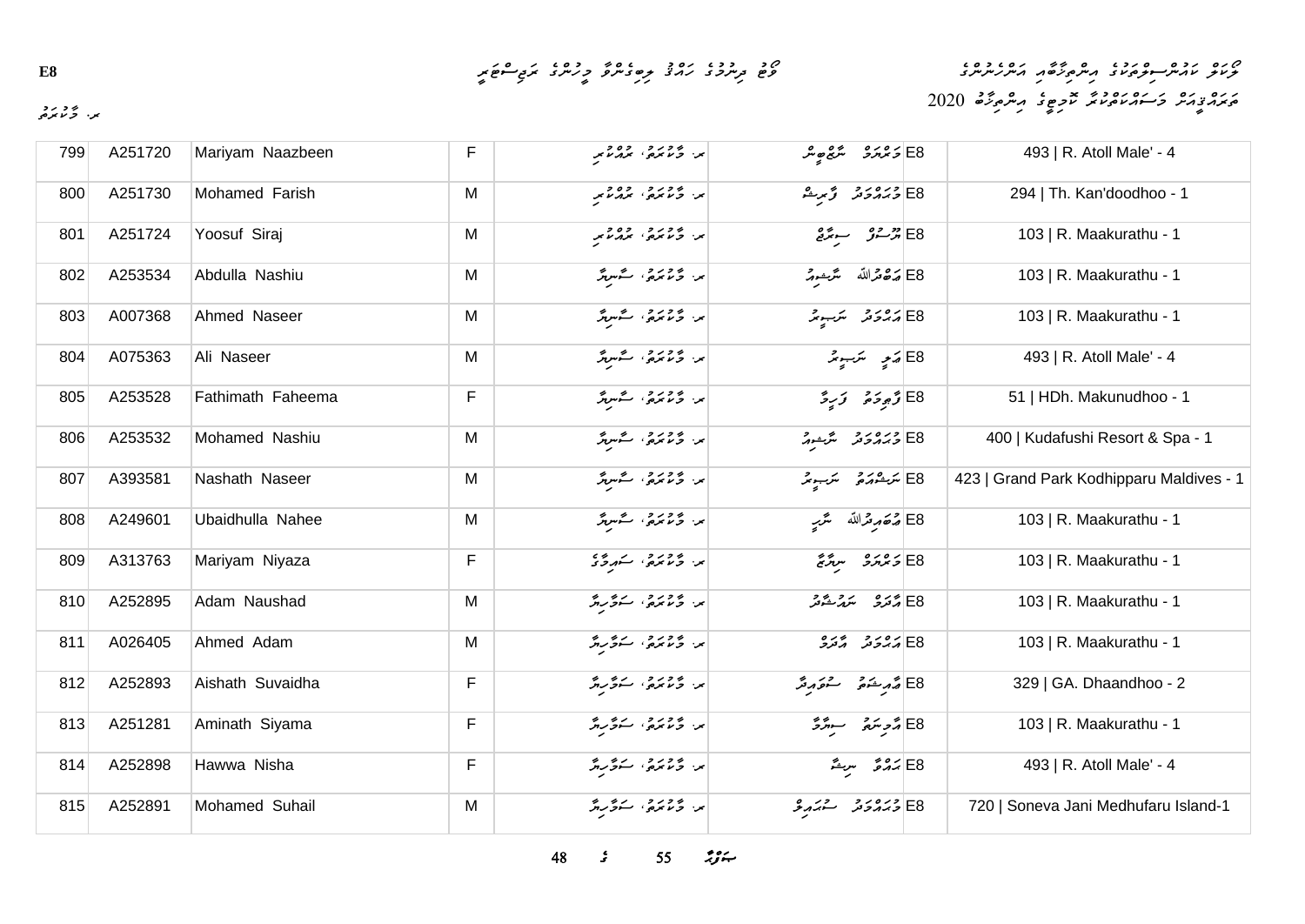*sCw7q7s5w7m< o<n9nOoAw7o< sCq;mAwBoEw7q<m; wBm;vB* م من المرة المرة المرة المرجع المرجع في المركبة 2020<br>مجم*د المريض المربوط المربع المرجع في المراجع المركبة* 

| 816 | A088934 | Aboobakuru Ali             | M | ىر. ئۇ ئايرى سەئەر بىر         | E8 <i>مقصنعی م</i> َع                 | 103   R. Maakurathu - 1                   |
|-----|---------|----------------------------|---|--------------------------------|---------------------------------------|-------------------------------------------|
| 817 | A242957 | Aishath Samma              | F | بر ورده عدوم                   | E8 مُمبِّسَمَ سَمْرَةً                | 493   R. Atoll Male' - 4                  |
| 818 | A100078 | Asiya Hassan               | F | بر ژبرېږي، شهرونکر             | E8 گەسىگە كەسكەنلە                    | 103   R. Maakurathu - 1                   |
| 819 | A251249 | Abdul Azeez Abdul Latheef  | M | بر ورود سوسوره                 | E8 رە دەر بە مەدەر دەر                | 493   R. Atoll Male' - 4                  |
| 820 | A126473 | Abdul Latheef Ali          | M | بر ورده سوسه                   | E8 בَ <i>ھُجُرمُ جَبِوتَ – مَ</i> حِ  | 103   R. Maakurathu - 1                   |
| 821 | A069359 | Ahmed Niyaz                | M | بر ورده سوسه                   | E8 <i>مُدْدَوْرٌ سِرْجُ</i>           | 425   One & Only Reethi Rah, Maldives - 1 |
| 822 | A112027 | Ali Visam                  | M | بر و دوه سوسکرده               | E8] ر <sub>َمحٍ</sub> وِسَمَّوْ       | 456   India / Trivandrum - 1              |
| 823 | A251256 | Mohamed Ijlaal Jaufar      | M | بر ورود سوسکره و               | E8] 32,000 مقروفة المقرومة            | 493   R. Atoll Male' - 4                  |
| 824 | A371170 | <b>Mohamed Maaiz Ahmed</b> | M | بر ورو ب                       | E8 כג' הכיר כן ה' ה' היכת             | 493   R. Atoll Male' - 4                  |
| 825 | A251254 | Nisama Abdul Latheef       | F | بر ورده سوسکره                 | E8 سرگۇ ھەممەم قابورى                 | 103   R. Maakurathu - 1                   |
| 826 | A114071 | Thahseen Abdul Latheef     | M | بر ورود سوسکرده                | E8 <i>وېژب شهر م</i> وفقه <i>د وې</i> | 103   R. Maakurathu - 1                   |
| 827 | A126477 | Ummu Salma Yoosuf          | F | بر ورده سوسکره                 | E8 72, 200 مرتزو                      | 103   R. Maakurathu - 1                   |
| 828 | A048190 | Abdul Jaleel Mohamed       | M | זה בניה המחו                   | E8 , 2006 وه و 2007 و 2007 م          | 426   Anantara Resort and Spa Maldives -  |
| 829 | A042852 | Aboobakuru Mohamed         | M | ו ברגר המדה<br>מי קטמקי היים ב | $5,000$ $7,000$ $-8$                  | 493   R. Atoll Male' - 4                  |
| 830 | A253054 | Ahmed Rasheed              | M | ו ברגר בוכר<br>מי קעמפי היסט   | E8 كەبرى كىم كەر كىرىدى كىر           | 493   R. Atoll Male' - 4                  |
| 831 | A242838 | Aishath Mahaa              | F | ו ברגר המדה<br>מי קטמקי היים ב | E8 كَيْهِ شَمَّعْ وَكَّ               | 103   R. Maakurathu - 1                   |
| 832 | A023490 | Aishath Nahida             | F | ו בני 2 מודה<br>מי כנומם ו-190 | E8 م <i>ەم ھەم مەر مەر</i>            | 493   R. Atoll Male' - 4                  |

*49 s* 55 *z*<sup>2</sup>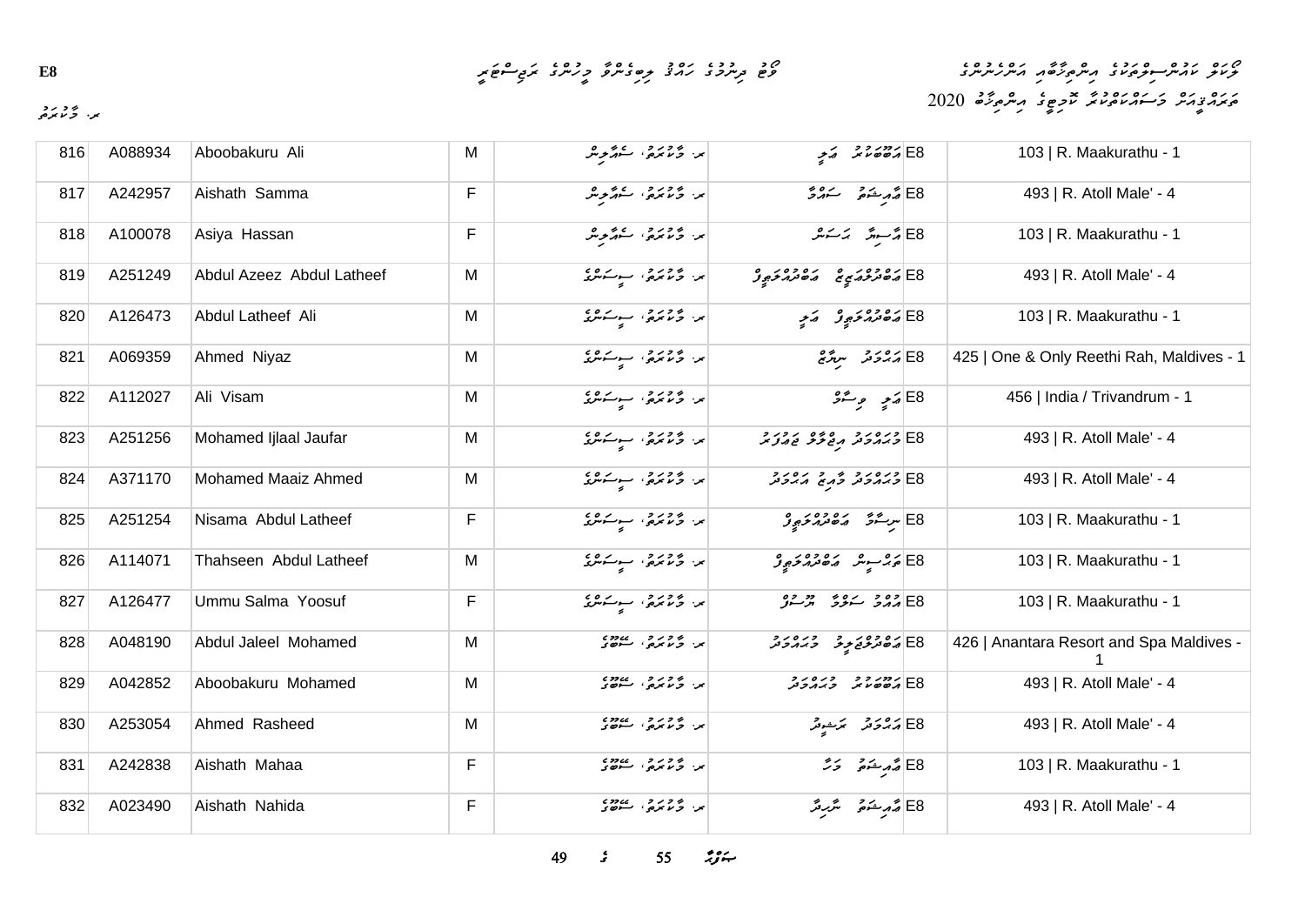*sCw7q7s5w7m< o<n9nOoAw7o< sCq;mAwBoEw7q<m; wBm;vB* م من المرة المرة المرة المرجع المرجع في المركبة 2020<br>مجم*د المريض المربوط المربع المرجع في المراجع المركبة* 

| 833 | A242842 | Aminath Maldha             | F | بر و در د.<br>بر ژن <i>ا</i> نده شوه د                                                                     | E8 أَمُّ <i>جِسَعُوا حَ</i> فَرَمُّدُ              | 493   R. Atoll Male' - 4 |
|-----|---------|----------------------------|---|------------------------------------------------------------------------------------------------------------|----------------------------------------------------|--------------------------|
| 834 | A252966 | Aneesa Mahmoodh            | F | ו בניב, הוכר<br>מי בטמפי <del>יי</del> סב                                                                  | E8 كەسرىسى كەمدى تەر                               | 103   R. Maakurathu - 1  |
| 835 | A252994 | Fathimath Waheeda          | F | پر و در د<br>بر و د بره است                                                                                | E8 زَّجِرَة مَ يَرْتَر                             | 103   R. Maakurathu - 1  |
| 836 | A253015 | Hafsa Mohamed              | F | ו ברגר המדה<br>מי קטמקי היים ב                                                                             | E8 ئەۋىبە مەمەدىر                                  | 103   R. Maakurathu - 1  |
| 837 | A249603 | Hawwa Maeesha              | F | $\frac{1}{2}$                                                                                              | E8] يَرْدُوَّ - وَرِيْدًا                          | 103   R. Maakurathu - 1  |
| 838 | A138048 | Ibrahim Mohamed            | M | ו ברגר בוכר<br>מי קטמ <sub>ו</sub> ם ו                                                                     | E8 رەئزىر دىرورو                                   | 47   HDh. Kumundhoo - 1  |
| 839 | A253051 | Mariyam Mohamed            | F | بر و در د<br>بر و مردم سرح د                                                                               | E8 كەنگەر قەرەر د                                  | 103   R. Maakurathu - 1  |
| 840 | A155150 | Abdul Haleem Mohamed Fulhu | M | پر د ۱۶ پره شگوره د گ                                                                                      |                                                    | 103   R. Maakurathu - 1  |
| 841 | A010165 | Ali Saleem                 | M | ىن ئەدىرە، ئەترەپ                                                                                          | E8 کړ <i>و</i> شو <u>و</u>                         | 103   R. Maakurathu - 1  |
| 842 | A251366 | Ameena Ali                 | F | أين المحمد معرض المستقرح وتحر                                                                              | E8 ک <sup>ے</sup> چہ مگر ج                         | 103   R. Maakurathu - 1  |
| 843 | A124500 | Fareesha Abdul Haleem      | F | ىن ئۇلايمۇ، ئەھمىرە ئ                                                                                      | E8] ۇيرىنگ ھەمزى <i>رى</i> رىۋ                     | 493   R. Atoll Male' - 4 |
| 844 | A151124 | Firasha Abdul Haleem       | F | أين المجمع المتحقق المحمد والمحمدة المحمدة المحمدة والمحمدة المحمدة المحمدة والمحمدة المحمدة والمحمدة المح | E8 <i>وِ مَّ</i> رْ شَدَّ مَ <i>ەقرۇرَ بِ</i> وِدْ | 493   R. Atoll Male' - 4 |
| 845 | A251380 | Fizna Abdul Haleem         | F | ىن ئۇلايمۇ، ئەھمەمۇرى                                                                                      | E8 دِ مِي سَرَ مِي مِي مِي دِ وِ                   | 493   R. Atoll Male' - 4 |
| 846 | A099418 | Mohamed Saleem             | M | ىن ئەدىرە، شەرەپ                                                                                           | E8] 3 <i>522 \$ سَنَوِ</i> دْ                      | 493   R. Atoll Male' - 4 |
| 847 | A077684 | Aishath Raziyya            | F | بر ورد و روه<br>بر گانگهای شوه مروی                                                                        | E8 مُرمِسْمَةً مَرْسُورْشَ                         | 99   R. Dhuvaafaru - 1   |
| 848 | A253312 | Azeema Hussain             | F | ىر. ئۇرىرى بەر                                                                                             | E8 كەنب <sub>و</sub> گە جاسكىرىش                   | 103   R. Maakurathu - 1  |
| 849 | A126526 | Ismail Ahmed               | M | بر ورده می                                                                                                 | E8 <sub>م</sub> ر مۇھ <sub>م</sub> ۇ كەردىر        | 103   R. Maakurathu - 1  |

 $50$  *s*  $55$  *n***<sub>y</sub>** $\leq$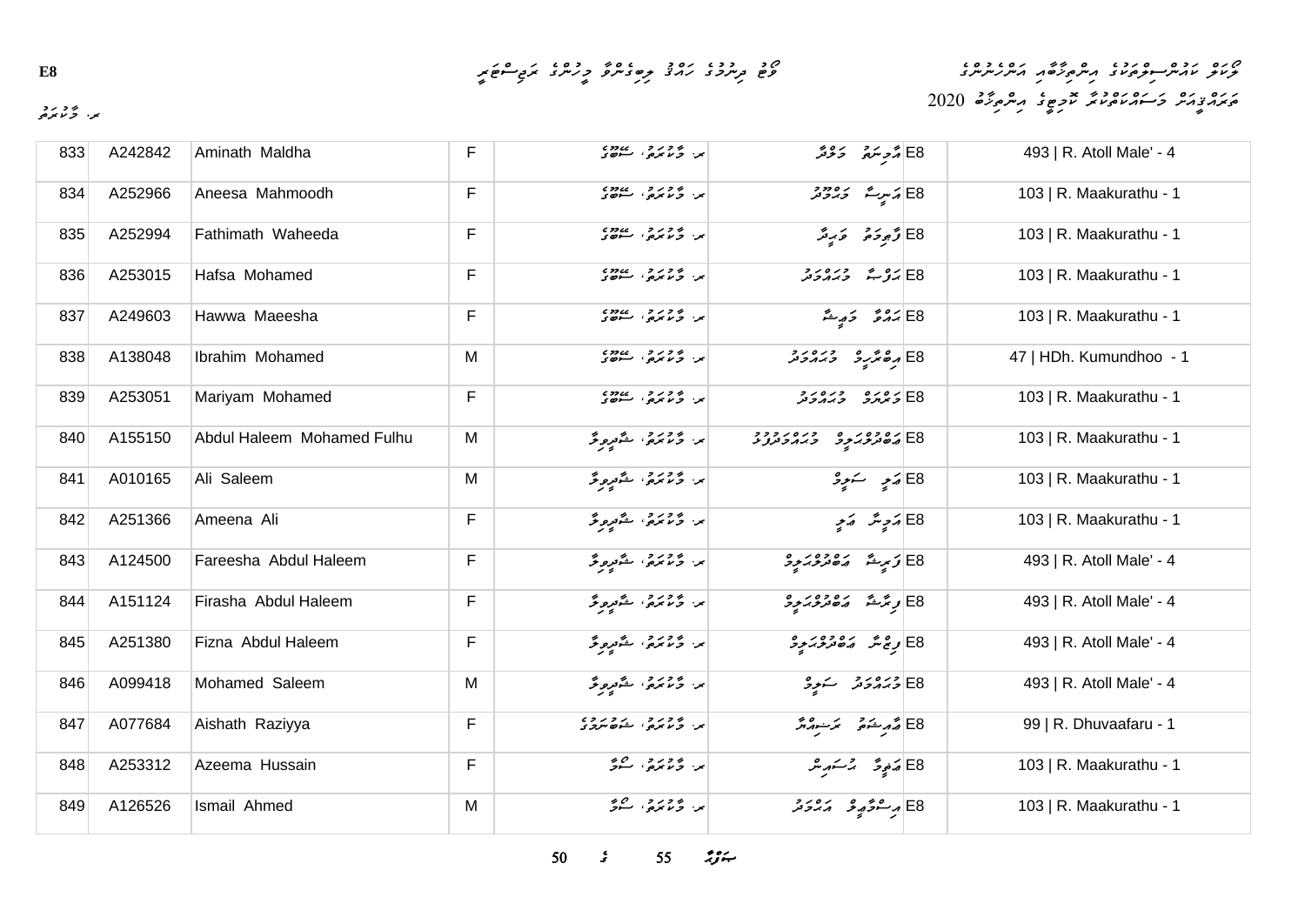*sCw7q7s5w7m< o<n9nOoAw7o< sCq;mAwBoEw7q<m; wBm;vB* م من المرة المرة المرة المرجع المرجع في المركبة 2020<br>مجم*د المريض المربوط المربع المرجع في المراجع المركبة* 

| 850 | A249621 | Zuhaa Ismail            | F            | ىر. ئۇ ئەنزەتى، سەنز  | E8] جُرَّ – مِرْ مُتَوَّمٍ ثَرَ   | 493   R. Atoll Male' - 4 |
|-----|---------|-------------------------|--------------|-----------------------|-----------------------------------|--------------------------|
| 851 | A162819 | Hussain Nasif           | M            | ىن ئەدىرو، سوڭ ئەي    | E8 پرستمبر مگرسوژ                 | 103   R. Maakurathu - 1  |
| 852 | A251044 | Saleema Moosa           | F            | ىن ئۇ دىرە بەر ئەرەپ  | E8 سَمِرة مَ حَمْدً               | 493   R. Atoll Male' - 4 |
| 853 | A251461 | Ahmed Nimaal            | M            | بر و و د و نمبره می   | E8 <i>مُمْدُوَمْ بِبِرْنَةْ</i>   | 103   R. Maakurathu - 1  |
| 854 | A314104 | Aishath Shazna          | $\mathsf{F}$ | بر و و د و مرومرد     | E8 م <i>ەرشەق شەنۇ</i> نگر        | 103   R. Maakurathu - 1  |
| 855 | A314098 | Ali Umar                | M            | بر و درد کرده         | E8 كەم ئەم ئەرەبىر                | 103   R. Maakurathu - 1  |
| 856 | A314105 | Aminath Ali             | $\mathsf F$  | بر و و د و مرومرد     | E8 مُجرِسَمُ مَعِ                 | 103   R. Maakurathu - 1  |
| 857 | A314106 | Fathimath Yasfa         | $\mathsf F$  | بر و دره نمورون       | E8 زُ <sub>جو</sub> حَ جو مرَے رُ | 103   R. Maakurathu - 1  |
| 858 | A314100 | Fathuhiyya Adam         | F            | بر و و د و نمبره می   | E8 زەپەر ئەرە                     | 103   R. Maakurathu - 1  |
| 859 | A242996 | Hussain Niman           | M            | بر و و د و مربر و د و | E8 بُرْسَم مِنْ سِرْحَمْد         | 103   R. Maakurathu - 1  |
| 860 | A159407 | Khadheeja Ali           | F            | بر و دره نمورون       | E8 كَتَمِيعٌ – مَرَمٍّ –          | 103   R. Maakurathu - 1  |
| 861 | A314107 | Mariyam Shifaza         | $\mathsf{F}$ | بر و و د و مربر و د و | E8 كۆچر <i>دۇ</i> ھو <i>ڙئ</i>    | 103   R. Maakurathu - 1  |
| 862 | A159440 | Mohamed Ali             | M            | بر و دره نمورون       | E8 <i>وَبَهُ وَبَعْ</i> سَمَعِ    | 103   R. Maakurathu - 1  |
| 863 | A253242 | Abdul Hameed Yoosuf     | M            | بن وبالمرض وبنهوس     | E8 בڭ ھرى بەر قىر مەر دە          | 103   R. Maakurathu - 1  |
| 864 | A274152 | Ahmed Shaheen           | M            | بن وبالمرض وبنهوس     | E8 كەبرى ئىق سىگە يەشىر           | 103   R. Maakurathu - 1  |
| 865 | A252946 | Fathimath Abdul Hameedh | F            | بر ورود و هم          | E8 رُجوحَة مُصْرَفَرْمَدِيْرَ     | 103   R. Maakurathu - 1  |
| 866 | A253243 | Maryam Samau            | F            | من كالأمروج المحاسبي  | $332$ $393$ $E8$                  | 103   R. Maakurathu - 1  |

 $51$  *s*  $55$   $234$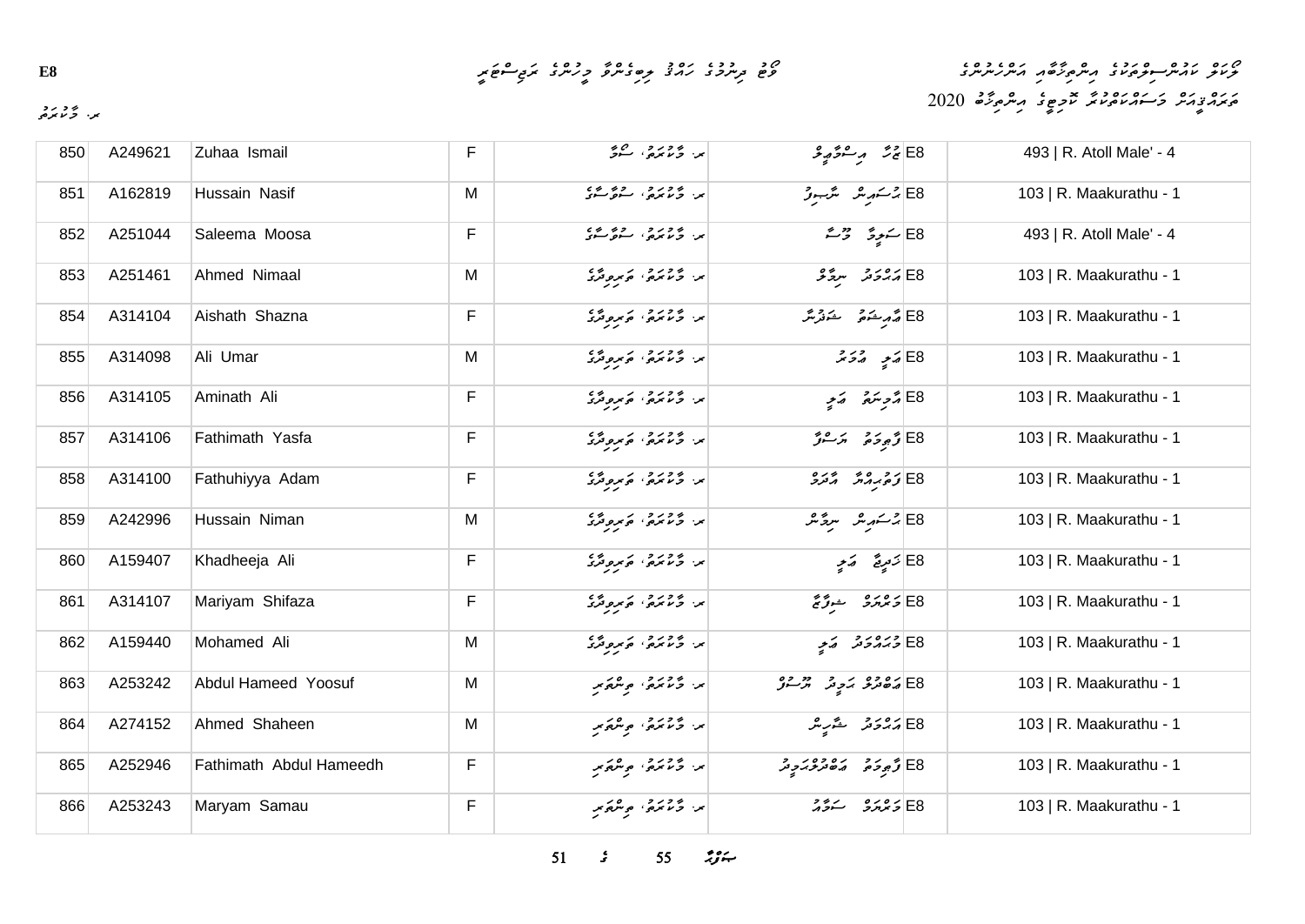*sCw7q7s5w7m< o<n9nOoAw7o< sCq;mAwBoEw7q<m; wBm;vB* م من المرة المرة المرة المرجع المرجع في المركبة 2020<br>مجم*د المريض المربوط المربع المرجع في المراجع المركبة* 

| 867 | A242888 | Mohamed Shamil         | M            | بر گريز په موسيق بر                               | E8] 3 <i>5223</i> متموفر                  | 103   R. Maakurathu - 1           |
|-----|---------|------------------------|--------------|---------------------------------------------------|-------------------------------------------|-----------------------------------|
| 868 | A252928 | Saeedha Ibrahim        | $\mathsf{F}$ | من كالأمروج ومنهوم                                | E8] ڪَھپاڻ او ھائڙيا 3                    | 103   R. Maakurathu - 1           |
| 869 | A294407 | Salween Abdul Hameed   | M            | من كالأمروج المحاسبي                              | E8] ڪرمو په محمد محمد محمد جو محمد ج      | 103   R. Maakurathu - 1           |
| 870 | A252944 | Thasneem Abdul Hameedh | $\mathsf F$  | بر ورو وهر                                        | E8 كۆسىسى ھەھەر ئەرەر قىر                 | 103   R. Maakurathu - 1           |
| 871 | A305141 | Ahmed Haleem           | M            | بر به وروبه وروبر در در با                        | E8   كەندى كەلىرى بىر كەلىرى ئاس          | 493   R. Atoll Male' - 4          |
| 872 | A314112 | Ali Mahid              | M            | ىر، ئەرەرە، ئەرەۋە ئەر                            | E8 <i>جَمِي</i> وَرِيْرُ                  | 424   Malahini Kuda Bandos - 1    |
| 873 | A103732 | Hassan Ali             | M            | ىن ئەممىرى ئەيرى ئۆتەرگ                           | E8  پرسته که <i>چ</i>                     | 103   R. Maakurathu - 1           |
| 874 | A128437 | Mariyam Saeedha        | F            | بر به در در ه بروتونوبر به                        | E8] <i>وَ بُرْہُرُوْ کُمَ مِی</i> ٹَرُ    | 103   R. Maakurathu - 1           |
| 875 | A144089 | Mohamed Haleem         | M            | بر به در ده و وور و<br>بر تر ما برو و بروترو بر ب | E8] 322,3% برَمٍ وَ                       | 712   Meeru Island Resort & Spa-1 |
| 876 | A260780 | Zahidha Mahmood        | F            | بر به در ده وروبر ده.<br>بر کاناندها میتوانگرفتان | E8 تج برقر كەردىر                         | 103   R. Maakurathu - 1           |
| 877 | A149737 | Abdul Majid            | M            | پر په ۱۶۷۶ ور.<br>بر زمانوي ارتز                  | E8 كەھ تىرىجى تو تىر<br>18 كەھ تىرىجى تىر | 103   R. Maakurathu - 1           |
| 878 | A163329 | Ahmed Saleem           | M            | پر و ورو، وړ                                      | E8] <i>גَ بُدُوَ</i> تَرُ سَمَوِرُ        | 493   R. Atoll Male' - 4          |
| 879 | A253484 | Abdul Gafoor Hussain   | M            | بر په درو وري ه                                   | E8 مەھىر جەمز بور بور بىر بىر             | 557   Hulhumale', Ehenihen - 5    |
| 880 | A149022 | Ahmed Shaaz            | M            | ىن ئۇ ئەرەپ بەترىكەت                              | E8 كەنە ئەققى ئىس ئىققا ئى                | 557   Hulhumale', Ehenihen - 5    |
| 881 | A253486 | Mahdhiyya Mohamed      | F            | بر په دره وری ه                                   | E8 <i>525 وه 25 دور</i> و                 | 103   R. Maakurathu - 1           |
| 882 | A095099 | Ali Adam               | M            | بر کارگاه دو ده                                   | E8 كەبىر م <i>ەترى</i>                    | 103   R. Maakurathu - 1           |
| 883 | A253443 | Aminath Yumna          | F            | بر په ۱۶۶۶ ورځ دی                                 | E8 أَمُّ حِسَمَةٌ مَرْحَسَّ               | 103   R. Maakurathu - 1           |

 $52$  *s*  $55$  *n***<sub>y</sub>** $\leq$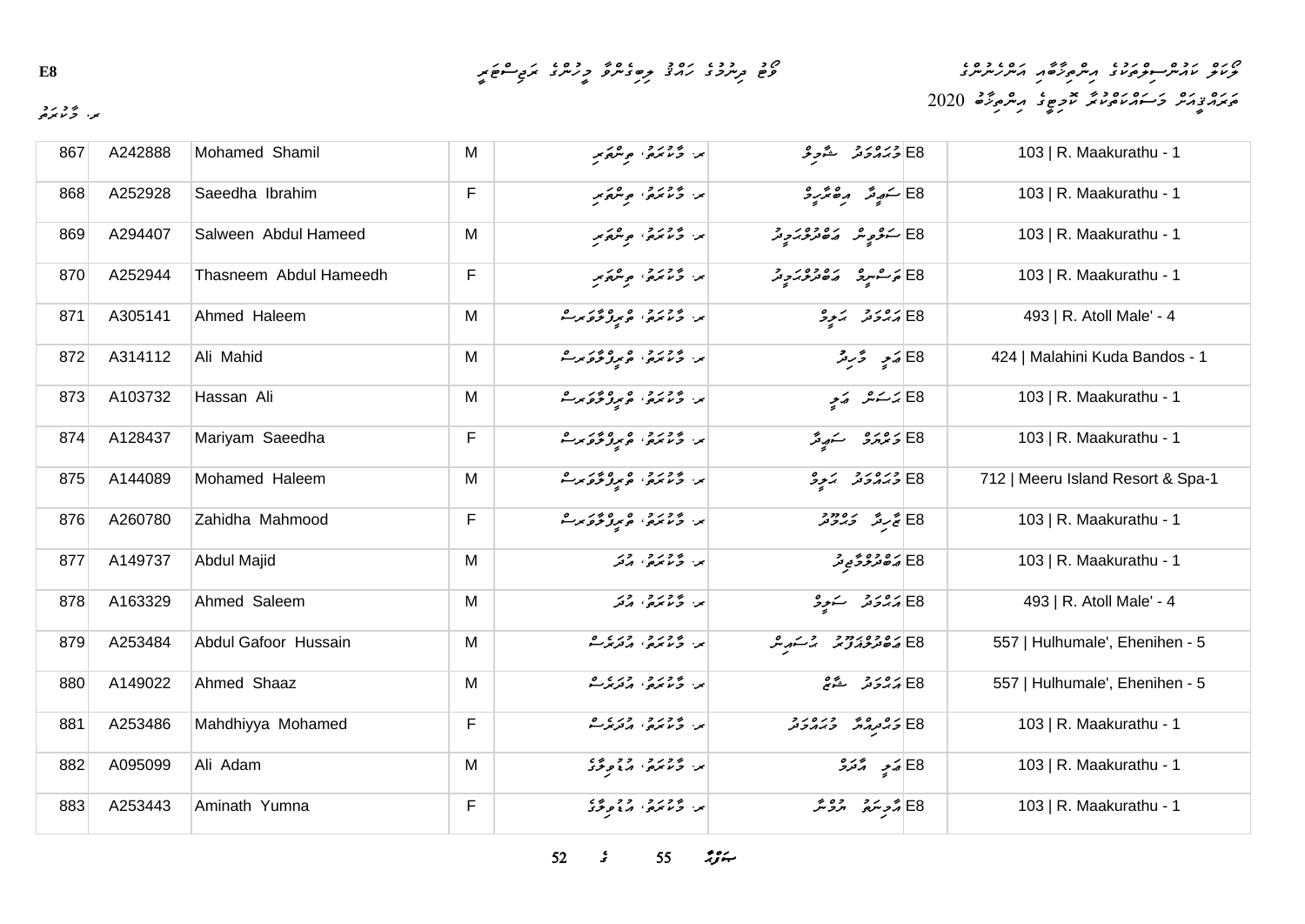*sCw7q7s5w7m< o<n9nOoAw7o< sCq;mAwBoEw7q<m; wBm;vB* م من المرة المرة المرة المرجع المرجع في المركبة 2020<br>مجم*د المريض المربوط المربع المرجع في المراجع المركبة* 

| 884 | A253286 | Hawwa Ali             | F            | بر گرم بره دو کرد                        | E8 كەبۇ كەي <sub>ج</sub>                         | 103   R. Maakurathu - 1  |
|-----|---------|-----------------------|--------------|------------------------------------------|--------------------------------------------------|--------------------------|
| 885 | A242895 | Mohamed Yaameen       | M            | بر و دره دد وی                           | E8] <i>ۇنەمگەنى مگو</i> نگر                      | 103   R. Maakurathu - 1  |
| 886 | A242789 | Abdulla Siyaam        | M            | ىن كەردىق دەپ                            | E8 كَەھْتَراللە س <i>ەرگە</i>                    | 103   R. Maakurathu - 1  |
| 887 | A252495 | Ali Azleem            | M            | ىن كەررە، دەپ                            | E8 <i>مَرْمٍ مَوْمِرْدُ</i>                      | 103   R. Maakurathu - 1  |
| 888 | A252492 | Aminath Safiya        | $\mathsf{F}$ | بر به ورو، وه به<br>بر او د بره الرقابل  | E8 مُرْحِسَمُ مُسْتَرِمُّ                        | 493   R. Atoll Male' - 4 |
| 889 | A252488 | Habeeba Adam          | F            | بر، 1995، 1997<br>بر، 1995، مانح         |                                                  | 103   R. Maakurathu - 1  |
| 890 | A242790 | Ibrahim Rishwan       | M            | ىن كەمەم بەر بەلگەنگە                    | E8 <sub>م</sub> ەنگرى <sub>د</sub> ۇ بىي ئىگەنگە | 103   R. Maakurathu - 1  |
| 891 | A252498 | Mohamed Rasheed       | M            | بر به ورو او وي.<br>بر او دانترهي اړه کې | E8 <i>وُبُرُوُدُو تَرَ</i> حُومُرُ –             | 103   R. Maakurathu - 1  |
| 892 | A073431 | Ahmed Mohamed         | M            | بر ورود ور                               | E8 ג׳כ כג' כג'                                   | 103   R. Maakurathu - 1  |
| 893 | A252565 | Aminath Yashfa        | F            | ىن ئۇم تورى ئۇم                          | E8 أَمَّ <i>جِسَعَةَ</i> مَشْرَقَّ               | 103   R. Maakurathu - 1  |
| 894 | A251710 | Asma Yoosuf           | $\mathsf F$  | بر به ورو به تور                         | E8   جر کشور میشتر                               | 103   R. Maakurathu - 1  |
| 895 | A252566 | Mohamed Haris         | M            | ىن ئۇم تورى ئۇم                          | E8 3223 كرمر مركز برقمر                          | 103   R. Maakurathu - 1  |
| 896 | A363917 | Yoosuf Hafiz          | M            | بر ورود ور                               | E8 تېر قىم ئە ئېرى <i>م</i> ى                    | 493   R. Atoll Male' - 4 |
| 897 | A079386 | Abdul Latheef Mohamed | M            | بر وردو و                                | E8 בטינג צופר 25,000                             | 103   R. Maakurathu - 1  |
| 898 | A154215 | Aminath Abdul Raheem  | $\mathsf F$  | برا وممترها المجمع                       | E8 مُجرِسَمَ مُصْرِمْ مَرْسِرَةِ                 | 103   R. Maakurathu - 1  |
| 899 | A286844 | Abdulla Hassaan       | M            | بر کا درد کرد گر                         | E8 كەھەرللە بەرگە مەسىر                          | 103   R. Maakurathu - 1  |
| 900 | A252315 | Abdul Rasheed Ali     | M            | بر و در و .<br>بر و ما برو ، و د و ر د   | E8 בەقىرە ترىشوتر ھەمچە                          | 103   R. Maakurathu - 1  |

 $53$   $5$   $55$   $59$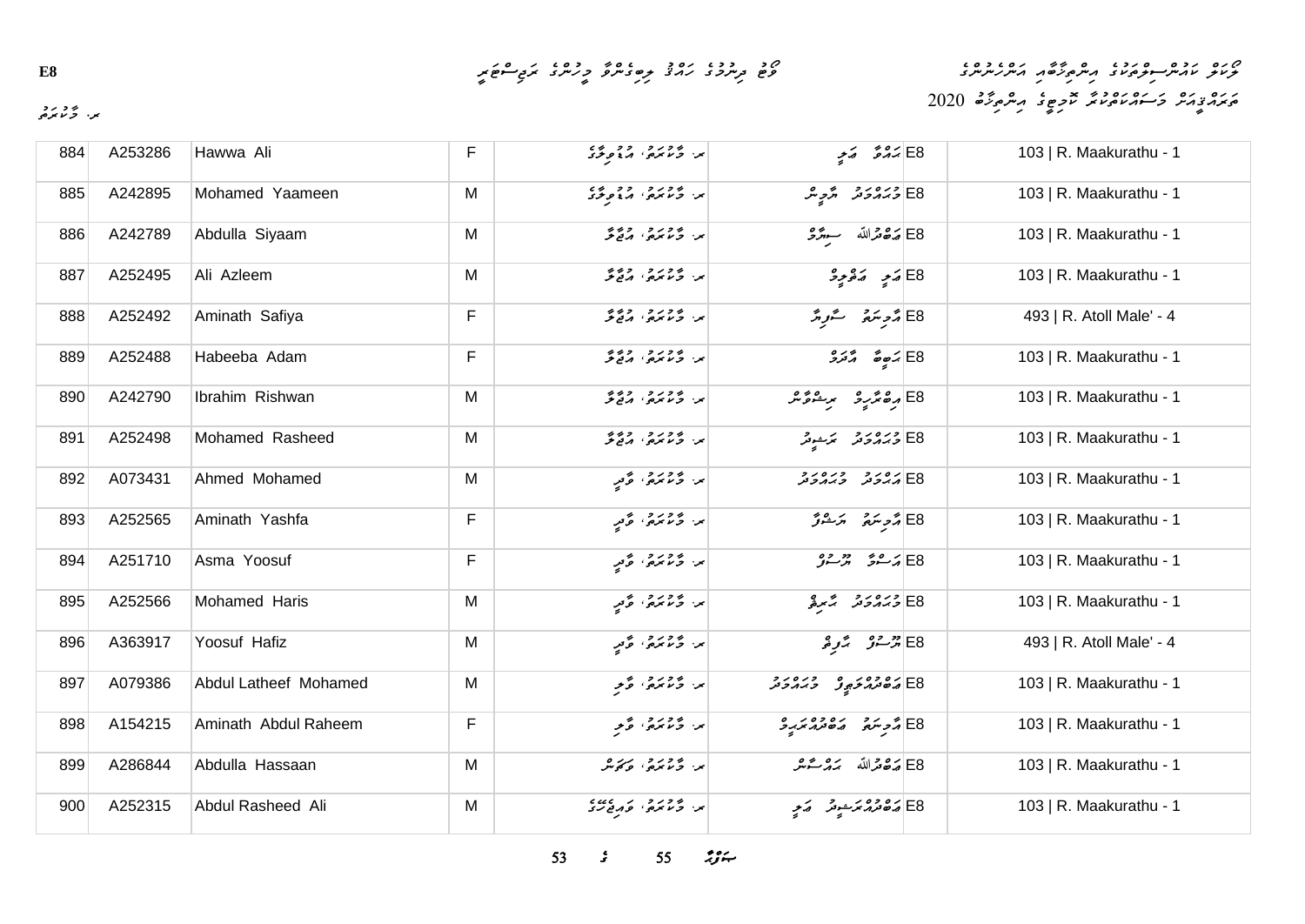*sCw7q7s5w7m< o<n9nOoAw7o< sCq;mAwBoEw7q<m; wBm;vB* م من المرة المرة المرة المرجع المرجع في المركبة 2020<br>مجم*د المريض المربوط المربع المرجع في المراجع المركبة* 

| 901 | A081969 | Ahmed Saeed            | M           | بر وروده ورومو                           | E8] رَبَّرْدَ مَرَ سَمَّ رِسَّرَ          | 493   R. Atoll Male' - 4 |
|-----|---------|------------------------|-------------|------------------------------------------|-------------------------------------------|--------------------------|
| 902 | A082472 | Badoora Ibrahim        | F           | من وحامرها المركزة                       | E8 <i>ھُترنگ م</i> ِنھُتربِ5              | 67   Sh. Funadhoo - 1    |
| 903 | A252285 | Ibrahim Ahmed          | M           | من كالأمرى كالمركزي                      | E8 مەھەر بەر مەردىر                       | 103   R. Maakurathu - 1  |
| 904 | A085951 | Mohamed Saeed          | M           | من كالمردم كالمركزم                      | E8] 3323 كەمپەتر                          | 493   R. Atoll Male' - 4 |
| 905 | A253266 | Ahmed Anwar            | M           | بر ورد وي و                              | E8 <i>הככת התפת</i>                       | 493   R. Atoll Male' - 4 |
| 906 | A253273 | Ibrahim Anwar          | M           | بر ورد ده به                             | E8 مەھەر بەر مەسىمە                       | 103   R. Maakurathu - 1  |
| 907 | A242892 | Mohamed Imran          | M           | ىن كەررە ئەسىم ئەسىم ئە                  | E8 ديرو در و مرهن                         | 493   R. Atoll Male' - 4 |
| 908 | A251342 | Muna Ibrahim           | F           | بر ورد دن و                              | E8   جَسَّر ب <i>ہ مُحَبِّدِ</i>          | 103   R. Maakurathu - 1  |
| 909 | A253512 | Ahmed Nahid            | M           | بر و در د د ده.<br>بر و ما برو ، و د ترد | E8   كەش <sup>ى</sup> كەر سەر سەر سىر بىر | 493   R. Atoll Male' - 4 |
| 910 | A085937 | Hussain Adam           | M           | بر و درو د ده.<br>بر و ما برو و دیرد     | E8 پر <i>شہر شہر محمد ب</i>               | 103   R. Maakurathu - 1  |
| 911 | A253511 | Mohamed Rafeeu         | M           | بر و در د د ده<br>بر و ما برو ، و د ترد  | E8] <i>وبروبرو بروٍ ۾</i>                 | 493   R. Atoll Male' - 4 |
| 912 | A253507 | Nadheema Hussain       | $\mathsf F$ | بر و در د د ده<br>بر و ما برو ، و د ترد  | E8] سَمِرِدَّ 2 كَسَمَ مِسْ               | 493   R. Atoll Male' - 4 |
| 913 | A253508 | Nadhima Hussain        | $\mathsf F$ | بر و در د د ده د د                       | E8 مُّتِيرةً 2 مُسَمَّدٍ مُّر             | 138   Lh. Naifaru - 3    |
| 914 | A253505 | Shaheema Hussain       | F           | بر و درو د ده.<br>بر و ما برو و دیرد     | E8] ڪرپر گر جي سکوپ شر                    | 103   R. Maakurathu - 1  |
| 915 | A251286 | Abdulla Rasheed        | M           | بر به درد و پرکونځ                       | E8 كەھەراللە كە <u>ش</u> وتر              | 103   R. Maakurathu - 1  |
| 916 | A132395 | Mariyam Siyama Mohamed | F           | بر د درد و پرسور                         | E8 وبمرمرو سومرو وبرورو                   | 103   R. Maakurathu - 1  |
| 917 | A251278 | Mohamed Moosa          | M           | بر و درد و برگرون                        | E8 كەبەر بەر بۇرىگە                       | 103   R. Maakurathu - 1  |

 $54$  *s*  $55$  *z*  $294$